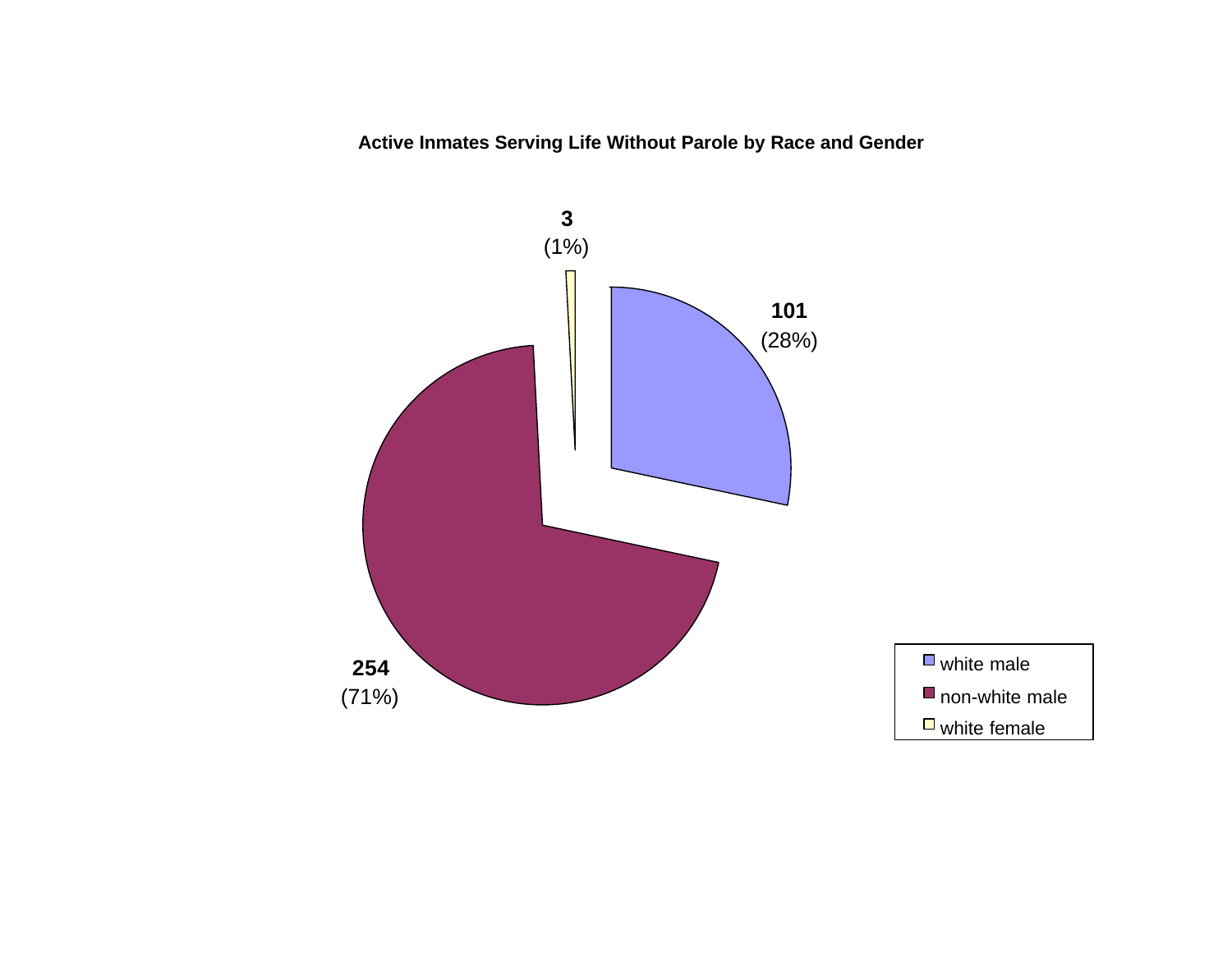## $(5%)$  (6%)  $(9%)$   $(11%)$   $(21%)$   $(49%)$  $0 -$  zero one two three four five or more

## **Active Inmates Serving Life Without Parole by Prior Incarcerations**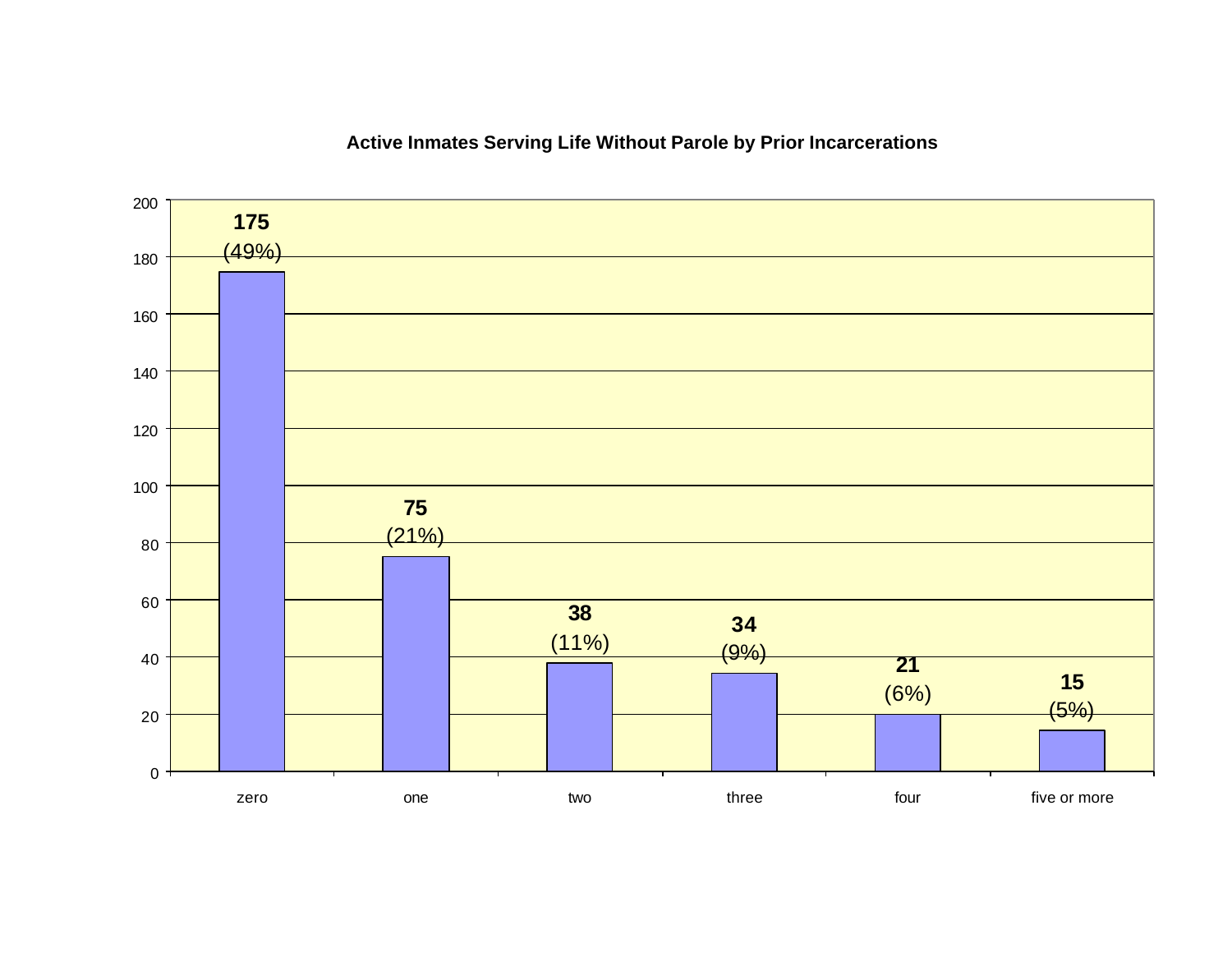# **Active Inmates Serving LWOP by Crime Type**

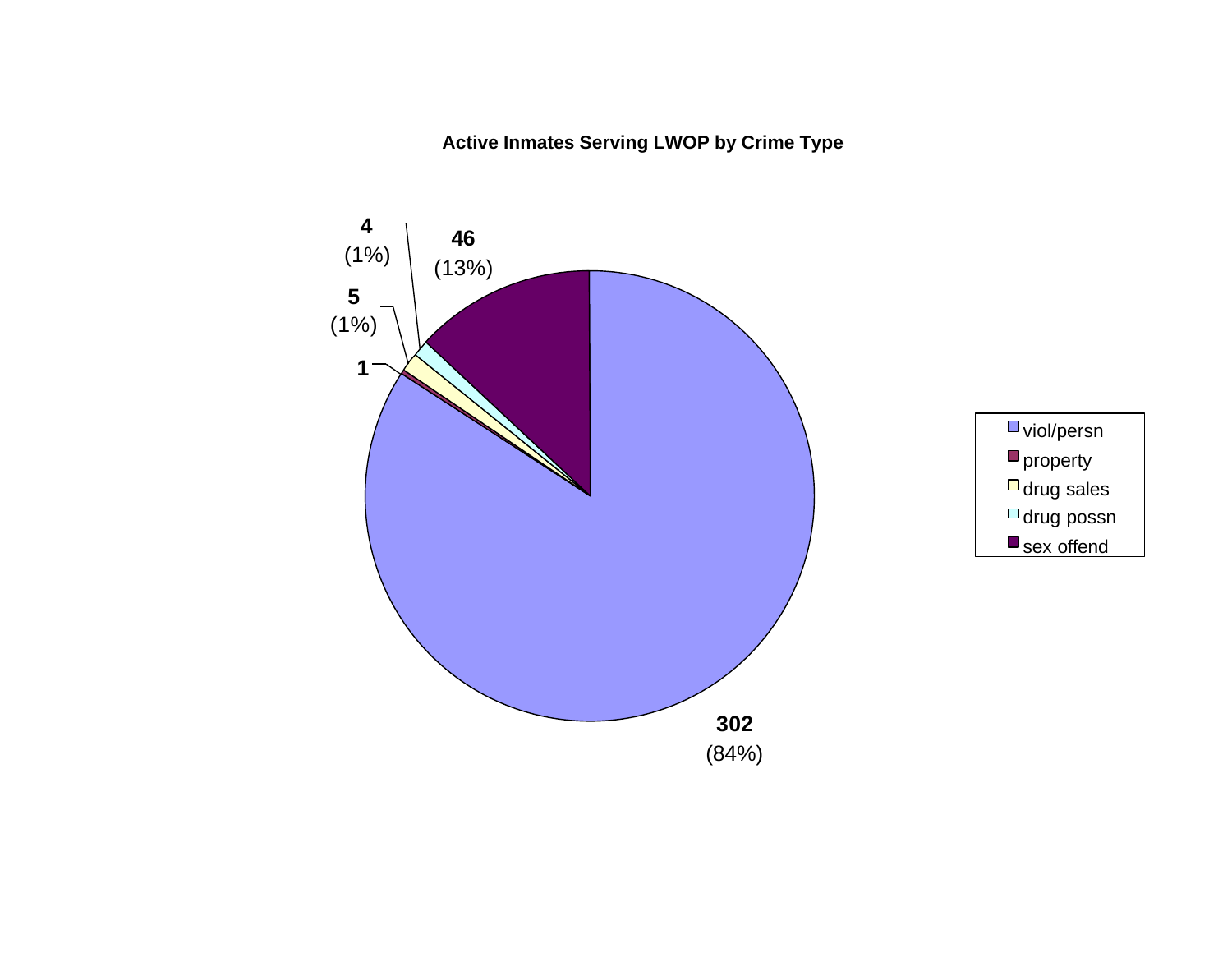Georgia Department of Corrections Page 1 Run 02/16/04 10:09 am Office of Planning and Analysis

#### Inmate statistical profile

TABLE OF CONTENTS FOR ACTIVE PRISONERS EXCLUDING JAIL

Title PAGE ----- ---- RACE AND SEX............................ 2 Culture Fair IQ Scores.................. 3 Self-Rpt Socioeconomic Class............ 4 Self-Rpt Environment To Age 16.......... 5 Self-Rpt Education Level................ 6 Functional Reading Level (WRAT Scores).. 7 Functional Math Level (WRAT Scores)..... 8 Functional Spelling Level (WRAT Scores). 9 Self-Rpt Guardian Status To Age 16......10 Self-Rpt Employment Status Before Prison11 Self-Rpt Marital Status At Admission....12 Self-Rpt Number Of Children At Admission13 Self-Rpt Religious Affiliation..........14 Self-Rpt Family Behavior Patterns \*.....15 Inmate Diagnostic Behavior Problem \*....16 Physical Profile (General Condition)....17 Security Status............................18 Number Of Sentences.....................19 Number Of Disciplinaries................20 Number Of Escapes.........................21 Number Of Prior Georgia Incarcerations \*22 Number Of Transfers.....................23 County Of Conviction....................24 Circ Of Conviction........................27 Home County.............................29 Prison Sentence In Years................32 Probation To Follow Prison..............33 Admission Type.............................34 Release Type................................35 Inst By Group..............................36 Institution.............................37 Misdemeanors And Felonies...............38 Crimes By Group..............................39 Most Serious Offense....................40 Most Serious Crime Type.................41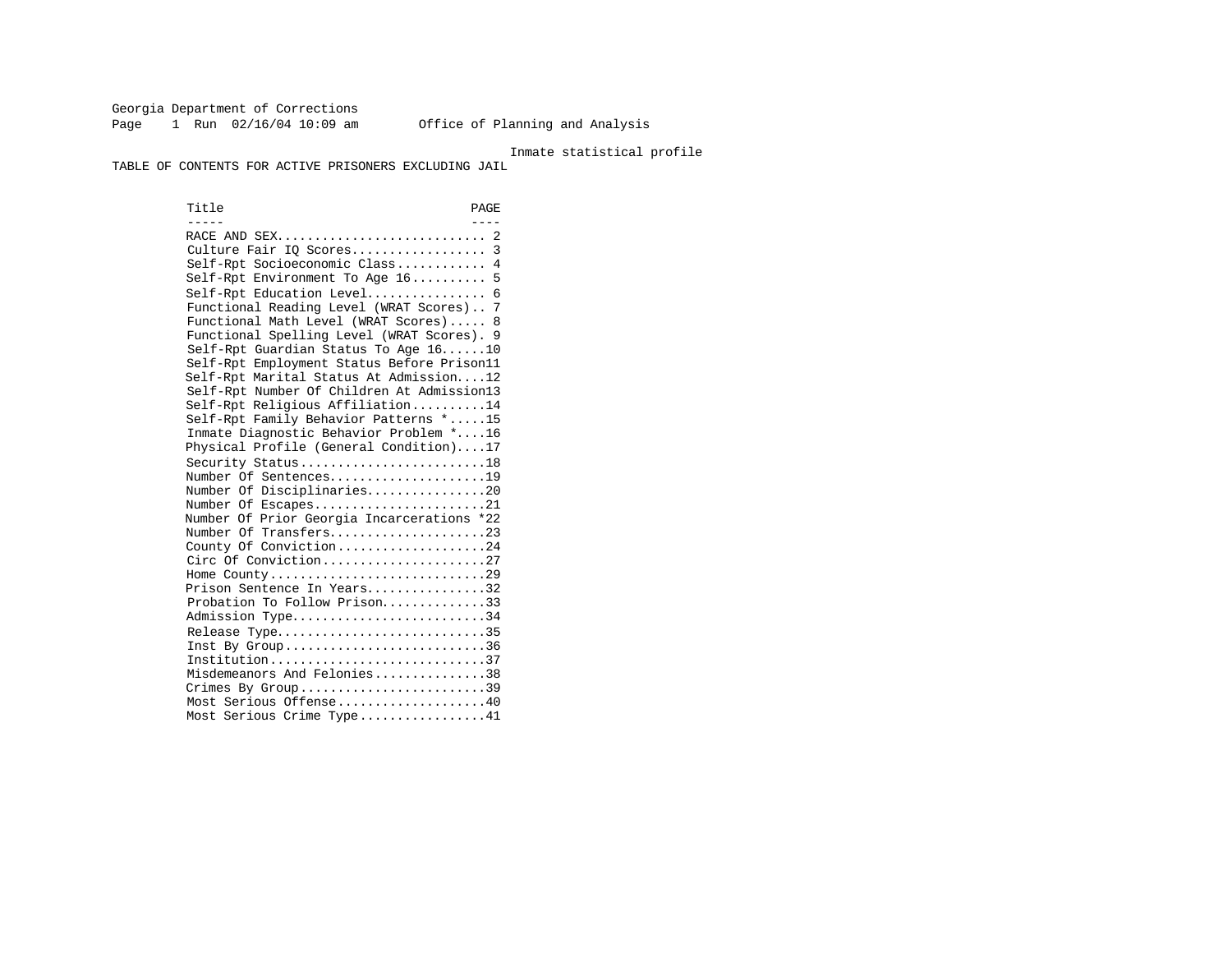Page 2 Run 02/16/04 10:09 am

#### Inmate statistical profile

Sample: ACTIVE PRISONERS EXCLUDING JAIL Requestor: Statistics Active inmates 02/16/2004

RACE AND SEX by current age & sex

|                                                                  | Age                               | Age                                       | M E N<br>Age                             | Age                                                | Men                                               | Age                                                      | Age                                                                  | <b>WOMEN</b><br>Age                                  | Age                                                                      | Women                                                | Grand                                         |
|------------------------------------------------------------------|-----------------------------------|-------------------------------------------|------------------------------------------|----------------------------------------------------|---------------------------------------------------|----------------------------------------------------------|----------------------------------------------------------------------|------------------------------------------------------|--------------------------------------------------------------------------|------------------------------------------------------|-----------------------------------------------|
| RACE AND SEX                                                     | $ 00 - 21 $                       | $ 22-39 $                                 | $ 40-54 $                                | $ 55-99 $                                          | န္<br>% Total                                     | $ 00 - 21 $                                              | $ 22-39 $                                                            | $ 40-54 $                                            | $8 55-99$                                                                | % Total<br>$\approx$                                 | Total<br>°≈                                   |
| WHITE MALE<br>NON WHITE MALE<br>WHITE FEMALE<br>NON WHITE FEMALE | 20<br>80<br>4<br>0<br>0<br>0<br>0 | 51<br>26<br>74<br>146<br>0<br>0<br>0<br>0 | 34<br>27<br>92<br>73<br>0<br>0<br>0<br>0 | 15<br>56<br>12<br>44<br>0<br>0<br>$\mathbf 0$<br>0 | 101<br>28<br>254<br>72<br>0<br>$\Omega$<br>0<br>0 | 0<br>0<br>0<br>0<br>0<br>$\mathbf 0$<br>$\mathbf 0$<br>0 | 0<br>0<br>$\mathbf 0$<br>$\mathbf 0$<br>2 100<br>0<br>$\overline{0}$ | 0<br>0<br>$\Omega$<br>$\mathbf 0$<br>1 100<br>0<br>0 | 0<br>$\mathbf 0$<br>$\overline{0}$<br>0<br>$\mathbf 0$<br>$\overline{0}$ | 0<br>0<br>$\Omega$<br>$\Omega$<br>3<br>100<br>0<br>0 | 101<br>28<br>254<br>71<br>3<br>$\overline{0}$ |
| Total reported                                                   | 5 100                             | 197 100                                   | 126 100                                  | 27 100                                             | 355 100                                           | $\mathbf 0$<br>0                                         | 2 100                                                                | 1 100                                                | 0<br>$\overline{0}$                                                      | 3 100                                                | 358 100                                       |
| Percent reported                                                 | 100.0                             | 100.0                                     | 100.0                                    | 100.0                                              | 100.0                                             | $\cdot$ 0                                                | 100.0                                                                | 100.0                                                | $\cdot$ 0                                                                | 100.0                                                | 100.0                                         |
| NOT REPORTED                                                     | 0                                 | $\mathbf 0$                               | $\mathbf 0$                              | $\mathbf 0$                                        | 0                                                 | 0                                                        | $\mathbf 0$                                                          | $\mathbf 0$                                          | $\mathbf 0$                                                              | $\mathbf{0}$                                         | $\mathbf 0$                                   |
| Total                                                            | 5                                 | 197<br>126                                |                                          | 27                                                 | 355                                               | 0                                                        | 2                                                                    |                                                      | 0                                                                        | 3                                                    | 358                                           |
| AVERAGE AGE                                                      | 20.20                             | 31.20                                     | 45.79                                    | 60.30                                              | 38.44                                             | .00                                                      | 33.50                                                                | 48.00                                                | .00                                                                      | 38.33                                                | 38.44                                         |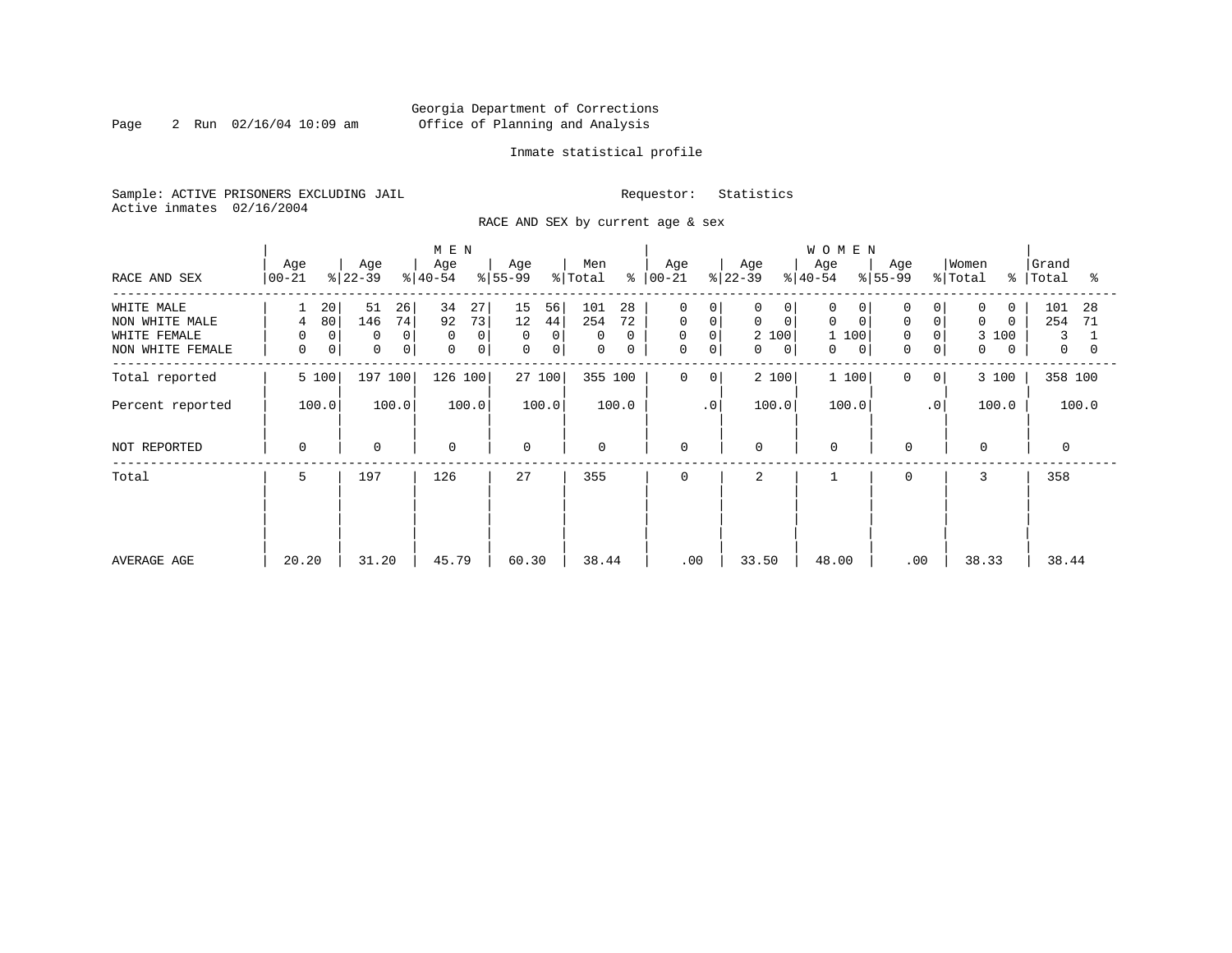Page 3 Run 02/16/04 10:09 am

#### Inmate statistical profile

Sample: ACTIVE PRISONERS EXCLUDING JAIL Requestor: Statistics Active inmates 02/16/2004

Culture Fair IQ Scores by current age & sex

| IQ Score                  | Age<br>$00 - 21$ | Age<br>$ 22-39 $  | M E N<br>Age<br>$ 40-54 $ | Age<br>$ 55-99$                     | Men<br>% Total       | Age<br>$8   00 - 21$                                           | Age<br>$ 22-39 $ | <b>WOMEN</b><br>Age<br>$ 40-54 $ | Age<br>$ 55-99$                          | Women<br>% Total<br>°             | Grand<br>Total<br>°≈ |
|---------------------------|------------------|-------------------|---------------------------|-------------------------------------|----------------------|----------------------------------------------------------------|------------------|----------------------------------|------------------------------------------|-----------------------------------|----------------------|
| LESS THAN 70<br>70 AND UP | 0<br>0<br>5 100  | 2<br>98<br>172    | 10<br>10<br>95<br>90      | $\overline{0}$<br>$\circ$<br>24 100 | 14<br>5<br>296<br>95 | $\mathbf 0$<br>0 <sup>1</sup><br>$\mathbf 0$<br>0 <sup>1</sup> | 0<br>0<br>2 100  | $\Omega$<br>0<br>1 100           | 0<br>0 <sup>1</sup><br>$\mathbf 0$<br> 0 | $\Omega$<br>$\mathbf{0}$<br>3 100 | 14<br>4<br>299<br>96 |
| Total reported            | 5 100            | 176 100           | 105 100                   | 24 100                              | 310 100              | $\mathsf{O}$<br>0                                              | 2 100            | 1 100                            | 0<br>0                                   | 3 100                             | 313 100              |
| Percent reported          |                  | 89.3              | 83.3                      | 88.9                                | 87.3                 | $\cdot$ 0                                                      | 100.0            | 100.0                            | $\cdot$ 0                                | 100.0                             | 87.4                 |
| NOT REPORTED              | 0                | 100.0<br>21<br>21 |                           | 3                                   | 45                   | 0                                                              | $\mathbf 0$      | $\mathbf 0$                      | $\mathbf 0$                              | $\mathbf 0$                       | 45                   |
| Total                     | 5                | 197               |                           | 27                                  | 355                  | 0                                                              | 2                |                                  | $\mathbf 0$                              | 3                                 | 358                  |
|                           |                  |                   |                           |                                     |                      |                                                                |                  |                                  |                                          |                                   |                      |
|                           |                  |                   |                           |                                     |                      |                                                                |                  |                                  |                                          |                                   |                      |
| AVERAGE IO                | 95.60            | 101.63            | 94.54                     | 99.50                               | 98.97                | .00                                                            | 107.00           | 86.00                            | .00                                      | 100.00                            | 98.98                |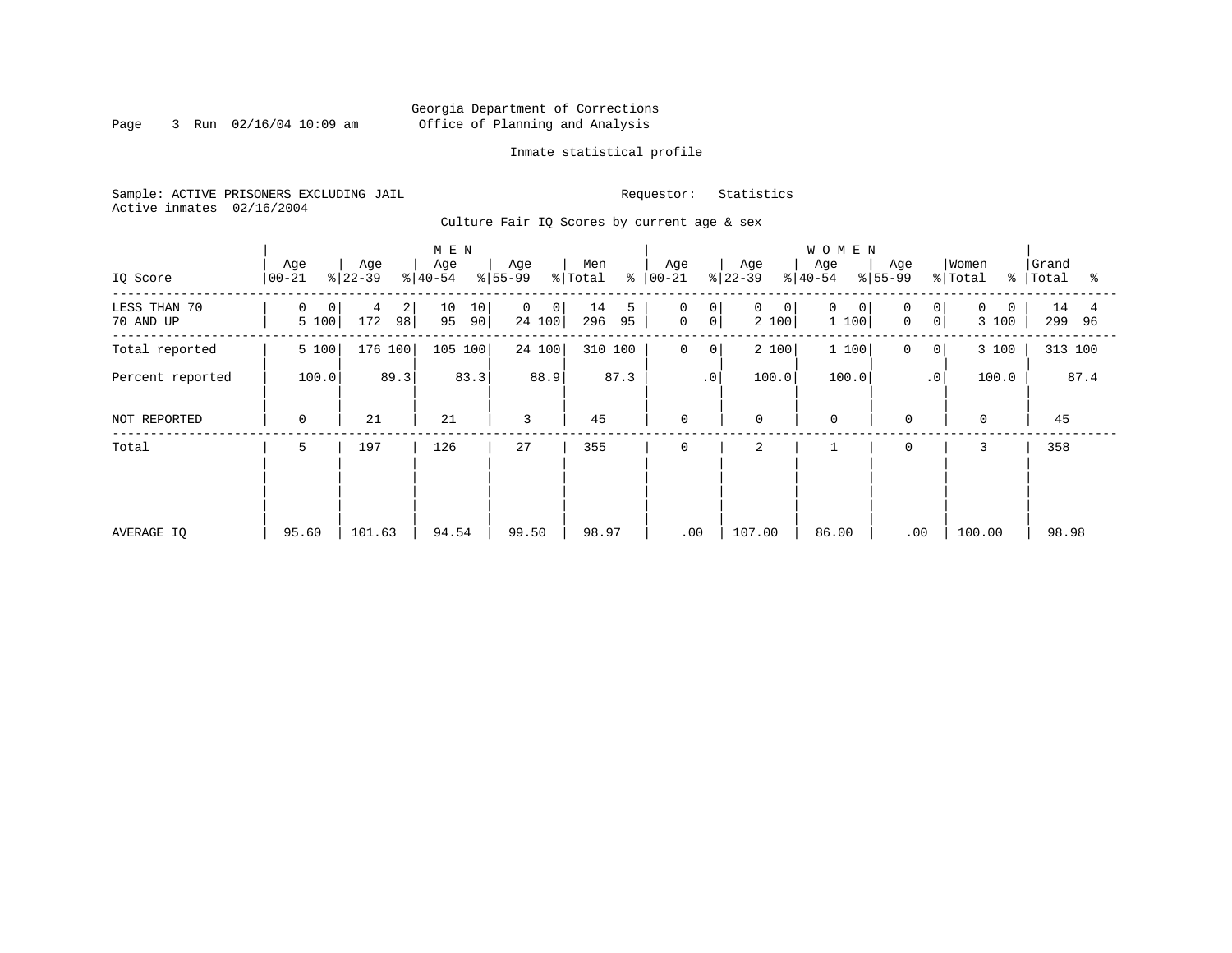#### Georgia Department of Corrections Page 4 Run 02/16/04 10:09 am Office of Planning and Analysis

#### Inmate statistical profile

Sample: ACTIVE PRISONERS EXCLUDING JAIL Requestor: Statistics Active inmates 02/16/2004

Self-Rpt Socioeconomic Class by current age & sex

|                     |                 | M E N       |                  |                |                  |      |                    |                | <b>WOMEN</b>   |      |                   |             |                  |       |                  |              |                    |                 |                  |          |                |      |
|---------------------|-----------------|-------------|------------------|----------------|------------------|------|--------------------|----------------|----------------|------|-------------------|-------------|------------------|-------|------------------|--------------|--------------------|-----------------|------------------|----------|----------------|------|
| Socioeconomic Class | Age<br>$ 00-21$ |             | Age<br>$ 22-39 $ |                | Age<br>$8 40-54$ |      | Age<br>$8155 - 99$ |                | Men<br>% Total | နွ   | Age<br>$ 00 - 21$ |             | Age<br>$ 22-39 $ |       | Age<br>$8 40-54$ |              | Age<br>$8155 - 99$ |                 | Women<br>% Total | % ၂      | Grand<br>Total | °≈   |
| WELFARE             |                 | 20          | 10               | 5              | 4                | 3    |                    | 4              | 16             |      | 0                 | $\mathbf 0$ | 0                | 0     | $\Omega$         | 0            |                    | 0               | 0                | 0        | 16             |      |
| OCC EMPLOY          |                 | $\mathbf 0$ | 9                | 5 <sup>1</sup> | 6                | 5    | $\mathsf{O}$       | 0 <sup>1</sup> | 15             | 4    | $\mathbf 0$       | $\mathbf 0$ | 0                | 0     | $\mathbf 0$      |              | $\Omega$           | $\mathbf 0$     | $\mathbf 0$      | $\Omega$ | 15             |      |
| MINIMUM STD         |                 | 60          | 105              | 55             | 62               | 51   | 12                 | 46             | 182            | 53   | $\Omega$          | $\Omega$    | 0                | 0     | $\Omega$         |              | $\Omega$           | $\mathbf 0$     | $\Omega$         | $\Omega$ | 182            | 52   |
| MIDDLE              |                 | 20          | 66               | 34             | 46               | 38   | 12                 | 46             | 125            | 36   | 0                 | $\mathbf 0$ |                  | 50    | 1 100            |              | 0                  | $\mathbf 0$     | $\overline{a}$   | 67       | 127            | 36   |
| OTHER               |                 | 0           | 2                |                | 4                | 3    |                    | 4              |                | 2    | 0                 | 0           |                  | 50    | 0                | $\mathbf{0}$ | 0                  | 0               |                  | 33       | 8              |      |
| Total reported      |                 | 5 100       | 192 100          |                | 122 100          |      |                    | 26 100         | 345 100        |      | 0                 | $\mathbf 0$ |                  | 2 100 | 1 100            |              | 0                  | 0 <sup>1</sup>  |                  | 3 100    | 348 100        |      |
| Percent reported    |                 | 100.0       |                  | 97.5           |                  | 96.8 |                    | 96.3           |                | 97.2 |                   | $\cdot$ 0   |                  | 100.0 | 100.0            |              |                    | .0 <sup>°</sup> |                  | 100.0    |                | 97.2 |
| NOT RPTD            | 0               |             | 5                |                | 4                |      |                    |                | 10             |      | 0                 |             | 0                |       | 0                |              | $\mathbf 0$        |                 | 0                |          | 10             |      |
| Total               | 5               |             | 197              |                | 126              |      | 27                 |                | 355            |      | 0                 |             | 2                |       |                  |              | 0                  |                 |                  |          | 358            |      |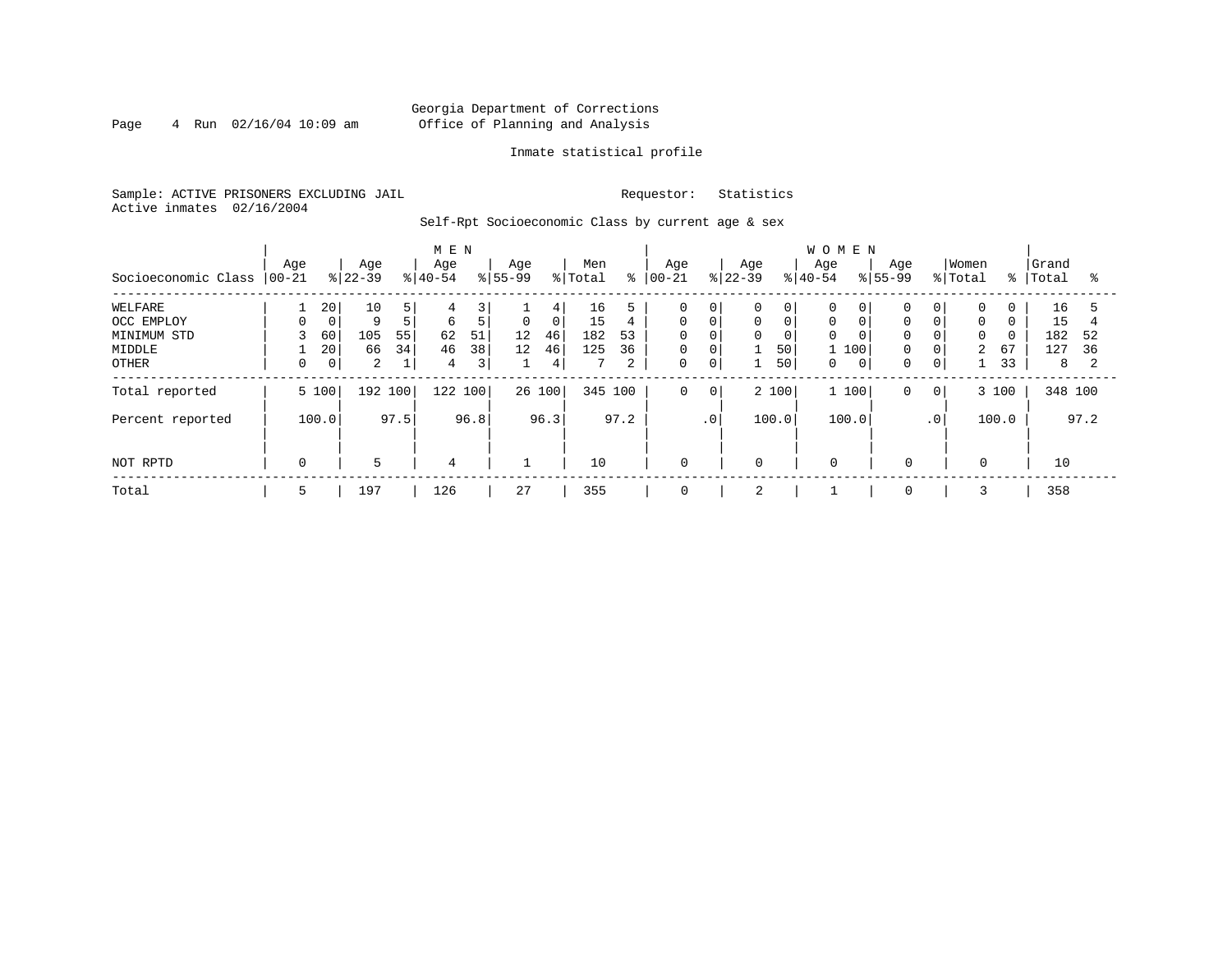Page 5 Run  $02/16/04$  10:09 am

#### Inmate statistical profile

Sample: ACTIVE PRISONERS EXCLUDING JAIL Requestor: Statistics Active inmates 02/16/2004

Self-Rpt Environment To Age 16 by current age & sex

|                  |           |             |           |      | M E N     |                |             |        |         |      |             |             |             |                | WOMEN       |   |             |                 |             |               |         |      |
|------------------|-----------|-------------|-----------|------|-----------|----------------|-------------|--------|---------|------|-------------|-------------|-------------|----------------|-------------|---|-------------|-----------------|-------------|---------------|---------|------|
|                  | Age       |             | Age       |      | Age       |                | Age         |        | Men     |      | Age         |             | Age         |                | Age         |   | Age         |                 | Women       |               | Grand   |      |
| Environment      | $ 00-21 $ |             | $ 22-39 $ |      | $8 40-54$ |                | $8155 - 99$ |        | % Total | ి    | $ 00 - 21$  |             | $8 22-39$   |                | $8 40-54$   |   | $8155 - 99$ |                 | % Total     | $\frac{8}{6}$ | Total   | °    |
| RURAL/FARM       | 0         | 0           |           |      | 4         | 3              | 4           | 15     | 9       |      | $\Omega$    | 0           | 0           | $\overline{0}$ | $\Omega$    | 0 | $\mathbf 0$ | 0               | 0           | 0             | 9       |      |
| RURAL/NFARM      |           | $\mathbf 0$ | 8         | 4    | 8         | $\overline{7}$ | 3           | 11     | 19      | 6    | $\Omega$    | $\mathbf 0$ |             | 50             | 100         |   | 0           | $\Omega$        | 2           | 67            | 21      | 6    |
| S.M.S.A          | 2         | 40          | 86        | 45   | 42        | 34             | 8           | 30     | 138     | 40   | $\mathbf 0$ | $\mathbf 0$ | 0           | 0              | $\Omega$    |   | $\mathbf 0$ | 0               | $\Omega$    | $\Omega$      | 138     | 40   |
| URBAN            |           | $\mathbf 0$ | 37        | 19   | 22        | 18             | 2           | 7      | 61      | 18   | $\mathbf 0$ | $\mathbf 0$ | $\mathbf 0$ | 0              | $\Omega$    |   | $\mathbf 0$ | 0               | $\mathbf 0$ | 0             | 61      | 18   |
| SMALL TOWN       | 3         | 60          | 58        | 30   | 45        | 37             | 10          | 37     | 116     | 34   | $\mathbf 0$ | $\mathbf 0$ | 1           | 50             | $\mathbf 0$ |   | 0           | 0               |             | 33            | 117     | 34   |
| <b>OTHER</b>     | 0         | 0           |           |      |           | $\mathbf{a}$   | $\Omega$    | 0      | 2       |      | $\Omega$    | $\mathbf 0$ | $\Omega$    | 0              | $\Omega$    | 0 | $\mathbf 0$ | 0               | 0           | 0             | 2       |      |
| Total reported   |           | 5 100       | 191 100   |      | 122 100   |                |             | 27 100 | 345 100 |      | 0           | $\mathbf 0$ |             | 2 100          | 1 100       |   | $\mathbf 0$ | $\circ$         |             | 3 100         | 348 100 |      |
| Percent reported |           | 100.0       |           | 97.0 |           | 96.8           |             | 100.0  |         | 97.2 |             | $\cdot$ 0   |             | 100.0          | 100.0       |   |             | .0 <sup>1</sup> |             | 100.0         |         | 97.2 |
| NOT RPTD         | $\Omega$  |             | 6         |      | 4         |                | $\Omega$    |        | 10      |      | $\mathbf 0$ |             | $\Omega$    |                | $\Omega$    |   | $\Omega$    |                 | $\Omega$    |               | 10      |      |
| Total            | 5         |             | 197       |      | 126       |                | 27          |        | 355     |      | $\mathbf 0$ |             | 2           |                |             |   | $\mathbf 0$ |                 |             |               | 358     |      |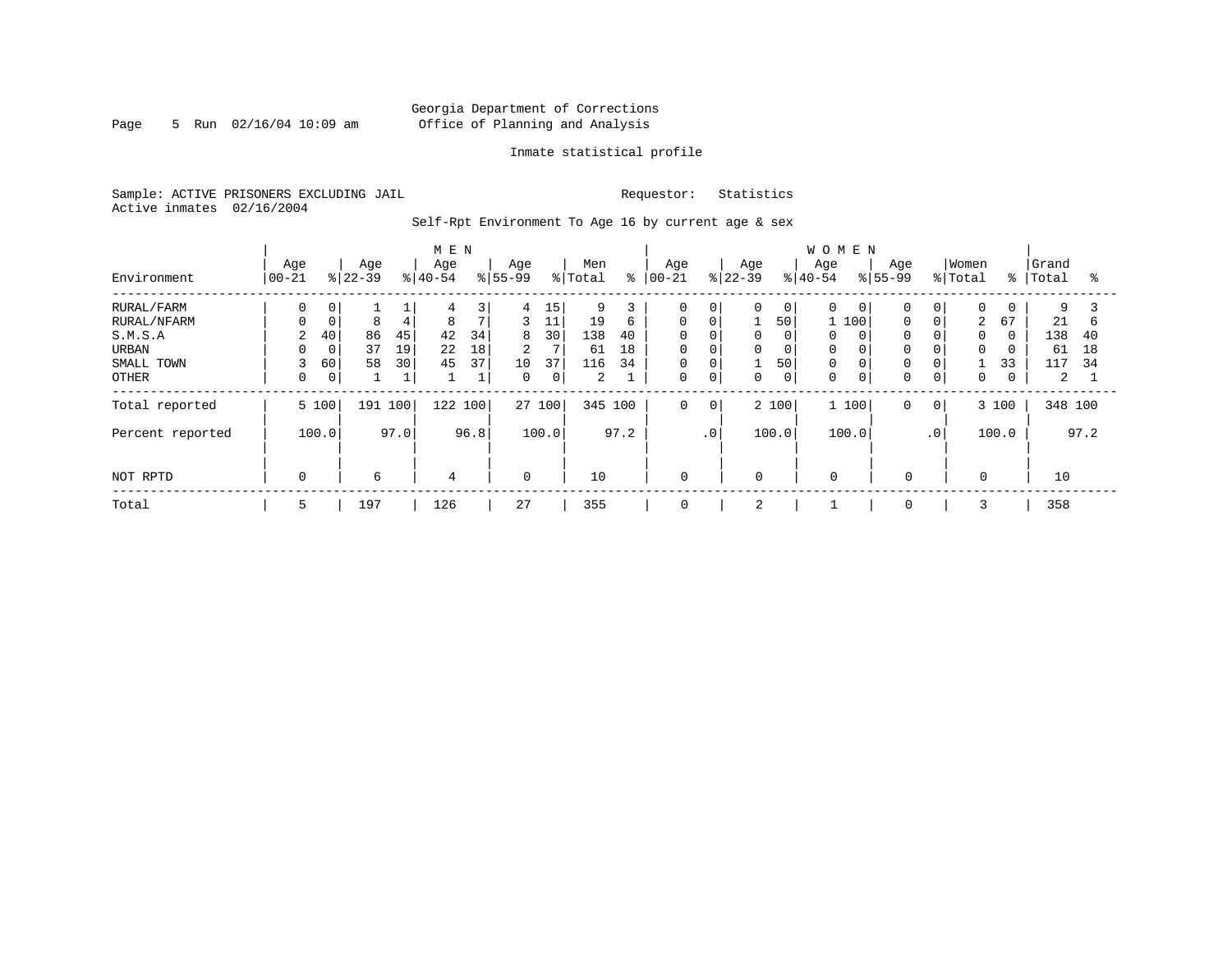Page 6 Run  $02/16/04$  10:09 am

#### Inmate statistical profile

Sample: ACTIVE PRISONERS EXCLUDING JAIL Requestor: Statistics Active inmates 02/16/2004

Self-Rpt Education Level by current age & sex

|                     | M E N            |                |                  |      |                  |      |                  |        |                |               |                  |           |                  |                  | W O M E N   |                  |                 |                  |       |                    |      |
|---------------------|------------------|----------------|------------------|------|------------------|------|------------------|--------|----------------|---------------|------------------|-----------|------------------|------------------|-------------|------------------|-----------------|------------------|-------|--------------------|------|
| Education Level     | Age<br>$ 00-21 $ |                | Age<br>$ 22-39 $ |      | Age<br>$ 40-54 $ |      | Age<br>$ 55-99 $ |        | Men<br>% Total | $\frac{8}{6}$ | Age<br>$ 00-21 $ |           | Age<br>$ 22-39 $ | Age<br>$ 40-54 $ |             | Age<br>$8 55-99$ |                 | Women<br>% Total |       | Grand<br>%   Total | ႜ    |
| LESS THAN GRADE 7   | 0                | $\overline{0}$ | 6                | 3    | 5.               | 4    |                  | 11     | 14             | 4             | $\Omega$         | $\Omega$  | 0                | 0<br>$\Omega$    | 0           | 0                |                 | $\Omega$         | O     | 14                 | 4    |
| GRADE 7             |                  | 20             | 5                | 3    | 8                | 7    | 2                | 7      | 16             | 5             | 0                | 0         | 0                | 0<br>0           |             | 0                | 0               | $\mathbf 0$      | 0     | 16                 |      |
| GRADE 8             | 2                | 40             | 22               | 11   |                  | 6    | 4                | 15     | 35             | 10            |                  |           | $\Omega$         |                  |             | $\Omega$         |                 | $\Omega$         |       | 35                 | 10   |
| GRADE 9             | 0                | $\Omega$       | 28               | 14   | 14               | 11   | 3                | 11     | 45             | 13            |                  |           | 0                |                  | $\Omega$    | 0                |                 | $\Omega$         | 0     | 45                 | 13   |
| GRADE 10            | 2                | 40             | 41               | 21   | 28               | 23   |                  | 4      | 72             | 21            | 0                | $\Omega$  | 0                |                  | $\mathbf 0$ | $\mathbf 0$      | 0               | $\mathbf 0$      | O     | 72                 | 21   |
| GRADE 11            | $\mathbf 0$      | $\mathbf 0$    | 35               | 18   | 11               | 9    | 4                | 15     | 50             | 14            | $\Omega$         | $\Omega$  | 2 100            |                  |             | $\mathbf 0$      |                 | $\overline{2}$   | 67    | 52                 | 15   |
| GRADE 12            | 0                | $\mathbf{0}$   | 35               | 18   | 18               | 15   | 4                | 15     | 57             | 16            | 0                | 0         | 0                | 0                | 100         | $\mathbf 0$      | 0               |                  | 33    | 58                 | 17   |
| MORE THAN GRADE 12  | 0                | 0              | 22               | 11   | 31               | 25   | 6                | 22     | 59             | 17            | 0                | 0         | 0                | 0                | 0<br>0      | $\mathbf 0$      | 0               | 0                | 0     | 59                 | 17   |
| Total reported      |                  | 5 100          | 194 100          |      | 122 100          |      |                  | 27 100 | 348 100        |               | $\Omega$         | $\Omega$  | 2 100            |                  | 1 100       | $\Omega$         | 0 <sup>1</sup>  |                  | 3 100 | 351 100            |      |
| Percent reported    |                  | 100.0          |                  | 98.5 |                  | 96.8 |                  | 100.0  |                | 98.0          |                  | $\cdot$ 0 | 100.0            |                  | 100.0       |                  | .0 <sup>1</sup> |                  | 100.0 |                    | 98.0 |
| NOT REPORTED        | 0                |                | 3                |      | 4                |      | $\Omega$         |        | 7              |               | $\mathbf 0$      |           | $\Omega$         |                  | $\mathbf 0$ | 0                |                 | $\Omega$         |       |                    |      |
| Total               | 5                |                | 197              |      | 126              |      | 27               |        | 355            |               | $\Omega$         |           | 2                |                  |             | $\Omega$         |                 | 3                |       | 358                |      |
|                     |                  |                |                  |      |                  |      |                  |        |                |               |                  |           |                  |                  |             |                  |                 |                  |       |                    |      |
| AVG EDUCATION LEVEL | 8.60             |                | 11.15            |      | 11.91            |      | 11.15            |        | 11.38          |               | .00              |           | 11.00            |                  | 12.00       | .00              |                 | 11.33            |       | 11.38              |      |

\* NOTE: THE FIELD LABLED "LESS THAN GRADE 7" WAS CORRECTED IN MARCH 1989: MISSING DATA FOR INMATES STILL IN DIAGNOSTICS NOW HAS BEEN REMOVED FROM THIS FIELD AND IDENTIFIED AS "NOT REPORTED" INFORMATION.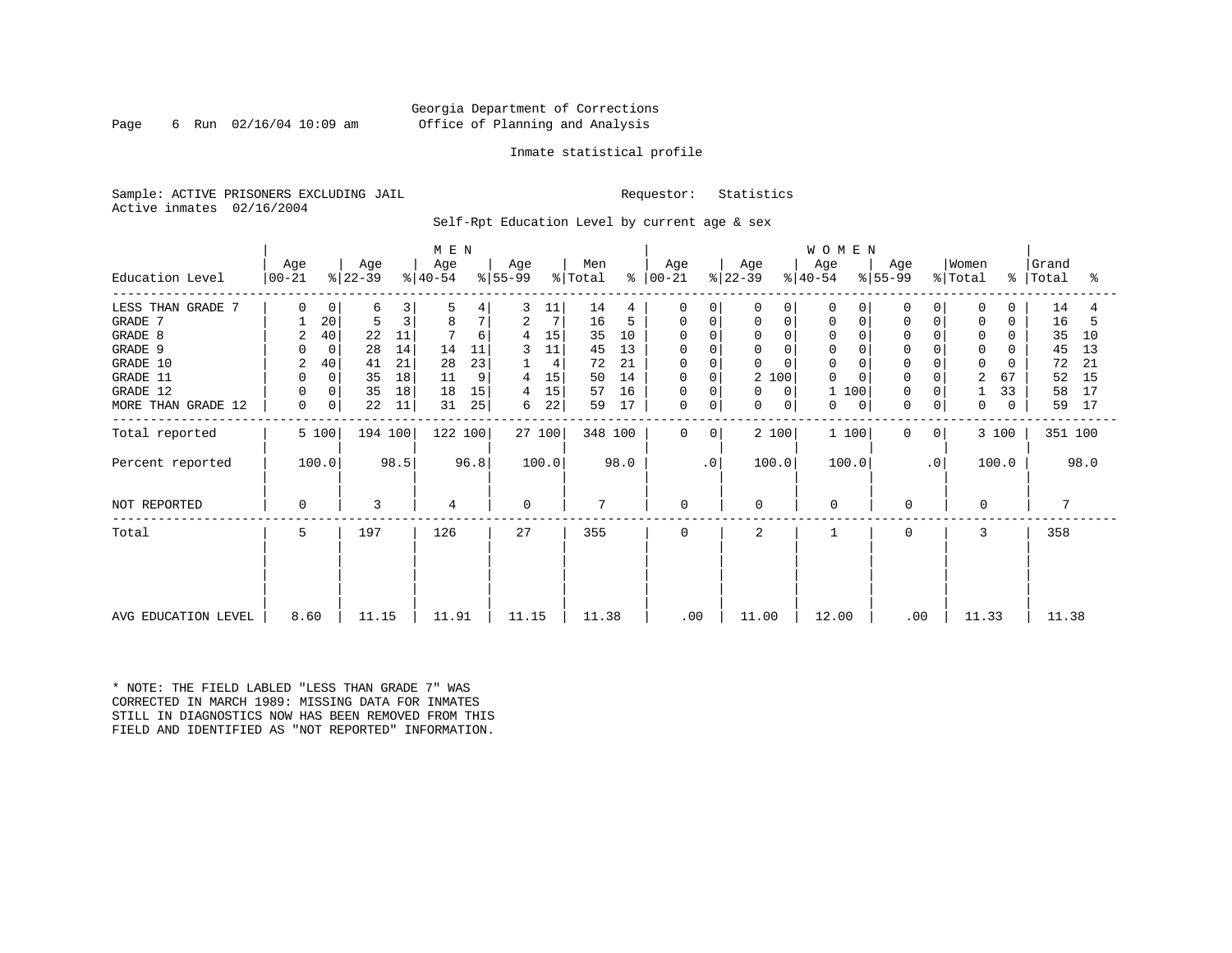Page 7 Run 02/16/04 10:09 am

#### Inmate statistical profile

Sample: ACTIVE PRISONERS EXCLUDING JAIL Requestor: Statistics Active inmates 02/16/2004

Functional Reading Level (WRAT Scores) by current age & sex

|                    | Age         | Age         | M E N<br>Age |      | Age       |      | Men      |        | Age                 |           | Age         |           | WOMEN<br>Age | Age |             | Women       |              | Grand    |             |         |      |
|--------------------|-------------|-------------|--------------|------|-----------|------|----------|--------|---------------------|-----------|-------------|-----------|--------------|-----|-------------|-------------|--------------|----------|-------------|---------|------|
| WRAT Reading Score | $ 00 - 21 $ |             | $ 22-39 $    |      | $ 40-54 $ |      | $ 55-99$ |        | $\frac{1}{2}$ Total | $\approx$ | $ 00-21 $   |           | $ 22-39 $    |     | $ 40-54 $   | $ 55-99 $   |              | % Total  | $\approx$ 1 | Total   | ႜ    |
| LESS THAN GRADE 6  | 2           | 40          | 52           | 29   | 41        | 38   | 8        | 33     | 103                 | 33        | $\Omega$    | 0         |              | 50  | $\Omega$    | $\Omega$    |              |          | 33          | 104     | 33   |
| 6TH THRU 8TH GRADE | 3           | 60          | 37           | 21   | 19        | 18   | 6        | 25     | 65                  | 21        | 0           | 0         | 0            | 0   | $\Omega$    | 0           | 0            | $\Omega$ | $\Omega$    | 65      | 21   |
| GRADE 9            |             | 0           | 16           | 9    | 15        | 14   | 2        | 8      | 33                  | 11        | 0           |           | 0            |     | 0           | $\Omega$    |              | 0        |             | 33      | 10   |
| GRADE 10           | 0           |             |              | 3    |           |      | 2        | 8      | 11                  |           | 0           | $\Omega$  | 0            | 0   | $\mathbf 0$ | $\Omega$    |              | 0        | 0           | 11      |      |
| GRADE 11           |             |             | 11           | 6    | 6         | 6    |          | 4      | 18                  | 6         | $\Omega$    |           | $\Omega$     |     | $\Omega$    |             |              | $\Omega$ |             | 18      | 6    |
| GRADE 12           |             | $\mathbf 0$ | 35           | 20   | 14        | 13   | 4        | 17     | 53                  | 17        | 0           |           | 0            | 0   | $\Omega$    | $\Omega$    |              | 0        |             | 53      | 17   |
| MORE THAN GRADE 12 | 0           | 0           | 21           | 12   | 8         | 7    |          | 4      | 30                  | 10        | 0           | 0         |              | 50  | 100         | 0           | 0            | 2        | 67          | 32      | 10   |
| Total reported     | 5 100       |             | 177 100      |      | 107 100   |      |          | 24 100 |                     | 313 100   | 0           | 0         | 2 100        |     | 1 100       | $\mathbf 0$ | $\mathbf{0}$ |          | 3 100       | 316 100 |      |
| Percent reported   | 100.0       |             |              | 89.8 |           | 84.9 |          | 88.9   |                     | 88.2      |             | $\cdot$ 0 | 100.0        |     | 100.0       |             | $\cdot$ 0    |          | 100.0       |         | 88.3 |
| NOT REPORTED       | $\Omega$    |             | 20           |      | 19        |      | 3        |        | 42                  |           | $\mathbf 0$ |           | $\Omega$     |     | 0           | 0           |              | $\Omega$ |             | 42      |      |
| Total              | 5           |             | 197          |      | 126       |      | 27       |        | 355                 |           | 0           |           | 2            |     |             | $\mathbf 0$ |              | 3        |             | 358     |      |
|                    |             |             |              |      |           |      |          |        |                     |           |             |           |              |     |             |             |              |          |             |         |      |
|                    |             |             |              |      |           |      |          |        |                     |           |             |           |              |     |             |             |              |          |             |         |      |
| AVG READING SCORE  | 6.96        |             | 8.63         |      | 7.54      |      | 7.86     |        | 8.17                |           | .00         |           | 9.10         |     | 13.00       | .00         |              | 10.40    |             | 8.19    |      |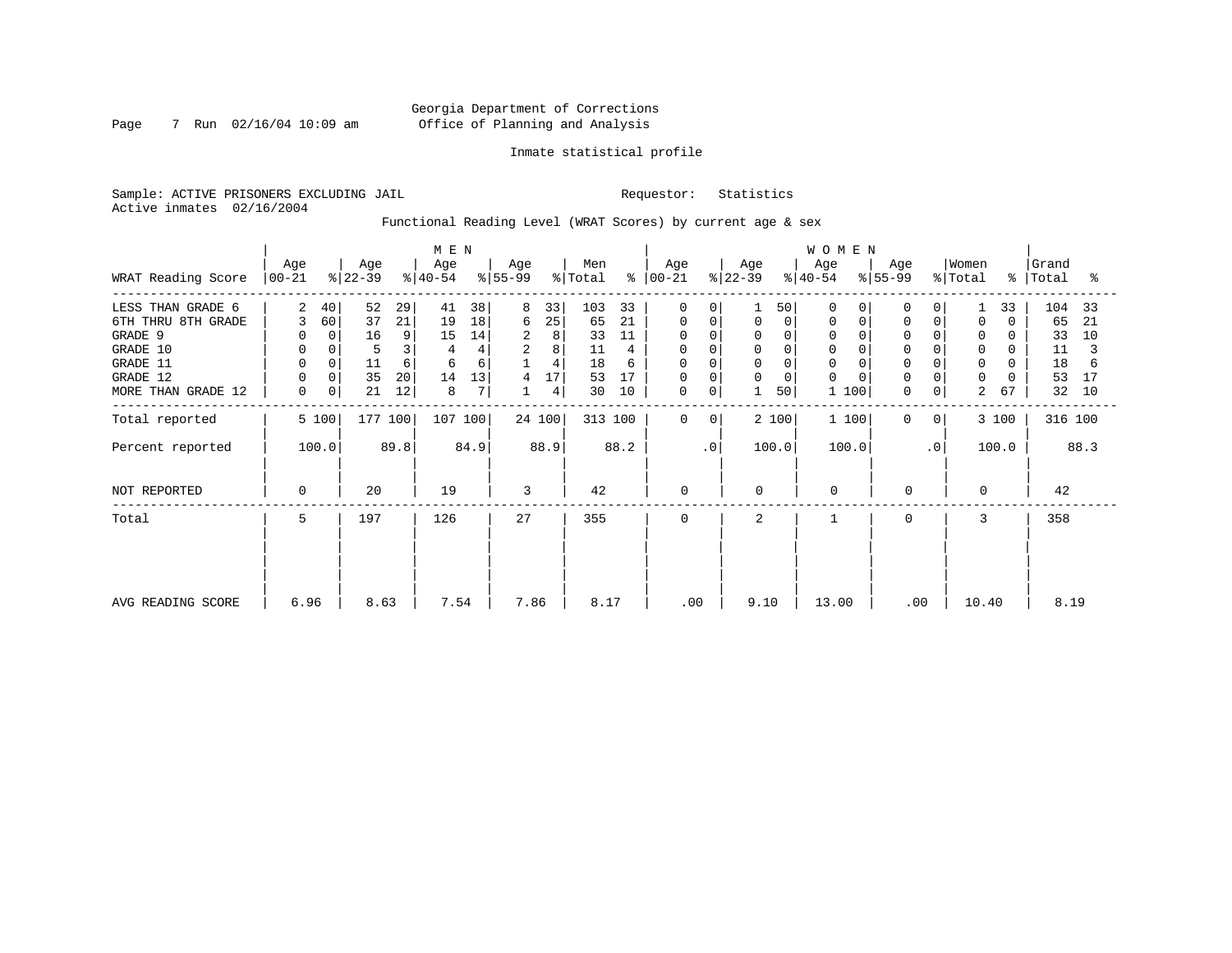Page 8 Run 02/16/04 10:09 am

#### Inmate statistical profile

Sample: ACTIVE PRISONERS EXCLUDING JAIL Requestor: Statistics Active inmates 02/16/2004

Functional Math Level (WRAT Scores) by current age & sex

| WRAT Math Score                                                                                              | M E N<br>Men<br>Age<br>Age<br>Age<br>Age<br>$ 22-39 $<br>$ 55-99 $<br>$ 40-54 $<br>$\frac{1}{2}$ Total<br>$ 00-21$ |                         |                           |                                         |                               |                         |              |                                                |                                       |                     | Age<br>$ 00-21 $                                    |                             | Age<br>$ 22-39 $                         |                               | WOMEN<br>Age<br>$ 40-54 $                         |          | Age<br>$ 55-99 $                                             |                             | Women<br>% Total                           |                                | Grand<br>%   Total                    | ႜ                   |
|--------------------------------------------------------------------------------------------------------------|--------------------------------------------------------------------------------------------------------------------|-------------------------|---------------------------|-----------------------------------------|-------------------------------|-------------------------|--------------|------------------------------------------------|---------------------------------------|---------------------|-----------------------------------------------------|-----------------------------|------------------------------------------|-------------------------------|---------------------------------------------------|----------|--------------------------------------------------------------|-----------------------------|--------------------------------------------|--------------------------------|---------------------------------------|---------------------|
| LESS THAN GRADE 6<br>6TH THRU 8TH GRADE<br>GRADE 9<br>GRADE 10<br>GRADE 11<br>GRADE 12<br>MORE THAN GRADE 12 | 2<br>3<br>0<br>0<br>$\overline{0}$<br>$\mathbf 0$<br>0                                                             | 40<br>60<br>0<br>0<br>0 | 51<br>80<br>22<br>13<br>3 | 29<br>45<br>12<br>4<br>2<br>$\mathbf 1$ | 45<br>41<br>10<br>5<br>4<br>2 | 42<br>38<br>9<br>5<br>2 | 12<br>6<br>2 | 50<br>25<br>4<br>8<br>4<br>$\overline{4}$<br>4 | 110<br>130<br>33<br>20<br>8<br>8<br>4 | 35<br>42<br>11<br>6 | $\Omega$<br>0<br>$\Omega$<br><sup>0</sup><br>0<br>0 | 0<br>0<br><sup>0</sup><br>0 | 0<br>$\Omega$<br>0<br>$\Omega$<br>0<br>1 | 0<br>0<br>50 <br>0<br>0<br>50 | $\Omega$<br>$\Omega$<br>0<br>$\Omega$<br>$\Omega$ | 100<br>0 | $\Omega$<br>$\mathbf 0$<br>0<br>$\mathbf 0$<br>$\Omega$<br>0 | 0<br>0                      | $\Omega$<br>$\Omega$<br>2<br>0<br>$\Omega$ | 0<br>$\Omega$<br>67<br>0<br>33 | 110<br>130<br>35<br>20<br>8<br>8<br>5 | 35<br>41<br>11<br>6 |
| Total reported<br>Percent reported                                                                           |                                                                                                                    | 5 100<br>100.0          | 177 100                   | 89.8                                    | 107 100                       | 84.9                    |              | 24 100<br>88.9                                 | 313 100                               | 88.2                | $\mathbf 0$                                         | 0 <sup>1</sup><br>$\cdot$ 0 | 2 100<br>100.0                           |                               | 1 100<br>100.0                                    |          | $\mathbf 0$                                                  | 0 <sup>1</sup><br>$\cdot$ 0 |                                            | 3 100<br>100.0                 | 316 100                               | 88.3                |
| NOT REPORTED                                                                                                 | 0                                                                                                                  |                         | 20                        |                                         | 19                            |                         | 3            |                                                | 42                                    |                     | $\mathbf 0$                                         |                             | 0                                        |                               | $\mathbf 0$                                       |          | 0                                                            |                             | $\Omega$                                   |                                | 42                                    |                     |
| Total                                                                                                        | 5                                                                                                                  |                         | 197                       |                                         | 126                           |                         | 27           |                                                | 355                                   |                     | 0                                                   |                             | 2                                        |                               |                                                   |          | 0                                                            |                             | 3                                          |                                | 358                                   |                     |
| AVG MATH SCORE                                                                                               | 5.78                                                                                                               |                         | 7.27                      |                                         | 6.56                          |                         | 6.60         |                                                | 6.95                                  |                     | .00                                                 |                             | 11.40                                    |                               | 9.20                                              |          | .00                                                          |                             | 10.67                                      |                                | 6.99                                  |                     |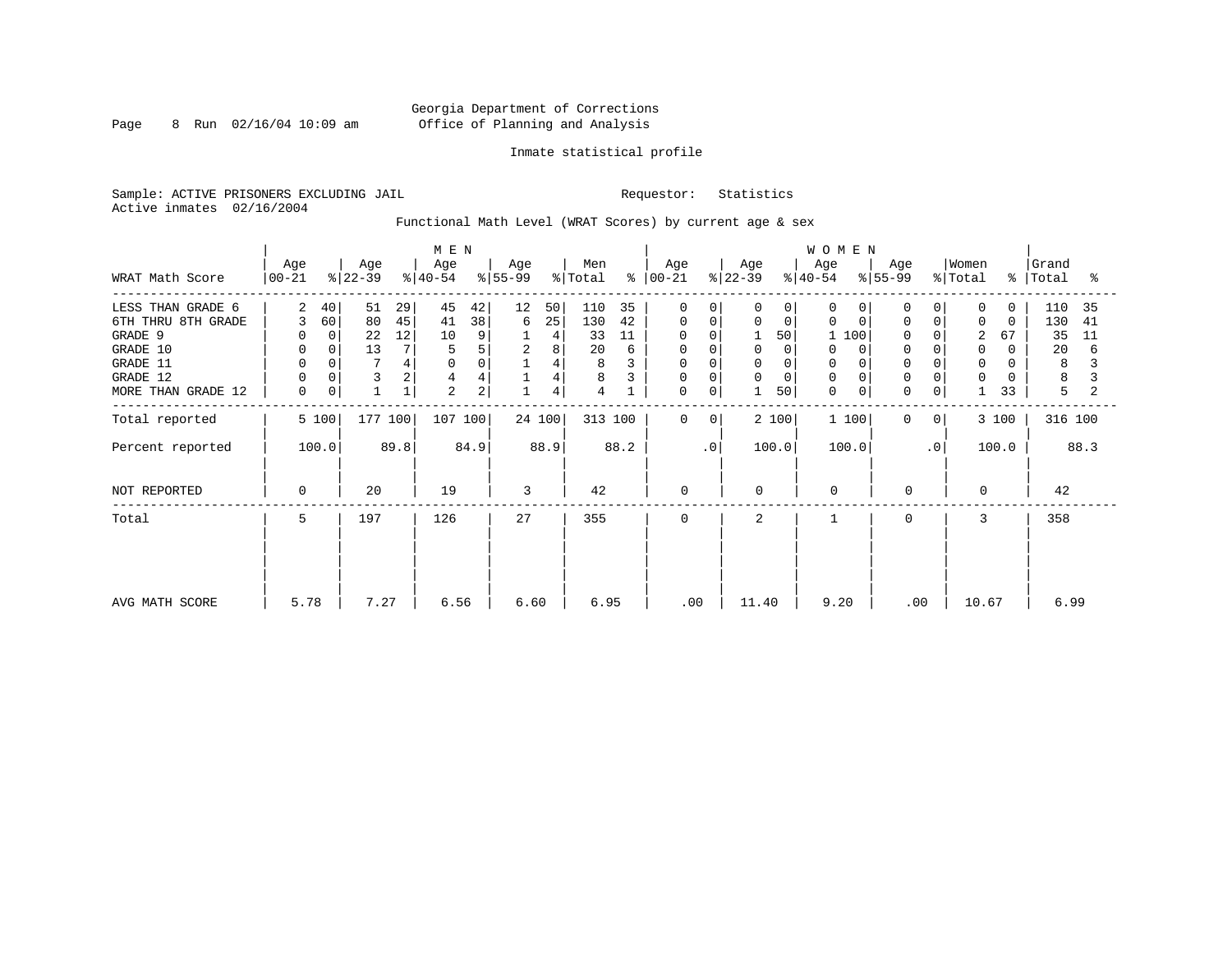Page 9 Run 02/16/04 10:09 am

#### Inmate statistical profile

Sample: ACTIVE PRISONERS EXCLUDING JAIL Requestor: Statistics Active inmates 02/16/2004

Functional Spelling Level (WRAT Scores) by current age & sex

|                     |                  |             | M E N            |      |                  |      |                  |             |                |           |                  |                | <b>WOMEN</b>     |          |                  |          |                  |                |                              |       |                    |      |
|---------------------|------------------|-------------|------------------|------|------------------|------|------------------|-------------|----------------|-----------|------------------|----------------|------------------|----------|------------------|----------|------------------|----------------|------------------------------|-------|--------------------|------|
| WRAT Spelling Score | Age<br>$ 00-21 $ |             | Age<br>$ 22-39 $ |      | Age<br>$ 40-54 $ |      | Age<br>$ 55-99 $ |             | Men<br>% Total | $\approx$ | Age<br>$ 00-21 $ |                | Age<br>$ 22-39 $ |          | Age<br>$ 40-54 $ |          | Age<br>$8 55-99$ |                | Women<br>$\frac{1}{2}$ Total |       | Grand<br>%   Total | ႜ    |
| LESS THAN GRADE 6   |                  | 20          | 54               | 31   | 49               | 46   | 12               | 50          | 116            | 37        | 0                | 0              | $\Omega$         | 0        | $\Omega$         | $\Omega$ | 0                | 0              | $\Omega$                     | 0     | 116                | 37   |
| 6TH THRU 8TH GRADE  | 3                | 60          | 51               | 29   | 31               | 29   |                  | 29          | 92             | 29        | 0                | 0              |                  | 50       | 0                |          | 0                | 0              |                              | 33    | 93                 | 29   |
| GRADE 9             |                  | 20          | 21               | 12   | 6                | 6    |                  | 4           | 29             |           |                  |                | $\Omega$         |          |                  |          |                  |                | 0                            |       | 29                 | 9    |
| GRADE 10            | 0                | $\mathbf 0$ | 15               | 8    |                  | 5    | $\mathbf 0$      | $\mathbf 0$ | 20             |           | 0                | 0              | 0                |          | $\mathbf 0$      |          | $\mathbf 0$      |                | 0                            | 0     | 20                 |      |
| GRADE 11            | $\mathbf 0$      |             | 9                | 5    | 5                | 5    |                  | 4           | 15             |           | 0                |                | 0                |          | $\Omega$         |          | $\Omega$         |                | 0                            | O     | 15                 |      |
| GRADE 12            | 0                | 0           | 16               | 9    | 6                | 6    | 2                | 8           | 24             |           | 0                | 0              | 0                | $\Omega$ | 100              |          | $\mathbf 0$      |                |                              | 33    | 25                 |      |
| MORE THAN GRADE 12  | 0                | 0           | 11               | б    | 5                | 5    |                  | 4           | 17             | 5         | $\mathbf 0$      | $\mathbf 0$    |                  | 50       | 0                | 0        | 0                | 0              |                              | 33    | 18                 | 6    |
| Total reported      | 5 100            |             | 177 100          |      | 107 100          |      |                  | 24 100      |                | 313 100   | $\mathbf 0$      | 0 <sup>1</sup> |                  | 2 100    | 1 100            |          | $\mathbf 0$      | 0 <sup>1</sup> |                              | 3 100 | 316 100            |      |
| Percent reported    | 100.0            |             |                  | 89.8 |                  | 84.9 |                  | 88.9        |                | 88.2      |                  | $\cdot$ 0      |                  | 100.0    | 100.0            |          |                  | $\cdot$ 0      |                              | 100.0 |                    | 88.3 |
| NOT REPORTED        | 0                |             | 20               |      | 19               |      | 3                |             | 42             |           | $\mathbf 0$      |                | $\mathbf 0$      |          | $\mathbf 0$      |          | $\mathbf 0$      |                | $\Omega$                     |       | 42                 |      |
| Total               | 5                |             | 197              |      | 126              |      | 27               |             | 355            |           | $\mathbf 0$      |                | 2                |          |                  |          | 0                |                | 3                            |       | 358                |      |
|                     |                  |             |                  |      |                  |      |                  |             |                |           |                  |                |                  |          |                  |          |                  |                |                              |       |                    |      |
| AVG SPELLING SCORE  | 7.20             |             | 7.91             |      | 6.47             |      | 6.59             |             | 7.30           |           |                  | .00            | 9.70             |          | 12.30            |          | .00              |                | 10.57                        |       | 7.34               |      |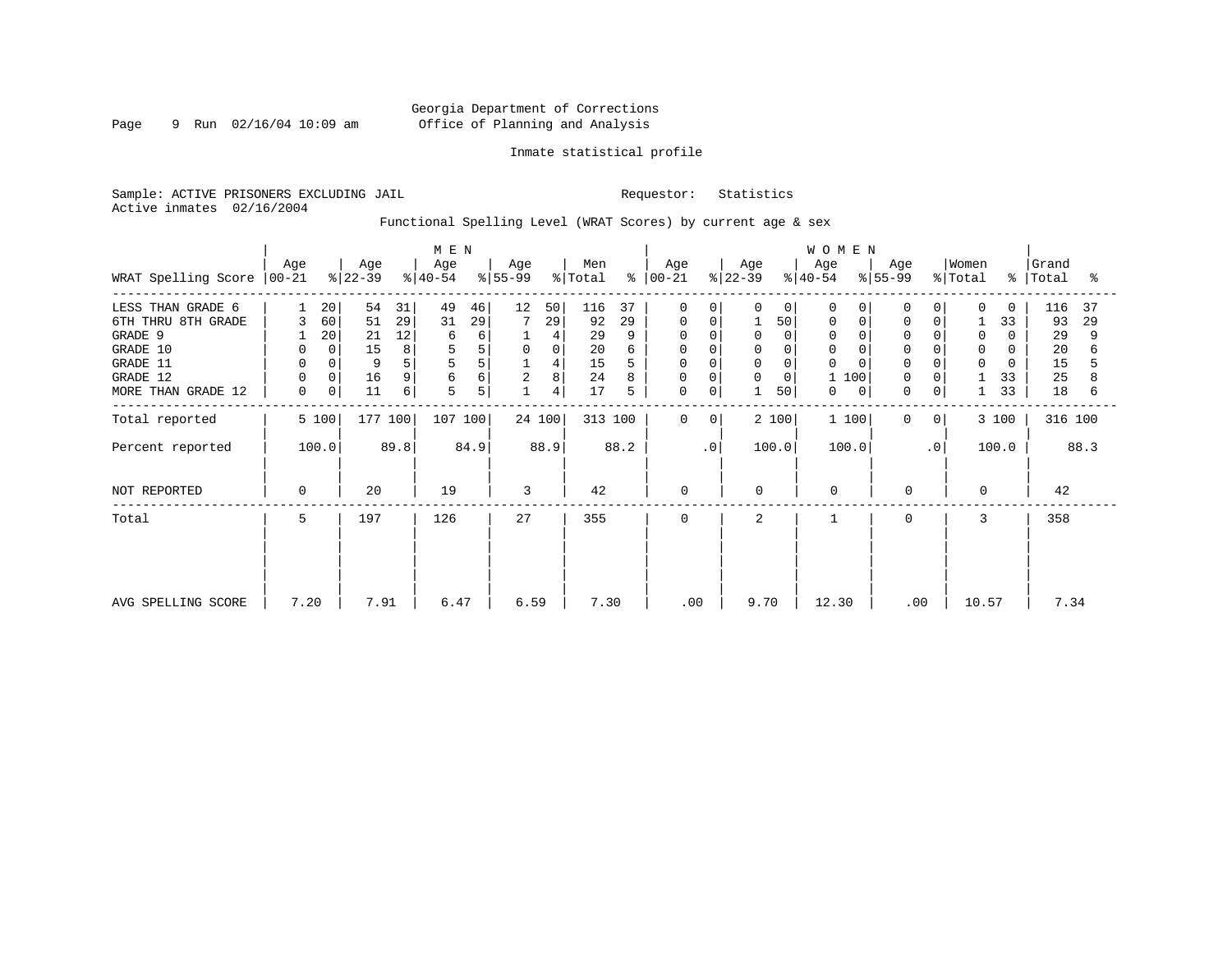Page 10 Run 02/16/04 10:09 am

#### Inmate statistical profile

Sample: ACTIVE PRISONERS EXCLUDING JAIL Requestor: Statistics Active inmates 02/16/2004

Self-Rpt Guardian Status To Age 16 by current age & sex

|                  |                 |             |                  |      | M E N            |                |                 |        |                |         |                 |           |                  |          | WOMEN           |       |                  |              |                  |       |                |         |
|------------------|-----------------|-------------|------------------|------|------------------|----------------|-----------------|--------|----------------|---------|-----------------|-----------|------------------|----------|-----------------|-------|------------------|--------------|------------------|-------|----------------|---------|
| Guardian Status  | Age<br>$ 00-21$ |             | Age<br>$ 22-39 $ |      | Age<br>$ 40-54 $ |                | Age<br>$ 55-99$ |        | Men<br>% Total | နွ      | Age<br>$ 00-21$ |           | Age<br>$ 22-39 $ |          | Age<br>$ 40-54$ |       | Age<br>$8 55-99$ |              | Women<br>% Total | °     | Grand<br>Total | °       |
| ORPHANAGE        |                 | 5 100       | 197              | 102  | 126 102          |                |                 | 27 100 | 355 102        |         | $\Omega$        | $\Omega$  |                  | 2 100    |                 | 1 100 | <sup>0</sup>     | $\Omega$     |                  | 3 100 |                | 358 102 |
| FATHER ONLY      |                 | 0           | 8                | 4    |                  | 2              | $\Omega$        | 0      | 10             | 3       | 0               | 0         | U                | $\Omega$ | O               |       |                  |              | <sup>0</sup>     |       | 10             |         |
| FTR MTR HD       |                 | 0           | 16               | 8    |                  | 6              | 2               |        | 25             |         | U               |           | 0                |          | 0               |       |                  |              |                  |       | 25             |         |
| MOTHER ONLY      |                 | 20          | 75               | 39   | 48               | 39             | 5               | 19     | 129            | 37      | O               |           |                  | $\Omega$ | $\Omega$        |       |                  |              | $\Omega$         |       | 129            | 37      |
| MTR FTR HD       | 2               | 40          | 55               | 28   | 48               | 39             | 13              | 48     | 118            | 34      | $\Omega$        |           |                  | 2 100    |                 | 100   |                  |              | 3                | 100   | 121            | 34      |
| OTH FEMALE       |                 | 0           | 6                | 3    |                  | 3              | 2               |        | 12             | 3       |                 |           |                  | $\Omega$ | O               |       |                  |              |                  |       | 12             |         |
| OTH MALE         |                 |             | $\overline{c}$   |      |                  |                | $\Omega$        |        | 2              |         |                 |           |                  |          | $\Omega$        |       |                  |              | 0                |       | 2              |         |
| STEP-PARNTS      |                 | 20          |                  | 4    |                  |                | $\overline{2}$  | 7      | 11             |         | 0               |           |                  |          | 0               |       |                  |              | 0                |       | 11             |         |
| FOSTER HOME      |                 | $\mathbf 0$ | -6               | 3    |                  | $\Omega$       |                 | 4      |                |         | 0               |           |                  |          | 0               |       |                  |              | 0                |       |                |         |
| GRAND PRNTS      |                 | 20          | 11               | 6    | 9                | $\overline{ }$ |                 | 4      | 22             | 6       | 0               |           |                  | 0        | 0               |       |                  |              | $\Omega$         |       | 22             |         |
| <b>OTHER</b>     |                 | 0           | 8                | 4    |                  | 3              |                 | 4      | 13             | 4       | 0               | 0         | 0                | 0        | 0               |       | $\Omega$         |              | $\Omega$         |       | 13             |         |
| Total reported   |                 | 10 100      | 391 100          |      | 249 100          |                |                 | 54 100 |                | 704 100 | $\Omega$        | $\Omega$  |                  | 4 100    |                 | 2 100 | $\Omega$         | $\mathbf{0}$ |                  | 6 100 | 710 100        |         |
| Percent reported |                 | 100.0       |                  | 98.5 |                  | 97.6           |                 | 100.0  |                | 98.3    |                 | $\cdot$ 0 |                  | 100.0    |                 | 100.0 |                  | $\cdot$ 0    |                  | 100.0 |                | 98.3    |
| NOT RPTD         | $\Omega$        |             | 3                |      | ζ                |                | $\Omega$        |        | 6              |         | $\Omega$        |           | $\Omega$         |          | $\Omega$        |       | $\Omega$         |              | $\Omega$         |       | 6              |         |
| Total            | 5               |             | 197              |      | 126              |                | 27              |        | 355            |         | 0               |           | 2                |          |                 |       | $\Omega$         |              | 3                |       | 358            |         |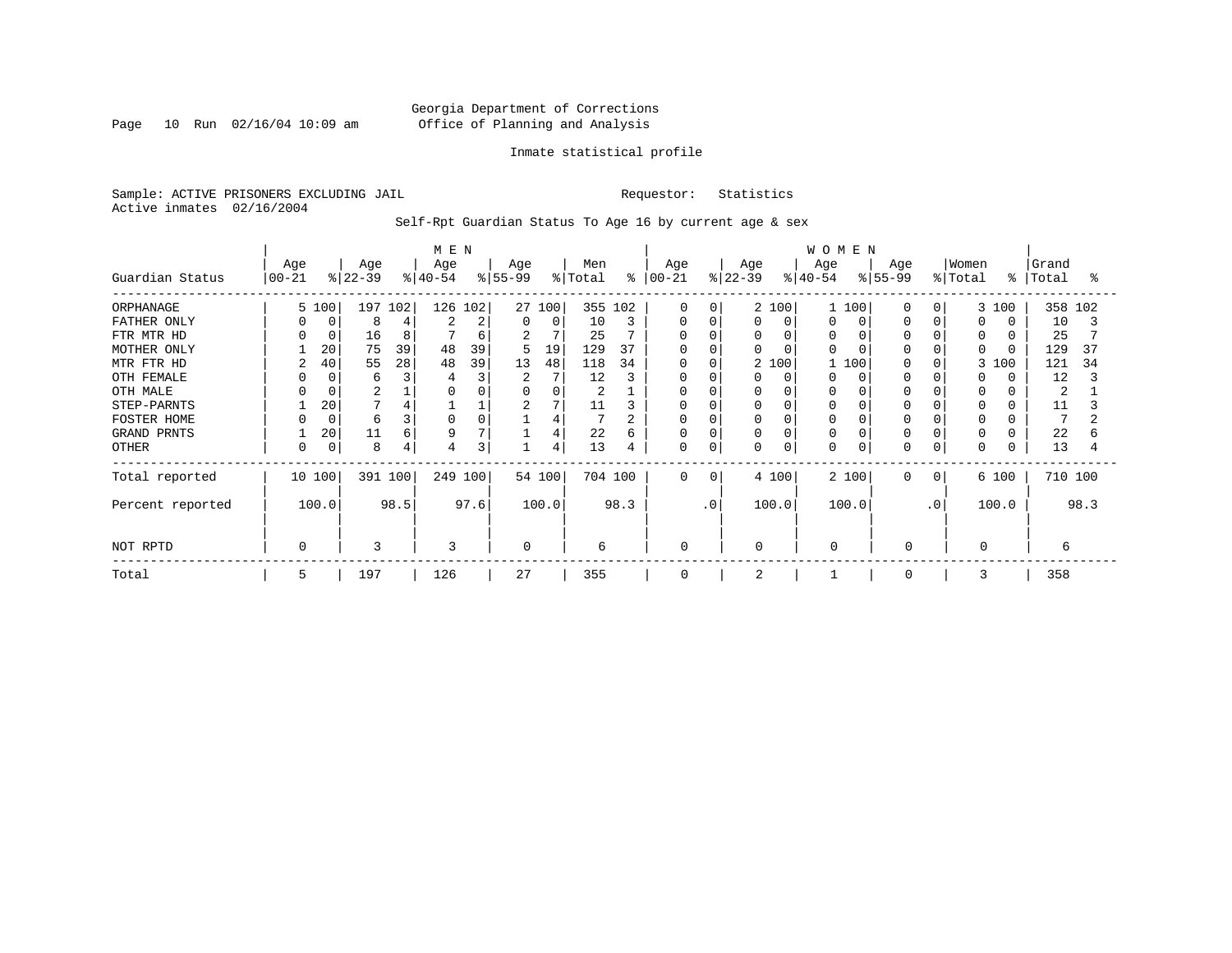#### Georgia Department of Corrections Page 11 Run 02/16/04 10:09 am Office of Planning and Analysis

#### Inmate statistical profile

Sample: ACTIVE PRISONERS EXCLUDING JAIL Requestor: Statistics Active inmates 02/16/2004

#### Self-Rpt Employment Status Before Prison by current age & sex

|                  | M E N           |             |                  |      |                  |      |                  |             |                |      |                   |             |                  |             | <b>WOMEN</b>    |           |                 |           |                  |       |                |      |
|------------------|-----------------|-------------|------------------|------|------------------|------|------------------|-------------|----------------|------|-------------------|-------------|------------------|-------------|-----------------|-----------|-----------------|-----------|------------------|-------|----------------|------|
| Employment       | Age<br>$ 00-21$ |             | Age<br>$ 22-39 $ |      | Age<br>$ 40-54 $ |      | Age<br>$8 55-99$ |             | Men<br>% Total | ွေ   | Age<br>$ 00 - 21$ |             | Age<br>$ 22-39 $ |             | Age<br>$ 40-54$ |           | Age<br>$ 55-99$ |           | Women<br>% Total | ွေ    | Grand<br>Total | °≈   |
|                  |                 |             |                  |      |                  |      |                  |             |                |      |                   |             |                  |             |                 |           |                 |           |                  |       |                |      |
| FULL TIME        |                 | 25          | 89               | 48   | 73               | 67   | 18               | 69          | 181            | 56   | $\mathbf 0$       | 0           |                  | 2 100       | $\mathbf 0$     |           | $\Omega$        | 0         |                  | 2 100 | 183            | 56   |
| PART TIME        |                 | $\mathbf 0$ | 12               | 6    | 4                | 4    | $\mathbf 0$      | $\mathbf 0$ | 16             | 5    | 0                 | 0           | $\Omega$         | $\mathbf 0$ | $\mathbf 0$     |           | $\Omega$        |           | $\Omega$         |       | 16             | 5    |
| UNEMPL < 6M      |                 |             | 23               | 12   | 10               | 9    |                  | 4           | 34             | 10   | $\Omega$          |             |                  | $\Omega$    | $\Omega$        |           |                 |           |                  |       | 34             | 10   |
| UNEMPL > 6M      |                 |             | 35               | 19   | 17               | 16   |                  | 4           | 53             | 16   | 0                 |             |                  | $\Omega$    | $\Omega$        |           |                 |           | $\Omega$         |       | 53             | 16   |
| NEVER WORKD      | 3               | 75          | 21               | 11   |                  |      |                  | 4           | 26             | 8    | $\Omega$          |             |                  | 0           | $\Omega$        |           |                 |           | 0                |       | 26             | 8    |
| <b>STUDENT</b>   |                 |             |                  |      | $\Omega$         |      | 0                | 0           |                | 0    | 0                 |             | 0                | 0           | 0               |           |                 |           | $\Omega$         |       |                |      |
| INCAPABLE        |                 |             | 4                | 2    | 4                | 4    | 5                | 19'         | 13             | 4    | $\Omega$          |             | 0                | $\Omega$    | $\Omega$        |           |                 |           |                  |       | 13             |      |
| OTHER            | 0               | 0           | 0                | 0    | 0                | 0    | 0                | 0           | $\mathbf 0$    | 0    | 0                 | 0           | 0                | $\mathbf 0$ | 0               |           | 0               | 0         | 0                |       | 0              |      |
| Total reported   |                 | 4 100       | 185              | 100  | 109              | 100  |                  | 26 100      | 324 100        |      | $\mathbf 0$       | $\mathbf 0$ |                  | 2 100       | $\mathbf 0$     | 0         | 0               | 0         |                  | 2 100 | 326 100        |      |
| Percent reported |                 | 80.0        |                  | 93.9 |                  | 86.5 |                  | 96.3        |                | 91.3 |                   | $\cdot$ 0   |                  | 100.0       |                 | $\cdot$ 0 |                 | $\cdot$ 0 |                  | 66.7  |                | 91.1 |
| NOT RPTD         |                 |             | 12               |      | 17               |      |                  |             | 31             |      | 0                 |             | 0                |             |                 |           | $\Omega$        |           |                  |       | 32             |      |
| Total            | 5               |             | 197              |      | 126              |      | 27               |             | 355            |      | 0                 |             | 2                |             |                 |           | 0               |           | 3                |       | 358            |      |

\* NOTE: THE FIELD LABELD "OTHER" WAS CORRECTED IN APRIL 1989; INMATES CODED "PRE-OTIS NOT REPORTED" NOW HAVE BEEN REMOVED FROM THIS FIELD AND IDENTIFIED AS "NOT REPORTED".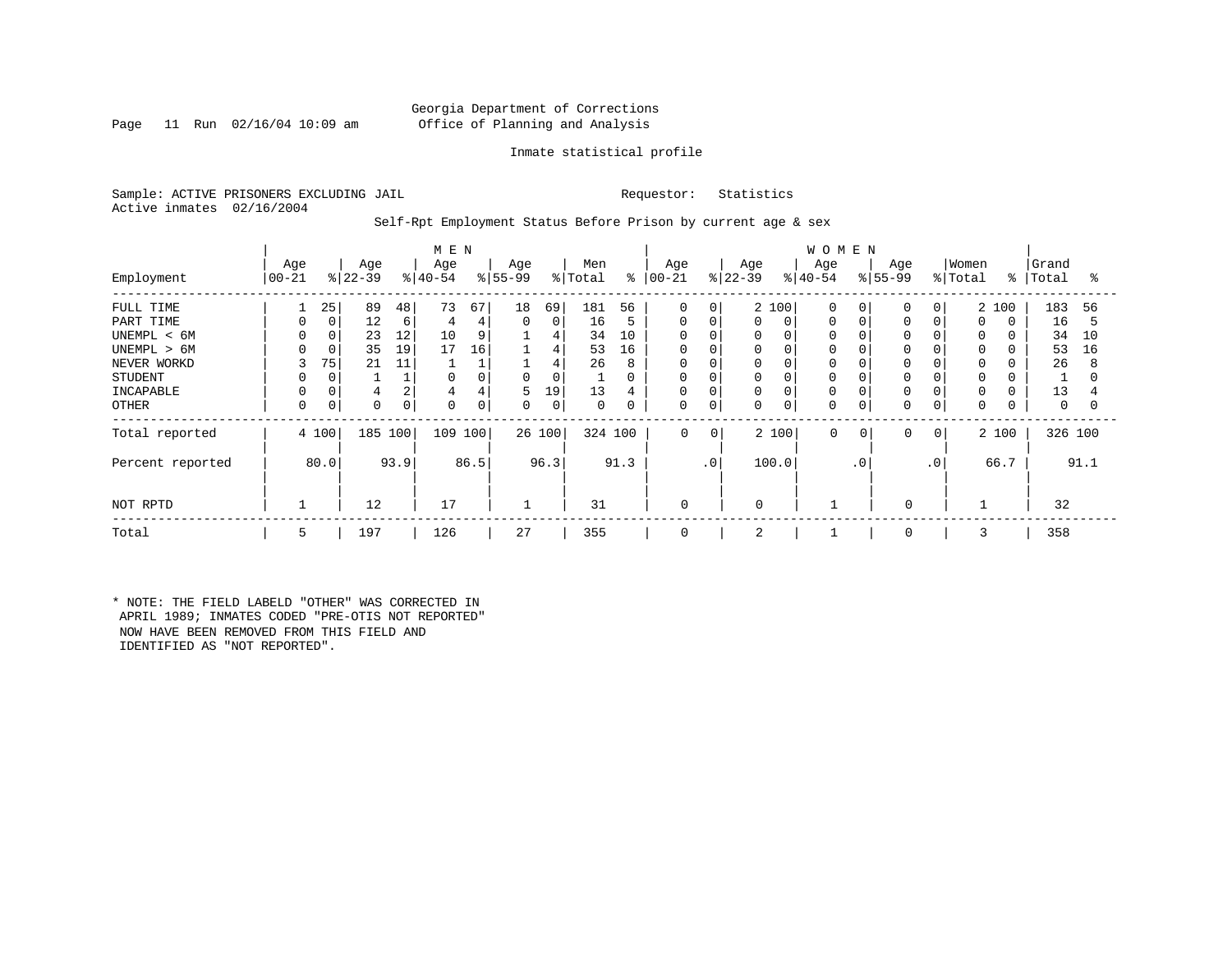Page 12 Run 02/16/04 10:09 am

#### Inmate statistical profile

Sample: ACTIVE PRISONERS EXCLUDING JAIL Requestor: Statistics Active inmates 02/16/2004

Self-Rpt Marital Status At Admission by current age & sex

|                  | M E N     |          |                |      |          |             |           |             |             |      |             |                 |           |             | <b>WOMEN</b> |     |             |           |          |       |         |          |
|------------------|-----------|----------|----------------|------|----------|-------------|-----------|-------------|-------------|------|-------------|-----------------|-----------|-------------|--------------|-----|-------------|-----------|----------|-------|---------|----------|
|                  | Age       |          | Age            |      | Age      |             | Age       |             | Men         |      | Age         |                 | Age       |             | Age          |     | Age         |           | Women    |       | Grand   |          |
| Marital Status   | $00 - 21$ |          | $ 22-39$       |      | $ 40-54$ |             | $8 55-99$ |             | % Total     | ွေ   | $ 00 - 21$  |                 | $ 22-39 $ |             | $8 40-54$    |     | $ 55-99$    |           | % Total  | ွေ    | Total   | °        |
| SINGLE           |           | 5 100    | 140            | 72   | 52       | 42          | 3         | 11          | 200         | 57   | $\mathbf 0$ | 0               |           | 50          | $\Omega$     |     |             | 0         |          | 33    | 201     | 57       |
| MARRIED          |           | $\Omega$ | 19             | 10   | 16       | 13          | 13        | 48          | 48          | 14   | $\Omega$    | $\Omega$        |           | $\Omega$    | 0            |     | $\Omega$    |           | $\Omega$ |       | 48      | 14       |
| SEPARATED        |           |          | 2              |      | 10       | 8           | 0         | 0           | 12          | 3    | 0           |                 | 0         | 0           | 0            |     | $\Omega$    |           | $\Omega$ |       | 12      |          |
| DIVORCED         | $\Omega$  | 0        | 12             | 6    | 25       | 20          | 6         | 22          | 43          | 12   | $\mathbf 0$ |                 | 0         | 0           |              | 100 | $\Omega$    |           |          | 33    | 44      | 12       |
| WIDOWED          |           |          | $\overline{2}$ |      |          | 6           |           | 4           | 10          | 3    | 0           |                 |           | 50          | 0            |     |             |           |          | 33    | 11      |          |
| COMMON LAW       |           |          | 20             | 10   | 13       | 11          | 4         | 15          | 37          | 11   | $\mathbf 0$ |                 |           | $\mathbf 0$ | $\mathbf 0$  |     |             | 0         |          |       | 37      | 10       |
| <b>OTHER</b>     | $\Omega$  | 0        | $\mathbf 0$    | 0    | 0        | $\mathbf 0$ | 0         | $\mathbf 0$ | $\mathbf 0$ | 0    | 0           | $\mathbf 0$     | 0         | $\mathbf 0$ | $\mathbf 0$  |     | $\Omega$    | 0         | 0        |       | 0       | $\Omega$ |
| Total reported   |           | 5 100    | 195 100        |      | 123      | 100         | 27 100    |             | 350         | 100  | 0           | 0               |           | 2 100       | 1 100        |     | 0           | 0         |          | 3 100 | 353 100 |          |
| Percent reported |           | 100.0    |                | 99.0 |          | 97.6        |           | 100.0       |             | 98.6 |             | .0 <sup>1</sup> |           | 100.0       | 100.0        |     |             | $\cdot$ 0 |          | 100.0 |         | 98.6     |
|                  |           |          |                |      |          |             |           |             |             |      |             |                 |           |             |              |     |             |           |          |       |         |          |
| NOT RPTD         | $\Omega$  |          | 2              |      | 3        |             | $\Omega$  |             | 5           |      | $\mathbf 0$ |                 | 0         |             | $\Omega$     |     | $\mathbf 0$ |           | 0        |       | 5       |          |
| Total            | 5         |          | 197            |      | 126      |             | 27        |             | 355         |      | 0           |                 | 2         |             |              |     | 0           |           | 3        |       | 358     |          |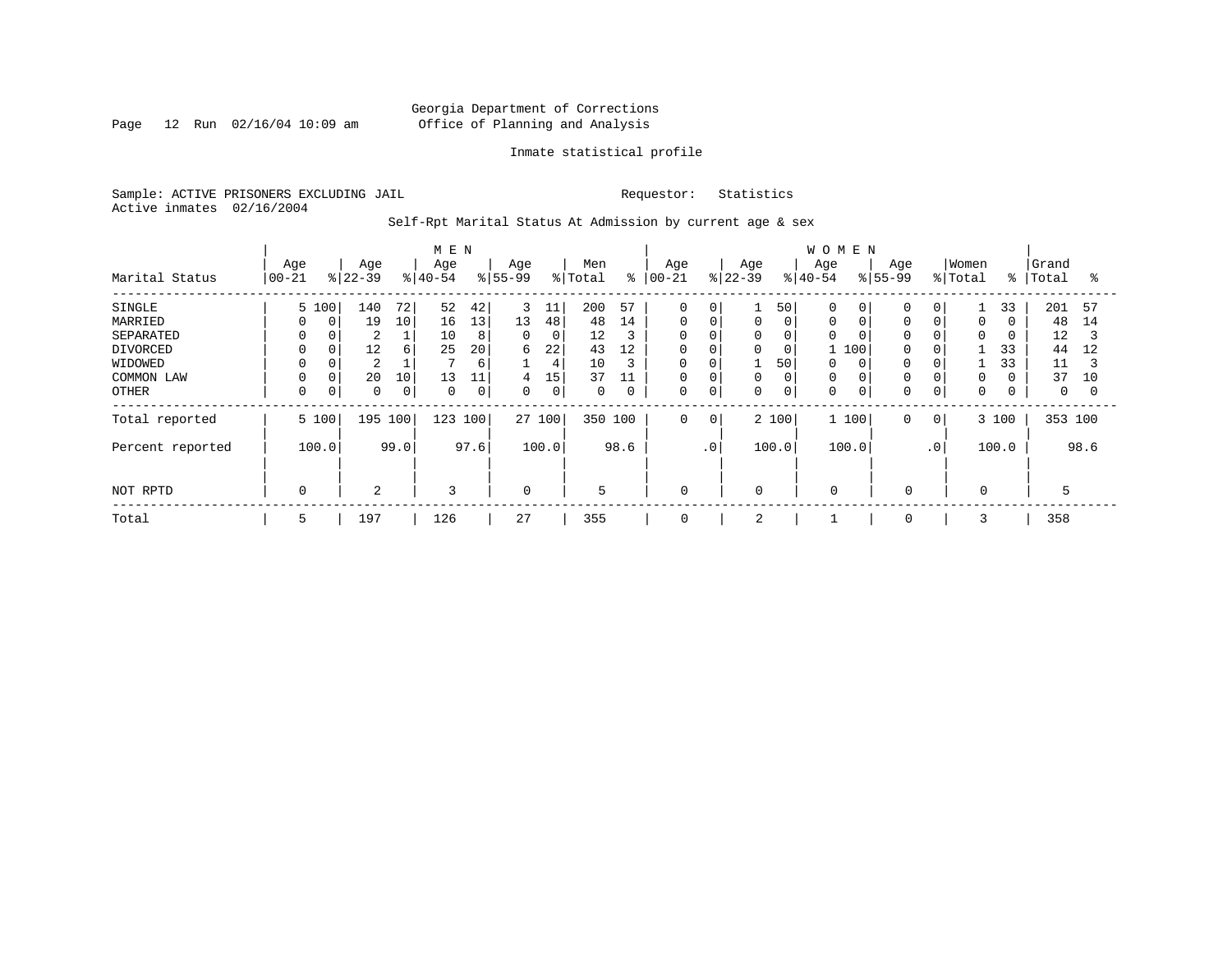#### Georgia Department of Corrections Page 13 Run 02/16/04 10:09 am Office of Planning and Analysis

#### Inmate statistical profile

Sample: ACTIVE PRISONERS EXCLUDING JAIL Requestor: Statistics Active inmates 02/16/2004

#### Self-Rpt Number Of Children At Admission by current age & sex

|                      |                  |             |                  | M E N        |                  |        |                  |             |                |           |                  |             |                  | WOMEN       |                  |             |                  |           |                  |          |                |      |
|----------------------|------------------|-------------|------------------|--------------|------------------|--------|------------------|-------------|----------------|-----------|------------------|-------------|------------------|-------------|------------------|-------------|------------------|-----------|------------------|----------|----------------|------|
| Number Of Children   | Age<br>$00 - 21$ |             | Age<br>$ 22-39 $ |              | Age<br>$ 40-54 $ |        | Age<br>$ 55-99 $ |             | Men<br>% Total | $\approx$ | Age<br>$ 00-21 $ |             | Age<br>$ 22-39 $ |             | Age<br>$ 40-54 $ |             | Age<br>$ 55-99 $ |           | Women<br>% Total | ိ        | Grand<br>Total | ႜ    |
| NO CHILDREN          | 0                | 0           |                  |              | $\Omega$         | 0      | $\Omega$         | $\mathbf 0$ |                | $\Omega$  | $\Omega$         | $\Omega$    | 0                | 0           | $\Omega$         | $\Omega$    | $\Omega$         | $\Omega$  | $\Omega$         | $\Omega$ |                |      |
| ONE CHILD            | 2                | 50          | 51               | 45           | 29               | 35     | 8                | 32          | 90             | 40        | 0                | $\Omega$    | $\Omega$         | 0           | 100              |             | $\mathbf 0$      | $\Omega$  |                  | 50       | 91             | 40   |
| TWO CHILDREN         | 2                | 50          | 31               | 27           | 23               | 28     | 6                | 24          | 62             | 28        | 0                |             | 1 100            |             | $\Omega$         |             | $\mathbf 0$      |           |                  | 50       | 63             | 28   |
| THREE CHILDREN       | 0                | $\mathbf 0$ | 16               | 14           | 20               | 24     | 5                | 20          | 41             | 18        | 0                |             | 0                | 0           | 0                |             | $\mathbf 0$      |           | $\mathbf 0$      | 0        | 41             | 18   |
| FOUR CHILDREN        | $\mathbf 0$      |             | 8                | 7            |                  | 4      | 2                | 8           | 13             | 6         |                  |             | 0                |             | $\Omega$         |             |                  |           | $\Omega$         |          | 13             | 6    |
| FIVE CHILDREN        | $\mathbf 0$      | 0           | 5                | 4            |                  | 5      | 2                | 8           | 11             |           | 0                | $\Omega$    | 0                |             | $\Omega$         |             | $\Omega$         |           | 0                |          | 11             |      |
| MORE THAN 5 CHILDREN | $\mathbf 0$      | 0           |                  | $\mathbf{1}$ | $\overline{4}$   | 5      | 2                | 8           | 7              | 3         | 0                | 0           | $\mathbf 0$      | $\mathbf 0$ | $\Omega$         | $\mathbf 0$ | $\mathbf 0$      | 0         | $\Omega$         | 0        | 7              |      |
| Total reported       |                  | 4 100       | 113 100          |              |                  | 83 100 |                  | 25 100      | 225 100        |           | $\mathbf 0$      | $\mathbf 0$ | 1100             |             | 1 100            |             | $\mathbf 0$      | 0         |                  | 2 100    | 227 100        |      |
| Percent reported     |                  | 80.0        |                  | 57.4         |                  | 65.9   |                  | 92.6        |                | 63.4      |                  | $\cdot$ 0   | 50.0             |             | 100.0            |             |                  | $\cdot$ 0 |                  | 66.7     |                | 63.4 |
| NOT REPORTED         |                  |             | 84               |              | 43               |        | 2                |             | 130            |           | $\mathbf 0$      |             |                  |             | $\mathbf 0$      |             | $\mathbf 0$      |           | $\mathbf{1}$     |          | 131            |      |
| Total                | 5                |             | 197              |              | 126              |        | 27               |             | 355            |           | $\Omega$         |             | 2                |             |                  |             | 0                |           | 3                |          | 358            |      |
|                      |                  |             |                  |              |                  |        |                  |             |                |           |                  |             |                  |             |                  |             |                  |           |                  |          |                |      |
|                      |                  |             |                  |              |                  |        |                  |             |                |           |                  |             |                  |             |                  |             |                  |           |                  |          |                |      |
| AVG NUM CHILDREN     | 1.50             |             | 1.98             |              | 2.45             |        | 2.92             |             | 2.25           |           | .00              |             | 2.00             |             | 1.00             |             | .00              |           | 1.50             |          | 2.24           |      |

\* NOTE: THE FIELD LABLED "NO CHILDREN" WAS CORRECTED IN MARCH 1989: MISSING DATA FOR INMATES STILL IN DIAGNOSTICS NOW HAS BEEN REMOVED FROM THIS FIELD AND IDENTIFIED AS "NOT REPORTED" INFORMATION.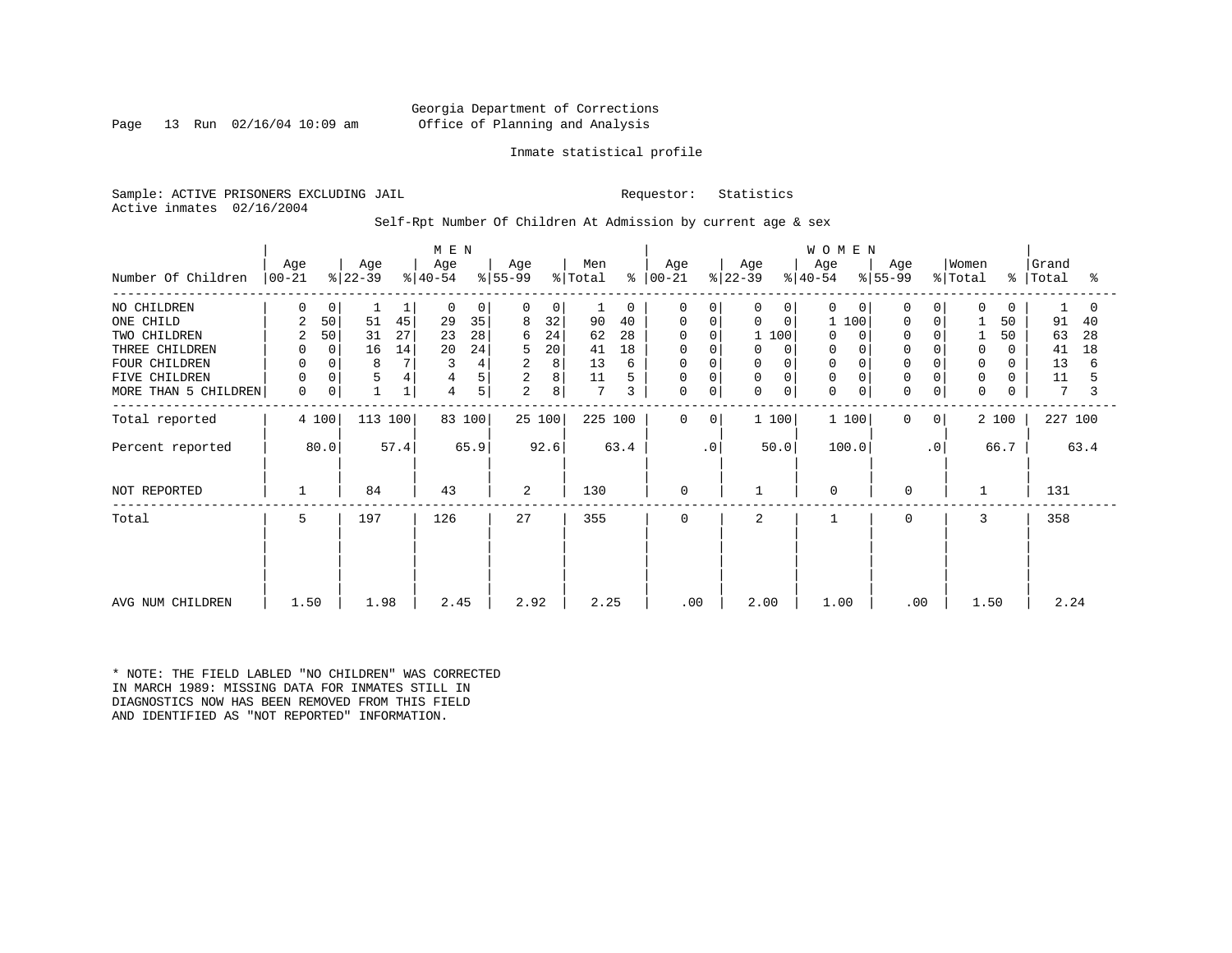Page 14 Run 02/16/04 10:09 am

#### Inmate statistical profile

Sample: ACTIVE PRISONERS EXCLUDING JAIL Requestor: Statistics Active inmates 02/16/2004

### Self-Rpt Religious Affiliation by current age & sex

|                  |            |          |           |                | M E N    |          |              |             |          |      |               |             |          |             | <b>WOMEN</b> |             |             |             |                |                  |              |        |
|------------------|------------|----------|-----------|----------------|----------|----------|--------------|-------------|----------|------|---------------|-------------|----------|-------------|--------------|-------------|-------------|-------------|----------------|------------------|--------------|--------|
|                  | Age        |          | Age       |                | Age      |          | Age          |             | Men      |      | Age           |             | Age      |             | Age          |             | Age         |             | Women          |                  | Grand        |        |
| Religion         | $ 00 - 21$ |          | $8 22-39$ |                | $ 40-54$ |          | $8155 - 99$  |             | % Total  |      | $8   00 - 21$ |             | $ 22-39$ |             | $8 40-54$    |             | $8155 - 99$ |             | % Total        | ႜ                | Total        | °      |
| ISLAM            | 0          | 0        | 16        | 8              | 8        |          | 2            |             | 26       | 8    | 0             | $\mathbf 0$ |          | 0           | 0            | 0           | 0           | 0           | 0              | $\Omega$         | 26           |        |
| CATHOLIC         |            | 20       | 4         | 2              | 2        | 2        | $\mathbf 0$  | 0           | 7        | 2    | $\Omega$      | $\mathbf 0$ | $\Omega$ | $\Omega$    | $\Omega$     | $\Omega$    | 0           | $\Omega$    | $\Omega$       | 0                | 7            | 2      |
| <b>BAPTIST</b>   |            | 20       | 62        | 33             | 66       | 54       | 11           | 41          | 140      | 41   |               | $\mathbf 0$ |          | 50          | 1            | 100         | 0           | $\mathbf 0$ | $\overline{2}$ | 67               | 142          | 41     |
| METHODIST        |            | $\Omega$ | 3         | $\overline{2}$ |          | 1        | 2            |             | 6        | 2    |               | $\Omega$    | 0        | $\mathbf 0$ | 0            | $\Omega$    | 0           | $\Omega$    | 0              | $\Omega$         | 6            | 2      |
| EPISCOPLN        |            | $\Omega$ | $\Omega$  | $\Omega$       | C        | $\Omega$ | $\mathbf 0$  | $\mathbf 0$ | U        | 0    | $\Omega$      | $\Omega$    |          | 0           | Ω            | $\Omega$    | 0           | $\Omega$    | 0              | $\Omega$         | 0            | U      |
| PRESBYTRN        |            | $\Omega$ | $\Omega$  | $\Omega$       | C        | 0        | $\Omega$     | 0           | O        | 0    | <sup>0</sup>  | $\Omega$    | n        | $\Omega$    | N            | $\Omega$    | O           | $\Omega$    | O              | $\Omega$         | <sup>0</sup> | U      |
| CHC OF GOD       |            |          |           |                |          |          | $\Omega$     | $\Omega$    | 2        | 1    | $\Omega$      | $\Omega$    | $\cap$   | $\Omega$    | $\Omega$     | $\cap$      | 0           | $\Omega$    | 0              | $\Omega$         | 2            |        |
| HOLINESS         |            |          | 3         | $\overline{2}$ |          | 2        | 3            | 11          | 8        | 2    | <sup>0</sup>  | $\Omega$    |          | 50          | $\Omega$     | 0           | 0           | 0           | 1              | 33               | 9            |        |
| <b>JEWISH</b>    |            | O        |           |                | $\Omega$ | O        | $\Omega$     | $\Omega$    |          | 0    | <sup>0</sup>  | 0           |          | 0           | 0            | 0           | Ω           | $\Omega$    | 0              | 0                |              | O      |
| ANGLICAN         |            | O        | $\Omega$  | 0              | O        | 0        | $\Omega$     | 0           | 0        | 0    | $\Omega$      | 0           | 0        | $\mathbf 0$ | 0            | 0           | $\Omega$    | $\Omega$    | $\Omega$       | $\left( \right)$ | $\Omega$     | O      |
| GRK ORTHDX       | n          | $\Omega$ | $\Omega$  | 0              | $\Omega$ | 0        | 0            | $\Omega$    | 0        | 0    | 0             | $\mathbf 0$ | ∩        | $\mathbf 0$ | O            | 0           | 0           | $\Omega$    | 0              | $\Omega$         | $\Omega$     | U      |
| <b>HINDU</b>     |            |          | $\Omega$  | 0              |          | $\Omega$ | $\Omega$     | 0           | 0        | 0    | $\Omega$      | $\Omega$    |          | 0           |              | $\Omega$    | 0           | $\Omega$    | 0              | 0                | $\Omega$     |        |
| <b>BUDDHIST</b>  |            | U        | $\Omega$  | $\Omega$       | C        | $\Omega$ | 0            | 0           | 0        | 0    | 0             | $\Omega$    |          | $\mathbf 0$ | Ω            | $\Omega$    | 0           | $\mathbf 0$ | O              | O                | <sup>0</sup> |        |
| TAOIST           |            | U        | $\Omega$  | $\Omega$       | C        | O        | $\Omega$     | $\Omega$    | O        | 0    | <sup>0</sup>  | $\Omega$    | n        | $\Omega$    | N            | $\Omega$    | O           | $\Omega$    | O              | $\Omega$         | <sup>0</sup> |        |
| SHINTOIST        |            |          | $\cap$    | ∩              | $\Omega$ | U        | $\Omega$     | $\Omega$    | 0        | 0    | $\Omega$      | $\Omega$    | $\cap$   | $\Omega$    | $\Omega$     | $\cap$      | 0           | $\Omega$    | 0              | $\Omega$         | <sup>0</sup> |        |
| SEVEN D AD       |            |          |           |                |          | 2        | $\Omega$     | $\Omega$    | 3        |      | <sup>0</sup>  | $\Omega$    | $\Omega$ | $\mathbf 0$ | $\Omega$     | $\Omega$    | O           | 0           | $\Omega$       | O                | 3            |        |
| JEHOVAH WT       |            | O        | 3         | ∠              |          |          |              | 4           | 5        |      | $\Omega$      | 0           |          | $\Omega$    | O            | $\Omega$    | 0           | $\Omega$    | $\Omega$       | O                | 5            |        |
| LATR DAY S       |            | O        | 0         | $\Omega$       | ∩        | $\Omega$ | 0            | 0           | 0        | 0    | 0             | $\Omega$    |          | 0           | 0            | 0           | 0           | $\Omega$    | 0              | 0                | 0            |        |
| QUAKER           | n          | $\Omega$ | $\cap$    | $\Omega$       | $\Omega$ | 0        | $\Omega$     | $\Omega$    | $\Omega$ | 0    | $\Omega$      | $\mathbf 0$ | 0        | $\mathbf 0$ | O            | 0           | 0           | $\Omega$    | 0              | 0                | $\Omega$     | $\cap$ |
| OTHER PROD       |            | 20       | 31        | 16             | 12       | 10       | $\mathbf{1}$ | 4           | 45       | 13   | $\Omega$      | $\Omega$    | $\Omega$ | $\Omega$    | $\Omega$     | $\Omega$    | 0           | $\Omega$    | 0              | $\Omega$         | 45           | 13     |
| <b>NONE</b>      |            | 20       | 41        | 22             | 19       | 15       | 7            | 26          | 68       | 20   |               | 0           | 0        | $\mathbf 0$ | 0            | $\mathbf 0$ | 0           | 0           | 0              | 0                | 68           | 20     |
| <b>OTHER</b>     |            | 20       | 24        | 13             | 9        | 7        | 0            | 0           | 34       | 10   | $\mathbf 0$   | $\mathbf 0$ | $\Omega$ | $\mathbf 0$ | $\Omega$     | $\mathbf 0$ | 0           | $\mathbf 0$ | 0              | 0                | 34           | 10     |
| Total reported   |            | 5 100    | 190 100   |                | 123 100  |          | 27 100       |             | 345 100  |      | $\mathbf 0$   | 0           |          | 2 100       |              | 1 100       | 0           | 0           |                | 3 100            | 348 100      |        |
| Percent reported |            | 100.0    |           | 96.4           |          | 97.6     |              | 100.0       |          | 97.2 |               | $\cdot$ 0   |          | 100.0       |              | 100.0       |             | $\cdot$ 0   |                | 100.0            |              | 97.2   |
| NOT RPTD         | $\Omega$   |          | 7         |                | 3        |          | 0            |             | 10       |      | $\Omega$      |             | 0        |             | 0            |             | $\Omega$    |             | $\Omega$       |                  | 10           |        |
| Total            | 5          |          | 197       |                | 126      |          | 27           |             | 355      |      | 0             |             | 2        |             | $\mathbf{1}$ |             | 0           |             | 3              |                  | 358          |        |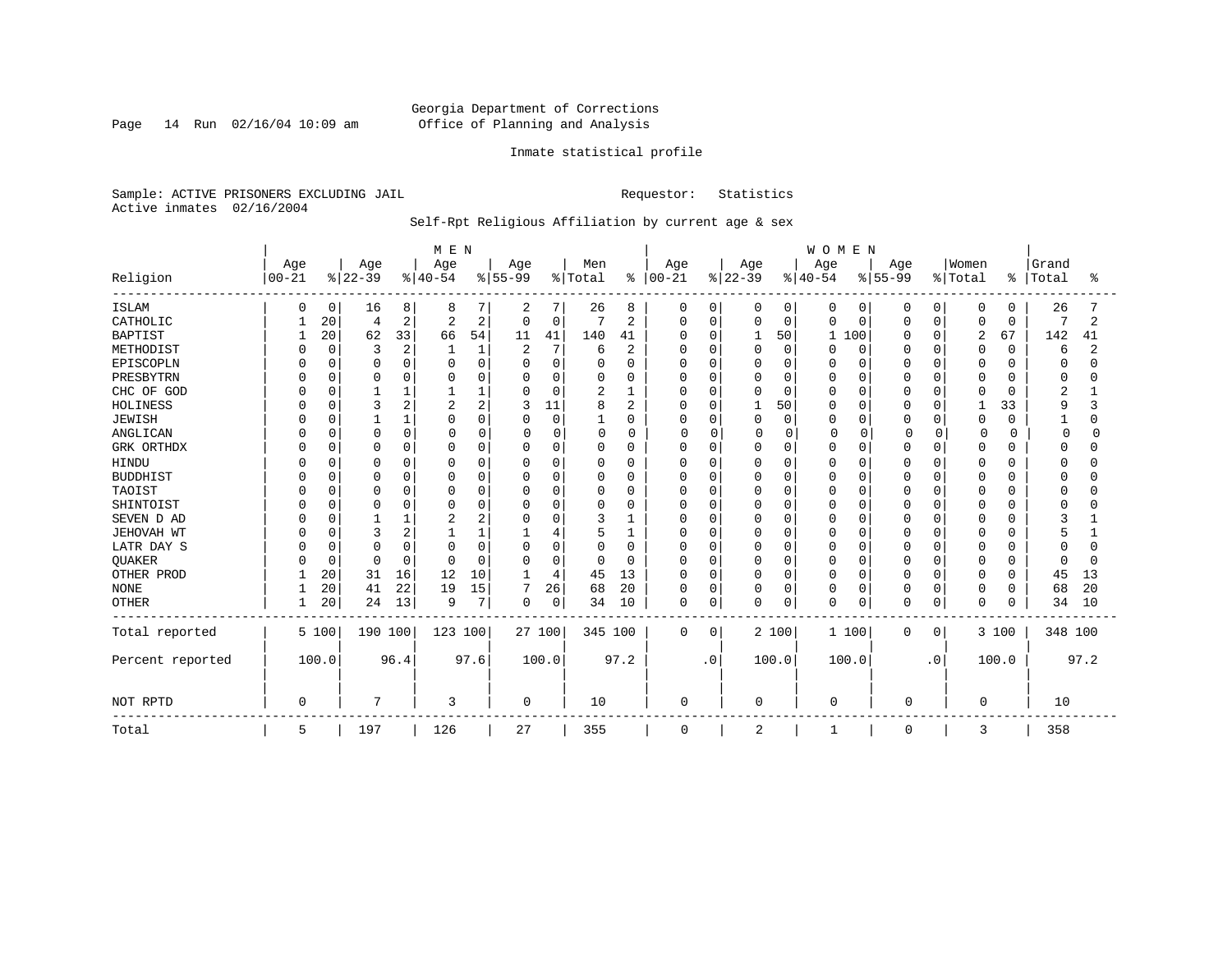#### Georgia Department of Corrections Page 15 Run 02/16/04 10:09 am Office of Planning and Analysis

#### Inmate statistical profile

Sample: ACTIVE PRISONERS EXCLUDING JAIL **Requestor:** Statistics Active inmates 02/16/2004

Self-Rpt Family Behavior Patterns \* by current age & sex

|                  |           |       |           |      | M E N     |          |                |        |         |          |             |           |           |       | <b>WOMEN</b> |             |           |                 |          |          |         |      |
|------------------|-----------|-------|-----------|------|-----------|----------|----------------|--------|---------|----------|-------------|-----------|-----------|-------|--------------|-------------|-----------|-----------------|----------|----------|---------|------|
|                  | Age       |       | Age       |      | Age       |          | Age            |        | Men     |          | Age         |           | Age       |       | Age          |             | Age       |                 | Women    |          | Grand   |      |
| Family Behavior  | $00 - 21$ |       | $ 22-39 $ |      | $ 40-54 $ |          | $ 55-99$       |        | % Total | နွ       | $00 - 21$   |           | $ 22-39 $ |       | $ 40-54$     |             | $ 55-99 $ |                 | % Total  | ိ        | Total   | ႜ    |
| CRIMINLTY        | 3         | 21    | 60        | 21   | 40        | 23       | 6              | 22     | 109     | 22       | $\Omega$    | $\Omega$  |           | 17    | $\Omega$     | $\Omega$    | $\Omega$  | $\Omega$        |          | 17       | 110     | 22   |
| ALCOHOLISM       |           | 21    | 41        | 14   | 28        | 16       | 4              | 15     | 76      | 15       | $\Omega$    | $\Omega$  |           | 17    | $\Omega$     |             | $\Omega$  | $\Omega$        |          | 17       | 77      | 15   |
| DRUG ABUSE       | 2         | 14    | 25        | 9    | 15        | 9        |                | 4      | 43      | 9        | 0           | O         |           | 17    |              |             |           |                 |          | 17       | 44      | 9    |
| DOMINERING       |           |       |           | 0    |           |          | 0              | 0      |         | 0        | 0           |           |           | 17    |              |             |           |                 |          |          | 2       | 0    |
| MIGRANT          |           |       |           |      |           | 2        | 0              | 0      | 6       |          | 0           | 0         | 0         | 0     |              |             | 0         |                 | $\Omega$ | 0        | 6       |      |
| INFL BTGS        |           |       | 14        | 5    |           | 4        | $\overline{c}$ | 7      | 23      |          | 0           | 0         | 0         |       |              |             |           |                 | $\Omega$ |          | 23      |      |
| PERMISSIVE       |           |       |           | 0    | $\Omega$  | $\Omega$ | $\Omega$       | 0      |         | $\Omega$ | $\Omega$    | $\Omega$  |           | 17    | $\Omega$     |             | $\Omega$  |                 |          |          | 2       |      |
| FATH ABSNT       |           | 29    | 109       | 37   | 59        | 35       | 11             | 41     | 183     | 36       | $\Omega$    | $\Omega$  | $\Omega$  |       |              |             | 0         |                 | $\Omega$ | $\Omega$ | 183     | 36   |
| MOTH ABSNT       | 2         | 14    | 33        | 11   | 16        | 9        | 3              | 11     | 54      | 11       | 0           | $\Omega$  | $\Omega$  |       | $\Omega$     |             |           |                 | $\Omega$ |          | 54      | 11   |
| NONE             |           | 0     | 5         | 2    | 3         | 2        | 0              | 0      | 8       | 2        | 0           | 0         |           | 17    | $\Omega$     |             | 0         | 0               |          | 17       | 9       |      |
| Total reported   | 14        | 100   | 292 100   |      | 171 100   |          |                | 27 100 | 504 100 |          | $\mathbf 0$ | 0         |           | 6 100 | $\mathbf 0$  | $\mathbf 0$ | 0         | 0 <sup>1</sup>  |          | 6 100    | 510 100 |      |
| Percent reported |           | 100.0 |           | 77.2 |           | 73.8     |                | 66.7   |         | 75.5     |             | $\cdot$ 0 |           | 100.0 |              | $\cdot$ 0   |           | .0 <sup>′</sup> |          | 66.7     |         | 75.4 |
| <b>OTHER</b>     | $\Omega$  |       | 45        |      | 33        |          | 9              |        | 87      |          | 0           |           | $\Omega$  |       |              |             | $\Omega$  |                 |          |          | 88      |      |
| Total            | 5         |       | 197       |      | 126       |          | 27             |        | 355     |          | 0           |           | 2         |       |              |             | 0         |                 | 3        |          | 358     |      |

\* NOTE: SINCE THERE CAN BE UP TO FIVE BEHAVIOR CODES PER INMATE, THE NUMBER OF CASES REPORTED IN THE DETAIL LINES AND THE TOTAL REPORTED LINE MAY EXCEED THE TOTAL NUMBER OF CASES. IN SHORT, THIS TABLE COUNTS THE NUMBER OF BEHAVIOR PROBLEMS, NOT INMATES.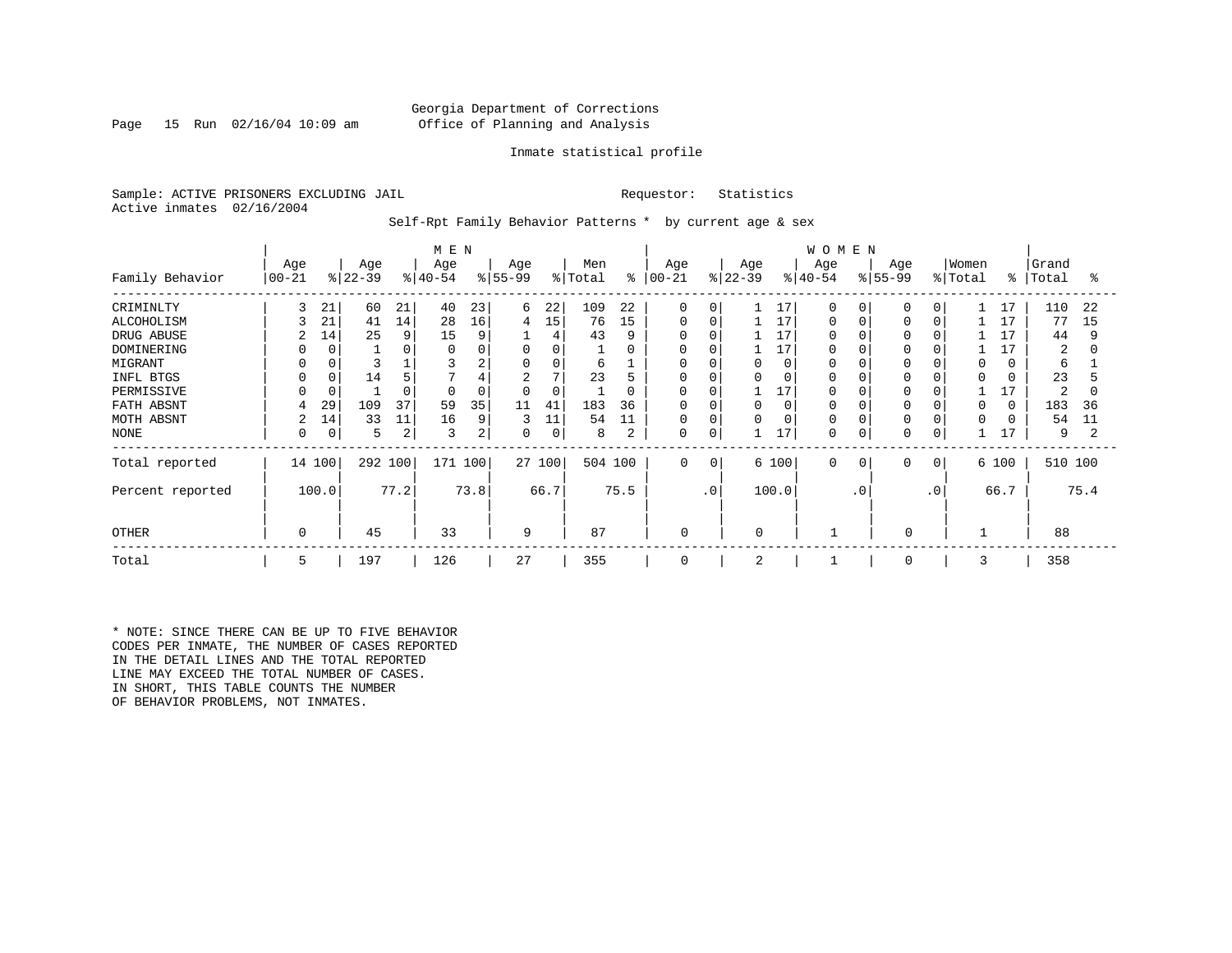#### Georgia Department of Corrections Page 16 Run 02/16/04 10:09 am Office of Planning and Analysis

#### Inmate statistical profile

Sample: ACTIVE PRISONERS EXCLUDING JAIL **Requestor:** Statistics Active inmates 02/16/2004

#### Inmate Diagnostic Behavior Problem \* by current age & sex

| M E N              |            |          |           |      |           |                |                |             |         |      |               |               |             |             | <b>WOMEN</b> |             |              |             |          |              |         |      |
|--------------------|------------|----------|-----------|------|-----------|----------------|----------------|-------------|---------|------|---------------|---------------|-------------|-------------|--------------|-------------|--------------|-------------|----------|--------------|---------|------|
|                    | Age        |          | Age       |      | Age       |                | Age            |             | Men     |      | Age           |               | Age         |             | Age          |             | Age          |             | Women    |              | Grand   |      |
| Diagnostic Problem | $ 00 - 21$ |          | $ 22-39 $ |      | $ 40-54 $ |                | $ 55-99$       |             | % Total |      | $8   00 - 21$ | $\frac{8}{3}$ | $ 22 - 39 $ |             | $ 40-54 $    |             | $ 55-99 $    |             | % Total  | ៖            | Total   | °≈   |
| <b>ALCOHOLIC</b>   |            |          | 10        | 2    | 10        | 3              | 3              | 6           | 24      | 3    | 0             | 0             |             | 25          |              | 0           |              | 0           |          | 14           | 25      | 3    |
| ALCOH ABSE         |            | 7        | 45        | 9    | 32        | 11             | 3              | 6           | 81      | 10   | $\Omega$      | $\mathbf{0}$  |             | $\mathbf 0$ |              | $\mathbf 0$ |              | $\Omega$    | 0        | $\Omega$     | 81      | 10   |
| DRUG EXP           |            | 21       | 63        | 13   | 34        | 12             |                | 13          | 107     | 13   | 0             | $\Omega$      |             | $\Omega$    |              | $\Omega$    | O            | $\Omega$    | $\Omega$ | $\Omega$     | 107     | 13   |
| DRUG ABSE          |            | 14       | 77        | 16   | 46        | 16             | 4              | 8           | 129     | 16   | 0             | O             |             | 25          |              | $\Omega$    |              | $\cap$      |          | 14           | 130     | 16   |
| NARC ADDCT         |            | $\Omega$ | 6         |      | 5         | $\overline{a}$ | $\Omega$       | $\mathbf 0$ | 11      |      | O             | $\Omega$      |             | $\mathbf 0$ |              | $\Omega$    |              | $\Omega$    | 0        | $\Omega$     | 11      |      |
| EPILEPTIC          |            | $\Omega$ |           |      | Р         |                | O              | 0           | 6       |      | <sup>0</sup>  | $\Omega$      |             | $\Omega$    |              | $\Omega$    |              | $\cap$      | 0        | O            | 6       |      |
| MANIPULTVE         |            | 14       | 48        | 10   | 24        | 8              | 3              | 6           | 77      | 9    |               | O             |             | $\Omega$    |              | $\Omega$    |              |             | 0        | $\Omega$     | 77      | 9    |
| ASSAULTIVE         | 5          | 36       | 160       | 34   | 97        | 33             | 21             | 40          | 283     | 34   | $\Omega$      | 0             | 2           | 50          |              | 33          | $\Omega$     | $\cap$      | 3        | 43           | 286     | 34   |
| ESCPE TEND         |            | $\Omega$ | 20        |      | 16        | 5              | 5              | 10          | 41      | 5    | 0             | 0             |             | $\mathbf 0$ |              | $\Omega$    | 0            | $\Omega$    | 0        | $\Omega$     | 41      |      |
| SUICIDAL           |            |          | 18        |      |           | $\overline{2}$ | $\overline{2}$ | 4           | 25      | 3    | <sup>0</sup>  | O             |             | $\mathbf 0$ |              | 33          |              | $\Omega$    |          | 14           | 26      |      |
| WITHDRAWN          |            |          | 2         |      |           |                | $\Omega$       | $\Omega$    | 3       | O    | <sup>0</sup>  | U             |             | $\Omega$    |              | 33          |              | $\Omega$    |          | 14           | 4       |      |
| PR RLTY CT         |            |          | 5         |      |           |                | 0              | $\Omega$    | 9       |      | 0             | 0             |             | 0           |              | $\Omega$    | $\Omega$     | $\Omega$    | 0        | 0            | 9       |      |
| HOMOSEXUAL         |            | $\Omega$ |           |      |           | $\cap$         | $\Omega$       | 0           | 2       | O    | <sup>0</sup>  | 0             | $\Omega$    | $\Omega$    |              | $\Omega$    | $\Omega$     | $\cap$      | $\Omega$ | U            |         |      |
| <b>NONE</b>        |            |          | 3         |      |           |                |                | 2           | 5       |      | 0             | 0             |             | $\Omega$    |              | $\Omega$    | $\Omega$     | $\Omega$    | $\Omega$ | O            | 5       |      |
| <b>OTHER</b>       |            |          |           |      | 9         |                |                | 2           | 17      | 2    | $\Omega$      | $\Omega$      | 0           | 0           | $\Omega$     | 0           | 0            | $\Omega$    | 0        | <sup>0</sup> | 17      |      |
| NOT RPTD           | $\Omega$   | $\Omega$ | 5         |      | 3         |                | $\overline{2}$ | 4           | 10      |      | $\Omega$      | 0             | $\Omega$    | 0           | $\Omega$     | $\mathbf 0$ |              | $\mathbf 0$ | 0        | 0            | 10      |      |
| Total reported     | 14 100     |          | 474 100   |      | 291 100   |                |                | 52 100      | 831 100 |      | $\Omega$      | 0             |             | 4 100       |              | 3 100       | $\Omega$     | 0           |          | 7 100        | 838 100 |      |
| Percent reported   |            | 100.0    |           | 99.5 |           | 100.0          |                | 100.0       |         | 99.7 |               | $\cdot$ 0     |             | 100.0       |              | 100.0       |              | $\cdot$ 0   |          | 100.0        |         | 99.7 |
| UNKNOWN            | $\Omega$   |          |           |      | $\Omega$  |                | $\Omega$       |             | 1       |      | $\Omega$      |               | 0           |             | $\Omega$     |             | O            |             | $\Omega$ |              |         |      |
| Total              | 5          |          | 197       |      | 126       |                | 27             |             | 355     |      | $\mathbf 0$   |               | 2           |             |              |             | <sup>0</sup> |             | 3        |              | 358     |      |

\* NOTE: SINCE THERE CAN BE UP TO FIVE BEHAVIOR CODES PER INMATE, THE NUMBER OF CASES REPORTED IN THE DETAIL LINES AND THE TOTAL REPORTED LINE MAY EXCEED THE TOTAL NUMBER OF CASES. IN SHORT, THIS TABLE COUNTS THE NUMBER OF BEHAVIOR PROBLEMS, NOT INMATES.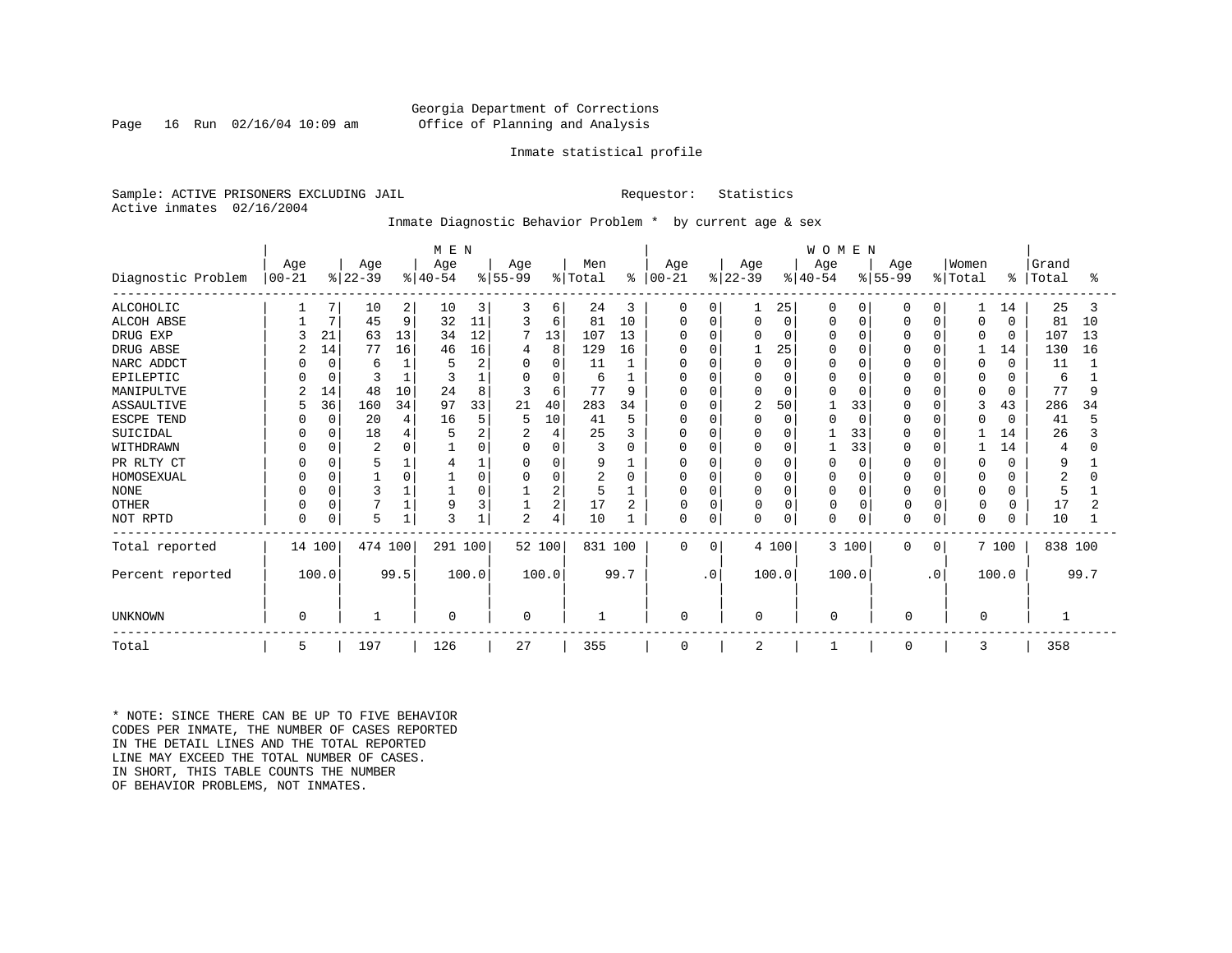Page 17 Run 02/16/04 10:09 am

#### Inmate statistical profile

Sample: ACTIVE PRISONERS EXCLUDING JAIL Requestor: Statistics Active inmates 02/16/2004

Physical Profile (General Condition) by current age & sex

|                                                                                  |                                                                                 |                                                          | M E N                                 |                                                                                  |                                        |                                                |                                                                                                                                   | <b>WOMEN</b>                                                                                              |                                                                                               |                                          |
|----------------------------------------------------------------------------------|---------------------------------------------------------------------------------|----------------------------------------------------------|---------------------------------------|----------------------------------------------------------------------------------|----------------------------------------|------------------------------------------------|-----------------------------------------------------------------------------------------------------------------------------------|-----------------------------------------------------------------------------------------------------------|-----------------------------------------------------------------------------------------------|------------------------------------------|
| Physical Profile                                                                 | Age<br>$00 - 21$                                                                | Age<br>$ 22-39 $                                         | Age<br>$8 40-54$                      | Age<br>$8155 - 99$                                                               | Men<br>% Total<br>៖                    | Age<br>$ 00 - 21$                              | Age<br>$ 22-39 $                                                                                                                  | Age<br>Age<br>$8155 - 99$<br>$8 40-54$                                                                    | Women<br>% Total                                                                              | Grand<br>ႜႜ<br>Total<br>°≈               |
| NO LIMITATION<br>DEFECT NO MAJOR LIMT<br>DEFECT MAJOR LIMIT<br>VERY MAJOR DEFECT | 5 100<br>$\overline{0}$<br>$\Omega$<br>$\Omega$<br>$\mathbf 0$<br>0<br>$\Omega$ | 149<br>76<br>27<br>14<br>19<br>10<br>0<br>0 <sup>1</sup> | 47<br>58<br>42<br>34<br>22<br>18<br>1 | 8<br>30<br>12 <sup>°</sup><br>44<br>5<br>19<br>$7\overline{ }$<br>$\overline{2}$ | 220<br>63<br>23<br>81<br>46<br>13<br>3 | $\mathbf 0$<br>$\mathbf 0$<br>$\mathbf 0$<br>0 | 2 100<br>$\overline{0}$<br>$\mathbf 0$<br>$\Omega$<br>$\Omega$<br>$\Omega$<br>0<br>$\mathbf 0$<br>$\mathbf 0$<br>$\mathbf 0$<br>0 | 0<br>0<br>$\overline{0}$<br>$\Omega$<br>100<br>$\Omega$<br>0<br>$\mathbf 0$<br>$\Omega$<br>0 <sub>1</sub> | 2<br>67<br>0 <sup>1</sup><br>$\Omega$<br>33<br>$\mathbf 0$<br>$\Omega$<br>$\overline{0}$<br>0 | 222<br>- 63<br>82<br>23<br>46<br>13<br>3 |
| Total reported                                                                   | 5 100                                                                           | 195 100                                                  | 123 100                               | 27 100                                                                           | 350 100                                | 0                                              | 2 100<br>0                                                                                                                        | 1 100<br>0                                                                                                | 3 100<br>$\overline{0}$                                                                       | 353 100                                  |
| Percent reported                                                                 | 100.0                                                                           | 99.0                                                     | 97.6                                  | 100.0                                                                            | 98.6                                   |                                                | .0 <sup>1</sup><br>100.0                                                                                                          | 100.0                                                                                                     | 100.0<br>.0 <sup>1</sup>                                                                      | 98.6                                     |
| NOT REPORTED                                                                     | $\Omega$                                                                        | 2                                                        | 3                                     | $\Omega$                                                                         | 5                                      | $\mathbf 0$                                    | $\Omega$                                                                                                                          | $\Omega$<br>$\mathbf 0$                                                                                   | $\mathbf{0}$                                                                                  | 5                                        |
| Total                                                                            | 5                                                                               | 197                                                      | 126                                   | 27                                                                               | 355                                    | $\mathbf 0$                                    | 2                                                                                                                                 | $\mathbf 0$                                                                                               |                                                                                               | 358                                      |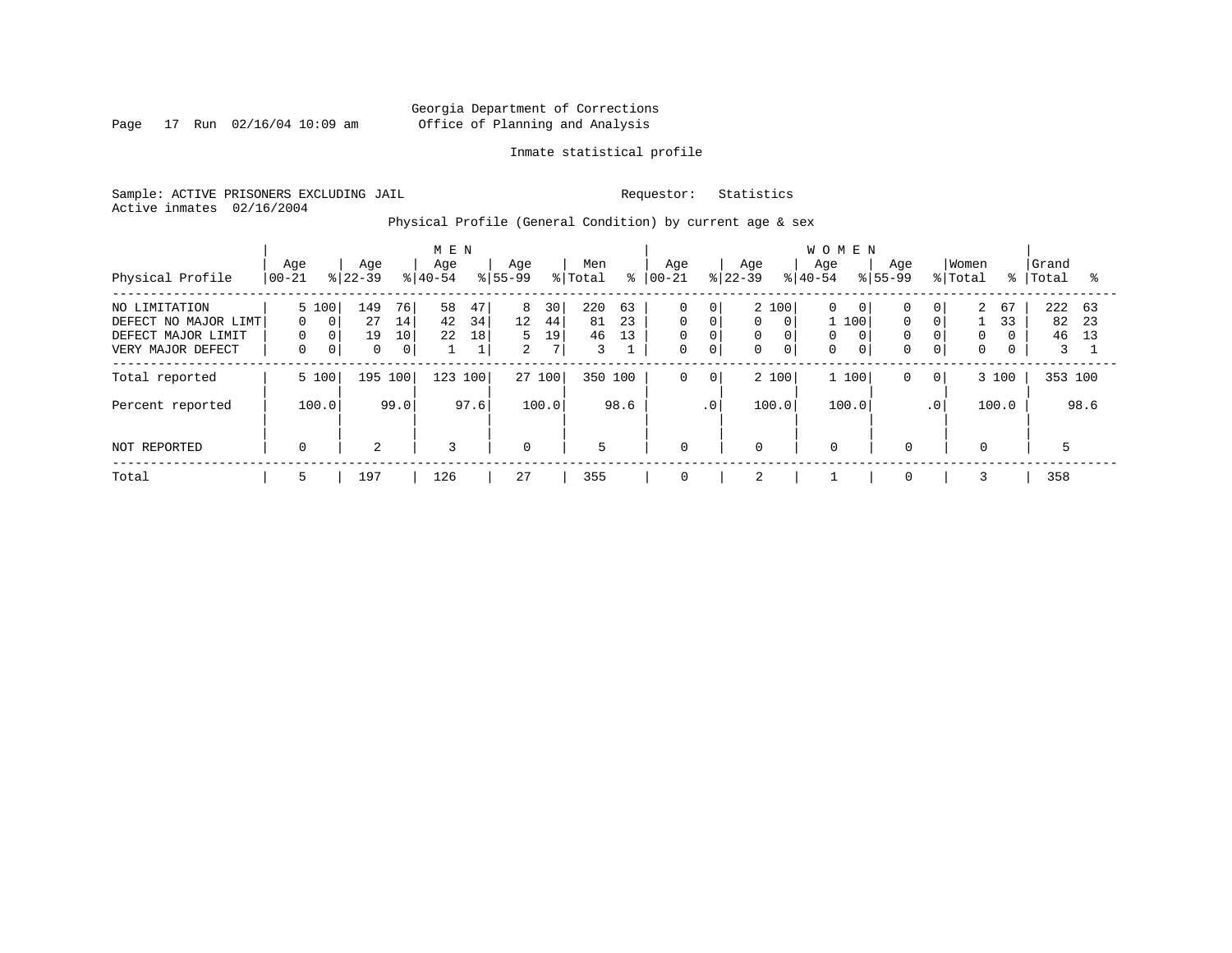#### Georgia Department of Corrections Page 18 Run 02/16/04 10:09 am Office of Planning and Analysis

#### Inmate statistical profile

Sample: ACTIVE PRISONERS EXCLUDING JAIL Requestor: Statistics Active inmates 02/16/2004

Security Status by current age & sex

|                  |            | M E N       |               |       |             |       |             |        |             |       |             |                 |           |             | <b>WOMEN</b> |             |              |           |          |       |           |       |
|------------------|------------|-------------|---------------|-------|-------------|-------|-------------|--------|-------------|-------|-------------|-----------------|-----------|-------------|--------------|-------------|--------------|-----------|----------|-------|-----------|-------|
|                  | Age        |             | Age           |       | Age         |       | Age         |        | Men         |       | Age         |                 | Age       |             | Age          |             | Age          |           | Women    |       | Grand     |       |
| Security         | $ 00 - 21$ |             | $ 22-39$      |       | $ 40-54$    |       | $ 55-99$    |        | % Total     | ိ     | $ 00 - 21$  |                 | $ 22-39 $ |             | $ 40-54$     |             | $8 55-99$    |           | % Total  |       | %   Total | ႜ     |
| DIAG INCOM       | $\Omega$   | $\Omega$    | $\Omega$      |       | $\Omega$    | 0     | $\Omega$    | 0      | 0           |       | $\Omega$    |                 |           | 0           |              | $\mathbf 0$ | $\Omega$     |           | $\Omega$ |       | $\Omega$  |       |
| WRK RELEAS       | $\Omega$   | 0           | 0             | 0     | 0           | 0     | $\mathbf 0$ | 0      | 0           | 0     | 0           | $\mathbf 0$     |           | $\mathbf 0$ | 0            | 0           | $\Omega$     |           | $\Omega$ |       | 0         |       |
| TRUSTY           |            |             |               |       | $\Omega$    |       |             | 0      | 0           |       | 0           |                 |           | 0           |              |             |              |           |          |       | 0         |       |
| MINIMUM          |            |             |               |       |             | 2     | $\Omega$    | 0      |             |       | 0           |                 |           | 50          | 0            | $\Omega$    | <sup>0</sup> |           |          | 33    |           |       |
| MEDIUM           | $\Omega$   |             | 63            | 32    | 52          | 41    | 17          | 63     | 132         | 37    | $\mathbf 0$ |                 | 0         | $\mathbf 0$ | 0            | $\Omega$    | $\Omega$     |           | $\Omega$ | 0     | 132       | 37    |
| CLOSE            |            | 5 100       | 112           | 57    | 65          | 52    | 8           | 30     | 190         | 54    | 0           |                 | 0         | 0           |              | 100         | $\Omega$     |           |          | 33    | 191       | 53    |
| MAXIMUM          |            | 0           | 14            |       |             | 2     | 2           | 7      | 19          | 5     | 0           | $\Omega$        |           | 50          | U            | 0           | $\Omega$     |           |          | 33    | 20        | 6     |
| DIAGNOSTIC       | 0          | $\mathbf 0$ | $\mathcal{L}$ | 4     | 4           | 3     | $\mathbf 0$ | 0      | 11          | 3     | 0           | 0               | 0         | 0           | 0            | 0           | 0            |           | 0        |       | 11        |       |
| Total reported   |            | 5 100       | 197           | 100   | 126 100     |       |             | 27 100 | 355 100     |       | $\mathbf 0$ | 0               |           | 2 100       |              | 1 100       | $\mathbf 0$  | $\circ$   |          | 3 100 | 358 100   |       |
| Percent reported |            | 100.0       |               | 100.0 |             | 100.0 |             | 100.0  |             | 100.0 |             | .0 <sup>′</sup> |           | 100.0       |              | 100.0       |              | $\cdot$ 0 |          | 100.0 |           | 100.0 |
| NOT RPTD         | $\Omega$   |             | $\mathbf 0$   |       | $\mathbf 0$ |       | $\mathbf 0$ |        | $\mathbf 0$ |       | 0           |                 | 0         |             | $\Omega$     |             | $\mathbf 0$  |           | 0        |       |           |       |
| Total            | 5          |             | 197           |       | 126         |       | 27          |        | 355         |       | 0           |                 | 2         |             |              |             | 0            |           | 3        |       | 358       |       |

\* NOTE: BEGINNING IN JULY 1987, THE FACILITIES DIVISION NO LONGER CODED INMATES AS BEING WORK RELEASE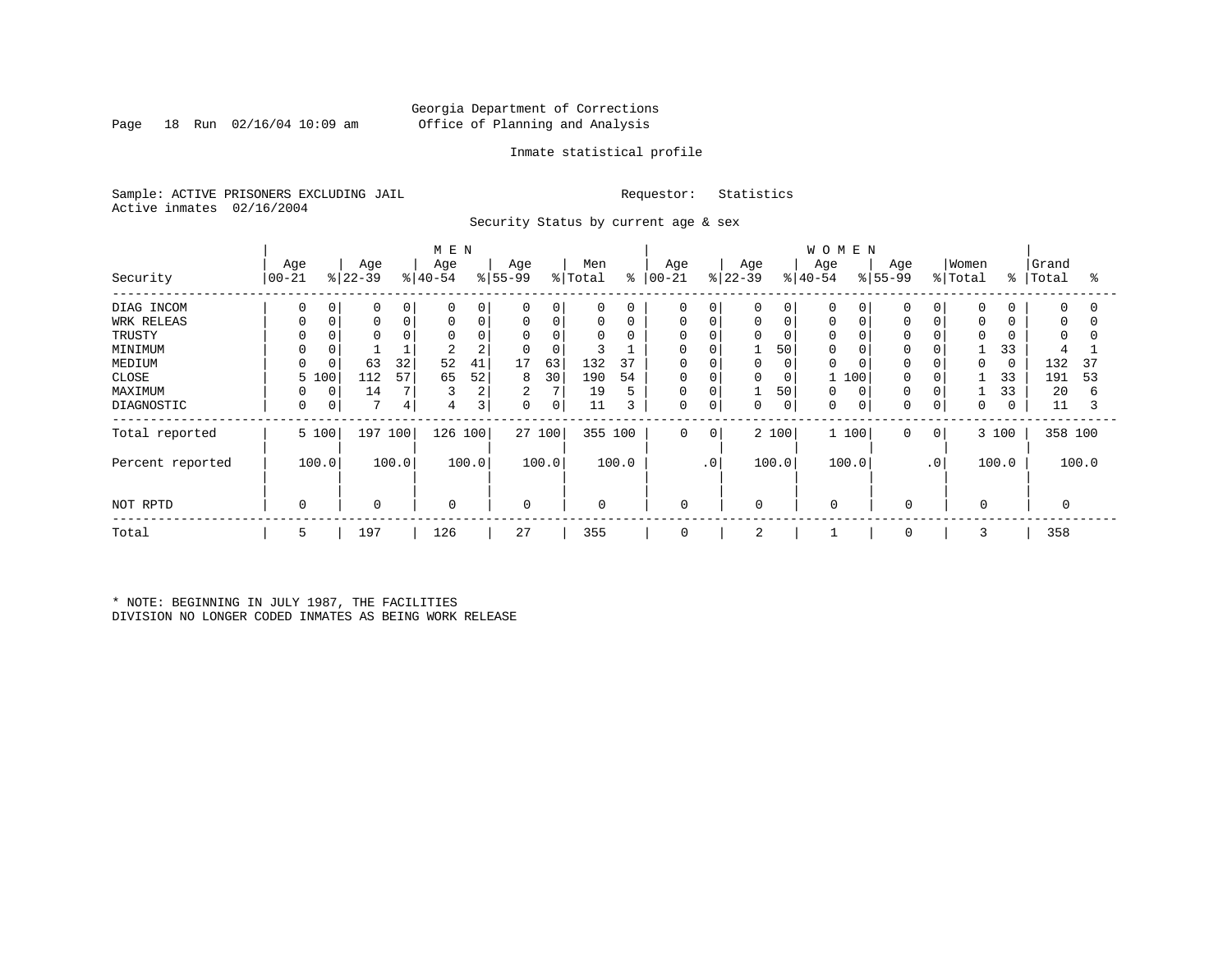Page 19 Run 02/16/04 10:09 am

#### Inmate statistical profile

Sample: ACTIVE PRISONERS EXCLUDING JAIL Requestor: Statistics Active inmates 02/16/2004

Number Of Sentences by current age & sex

|                     |                |       |           |       | M E N     |       |           |        |                     |       |             |           |             |             | <b>WOMEN</b>               |             |                |          |       |           |       |
|---------------------|----------------|-------|-----------|-------|-----------|-------|-----------|--------|---------------------|-------|-------------|-----------|-------------|-------------|----------------------------|-------------|----------------|----------|-------|-----------|-------|
|                     | Age            |       | Age       |       | Age       |       | Age       |        | Men                 |       | Age         |           | Age         |             | Age                        | Age         |                | Women    |       | Grand     |       |
| Number Of Sentences | $ 00-21$       |       | $ 22-39 $ |       | $ 40-54 $ |       | $ 55-99 $ |        | $\frac{1}{2}$ Total | န္    | $ 00-21 $   |           | $ 22-39 $   |             | $ 40-54 $                  | $ 55-99 $   |                | % Total  |       | %   Total | ႜ     |
| $_{\rm ONE}$        | 0              | 0     | 18        | 9     | 23        | 18    | 5         | 19     | 46                  | 13    | 0           | 0         | 0           | 0           | 100<br>$\mathbf{1}$        | 0           | 0              |          | 33    | 47        | 13    |
| TWO                 |                | 20    | 34        | 17    | 26        | 21    | 6         | 22     | 67                  | 19    | 0           |           |             | 50          | 0                          | 0           | 0              |          | 33    | 68        | 19    |
| THREE               | 2              | 40    | 36        | 18    | 23        | 18    | 5         | 19     | 66                  | 19    | 0           |           | 0           |             | 0                          | $\Omega$    |                | $\Omega$ | 0     | 66        | 18    |
| <b>FOUR</b>         | 0              | 0     | 26        | 13    | 18        | 14    |           | 4      | 45                  | 13    | $\mathbf 0$ |           | $\Omega$    |             |                            |             |                | $\Omega$ | 0     | 45        | 13    |
| FIVE                | 0              | 0     | 19        | 10    | 9         | 7     |           | 15     | 32                  | 9     | 0           |           | 1           | 50          | $\Omega$                   | 0           |                |          | 33    | 33        | 9     |
| MORE THAN FIVE      | $\overline{a}$ | 40    | 64        | 32    | 27        | 21    | 6         | 22     | 99                  | 28    | 0           | 0         | 0           | $\mathbf 0$ | $\mathbf 0$<br>$\mathbf 0$ | $\mathbf 0$ | 0              | 0        | 0     | 99        | 28    |
| Total reported      |                | 5 100 | 197 100   |       | 126 100   |       |           | 27 100 | 355 100             |       | 0           | 0         |             | 2 100       | 1 100                      | $\Omega$    | 0 <sup>1</sup> |          | 3 100 | 358 100   |       |
| Percent reported    |                | 100.0 |           | 100.0 |           | 100.0 |           | 100.0  |                     | 100.0 |             | $\cdot$ 0 | 100.0       |             | 100.0                      |             | $\cdot$ 0      |          | 100.0 |           | 100.0 |
| NOT REPORTED        | 0              |       | 0         |       | 0         |       | 0         |        | 0                   |       | 0           |           | $\mathbf 0$ |             | $\mathbf 0$                | 0           |                | $\Omega$ |       | 0         |       |
| Total               | 5              |       | 197       |       | 126       |       | 27        |        | 355                 |       | $\Omega$    |           | 2           |             |                            | $\Omega$    |                | 3        |       | 358       |       |
|                     |                |       |           |       |           |       |           |        |                     |       |             |           |             |             |                            |             |                |          |       |           |       |
|                     |                |       |           |       |           |       |           |        |                     |       |             |           |             |             |                            |             |                |          |       |           |       |
| AVG NUM SENTENCES   | 4.80           |       | 4.98      |       | 4.13      |       | 4.37      |        | 4.63                |       | .00         |           | 3.50        |             | 1.00                       |             | .00            | 2.67     |       | 4.61      |       |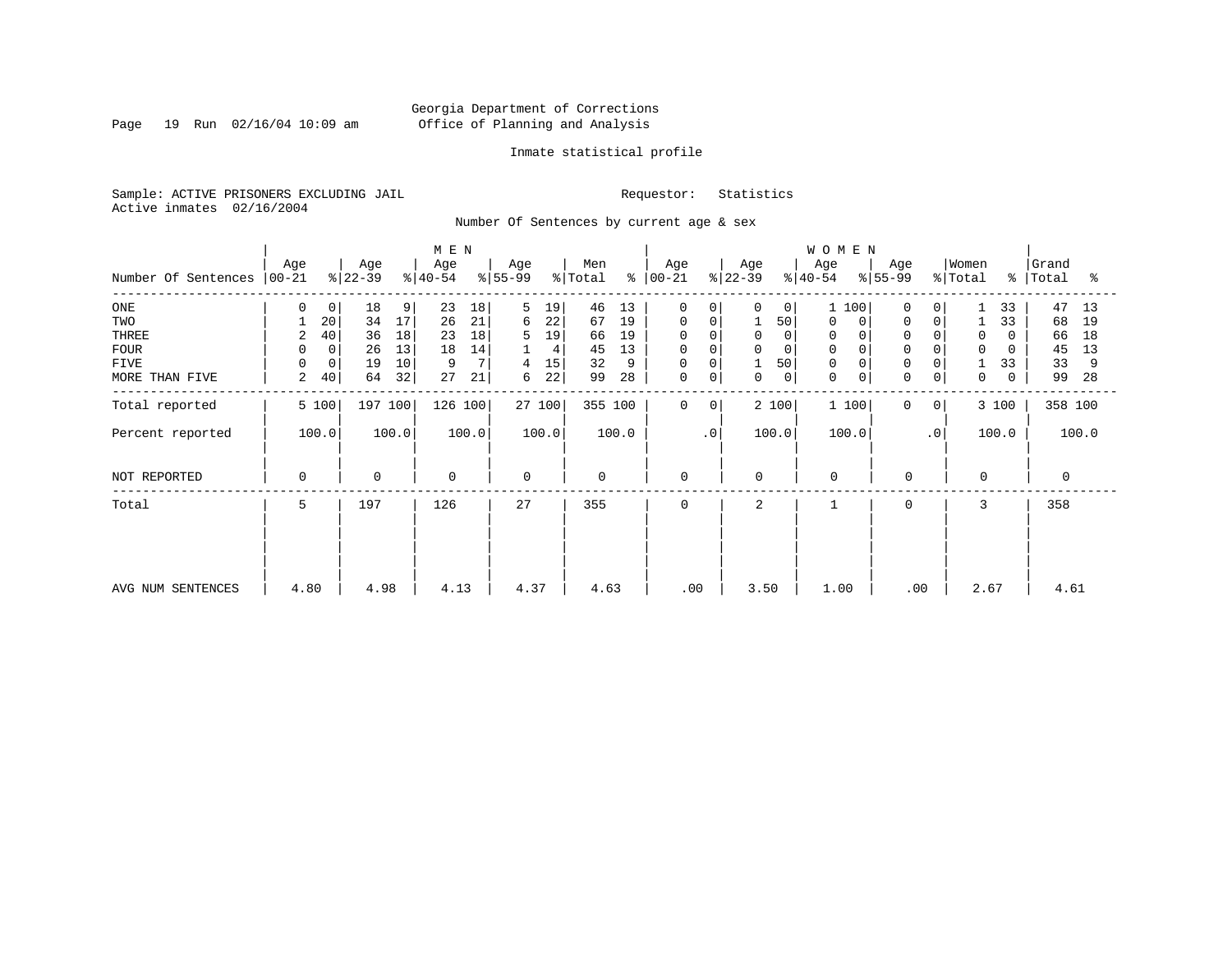Page 20 Run 02/16/04 10:09 am

#### Inmate statistical profile

Sample: ACTIVE PRISONERS EXCLUDING JAIL Requestor: Statistics Active inmates 02/16/2004

Number Of Disciplinaries by current age & sex

| M E N            |                  |                   |             |                  |       |                 |        |                |       |                  |           |                  |             | WOMEN            |                 |             |                  |             |                |       |
|------------------|------------------|-------------------|-------------|------------------|-------|-----------------|--------|----------------|-------|------------------|-----------|------------------|-------------|------------------|-----------------|-------------|------------------|-------------|----------------|-------|
| Disciplinaries   | Age<br>$00 - 21$ | Age<br>$ 22-39 $  |             | Age<br>$ 40-54 $ |       | Age<br>$ 55-99$ |        | Men<br>% Total | ွေ    | Age<br>$ 00-21 $ |           | Age<br>$ 22-39 $ |             | Age<br>$ 40-54$  | Age<br>$ 55-99$ |             | Women<br>% Total | $\approx$ 1 | Grand<br>Total | ႜ     |
| ZERO             |                  | 38<br>20          | 19          | 41               | 33    | 8               | 30     | 88             | 25    | $\mathbf 0$      | 0         | $\Omega$         | 0           | 100<br>1         | $\Omega$        | $\Omega$    |                  | 33          | 89             | 25    |
| $_{\rm ONE}$     | $\overline{2}$   | 23<br>40          | 12          | 16               | 13    | 6               | 22     | 47             | 13    | 0                | 0         | 0                | $\mathbf 0$ | 0<br>0           | $\Omega$        | 0           | $\mathbf 0$      | $\Omega$    | 47             | 13    |
| TWO              |                  | 11<br>$\mathbf 0$ | 6           | 8                | 6     | 6               | 22     | 25             |       | $\Omega$         | $\Omega$  | $\Omega$         | $\Omega$    | $\mathbf 0$      | $\Omega$        |             | $\mathbf 0$      |             | 25             |       |
| THREE            |                  | 15<br>0           | 8           | 12               | 10    | 3               | 11     | 30             | 8     | 0                |           | 0                | 0           | 0                |                 |             | $\mathbf 0$      |             | 30             |       |
| <b>FOUR</b>      |                  | 20<br>15          | 8           | 16               | 13    | 0               | 0      | 32             | 9     | $\mathbf 0$      |           |                  | 50          | $\mathbf 0$      | $\Omega$        |             |                  | 33          | 33             | 9     |
| FIVE             | $\Omega$         | 10<br>$\mathbf 0$ |             | 6                | 5     |                 | 4      | 17             |       | 0                | $\Omega$  | 0                | 0           | $\mathbf 0$      | $\Omega$        | $\mathbf 0$ | $\Omega$         | $\Omega$    | 17             |       |
| MORE THAN FIVE   |                  | 85<br>20          | 43          | 27               | 21    | 3               | 11     | 116            | 33    | 0                | 0         |                  | 50          | $\mathbf 0$<br>0 | $\mathbf 0$     | 0           |                  | 33          | 117            | 33    |
| Total reported   | 5 100            |                   | 197 100     | 126 100          |       |                 | 27 100 | 355 100        |       | 0                | 0         | 2 100            |             | 1 100            | $\mathbf 0$     | 0           |                  | 3 100       | 358 100        |       |
| Percent reported | 100.0            |                   | 100.0       |                  | 100.0 |                 | 100.0  |                | 100.0 |                  | $\cdot$ 0 | 100.0            |             | 100.0            |                 | $\cdot$ 0   |                  | 100.0       |                | 100.0 |
| NOT REPORTED     | $\mathbf 0$      |                   | $\mathbf 0$ | $\mathbf 0$      |       | $\mathbf 0$     |        | $\mathbf 0$    |       | $\mathbf 0$      |           | $\mathbf 0$      |             | $\mathbf 0$      | $\mathbf 0$     |             | $\mathbf 0$      |             | 0              |       |
| Total            | 5                | 197               |             | 126              |       | 27              |        | 355            |       | $\mathbf 0$      |           | 2                |             |                  | $\mathbf 0$     |             | 3                |             | 358            |       |
|                  |                  |                   |             |                  |       |                 |        |                |       |                  |           |                  |             |                  |                 |             |                  |             |                |       |
|                  |                  |                   |             |                  |       |                 |        |                |       |                  |           |                  |             |                  |                 |             |                  |             |                |       |
| AVG NUM DISCIP   | 3.80             |                   | 8.58        | 3.94             |       | 2.22            |        | 6.38           |       | .00              |           | 16.00            |             | .00              |                 | .00         | 10.67            |             | 6.42           |       |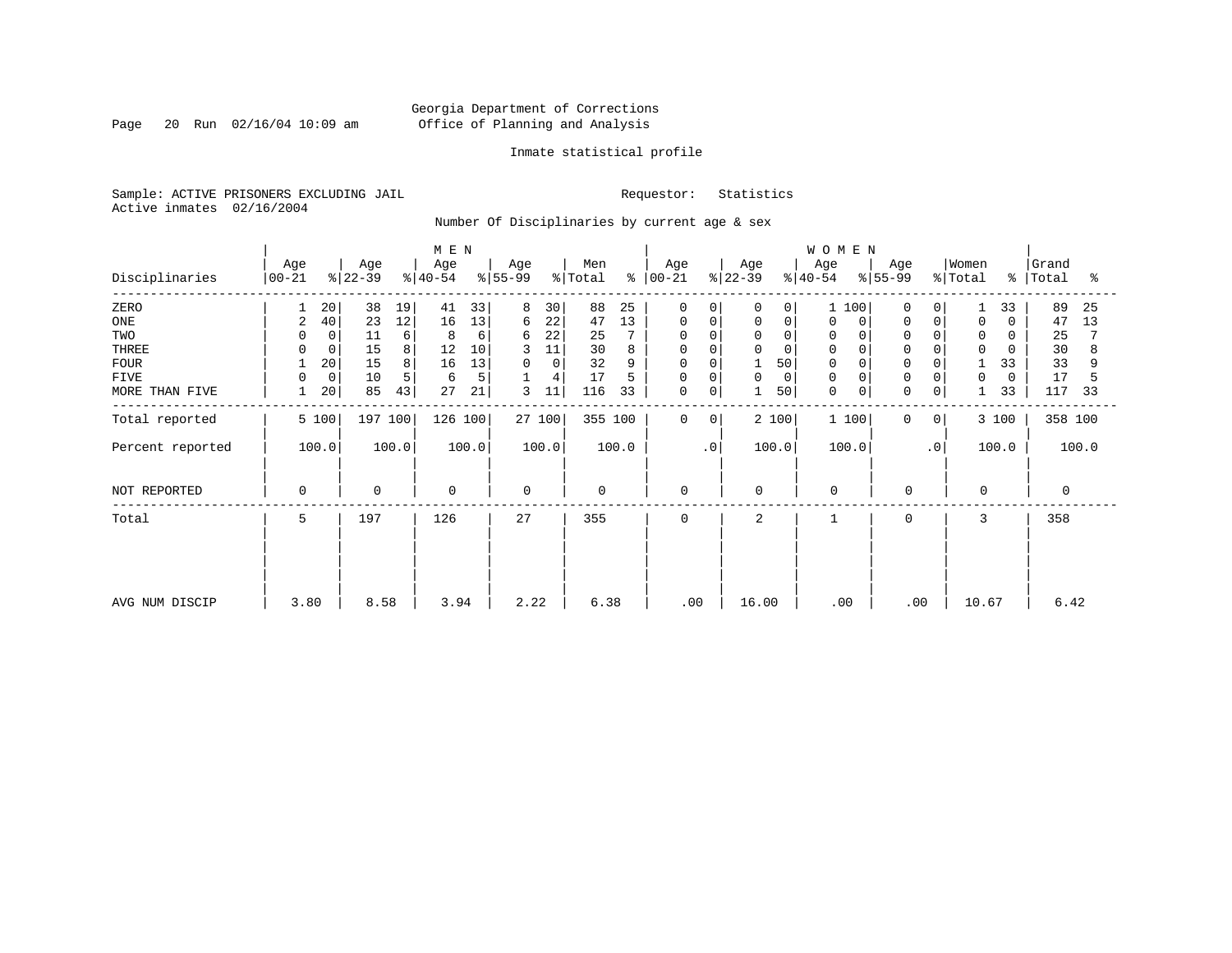Page 21 Run 02/16/04 10:09 am

#### Inmate statistical profile

Sample: ACTIVE PRISONERS EXCLUDING JAIL Requestor: Statistics Active inmates 02/16/2004

Number Of Escapes by current age & sex

|                  |                  |                  | M E N            |                  |                         |                      |                  | WOMEN            |                                |                              |                         |
|------------------|------------------|------------------|------------------|------------------|-------------------------|----------------------|------------------|------------------|--------------------------------|------------------------------|-------------------------|
| Escapes          | Age<br>$ 00-21 $ | Age<br>$ 22-39 $ | Age<br>$ 40-54 $ | Age<br>$ 55-99 $ | Men<br>% Total<br>ႜ     | Age<br>$ 00 - 21 $   | Age<br>$ 22-39 $ | Age<br>$ 40-54 $ | Age<br>$ 55-99 $               | Women<br>$\frac{1}{2}$ Total | Grand<br>%   Total<br>ႜ |
|                  |                  |                  |                  |                  |                         |                      |                  |                  |                                |                              |                         |
| ZERO             | 5 100            | 196<br>99        | 126 100          | 27 100           | 354 100                 | $\Omega$<br>$\Omega$ | 2 100            | 100              | 0<br>$\Omega$                  | 3 100                        | 357 100                 |
| ONE              | 0                |                  | $\Omega$<br>0    | 0<br>$\mathbf 0$ | 0                       | 0<br>0               | 0<br>0           | 0<br>$\mathbf 0$ | 0<br>0                         | $\mathbf 0$<br>0             | 0                       |
| TWO              |                  | 0                | 0                | 0<br>0           | 0<br>0                  | 0<br>$\Omega$        | 0<br>0           | 0                | $\Omega$                       | 0                            |                         |
| THREE            |                  | $\Omega$         | 0                | $\mathbf 0$<br>0 | $\mathbf 0$             | 0                    | $\mathbf 0$      | $\Omega$         | $\mathbf 0$                    | 0                            | 0                       |
| <b>FOUR</b>      |                  | $\Omega$         | 0<br>$\Omega$    | 0<br>$\Omega$    | $\mathbf 0$<br>$\Omega$ | 0                    | $\Omega$         |                  |                                | $\Omega$                     |                         |
| FIVE             |                  | 0                | 0                | 0<br>0           | 0<br>0                  | 0<br>$\Omega$        | 0                | $\Omega$         | $\Omega$                       | 0                            |                         |
| MORE THAN FIVE   | $\mathbf 0$      | $\Omega$<br>0    | 0<br>$\Omega$    | 0<br>$\Omega$    | $\Omega$<br>0           | 0<br>0               | 0<br>0           | $\Omega$<br>0    | $\mathbf 0$<br>0               | $\Omega$                     | 0                       |
| Total reported   | 5 100            | 197 100          | 126 100          | 27100            | 355 100                 | 0<br>0               | 2 100            | 1 100            | $\mathbf{0}$<br>$\overline{0}$ | 3 100                        | 358 100                 |
| Percent reported | 100.0            | 100.0            | 100.0            | 100.0            | 100.0                   | $\cdot$ 0            | 100.0            | 100.0            | .0'                            | 100.0                        | 100.0                   |
| NOT REPORTED     | $\Omega$         | $\mathbf 0$      | 0                | $\Omega$         | $\mathbf 0$             | $\mathbf 0$          | <sup>0</sup>     | $\Omega$         | $\mathbf 0$                    | $\Omega$                     | $\Omega$                |
| Total            | 5                | 197              | 126              | 27               | 355                     | $\mathbf 0$          | 2                |                  | $\mathbf 0$                    | 3                            | 358                     |
|                  |                  |                  |                  |                  |                         |                      |                  |                  |                                |                              |                         |
|                  |                  |                  |                  |                  |                         |                      |                  |                  |                                |                              |                         |
|                  |                  |                  |                  |                  |                         |                      |                  |                  |                                |                              |                         |
|                  |                  |                  |                  |                  |                         |                      |                  |                  |                                |                              |                         |
| AVG NUM ESCAPES  | .00              | .01              | .00              | .00              | .00                     | .00                  | .00              | .00              | .00                            | .00                          | .00                     |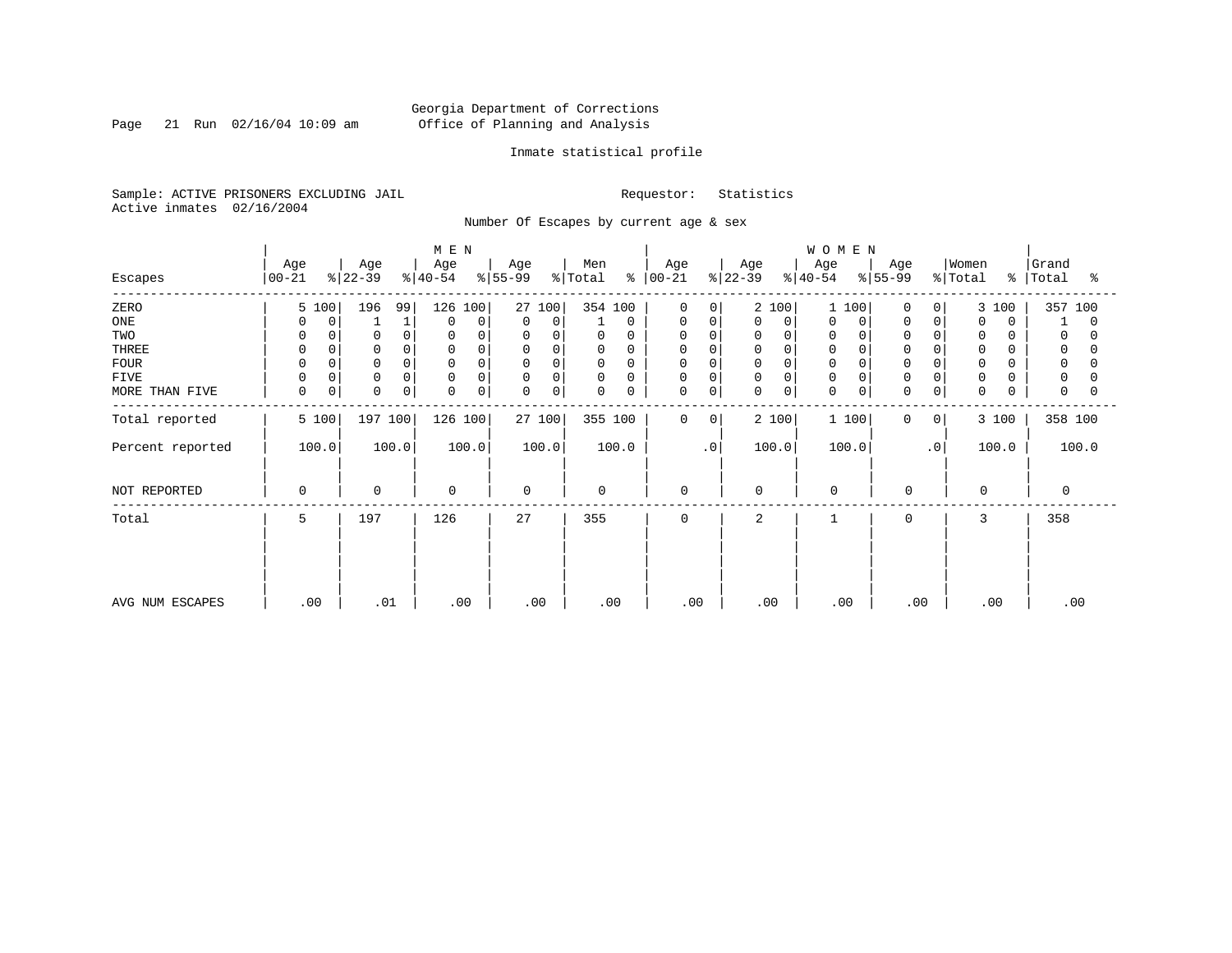#### Georgia Department of Corrections Page 22 Run 02/16/04 10:09 am Office of Planning and Analysis

#### Inmate statistical profile

Sample: ACTIVE PRISONERS EXCLUDING JAIL **Requestor:** Statistics Active inmates 02/16/2004

Number Of Prior Georgia Incarcerations \* by current age & sex

| Prior Incarcerations 00-21                                           | Age                                                              | Age<br>$ 22-39 $                                               | M E N<br>Age<br>$ 40-54 $                                               | Age<br>$ 55-99 $                                                                               | Men<br>% Total<br>ႜ                                                          | Age<br>$ 00-21 $                                                | Age<br>$ 22-39 $<br>$ 40-54 $                                                             | <b>WOMEN</b><br>Age<br>Age<br>$ 55-99 $                                                                                                                                              | Women<br>% Total                                                                                                                                | Grand<br>%   Total<br>ႜ                                           |
|----------------------------------------------------------------------|------------------------------------------------------------------|----------------------------------------------------------------|-------------------------------------------------------------------------|------------------------------------------------------------------------------------------------|------------------------------------------------------------------------------|-----------------------------------------------------------------|-------------------------------------------------------------------------------------------|--------------------------------------------------------------------------------------------------------------------------------------------------------------------------------------|-------------------------------------------------------------------------------------------------------------------------------------------------|-------------------------------------------------------------------|
| ZERO<br>ONE<br>TWO<br>THREE<br><b>FOUR</b><br>FIVE<br>MORE THAN FIVE | 5 100<br>0<br>0<br>0<br>0<br>$\Omega$<br>0<br>$\Omega$<br>0<br>0 | 112<br>57<br>42<br>21<br>18<br>9<br>17<br>9<br>3<br>6<br>$1\,$ | 42<br>33<br>22<br>28<br>14<br>18<br>11<br>14<br>10<br>13<br>6<br>3<br>4 | 13<br>48<br>19<br>5<br>$\overline{a}$<br>3<br>11<br>7<br>$\overline{a}$<br>4<br>$\overline{4}$ | 172<br>48<br>75<br>21<br>38<br>11<br>34<br>10<br>21<br>6<br>9<br>3<br>6<br>2 | 0<br>0<br>0<br>0<br>0<br>$\mathbf 0$<br>0<br>0<br>0<br>$\Omega$ | 2 100<br>$\Omega$<br>0<br>0<br>$\mathbf 0$<br>$\mathbf 0$<br>$\mathbf 0$<br>$\Omega$<br>0 | 1 100<br>$\Omega$<br>$\Omega$<br>$\Omega$<br>0<br>0<br>$\mathbf 0$<br>$\Omega$<br>$\Omega$<br>$\mathbf 0$<br>$\Omega$<br>$\mathbf 0$<br>$\Omega$<br>$\Omega$<br>$\Omega$<br>$\Omega$ | 3 100<br>$\overline{0}$<br>0<br>$\Omega$<br>$\Omega$<br>$\Omega$<br>0<br>$\Omega$<br>O<br>$\mathbf 0$<br>0<br>$\mathbf 0$<br>0<br>$\Omega$<br>O | 175<br>49<br>75<br>21<br>38<br>11<br>34<br>9<br>21<br>6<br>9<br>6 |
| Total reported<br>Percent reported                                   | 5 100<br>100.0                                                   | 197 100<br>100.0                                               | 126 100<br>100.0                                                        | 27 100<br>100.0                                                                                | 355 100<br>100.0                                                             | $\mathbf 0$<br>$\Omega$<br>$\cdot$ 0                            | 2 100<br>100.0                                                                            | 1 100<br>$\Omega$<br>100.0                                                                                                                                                           | 3 100<br>0 <sup>1</sup><br>$\cdot$ 0<br>100.0                                                                                                   | 358 100<br>100.0                                                  |
| NOT REPORTED                                                         | $\Omega$                                                         | $\Omega$                                                       | $\mathbf 0$                                                             | $\mathbf 0$                                                                                    | $\mathbf 0$                                                                  | $\mathbf 0$                                                     | $\mathbf 0$                                                                               | $\Omega$<br>$\mathbf 0$                                                                                                                                                              | $\Omega$                                                                                                                                        | $\Omega$                                                          |
| Total                                                                | 5                                                                | 197                                                            | 126                                                                     | 27                                                                                             | 355                                                                          | $\mathbf 0$                                                     | 2                                                                                         | 0                                                                                                                                                                                    | 3                                                                                                                                               | 358                                                               |
| AVG # INCARCERATIONS                                                 | .00                                                              | .84                                                            | 1.77                                                                    | 1.37                                                                                           | 1.20                                                                         | .00                                                             | .00                                                                                       | .00<br>.00                                                                                                                                                                           | .00                                                                                                                                             | 1.19                                                              |

\* This data counts a parole revocation on an existing sentenCE AS A prior incarceration. Also, this data counts, for any cohort of inmates, the total number of Georgia incarcerations the inmate has had during his entire criminal career. For example, if an inmate was admitted to prison first in FY72, and then re-admitted in FY79 and FY85, he had two prior incarcerations before the FY85 admission. This inmate's records show two prior incarcerations in all three of his records since he has had two prior incarcerations in his criminal career. If the cohort of FY72 admissions is selected for analysis, two prior incarcerations will be listed for this inmate even though in FY72, he had no prior incarcerations.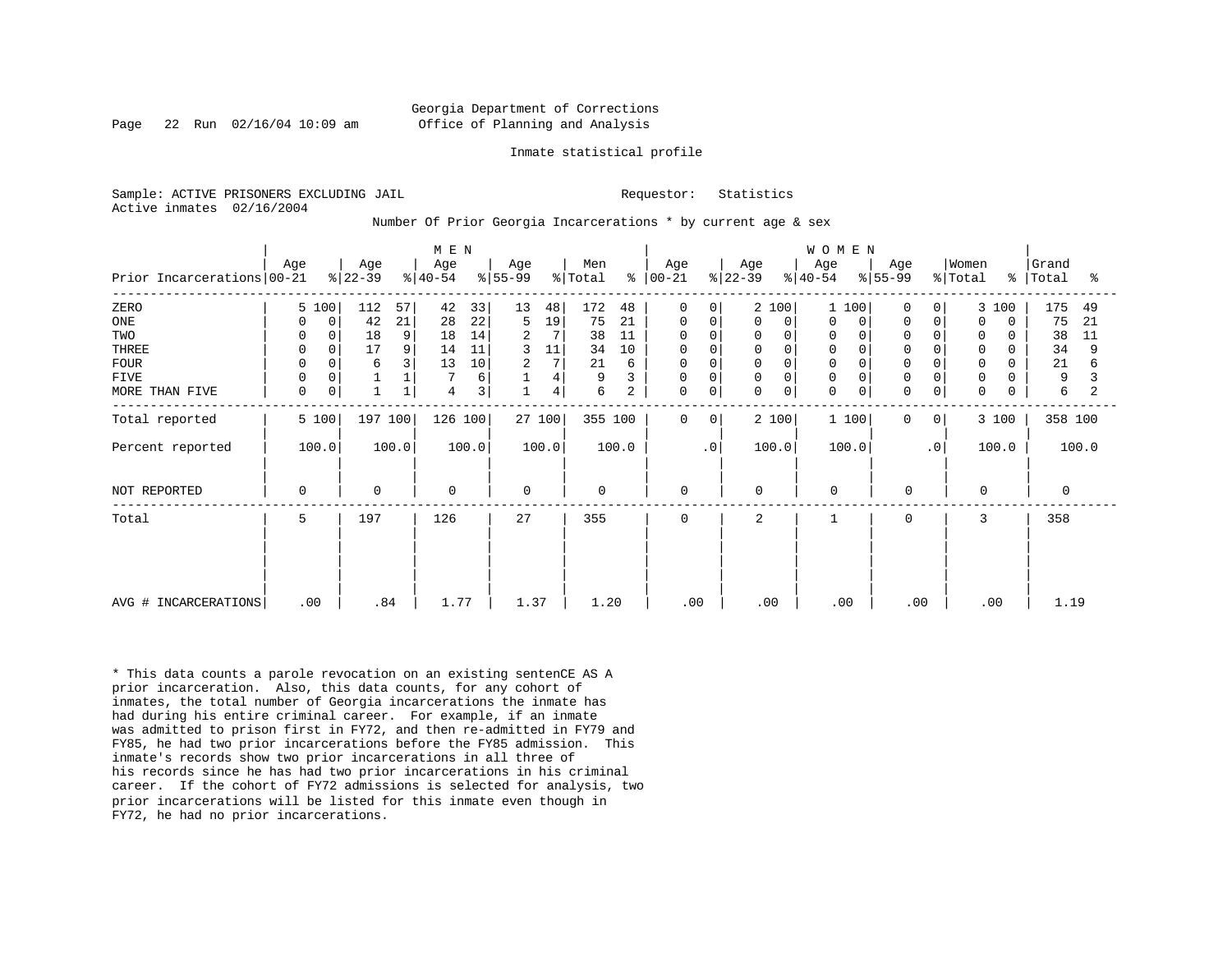Page 23 Run 02/16/04 10:09 am

#### Inmate statistical profile

Sample: ACTIVE PRISONERS EXCLUDING JAIL Requestor: Statistics Active inmates 02/16/2004

Number Of Transfers by current age & sex

|                   |                     |                  | M E N            |                  |                      |                             |                  | <b>WOMEN</b>                              |                              |                         |
|-------------------|---------------------|------------------|------------------|------------------|----------------------|-----------------------------|------------------|-------------------------------------------|------------------------------|-------------------------|
| Transfers         | Age<br>$ 00-21 $    | Age<br>$ 22-39 $ | Age<br>$ 40-54 $ | Age<br>$ 55-99 $ | Men<br>% Total<br>န္ | Age<br>00-21                | Age<br>$8 22-39$ | Age<br>Age<br>$ 55-99 $<br>$ 40-54 $      | Women<br>$\frac{1}{2}$ Total | Grand<br>%   Total<br>ႜ |
| ZERO              | 0                   | 9<br>5           | 6                | 0<br>0           | 16<br>5              | 0<br>$\circ$                | 50               | $\mathbf{1}$<br>100<br>$\Omega$           | 2<br>67<br>0                 | 18<br>5                 |
| ONE               | 60                  | 79<br>40         | 38<br>48         | 12<br>44         | 142<br>40            | 0<br>0                      | 50               | $\mathbf 0$<br>0<br>$\Omega$              | 33<br>0                      | 143<br>40               |
| TWO               | 20                  | 47<br>24         | 25<br>32         | 7<br>26          | 87<br>25             | $\Omega$<br>0               | $\Omega$<br>0    | $\mathbf 0$<br>0                          | 0<br>$\Omega$                | 87<br>24                |
| THREE             | 0                   | 16<br>31         | 17<br>21         | 15<br>4          | 56<br>16             | 0<br>$\Omega$               | 0                | 0                                         | 0                            | 56<br>16                |
| <b>FOUR</b>       | 20                  | 6<br>11          | 6<br>8           | 15<br>4          | 24                   | $\Omega$<br>0               | $\Omega$         |                                           | 0                            | 24                      |
| <b>FIVE</b>       | $\mathbf 0$         | 8<br>4           | 2                | 0<br>$\mathbf 0$ | 10<br>3              | 0<br>0                      | 0<br>$\Omega$    | $\mathbf 0$                               | $\mathbf 0$<br>0             | 10                      |
| MORE THAN FIVE    | $\overline{0}$<br>0 | 12<br>6          | б<br>8           | $\mathbf 0$<br>0 | 20<br>6              | 0<br>0                      | 0<br>$\mathbf 0$ | $\mathbf 0$<br>$\mathbf 0$<br>$\mathbf 0$ | $\mathbf 0$<br>$\mathbf 0$   | 20<br>6                 |
| Total reported    | 5 100               | 197 100          | 126 100          | 27 100           | 355 100              | $\mathbf 0$<br>$\mathbf{0}$ | 2 100            | 1 100<br>$\mathbf{0}$                     | 3 100<br>0                   | 358 100                 |
| Percent reported  | 100.0               | 100.0            | 100.0            | 100.0            | 100.0                | $\cdot$ 0                   | 100.0            | 100.0                                     | $\cdot$ 0<br>100.0           | 100.0                   |
| NOT REPORTED      | 0                   | $\mathbf 0$      | 0                | $\mathbf 0$      | $\mathbf 0$          | $\mathbf 0$                 | $\mathbf 0$      | $\mathbf 0$<br>$\mathbf 0$                | $\Omega$                     | $\mathbf 0$             |
| Total             | 5                   | 197              | 126              | 27               | 355                  | 0                           | 2                | 0<br>1                                    | 3                            | 358                     |
|                   |                     |                  |                  |                  |                      |                             |                  |                                           |                              |                         |
|                   |                     |                  |                  |                  |                      |                             |                  |                                           |                              |                         |
| AVG NUM TRANSFERS | 1.80                | 2.22             | 2.13             | 2.00             | 2.17                 | .00                         | .50              | .00                                       | .33<br>.00                   | 2.15                    |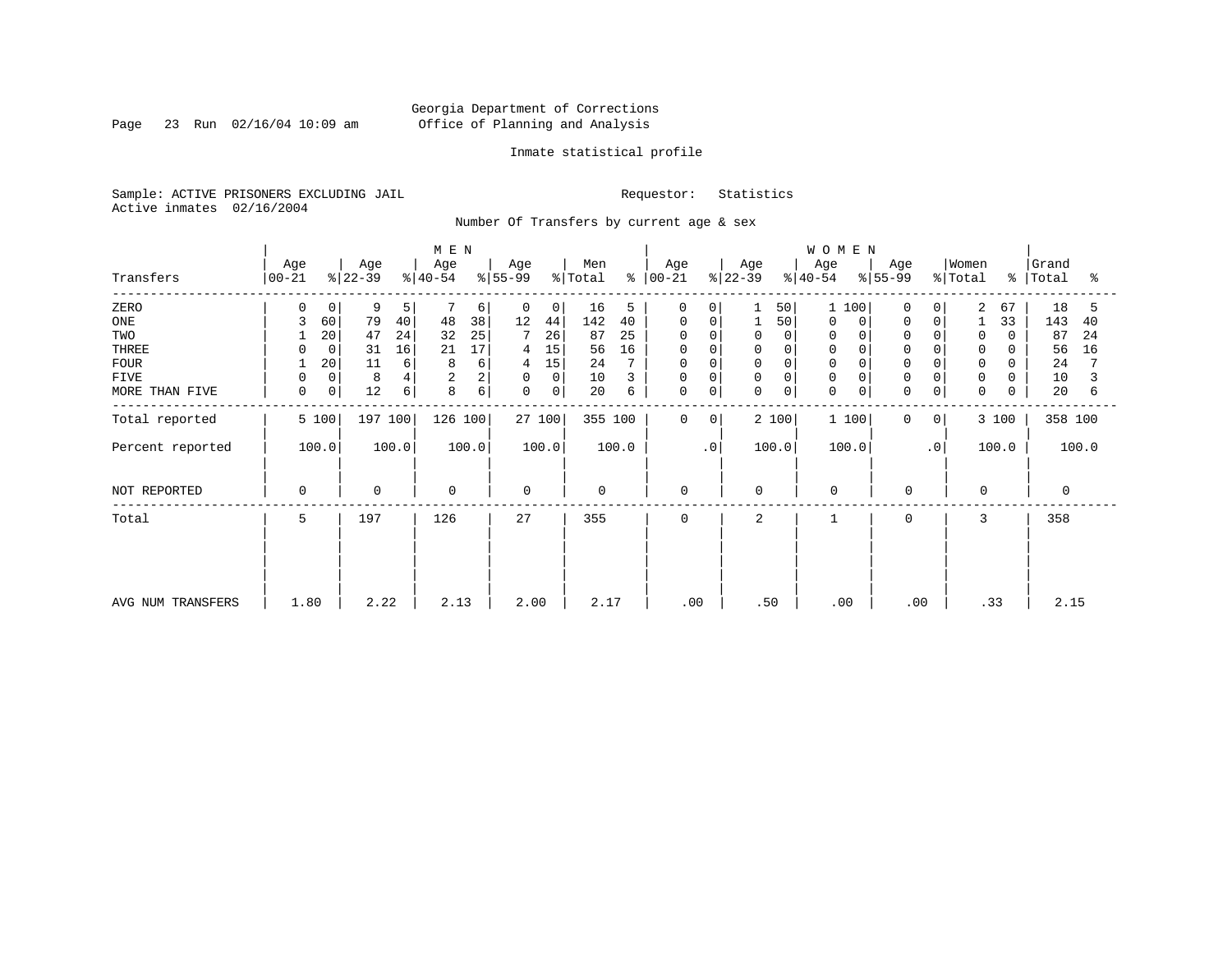Page 24 Run 02/16/04 10:09 am

#### Inmate statistical profile

Sample: ACTIVE PRISONERS EXCLUDING JAIL Requestor: Statistics Active inmates 02/16/2004

County Of Conviction by current age & sex

| Women<br>Age<br>Age<br>Age<br>Age<br>Age<br>Men<br>Age<br>Age<br>Age<br>County Of Conviction 00-21<br>$8 22-39$<br>$ 40-54$<br>$8 55-99$<br>$ 00 - 21$<br>$ 22-39$<br>$ 55-99$<br>% Total<br>% Total<br>$ 40-54$<br>ႜ<br>Appling<br>0<br>0<br>$\mathbf{1}$<br>0<br>2<br>0<br>0<br>$\mathbf 0$<br>1<br>0<br>4<br>0<br>0<br>0<br>0<br>0<br>0<br>1<br>1<br>0<br>0<br>Atkinson<br>$\mathsf 0$<br>$\mathsf 0$<br>$1\,$<br>$\,4$<br>$\mathbf{1}$<br>$\mathbf 0$<br>$\mathbf 0$<br>$\mathsf{O}$<br>$\mathbf 0$<br>$\Omega$<br>$\mathsf 0$<br>O<br>$\Omega$<br>0<br>0<br>0<br>0<br>$1\,$<br>$\mathbf 0$<br>$\mathbf 0$<br>$\mathbf 0$<br>0<br>$\Omega$<br>$\mathbf 0$<br>$\Omega$<br>$\mathbf 0$<br>0<br>$\mathbf 0$<br>$\mathbf 0$<br>$\Omega$<br>$\Omega$<br>$\mathbf 0$<br>Bacon<br>$\Omega$<br>1<br>1<br>0<br>Baldwin<br>0<br>$\mathbf 1$<br>$\overline{c}$<br>$\mathbf 0$<br>$\mathbf{1}$<br>$\Omega$<br>$\mathbf{1}$<br>$\mathbf 0$<br>0<br>$\mathbf 0$<br>$\mathbf 0$<br>$\Omega$<br>$\Omega$<br>$\Omega$<br>U<br>3<br>4<br>0<br>$\Omega$<br>Banks<br>$\Omega$<br>0<br>$\Omega$<br>0<br>$\Omega$<br>$\mathbf 0$<br>0<br>$\Omega$<br>$\Omega$<br>$\Omega$<br>$\cap$<br>$\mathbf{1}$<br>4<br>1<br>0<br>$\Omega$<br>$\Omega$<br>U<br>Λ<br>1<br>0<br>4<br>3<br>0<br>$\overline{2}$<br>$\mathbf 0$<br>$\mathbf 0$<br>$\mathbf 0$<br>$\Omega$<br>$\mathbf 0$<br>Barrow<br>$\Omega$<br>$\mathbf{1}$<br>0<br>0<br>$\Omega$<br>$\Omega$<br>$\mathsf 0$<br>0<br>$\overline{c}$<br>2<br>0<br>2<br>$\mathbf 0$<br>$\mathbf 0$<br>$\mathbf{1}$<br>$\mathbf 0$<br>0<br>$\mathbf 0$<br>0<br>$\mathbf 0$<br>$\mathbf 0$<br>Bartow<br>0<br>0<br>$\Omega$ | Grand<br>Total<br>နွ<br>ႜ<br>2<br>0<br>1<br>$\mathbf{1}$<br>$\mathbf 0$<br>$\Omega$<br>$\mathbf{1}$<br>0<br>$\Omega$ |  |
|----------------------------------------------------------------------------------------------------------------------------------------------------------------------------------------------------------------------------------------------------------------------------------------------------------------------------------------------------------------------------------------------------------------------------------------------------------------------------------------------------------------------------------------------------------------------------------------------------------------------------------------------------------------------------------------------------------------------------------------------------------------------------------------------------------------------------------------------------------------------------------------------------------------------------------------------------------------------------------------------------------------------------------------------------------------------------------------------------------------------------------------------------------------------------------------------------------------------------------------------------------------------------------------------------------------------------------------------------------------------------------------------------------------------------------------------------------------------------------------------------------------------------------------------------------------------------------------------------------------------------------------|----------------------------------------------------------------------------------------------------------------------|--|
|                                                                                                                                                                                                                                                                                                                                                                                                                                                                                                                                                                                                                                                                                                                                                                                                                                                                                                                                                                                                                                                                                                                                                                                                                                                                                                                                                                                                                                                                                                                                                                                                                                        |                                                                                                                      |  |
|                                                                                                                                                                                                                                                                                                                                                                                                                                                                                                                                                                                                                                                                                                                                                                                                                                                                                                                                                                                                                                                                                                                                                                                                                                                                                                                                                                                                                                                                                                                                                                                                                                        |                                                                                                                      |  |
|                                                                                                                                                                                                                                                                                                                                                                                                                                                                                                                                                                                                                                                                                                                                                                                                                                                                                                                                                                                                                                                                                                                                                                                                                                                                                                                                                                                                                                                                                                                                                                                                                                        |                                                                                                                      |  |
|                                                                                                                                                                                                                                                                                                                                                                                                                                                                                                                                                                                                                                                                                                                                                                                                                                                                                                                                                                                                                                                                                                                                                                                                                                                                                                                                                                                                                                                                                                                                                                                                                                        |                                                                                                                      |  |
|                                                                                                                                                                                                                                                                                                                                                                                                                                                                                                                                                                                                                                                                                                                                                                                                                                                                                                                                                                                                                                                                                                                                                                                                                                                                                                                                                                                                                                                                                                                                                                                                                                        |                                                                                                                      |  |
|                                                                                                                                                                                                                                                                                                                                                                                                                                                                                                                                                                                                                                                                                                                                                                                                                                                                                                                                                                                                                                                                                                                                                                                                                                                                                                                                                                                                                                                                                                                                                                                                                                        | $\Omega$<br>4                                                                                                        |  |
|                                                                                                                                                                                                                                                                                                                                                                                                                                                                                                                                                                                                                                                                                                                                                                                                                                                                                                                                                                                                                                                                                                                                                                                                                                                                                                                                                                                                                                                                                                                                                                                                                                        | $\mathbf{1}$<br>$\cap$<br>$\Omega$                                                                                   |  |
|                                                                                                                                                                                                                                                                                                                                                                                                                                                                                                                                                                                                                                                                                                                                                                                                                                                                                                                                                                                                                                                                                                                                                                                                                                                                                                                                                                                                                                                                                                                                                                                                                                        | 3<br>$\Omega$                                                                                                        |  |
|                                                                                                                                                                                                                                                                                                                                                                                                                                                                                                                                                                                                                                                                                                                                                                                                                                                                                                                                                                                                                                                                                                                                                                                                                                                                                                                                                                                                                                                                                                                                                                                                                                        | $\overline{a}$<br>$\Omega$                                                                                           |  |
| $\overline{2}$<br>$\mathbf 1$<br>$\mathbf 0$<br>$\overline{2}$<br>Ben Hill<br>0<br>$\Omega$<br>$\Omega$<br>$\mathbf 0$<br>$\mathbf{1}$<br>$\mathbf 0$<br>0<br>$\mathbf 0$<br>$\mathbf 0$<br>$\Omega$<br>$\Omega$<br>$\Omega$<br>U<br>0<br>0                                                                                                                                                                                                                                                                                                                                                                                                                                                                                                                                                                                                                                                                                                                                                                                                                                                                                                                                                                                                                                                                                                                                                                                                                                                                                                                                                                                            | $\overline{2}$<br>0<br>1                                                                                             |  |
| Berrien<br>$\mathbf 0$<br>$\mathbf 0$<br>1<br>$\mathbf 0$<br>0<br>$\mathbf{1}$<br>$\Omega$<br>0<br>0<br>0<br>0<br>0<br>$\Omega$<br>O<br>0<br>Ω<br>$\Omega$<br>$\Omega$                                                                                                                                                                                                                                                                                                                                                                                                                                                                                                                                                                                                                                                                                                                                                                                                                                                                                                                                                                                                                                                                                                                                                                                                                                                                                                                                                                                                                                                                 | 0<br>1<br>O                                                                                                          |  |
| <b>Bibb</b><br>8<br>2<br>0<br>4<br>$\overline{2}$<br>3<br>11<br>13<br>$\mathbf 0$<br>0<br>$\mathbf 0$<br>$\mathbf 0$<br>$\Omega$<br>$\Omega$<br>$\overline{4}$<br>0<br>$\Omega$<br>$\Omega$<br>U                                                                                                                                                                                                                                                                                                                                                                                                                                                                                                                                                                                                                                                                                                                                                                                                                                                                                                                                                                                                                                                                                                                                                                                                                                                                                                                                                                                                                                       | 13<br>$\mathbf 0$<br>4                                                                                               |  |
| Bleckley<br>$\Omega$<br>$\mathbf{1}$<br>1<br>$\mathbf 0$<br>$\mathbf 0$<br>$\Omega$<br>$\Omega$<br>$\Omega$<br>$\Omega$<br>$\Omega$<br>$\mathbf{1}$<br>$\Omega$<br>$\mathbf 0$<br>$\Omega$<br>$\Omega$<br>$\Omega$<br>$\Omega$<br>0<br>$\Omega$                                                                                                                                                                                                                                                                                                                                                                                                                                                                                                                                                                                                                                                                                                                                                                                                                                                                                                                                                                                                                                                                                                                                                                                                                                                                                                                                                                                        | $\Omega$<br>$\mathbf{1}$<br>O                                                                                        |  |
| Brantley<br>0<br>$1\,$<br>$\mathbf{1}$<br>1<br>$\mathbf 0$<br>2<br>$\mathbf 0$<br>0<br>$\mathbf 0$<br>$\mathbf 0$<br>$\Omega$<br>$\Omega$<br>$\Omega$<br>$\mathbf{1}$<br>0<br>$\Omega$<br>$\Omega$<br>0                                                                                                                                                                                                                                                                                                                                                                                                                                                                                                                                                                                                                                                                                                                                                                                                                                                                                                                                                                                                                                                                                                                                                                                                                                                                                                                                                                                                                                | $\overline{2}$<br>$\Omega$                                                                                           |  |
| Brooks<br>$\mathsf 0$<br>$\mathbf 0$<br>0<br>$1\,$<br>$\mathsf 0$<br>$\mathbf 0$<br>$\mathbf 0$<br>$\Omega$<br>$\mathbf 0$<br>$\Omega$<br>$\mathbf 0$<br>0<br>$\mathbf 0$<br>0<br>$\Omega$<br>0<br>1                                                                                                                                                                                                                                                                                                                                                                                                                                                                                                                                                                                                                                                                                                                                                                                                                                                                                                                                                                                                                                                                                                                                                                                                                                                                                                                                                                                                                                   | $\mathbf 1$<br>$\Omega$<br>0                                                                                         |  |
| 1<br>$\mathsf 0$<br>Bulloch<br>0<br>$\mathbf{1}$<br>$\mathbf 0$<br>$\mathbf{1}$<br>$\mathbf 0$<br>$\mathbf 0$<br>$\mathbf 0$<br>$\Omega$<br>Ω<br>$\Omega$<br>$\Omega$<br>0<br>0<br>0<br>0<br>$\Omega$<br>O                                                                                                                                                                                                                                                                                                                                                                                                                                                                                                                                                                                                                                                                                                                                                                                                                                                                                                                                                                                                                                                                                                                                                                                                                                                                                                                                                                                                                             | $\mathbf{1}$<br>$\Omega$<br>U                                                                                        |  |
| 2<br>$\overline{2}$<br>Burke<br>0<br>3<br>$\mathbf 0$<br>5<br>$\mathbf 0$<br>U<br>2<br>$\Omega$<br>1<br>0<br>0<br>0<br>0<br>$\Omega$<br>$\Omega$<br>0<br>0                                                                                                                                                                                                                                                                                                                                                                                                                                                                                                                                                                                                                                                                                                                                                                                                                                                                                                                                                                                                                                                                                                                                                                                                                                                                                                                                                                                                                                                                             | 5<br>0                                                                                                               |  |
| $\mathbf 1$<br>$\mathbf{1}$<br>0<br>$\mathbf{1}$<br>$\overline{4}$<br>3<br>$\mathbf{1}$<br>0<br>$\mathbf 0$<br>$\mathbf 0$<br>$\Omega$<br><b>Butts</b><br>$\mathbf{1}$<br>0<br>0<br>$\Omega$<br>$\Omega$<br>O<br>U                                                                                                                                                                                                                                                                                                                                                                                                                                                                                                                                                                                                                                                                                                                                                                                                                                                                                                                                                                                                                                                                                                                                                                                                                                                                                                                                                                                                                     | 3<br>$\Omega$                                                                                                        |  |
| $1\,$<br>Camden<br>0<br>$\Omega$<br>$\Omega$<br>$\Omega$<br>$\Omega$<br>$\Omega$<br>$\Omega$<br>$\mathbf{1}$<br>$\Omega$<br>$\Omega$<br>$\Omega$<br>0<br>$\Omega$<br>$\Omega$<br>$\Omega$<br>$\Omega$<br>U<br>1                                                                                                                                                                                                                                                                                                                                                                                                                                                                                                                                                                                                                                                                                                                                                                                                                                                                                                                                                                                                                                                                                                                                                                                                                                                                                                                                                                                                                        | $\mathbf{1}$<br>$\Omega$<br>$\Omega$                                                                                 |  |
| Carroll<br>$\mathbf 1$<br>$\mathbf 0$<br>$\mathbf 0$<br>$\Omega$<br>$\overline{2}$<br>2<br>$\mathbf 0$<br>$\Omega$<br>$\mathbf 0$<br>$\mathbf 0$<br>$\Omega$<br>$\Omega$<br>$\mathbf{1}$<br>$\Omega$<br>0<br>$\Omega$<br>$\Omega$<br>$\Omega$<br>0                                                                                                                                                                                                                                                                                                                                                                                                                                                                                                                                                                                                                                                                                                                                                                                                                                                                                                                                                                                                                                                                                                                                                                                                                                                                                                                                                                                     | $\overline{2}$<br>$\Omega$<br>1                                                                                      |  |
| $\mathbf 0$<br>0<br>$\mathbf 1$<br>2<br>$\mathbf 0$<br>$\mathbf 0$<br>$\Omega$<br>Catoosa<br>$\mathbf 0$<br>$\mathbf{1}$<br>$\overline{4}$<br>$\mathbf{1}$<br>$\Omega$<br>$\mathbf 0$<br>0<br>0<br>$\Omega$<br>$\mathbf 0$<br>Ω                                                                                                                                                                                                                                                                                                                                                                                                                                                                                                                                                                                                                                                                                                                                                                                                                                                                                                                                                                                                                                                                                                                                                                                                                                                                                                                                                                                                        | $\overline{a}$<br>$\Omega$                                                                                           |  |
| Charlton<br>0<br>$1\,$<br>$\mathbf 0$<br>$\mathbf 0$<br>$\Omega$<br>0<br>$\mathbf{1}$<br>$\Omega$<br>$\mathbf{1}$<br>$\Omega$<br>$\Omega$<br>$\mathbf 0$<br>$\Omega$<br>$\Omega$<br>$\mathbf 0$<br>$\Omega$<br>$\Omega$<br>U<br>$\Omega$                                                                                                                                                                                                                                                                                                                                                                                                                                                                                                                                                                                                                                                                                                                                                                                                                                                                                                                                                                                                                                                                                                                                                                                                                                                                                                                                                                                               | $\Omega$<br>$\mathbf{1}$<br>$\Omega$                                                                                 |  |
| Chatham<br>$\overline{c}$<br>9<br>5<br>4<br>13<br>$\mathbf 0$<br>0<br>ζ<br>$\Omega$<br>$\mathbf 0$<br>0<br>$\Omega$<br>$\Omega$<br>$\Omega$<br>Ω<br>4<br>$\Omega$<br>O                                                                                                                                                                                                                                                                                                                                                                                                                                                                                                                                                                                                                                                                                                                                                                                                                                                                                                                                                                                                                                                                                                                                                                                                                                                                                                                                                                                                                                                                 | 13<br>$\Omega$                                                                                                       |  |
| Chattooga<br>1<br>$\mathbf 0$<br>$\mathbf 0$<br>0<br>$\mathbf{1}$<br>$\Omega$<br>$\mathbf{1}$<br>$\mathbf 0$<br>0<br>$\Omega$<br>$\mathbf 0$<br>$\Omega$<br>$\Omega$<br>U<br>$\Omega$<br>$\Omega$<br>0<br>$\Omega$<br>O                                                                                                                                                                                                                                                                                                                                                                                                                                                                                                                                                                                                                                                                                                                                                                                                                                                                                                                                                                                                                                                                                                                                                                                                                                                                                                                                                                                                                | $\mathbf 1$<br>$\Omega$<br>U                                                                                         |  |
| Cherokee<br>$\mathbf 0$<br>$\mathbf 1$<br>$\mathbf{1}$<br>$\mathbf 0$<br>$\overline{2}$<br>$\mathbf{1}$<br>$\mathbf 0$<br>$\mathbf{1}$<br>$\Omega$<br>$\mathbf 0$<br>0<br>$\Omega$<br>$\mathbf 0$<br>$\Omega$<br>$\Omega$<br>$\mathbf 0$<br>U<br>$\Omega$<br>1                                                                                                                                                                                                                                                                                                                                                                                                                                                                                                                                                                                                                                                                                                                                                                                                                                                                                                                                                                                                                                                                                                                                                                                                                                                                                                                                                                         | $\overline{2}$<br>0<br>1                                                                                             |  |
| Clarke<br>5<br>3<br>$\mathbf 0$<br>0<br>5<br>3<br>$\mathbf 0$<br>$\Omega$<br>6<br>$\Omega$<br>11<br>$\Omega$<br>0<br>$\mathbf 0$<br>$\Omega$<br>$\Omega$<br>$\Omega$<br>$\Omega$<br>0                                                                                                                                                                                                                                                                                                                                                                                                                                                                                                                                                                                                                                                                                                                                                                                                                                                                                                                                                                                                                                                                                                                                                                                                                                                                                                                                                                                                                                                  | $\Omega$<br>11<br>3                                                                                                  |  |
| 2<br>Clayton<br>0<br>8<br>$\overline{4}$<br>$\overline{2}$<br>4<br>3<br>$\mathbf 0$<br>$\mathbf 0$<br>$\mathbf 0$<br>$\Omega$<br>11<br>$\Omega$<br>0<br>0<br>$\Omega$<br>0                                                                                                                                                                                                                                                                                                                                                                                                                                                                                                                                                                                                                                                                                                                                                                                                                                                                                                                                                                                                                                                                                                                                                                                                                                                                                                                                                                                                                                                             | 11<br>$\mathbf 0$<br>3                                                                                               |  |
| 3<br>3<br>Cobb<br>0<br>4<br>3<br>$\mathbf 0$<br>$\mathbf 0$<br>$\Omega$<br>6<br>$\mathbf{1}$<br>11<br>$\Omega$<br>$\Omega$<br>$\mathbf 0$<br>$\Omega$<br>$\Omega$<br>Ω<br>4<br>0                                                                                                                                                                                                                                                                                                                                                                                                                                                                                                                                                                                                                                                                                                                                                                                                                                                                                                                                                                                                                                                                                                                                                                                                                                                                                                                                                                                                                                                       | 11<br>ζ<br>$\Omega$                                                                                                  |  |
| Coffee<br>1<br>$\mathbf{1}$<br>$\mathbf 0$<br>0<br>$\mathbf{1}$<br>$\mathbf 0$<br>$\overline{2}$<br>$\mathbf 0$<br>$\mathbf 0$<br>$\mathbf 0$<br>$\Omega$<br>U<br>$\mathbf{1}$<br>0<br>0<br>$\Omega$<br>$\Omega$<br>O                                                                                                                                                                                                                                                                                                                                                                                                                                                                                                                                                                                                                                                                                                                                                                                                                                                                                                                                                                                                                                                                                                                                                                                                                                                                                                                                                                                                                  | $\overline{2}$<br>$\Omega$                                                                                           |  |
| Colquit<br>1<br>2<br>0<br>$\mathbf{1}$<br>$\overline{2}$<br>$\Omega$<br>$\Omega$<br>3<br>$\mathbf{1}$<br>$\mathbf 0$<br>0<br>$\Omega$<br>$\mathbf 0$<br>$\Omega$<br>U<br>0<br>$\Omega$<br>$\cap$<br>O                                                                                                                                                                                                                                                                                                                                                                                                                                                                                                                                                                                                                                                                                                                                                                                                                                                                                                                                                                                                                                                                                                                                                                                                                                                                                                                                                                                                                                  | 3<br>$\Omega$                                                                                                        |  |
| $\overline{c}$<br>Columbia<br>0<br>$\mathbf{1}$<br>$\mathbf 1$<br>2<br>0<br>3<br>$\Omega$<br>$\Omega$<br>$\mathbf{1}$<br>$\mathbf 0$<br>0<br>$\Omega$<br>$\mathbf 0$<br>$\Omega$<br>$\Omega$<br>$\Omega$<br>0<br>U                                                                                                                                                                                                                                                                                                                                                                                                                                                                                                                                                                                                                                                                                                                                                                                                                                                                                                                                                                                                                                                                                                                                                                                                                                                                                                                                                                                                                     | 3<br>$\Omega$<br>1                                                                                                   |  |
| 2<br>$\mathsf 0$<br>Cook<br>$\mathbf 0$<br>3<br>$\mathsf 0$<br>3<br>$\mathbf 0$<br>$\mathbf{1}$<br>$\mathbf 0$<br>$\mathbf 0$<br>0<br>$\mathbf 0$<br>$\Omega$<br>$\Omega$<br>0<br>0<br>0<br>$\Omega$                                                                                                                                                                                                                                                                                                                                                                                                                                                                                                                                                                                                                                                                                                                                                                                                                                                                                                                                                                                                                                                                                                                                                                                                                                                                                                                                                                                                                                   | 3<br>$\Omega$<br>1                                                                                                   |  |
| $\overline{c}$<br>$\mathbf 1$<br>0<br>2<br>Coweta<br>0<br>$\Omega$<br>$\mathbf 0$<br>$\mathbf{1}$<br>$\mathbf 0$<br>0<br>$\mathbf 0$<br>$\mathbf 0$<br>$\Omega$<br>$\mathbf 0$<br>$\mathbf 0$<br>Ω<br>$\Omega$<br>0<br>0                                                                                                                                                                                                                                                                                                                                                                                                                                                                                                                                                                                                                                                                                                                                                                                                                                                                                                                                                                                                                                                                                                                                                                                                                                                                                                                                                                                                               | $\overline{c}$<br>$\Omega$<br>1                                                                                      |  |
| Crisp<br>0<br>$\mathbf 0$<br>0<br>$\mathbf{1}$<br>$\mathbf 0$<br>$\mathbf 0$<br>$\mathbf 0$<br>$\mathbf 0$<br>$\mathbf 0$<br>$\mathbf 0$<br>$\Omega$<br>0<br>1<br>0<br>0<br>0<br>$\Omega$<br>0<br>1                                                                                                                                                                                                                                                                                                                                                                                                                                                                                                                                                                                                                                                                                                                                                                                                                                                                                                                                                                                                                                                                                                                                                                                                                                                                                                                                                                                                                                    | $\mathbf{1}$<br>0<br>0                                                                                               |  |
| Dade<br>$\mathbf 0$<br>0<br>$\mathbf{1}$<br>1<br>$\mathbf 0$<br>$\mathbf 0$<br>0<br>$\mathbf 0$<br>$\mathbf 0$<br>$\Omega$<br>$\Omega$<br>$\Omega$<br>0<br>0<br>$\Omega$<br>$\Omega$<br>0<br>U<br>1                                                                                                                                                                                                                                                                                                                                                                                                                                                                                                                                                                                                                                                                                                                                                                                                                                                                                                                                                                                                                                                                                                                                                                                                                                                                                                                                                                                                                                    | $\Omega$<br>1                                                                                                        |  |
| $1\,$<br>$\mathbf 0$<br>0<br>$\Omega$<br>0<br>$\Omega$<br>$\Omega$<br>$\Omega$<br>Decatur<br>$\mathbf{1}$<br>$\mathbf{1}$<br>$\Omega$<br>$\Omega$<br>$\mathbf 0$<br>0<br>$\Omega$<br>0<br>$\Omega$<br>$\Omega$<br>0                                                                                                                                                                                                                                                                                                                                                                                                                                                                                                                                                                                                                                                                                                                                                                                                                                                                                                                                                                                                                                                                                                                                                                                                                                                                                                                                                                                                                    | $\mathbf{1}$<br>$\Omega$<br>$\Omega$                                                                                 |  |
| DeKalb<br>6<br>7<br>0<br>8<br>26<br>16<br>8<br>$\overline{2}$<br>7<br>$\mathbf 0$<br>0<br>$\mathbf 0$<br>$\mathbf 0$<br>0<br>0<br>$\mathbf 0$<br>0<br>0<br>0                                                                                                                                                                                                                                                                                                                                                                                                                                                                                                                                                                                                                                                                                                                                                                                                                                                                                                                                                                                                                                                                                                                                                                                                                                                                                                                                                                                                                                                                           | 26<br>$\Omega$                                                                                                       |  |
| $\mathsf 0$<br>0<br>0<br>Dodge<br>0<br>0<br>$\mathbf{1}$<br>$\mathbf{1}$<br>0<br>0<br>0<br>$\mathbf 0$<br>0<br>$\mathbf 0$<br>0<br>$\Omega$<br>1<br>0<br>0<br>$\Omega$<br>------------                                                                                                                                                                                                                                                                                                                                                                                                                                                                                                                                                                                                                                                                                                                                                                                                                                                                                                                                                                                                                                                                                                                                                                                                                                                                                                                                                                                                                                                 | 0<br>1<br>0                                                                                                          |  |

(continued)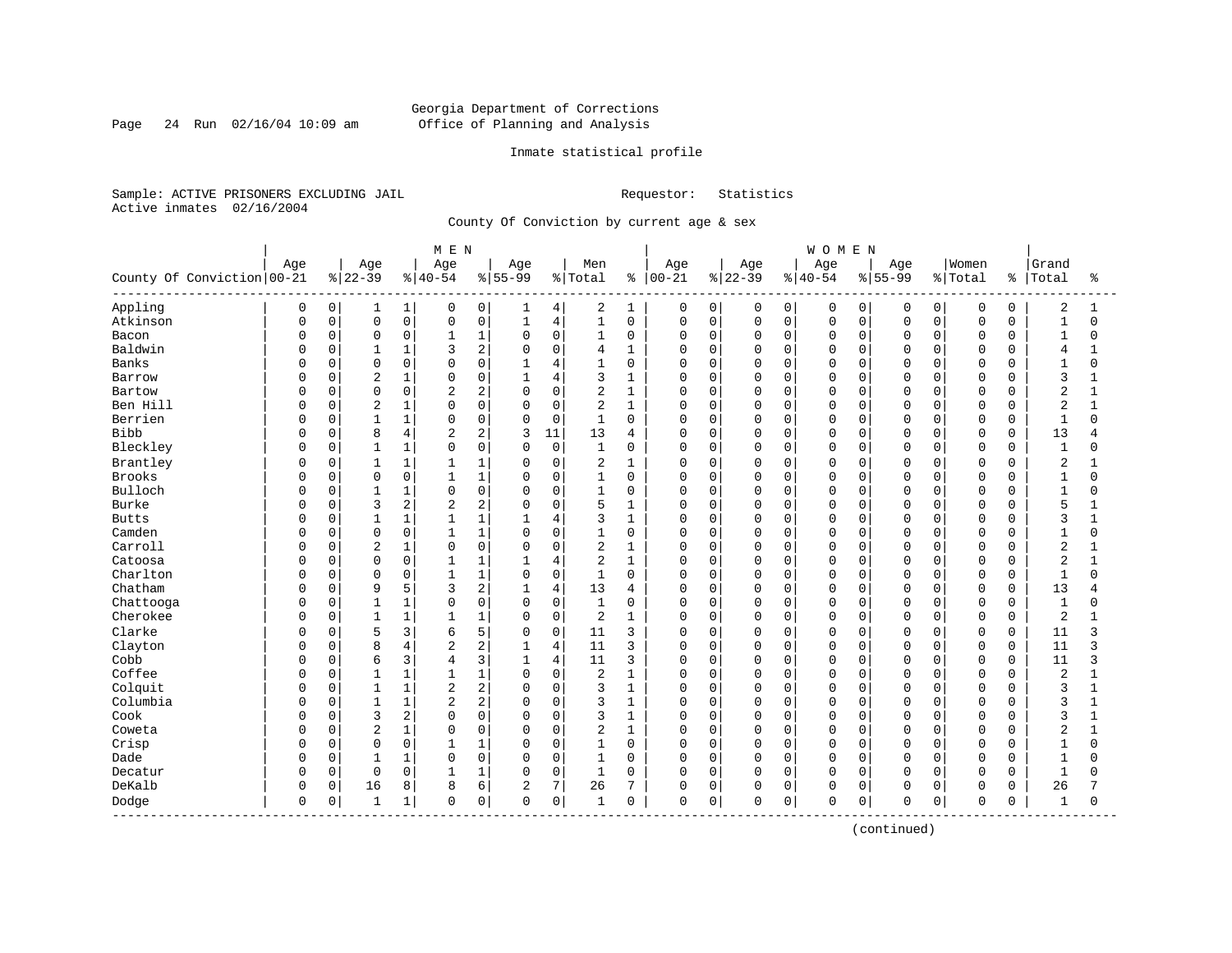Page 25 Run 02/16/04 10:09 am

#### Inmate statistical profile

Sample: ACTIVE PRISONERS EXCLUDING JAIL Requestor: Statistics Active inmates 02/16/2004

County Of Conviction by current age & sex (continued)

|                              |          |             |                |                     | M E N          |                |              |                |              |                |             |             |             |                | WOMEN       |             |             |             |              |             |                |              |
|------------------------------|----------|-------------|----------------|---------------------|----------------|----------------|--------------|----------------|--------------|----------------|-------------|-------------|-------------|----------------|-------------|-------------|-------------|-------------|--------------|-------------|----------------|--------------|
|                              | Age      |             | Age            |                     | Age            |                | Age          |                | Men          |                | Age         |             | Age         |                | Age         |             | Age         |             | Women        |             | Grand          |              |
| County Of Conviction   00-21 |          |             | $8 22-39$      |                     | $ 40-54$       |                | $8 55-99$    |                | % Total      | ి              | $00 - 21$   |             | $ 22-39$    |                | $ 40-54$    |             | $8 55-99$   |             | % Total      | န္          | Total          | ႜ            |
| Dougherty                    |          | 20          | 5              | 3                   | 2              | 2              | 1            | 4              | 9            | 3              | 0           | 0           | 0           | $\overline{0}$ | 0           | 0           | 0           | 0           | 0            | 0           | 9              | 3            |
| Douglas                      | O        | $\mathsf 0$ | 8              | $\overline{4}$      | 3              | 2              | 0            | $\mathsf 0$    | 11           | 3              | $\mathbf 0$ | 0           | $\Omega$    | $\mathsf 0$    | $\mathbf 1$ | 100         | $\mathbf 0$ | 0           | $\mathbf{1}$ | 33          | 12             | 3            |
| Effingham                    | Ω        | $\Omega$    | $\mathbf{1}$   | $\mathbf 1$         | 0              | $\mathbf 0$    | 0            | $\mathbf 0$    | $\mathbf{1}$ | $\mathbf 0$    | $\Omega$    | $\mathbf 0$ | $\Omega$    | $\Omega$       | $\Omega$    | $\Omega$    | $\mathbf 0$ | $\Omega$    | $\mathbf 0$  | $\Omega$    | $\mathbf 1$    | $\Omega$     |
| Elbert                       |          | $\mathbf 0$ | $\mathbf{1}$   | $\mathbf{1}$        | $\Omega$       | $\Omega$       | 1            | $\overline{4}$ | 2            | $\mathbf{1}$   | $\Omega$    | $\Omega$    | $\Omega$    | $\Omega$       | $\Omega$    | $\Omega$    | $\Omega$    | $\Omega$    | $\Omega$     | $\Omega$    | $\overline{2}$ | 1            |
| Emanuel                      |          | $\mathsf 0$ |                | $\mathbf{1}$        | $\Omega$       | $\mathsf 0$    | 0            | $\mathbf 0$    | $\mathbf{1}$ | $\Omega$       | $\Omega$    | 0           | $\mathbf 0$ | 0              | $\mathbf 0$ | $\mathbf 0$ | $\Omega$    | $\Omega$    | $\mathbf 0$  | $\mathbf 0$ | $\mathbf{1}$   | 0            |
| Fayette                      |          | $\mathbf 0$ | $\Omega$       | $\Omega$            | $\mathbf{1}$   | $\mathbf{1}$   | $\mathbf{1}$ | $\overline{4}$ | 2            | $\mathbf{1}$   | $\Omega$    | $\mathbf 0$ | $\Omega$    | $\Omega$       | $\mathbf 0$ | $\mathbf 0$ | $\Omega$    | $\Omega$    | $\mathbf 0$  | $\Omega$    | $\overline{2}$ | $\mathbf{1}$ |
| Floyd                        |          | $\mathbf 0$ | 3              | $\overline{2}$      | $\mathbf{1}$   | $\mathbf{1}$   | 0            | $\Omega$       | 4            | $\mathbf{1}$   | $\Omega$    | $\Omega$    | $\Omega$    | $\Omega$       | $\mathbf 0$ | $\Omega$    | $\Omega$    | $\Omega$    | $\Omega$     | $\Omega$    | 4              | $\mathbf{1}$ |
| Forsyth                      |          | $\mathsf 0$ | $\mathbf 0$    | $\mathbf 0$         |                | $\mathbf{1}$   | 0            | $\mathbf 0$    | 1            | 0              | $\Omega$    | $\mathbf 0$ | $\Omega$    | $\Omega$       | $\mathbf 0$ | $\mathbf 0$ | $\Omega$    | $\cap$      | $\mathbf 0$  | 0           | $\mathbf{1}$   | 0            |
| Franklin                     |          | $\Omega$    | $\mathbf{1}$   | $\mathbf 1$         | $\Omega$       | $\mathbf 0$    | $\Omega$     | $\mathbf 0$    | $\mathbf{1}$ | $\Omega$       | $\Omega$    | $\mathbf 0$ | $\Omega$    | $\Omega$       | $\mathbf 0$ | $\Omega$    | $\Omega$    | $\Omega$    | $\mathbf 0$  | $\Omega$    | $\overline{1}$ | $\Omega$     |
| Fulton                       |          | 20          | 14             | 7                   | 13             | 10             | 2            | 7              | 30           | 8              | $\Omega$    | $\Omega$    | $\Omega$    | $\Omega$       | $\Omega$    | $\Omega$    | $\Omega$    | $\Omega$    | $\mathbf 0$  | $\Omega$    | 30             | 8            |
| Gilmer                       | Λ        | $\mathbf 0$ | $\mathbf{1}$   | $\mathbf{1}$        | $\mathbf 0$    | $\mathbf 0$    | 0            | $\mathbf 0$    | $\mathbf{1}$ | $\Omega$       | $\Omega$    | $\mathbf 0$ | $\Omega$    | $\Omega$       | $\mathbf 0$ | $\mathbf 0$ | $\Omega$    | $\Omega$    | $\mathbf 0$  | 0           | $\mathbf{1}$   | $\Omega$     |
| Glynn                        |          | $\mathbf 0$ | 5              | 3                   | 4              | $\overline{3}$ | 1            | $\overline{4}$ | 10           | 3              | $\Omega$    | $\mathbf 0$ | $\Omega$    | $\Omega$       | $\mathbf 0$ | $\mathbf 0$ | 0           | $\Omega$    | $\mathbf 0$  | 0           | 10             | 3            |
| Gordon                       |          | $\mathbf 0$ | $\Omega$       | $\mathbf 0$         | $\Omega$       | $\mathsf{O}$   | 1            | $\overline{4}$ | $\mathbf{1}$ | $\Omega$       | $\Omega$    | $\mathbf 0$ | $\Omega$    | $\Omega$       | $\Omega$    | $\mathbf 0$ | $\Omega$    | $\Omega$    | $\mathbf 0$  | $\mathbf 0$ | $\mathbf 1$    | 0            |
| Greene                       |          | $\mathbf 0$ | $\mathbf{1}$   | 1                   | $\Omega$       | $\mathbf 0$    | 0            | $\mathbf 0$    | $\mathbf{1}$ | $\Omega$       | $\Omega$    | $\mathbf 0$ | $\Omega$    | $\Omega$       | $\Omega$    | $\Omega$    | $\Omega$    | $\Omega$    | $\mathbf 0$  | $\Omega$    | $\mathbf{1}$   | 0            |
| Gwinnett                     |          | $\mathbf 0$ | 3              | $\overline{2}$      | 1              | $\mathbf{1}$   | 0            | $\mathbf 0$    | 4            | 1              | $\mathbf 0$ | $\mathbf 0$ | $\Omega$    | $\Omega$       | $\mathbf 0$ | $\mathbf 0$ | $\Omega$    | $\Omega$    | $\Omega$     | 0           | 4              | 1            |
| Habersham                    |          | $\mathbf 0$ | $\Omega$       | $\Omega$            |                | $\mathbf{1}$   | 0            | $\mathbf 0$    | $\mathbf{1}$ | 0              | $\Omega$    | $\mathbf 0$ | $\Omega$    | $\Omega$       | $\mathbf 0$ | $\Omega$    | $\Omega$    | $\Omega$    | $\mathbf 0$  | O           | $\mathbf{1}$   | $\Omega$     |
| Hall                         | U        | $\Omega$    | 6              | 3                   | $\overline{a}$ | 2              | 0            | $\Omega$       | 8            | $\overline{2}$ | $\Omega$    | $\Omega$    | $\Omega$    | $\Omega$       | $\Omega$    | $\Omega$    | $\Omega$    | $\cap$      | $\Omega$     | $\Omega$    | 8              | 2            |
| Harris                       |          | $\mathbf 0$ | $\overline{2}$ | $\mathbf{1}$        | 0              | $\mathbf 0$    | 0            | $\mathbf 0$    | 2            | $\mathbf{1}$   | $\Omega$    | $\mathbf 0$ | $\mathbf 0$ | $\Omega$       | $\mathbf 0$ | $\Omega$    | $\Omega$    | $\Omega$    | $\mathbf 0$  | $\Omega$    | 2              | 1            |
| Hart                         |          | $\mathbf 0$ | $\overline{2}$ | $\mathbf{1}$        | $\overline{2}$ | $\overline{c}$ | 0            | $\mathbf 0$    | 4            | $\mathbf{1}$   | $\Omega$    | $\mathbf 0$ | $\Omega$    | $\Omega$       | $\mathbf 0$ | $\Omega$    | $\Omega$    | $\Omega$    | $\mathbf 0$  | $\Omega$    | 4              | $\mathbf 1$  |
| Henry                        |          | $\mathbf 0$ | 4              | $\overline{2}$      | $\Omega$       | $\mathsf 0$    | 0            | $\mathbf 0$    | 4            | $\mathbf{1}$   | $\Omega$    | $\mathbf 0$ | $\Omega$    | $\Omega$       | $\mathbf 0$ | $\mathbf 0$ | $\Omega$    | $\Omega$    | $\Omega$     | 0           | 4              | $\mathbf{1}$ |
| Houston                      |          | $\mathbf 0$ | $\overline{2}$ | $\mathbf{1}$        | 4              | 3              | 0            | $\mathbf 0$    | 6            | 2              | $\Omega$    | $\mathbf 0$ | $\Omega$    | $\Omega$       | $\mathbf 0$ | $\mathbf 0$ | $\Omega$    | $\Omega$    | $\circ$      | $\Omega$    | 6              | 2            |
| Jackson                      |          | 20          | 3              | $\overline{2}$      | $\mathbf{1}$   | $\mathbf{1}$   | 1            | $\overline{4}$ | 6            | 2              | $\Omega$    | $\mathbf 0$ | $\Omega$    | $\Omega$       | $\mathbf 0$ | $\mathbf 0$ | $\Omega$    | $\Omega$    | $\Omega$     | 0           | 6              | 2            |
| Jasper                       | O        | $\mathbf 0$ |                | $\mathbf{1}$        | 0              | $\mathsf 0$    | 0            | $\mathbf 0$    | $\mathbf{1}$ | $\Omega$       | $\Omega$    | $\mathbf 0$ | $\Omega$    | $\Omega$       | $\mathbf 0$ | $\Omega$    | $\Omega$    | $\Omega$    | $\Omega$     | 0           | 1              | $\Omega$     |
| Jeff Davis                   |          | $\mathbf 0$ |                | $\mathbf 1$         | 0              | $\mathbf 0$    | 0            | $\mathbf 0$    | 1            | $\Omega$       | $\Omega$    | 0           | $\Omega$    | $\Omega$       | $\mathbf 0$ | $\Omega$    | $\Omega$    | $\Omega$    | 0            | 0           | $\mathbf{1}$   | 0            |
| Jones                        |          | $\Omega$    | $\mathbf{1}$   | $\mathbf{1}$        | $\Omega$       | $\mathbf 0$    | 0            | $\mathbf 0$    | $\mathbf{1}$ | $\Omega$       | $\Omega$    | $\mathbf 0$ | $\Omega$    | $\Omega$       | $\Omega$    | $\Omega$    | $\Omega$    | $\Omega$    | $\mathbf 0$  | $\Omega$    | $\mathbf{1}$   | $\Omega$     |
| Laurens                      |          | $\mathbf 0$ | $\mathbf{1}$   | 1                   | $\mathbf{1}$   | $\mathbf{1}$   | 0            | $\mathbf 0$    | 2            | $\mathbf{1}$   | $\Omega$    | $\Omega$    | $\Omega$    | $\Omega$       | $\Omega$    | $\Omega$    | $\Omega$    | $\Omega$    | $\mathbf 0$  | $\Omega$    | 2              | 1            |
| Lee                          |          | $\mathbf 0$ |                | $\mathbf{1}$        | $\Omega$       | $\mathbf 0$    | 0            | $\mathbf 0$    | 1            | $\mathbf 0$    | $\Omega$    | $\Omega$    | $\Omega$    | $\Omega$       | $\mathbf 0$ | $\Omega$    | $\Omega$    | $\Omega$    | $\Omega$     | $\Omega$    | $\mathbf{1}$   | 0            |
| Liberty                      |          | $\mathbf 0$ | $\mathbf{1}$   | $\mathbf{1}$        |                | $1\,$          | 0            | $\mathbf 0$    | 2            | $\mathbf{1}$   | $\Omega$    | $\mathbf 0$ | $\Omega$    | 0              | $\mathbf 0$ | $\mathbf 0$ | $\Omega$    | $\mathbf 0$ | $\circ$      | 0           | $\overline{2}$ | 1            |
| Long                         |          | $\mathbf 0$ | 3              | $\overline{a}$      | 0              | $\mathbf 0$    | 0            | $\mathbf 0$    | 3            | $\mathbf{1}$   | $\Omega$    | $\mathbf 0$ | $\Omega$    | $\Omega$       | $\mathbf 0$ | $\Omega$    | $\Omega$    | $\Omega$    | $\mathbf 0$  | $\Omega$    | 3              | $\mathbf{1}$ |
| Lowndes                      |          | $\mathbf 0$ | $\overline{2}$ | 1                   | $\mathbf{1}$   | $\mathbf{1}$   | 0            | $\mathbf 0$    | 3            | 1              | $\Omega$    | $\mathbf 0$ | $\Omega$    | $\Omega$       | $\mathbf 0$ | $\Omega$    | $\Omega$    | $\Omega$    | $\Omega$     | $\Omega$    | 3              | $\mathbf{1}$ |
| Madison                      | Λ        | $\mathbf 0$ |                | $\mathbf{1}$        | 0              | $\mathbf 0$    | 0            | $\mathbf 0$    | $\mathbf{1}$ | 0              | $\Omega$    | $\mathbf 0$ | $\mathbf 0$ | 0              | $\mathbf 0$ | $\Omega$    | $\Omega$    | $\Omega$    | $\mathbf 0$  | $\Omega$    | $\mathbf{1}$   | 0            |
| Marion                       | U        | $\Omega$    | $\mathbf{1}$   | $\mathbf{1}$        | 0              | $\mathbf 0$    | 0            | $\mathbf 0$    | $\mathbf{1}$ | $\Omega$       | $\Omega$    | $\mathbf 0$ | $\Omega$    | $\Omega$       | $\Omega$    | $\Omega$    | $\Omega$    | $\Omega$    | $\mathbf 0$  | $\Omega$    | $\mathbf{1}$   | $\Omega$     |
| McIntosh                     | 0        | $\Omega$    | $\mathbf 0$    | $\Omega$            | $\mathbf{1}$   | $\mathbf{1}$   | 0            | $\Omega$       | $\mathbf{1}$ | $\Omega$       | $\Omega$    | $\Omega$    | $\Omega$    | $\Omega$       | $\Omega$    | $\Omega$    | $\Omega$    | $\Omega$    | $\Omega$     | $\Omega$    | $\mathbf{1}$   | 0            |
| Miller                       |          | $\mathbf 0$ | 1              | $\mathbf 1$         | 0              | $\mathbf 0$    | 0            | $\mathbf 0$    | 1            | 0              | 0           | 0           | 0           | 0              | $\mathbf 0$ | $\mathbf 0$ | 0           | $\mathbf 0$ | 0            | 0           | 1              | 0            |
| Monroe                       | $\Omega$ | $\mathbf 0$ | $\mathbf 0$    | $\mathsf{O}\xspace$ | $\overline{2}$ | $\overline{a}$ | 0            | $\mathbf 0$    | 2            | $\mathbf{1}$   | $\mathbf 0$ | 0           | $\Omega$    | 0              | $\mathbf 0$ | 0           | $\Omega$    | 0           | $\Omega$     | 0           | $\overline{2}$ | $\mathbf{1}$ |

(continued)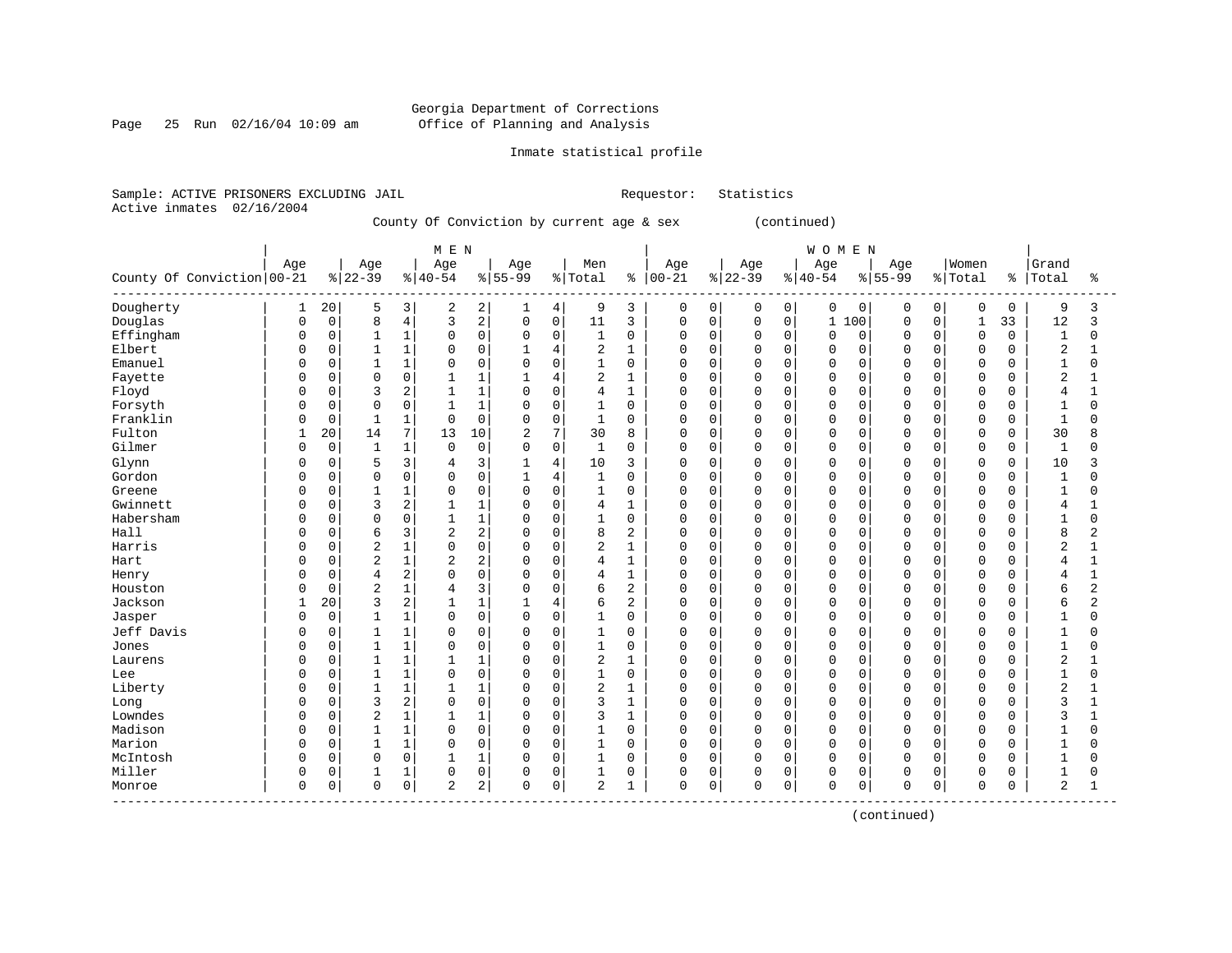### Georgia Department of Corrections<br>Office of Planning and Analysis Inmate statistical profile

Page 26 Run 02/16/04 10:09 am

Sample: ACTIVE PRISONERS EXCLUDING JAIL **Requestor:** Statistics Active inmates 02/16/2004

County Of Conviction by current age & sex (continued)

|                            |              |             |                  |                | MEN              |                |                  |                |                |                |                  |             |                 |             | <b>WOMEN</b>     |             |                  |             |                  |             |                |              |
|----------------------------|--------------|-------------|------------------|----------------|------------------|----------------|------------------|----------------|----------------|----------------|------------------|-------------|-----------------|-------------|------------------|-------------|------------------|-------------|------------------|-------------|----------------|--------------|
| County Of Conviction 00-21 | Age          |             | Age<br>$8 22-39$ |                | Age<br>$8 40-54$ |                | Age<br>$8 55-99$ |                | Men<br>% Total | နွ             | Age<br>$00 - 21$ |             | Age<br>$ 22-39$ |             | Age<br>$8 40-54$ |             | Age<br>$8 55-99$ |             | Women<br>% Total | န           | Grand<br>Total | နွ           |
| Murray                     | 0            | 0           |                  | 1              | 0                | 0              | 0                | $\overline{0}$ | $\mathbf 1$    | 0              | 0                | 0           | 0               | 0           | 0                | 0           | 0                | 0           | 0                | 0           | 1              | 0            |
| Muscogee                   | $\Omega$     | $\mathsf 0$ | 6                | 3              | 8                | 6              | 0                | $\mathsf{O}$   | 14             | 4              | $\mathbf 0$      | 0           | $\mathbf 0$     | $\mathbf 0$ | $\Omega$         | $\mathbf 0$ | $\mathbf 0$      | $\mathbf 0$ | 0                | 0           | 14             | 4            |
| Newton                     | $\Omega$     | $\Omega$    | 1                | $\mathbf{1}$   | $\mathbf{1}$     | 1              | 0                | $\mathbf 0$    | 2              | 1              | $\Omega$         | 0           | $\Omega$        | $\Omega$    | $\Omega$         | $\Omega$    | $\Omega$         | $\Omega$    | $\mathbf 0$      | $\Omega$    | 2              | $\mathbf 1$  |
| Oglethorpe                 | 0            | $\mathsf 0$ | $\Omega$         | $\mathbf 0$    | $\mathbf{1}$     | $\mathbf{1}$   | 0                | $\mathsf{O}$   | $\mathbf{1}$   | $\mathbf 0$    | $\mathbf 0$      | 0           | $\Omega$        | $\mathbf 0$ | $\mathbf 0$      | 0           | 0                | $\Omega$    | $\mathbf 0$      | 0           | $\mathbf 1$    | 0            |
| Paulding                   | <sup>0</sup> | $\mathbf 0$ | $\Omega$         | $\mathbf 0$    | $\mathbf{1}$     | $\mathbf{1}$   | $\Omega$         | $\mathbf 0$    | $\mathbf{1}$   | $\mathbf 0$    | $\mathbf 0$      | $\mathbf 0$ | $\Omega$        | $\Omega$    | $\Omega$         | $\Omega$    | $\Omega$         | $\Omega$    | $\Omega$         | $\Omega$    | $\mathbf{1}$   | $\Omega$     |
| Pierce                     | <sup>0</sup> | $\mathbf 0$ | $\Omega$         | $\mathbf 0$    | $\mathbf{1}$     | $\mathbf{1}$   | 0                | $\mathbf 0$    | 1              | $\mathbf 0$    | $\mathbf 0$      | 0           | $\Omega$        | $\Omega$    | $\Omega$         | $\Omega$    | 0                | $\Omega$    | $\mathbf 0$      | $\Omega$    | $\mathbf{1}$   | $\Omega$     |
| Pike                       | <sup>0</sup> | $\mathbf 0$ | 1                | $\mathbf{1}$   | $\mathbf{1}$     | $\mathbf{1}$   | 1                | 4              | 3              | $\mathbf{1}$   | $\mathbf 0$      | 0           | $\Omega$        | $\Omega$    | $\mathbf 0$      | $\mathbf 0$ | $\mathbf 0$      | $\Omega$    | $\mathbf 0$      | $\Omega$    | 3              | 1            |
| Pulaski                    | $\Omega$     | $\mathbf 0$ | $\mathbf{1}$     | $\mathbf{1}$   | $\Omega$         | $\mathbf 0$    | $\Omega$         | $\mathbf 0$    | $\mathbf{1}$   | $\mathbf 0$    | $\mathbf 0$      | $\mathbf 0$ | $\Omega$        | $\mathbf 0$ | $\mathbf 0$      | $\mathbf 0$ | $\Omega$         | $\Omega$    | $\mathbf 0$      | $\Omega$    | $\mathbf{1}$   | $\Omega$     |
| Putnam                     | $\Omega$     | $\mathbf 0$ | 3                | $\overline{2}$ | 1                | 1              | 0                | $\mathbf 0$    | 4              | 1              | $\mathbf 0$      | 0           | 0               | 0           | $\mathbf 0$      | 0           | 0                | 0           | $\mathbf 0$      | 0           | 4              | 1            |
| Rabun                      |              | $\mathbf 0$ | 1                | $\mathbf{1}$   | $\mathbf 0$      | $\Omega$       | 0                | $\mathbf 0$    | $\mathbf{1}$   | $\mathbf 0$    | $\mathbf 0$      | $\mathbf 0$ | $\Omega$        | $\Omega$    | $\Omega$         | $\Omega$    | $\mathbf 0$      | $\Omega$    | $\mathbf 0$      | $\Omega$    | $\mathbf{1}$   | $\Omega$     |
| Randolph                   | $\Omega$     | $\mathbf 0$ | 1                | $\mathbf{1}$   | $\Omega$         | $\mathbf 0$    | $\Omega$         | $\mathbf 0$    | $\mathbf{1}$   | $\mathbf 0$    | $\mathbf 0$      | $\mathbf 0$ | $\Omega$        | $\mathbf 0$ | $\mathbf 0$      | $\mathbf 0$ | $\mathbf 0$      | $\Omega$    | $\mathbf 0$      | $\mathbf 0$ | $\mathbf{1}$   | $\Omega$     |
| Richmond                   |              | 20          | 7                | $\overline{4}$ | 5                | $\overline{4}$ | $\mathbf{1}$     | 4              | 14             | 4              | 0                | 0           | $\mathbf{1}$    | 50          | $\mathbf 0$      | 0           | $\Omega$         | 0           | $\mathbf{1}$     | 33          | 15             | 4            |
| Rockdale                   | $\Omega$     | 0           | 3                | $\overline{2}$ | $\mathbf{1}$     | $\mathbf{1}$   | 0                | $\mathbf 0$    | 4              | $\mathbf{1}$   | $\mathbf 0$      | 0           | $\mathbf 0$     | $\mathbf 0$ | $\Omega$         | $\mathbf 0$ | $\Omega$         | $\Omega$    | $\mathbf 0$      | $\Omega$    | 4              | 1            |
| Spalding                   | <sup>0</sup> | $\mathbf 0$ | 3                | $\overline{c}$ | $\overline{2}$   | $\overline{2}$ | $\Omega$         | $\mathbf 0$    | 5              | $\mathbf{1}$   | $\mathbf 0$      | $\mathbf 0$ | $\Omega$        | $\mathbf 0$ | $\Omega$         | $\Omega$    | $\Omega$         | $\Omega$    | $\mathbf 0$      | 0           | 5              | 1            |
| Sumter                     | $\Omega$     | $\mathbf 0$ | $\mathbf 0$      | $\mathbf 0$    | $\mathbf{1}$     | $\mathbf{1}$   | 0                | $\mathbf 0$    | 1              | $\mathbf 0$    | 0                | 0           | 0               | 0           | $\mathbf 0$      | 0           | 0                | $\Omega$    | $\mathbf 0$      | 0           | 1              | 0            |
| Terrell                    | <sup>0</sup> | 0           | $\Omega$         | $\mathbf 0$    | $\mathbf{1}$     | $1\,$          | 0                | $\mathbf 0$    | 1              | $\mathbf 0$    | $\Omega$         | 0           | $\Omega$        | $\mathbf 0$ | $\Omega$         | $\mathbf 0$ | $\mathbf 0$      | $\Omega$    | $\mathbf 0$      | 0           | $\mathbf{1}$   | 0            |
| Thomas                     | $\Omega$     | $\mathbf 0$ |                  | $\mathbf{1}$   | $\mathbf{1}$     | $\mathbf{1}$   | $\Omega$         | $\mathbf 0$    | 2              | 1              | $\mathbf 0$      | 0           | $\Omega$        | $\Omega$    | $\mathbf 0$      | 0           | $\Omega$         | $\Omega$    | $\mathbf 0$      | $\Omega$    | 2              | $\mathbf{1}$ |
| Tift                       | <sup>0</sup> | $\mathbf 0$ | $\mathbf 0$      | $\mathbf 0$    | 1                | $\mathbf{1}$   | 1                | $\overline{4}$ | 2              | $\mathbf{1}$   | $\mathbf 0$      | 0           | $\Omega$        | $\Omega$    | $\Omega$         | $\Omega$    | 0                | $\Omega$    | $\mathbf 0$      | 0           | $\overline{2}$ | $\mathbf{1}$ |
| Toombs                     | $\Omega$     | $\mathsf 0$ | $\overline{c}$   | $1\,$          | 1                | $\mathbf{1}$   | 0                | $\mathsf 0$    | 3              | $\mathbf{1}$   | 0                | 0           | $\mathbf 0$     | $\mathbf 0$ | $\mathbf 0$      | $\mathbf 0$ | $\Omega$         | $\Omega$    | $\mathbf 0$      | $\Omega$    | 3              | $\mathbf{1}$ |
| Towns                      | $\Omega$     | $\mathbf 0$ | $\mathbf{1}$     | 1              | $\Omega$         | $\Omega$       | 0                | $\mathbf 0$    | 1              | $\mathbf 0$    | $\mathbf 0$      | $\mathbf 0$ | $\Omega$        | $\Omega$    | $\Omega$         | $\Omega$    | $\Omega$         | $\Omega$    | $\mathbf 0$      | O           | $\mathbf{1}$   | $\Omega$     |
| Troup                      | $\Omega$     | 0           | $\Omega$         | $\mathbf 0$    | 1                | 1              | 0                | $\mathbf 0$    | 1              | 0              | $\mathbf 0$      | 0           | $\Omega$        | 0           | $\Omega$         | $\Omega$    | $\Omega$         | $\Omega$    | 0                | U           | 1              | $\Omega$     |
| Union                      | <sup>0</sup> | $\mathbf 0$ | $\Omega$         | $\mathbf 0$    | $\mathbf 1$      | $\mathbf{1}$   | 0                | $\mathbf 0$    | $1\,$          | $\mathbf 0$    | $\mathbf 0$      | $\mathbf 0$ | $\Omega$        | $\Omega$    | $\Omega$         | $\Omega$    | $\mathbf 0$      | $\Omega$    | $\mathbf 0$      | $\Omega$    | $\mathbf{1}$   | $\Omega$     |
| Upson                      | $\Omega$     | $\mathbf 0$ | $\Omega$         | $\mathbf 0$    | $\mathbf{1}$     | $\mathbf{1}$   | 0                | $\mathbf 0$    | 1              | $\mathbf 0$    | $\mathbf 0$      | $\mathbf 0$ | $\Omega$        | $\Omega$    | $\mathbf 0$      | 0           | 0                | $\Omega$    | $\Omega$         | $\Omega$    | $\mathbf{1}$   | 0            |
| Walker                     | $\Omega$     | 0           | 2                | $\mathbf{1}$   | $\mathbf 0$      | $\mathsf 0$    | 0                | $\mathbf 0$    | 2              | $\mathbf{1}$   | 0                | 0           | $\mathbf{1}$    | 50          | $\mathbf 0$      | $\mathbf 0$ | $\mathbf 0$      | $\mathbf 0$ | $\mathbf 1$      | 33          | 3              | $\mathbf{1}$ |
| Walton                     | $\Omega$     | $\mathsf 0$ | $\Omega$         | $\mathsf 0$    | $\overline{2}$   | $\overline{c}$ | $\Omega$         | $\mathbf 0$    | 2              | $\mathbf{1}$   | $\mathbf 0$      | $\mathbf 0$ | $\Omega$        | $\mathbf 0$ | $\mathbf 0$      | $\mathbf 0$ | $\mathbf 0$      | $\Omega$    | $\mathbf 0$      | $\Omega$    | $\overline{2}$ | $\mathbf{1}$ |
| Ware                       | $\Omega$     | $\mathbf 0$ | 3                | $\overline{2}$ | 3                | $\overline{2}$ | $\Omega$         | $\mathbf 0$    | 6              | $\overline{2}$ | $\mathbf 0$      | 0           | $\Omega$        | $\Omega$    | $\Omega$         | $\Omega$    | 0                | $\Omega$    | $\mathbf 0$      | $\Omega$    | 6              | 2            |
| Washington                 |              | 20          | 1                | $1\,$          | $\mathbf 0$      | $\mathbf 0$    | 0                | $\mathbf 0$    | 2              | $\mathbf{1}$   | 0                | 0           | 0               | $\mathbf 0$ | $\mathbf 0$      | 0           | 0                | $\mathbf 0$ | $\mathbf 0$      | 0           | $\overline{2}$ | $\mathbf{1}$ |
| Wayne                      | $\Omega$     | $\mathsf 0$ | $\mathbf 1$      | $\mathbf 1$    | $\Omega$         | $\mathbf 0$    | 0                | $\mathbf 0$    | 1              | $\mathbf 0$    | $\mathbf 0$      | 0           | $\Omega$        | $\mathbf 0$ | $\mathbf 0$      | 0           | $\mathbf 0$      | $\mathbf 0$ | $\circ$          | 0           | $\mathbf{1}$   | 0            |
| Whitfield                  | $\Omega$     | 0           | $\Omega$         | $\mathbf 0$    | 2                | $\overline{c}$ | 2                | 7              | 4              | $\mathbf{1}$   | $\mathbf 0$      | $\mathbf 0$ | $\Omega$        | $\mathbf 0$ | $\mathbf 0$      | $\mathbf 0$ | $\mathbf 0$      | $\mathbf 0$ | $\mathbf 0$      | $\Omega$    | 4              | 1            |
| Wilkes                     | $\mathbf 0$  | $\mathbf 0$ | 1                | 1              | $\mathbf 0$      | $\mathbf 0$    | 0                | $\mathbf 0$    | 1              | $\mathbf 0$    | $\mathbf 0$      | 0           | $\mathbf 0$     | $\mathbf 0$ | $\mathbf 0$      | $\mathbf 0$ | $\mathbf 0$      | $\mathbf 0$ | $\mathbf 0$      | 0           | $\mathbf{1}$   | 0            |
| Total reported             |              | 5 100       | 197 100          |                | 126 100          |                | 27 100           |                | 355 100        |                | $\mathbf 0$      | $\mathbf 0$ |                 | 2 100       | 1 100            |             | $\mathbf 0$      | $\mathbf 0$ |                  | 3 100       | 358 100        |              |
| Percent reported           |              | 100.0       |                  | 100.0          | 100.0            |                | 100.0            |                | 100.0          |                |                  | $\cdot$ 0   |                 | 100.0       | 100.0            |             |                  | $\cdot$ 0   |                  | 100.0       |                | 100.0        |
| Not reported               | 0            |             | 0                |                | 0                |                | 0                |                | $\mathbf 0$    |                | $\mathbf{0}$     |             | 0               |             | $\mathbf 0$      |             | 0                |             | 0                |             | 0              |              |
| Total                      | 5            |             | 197              |                | 126              |                | 27               |                | 355            |                | $\mathbf 0$      |             | $\overline{2}$  |             | $\mathbf{1}$     |             | 0                |             | 3                |             | 358            |              |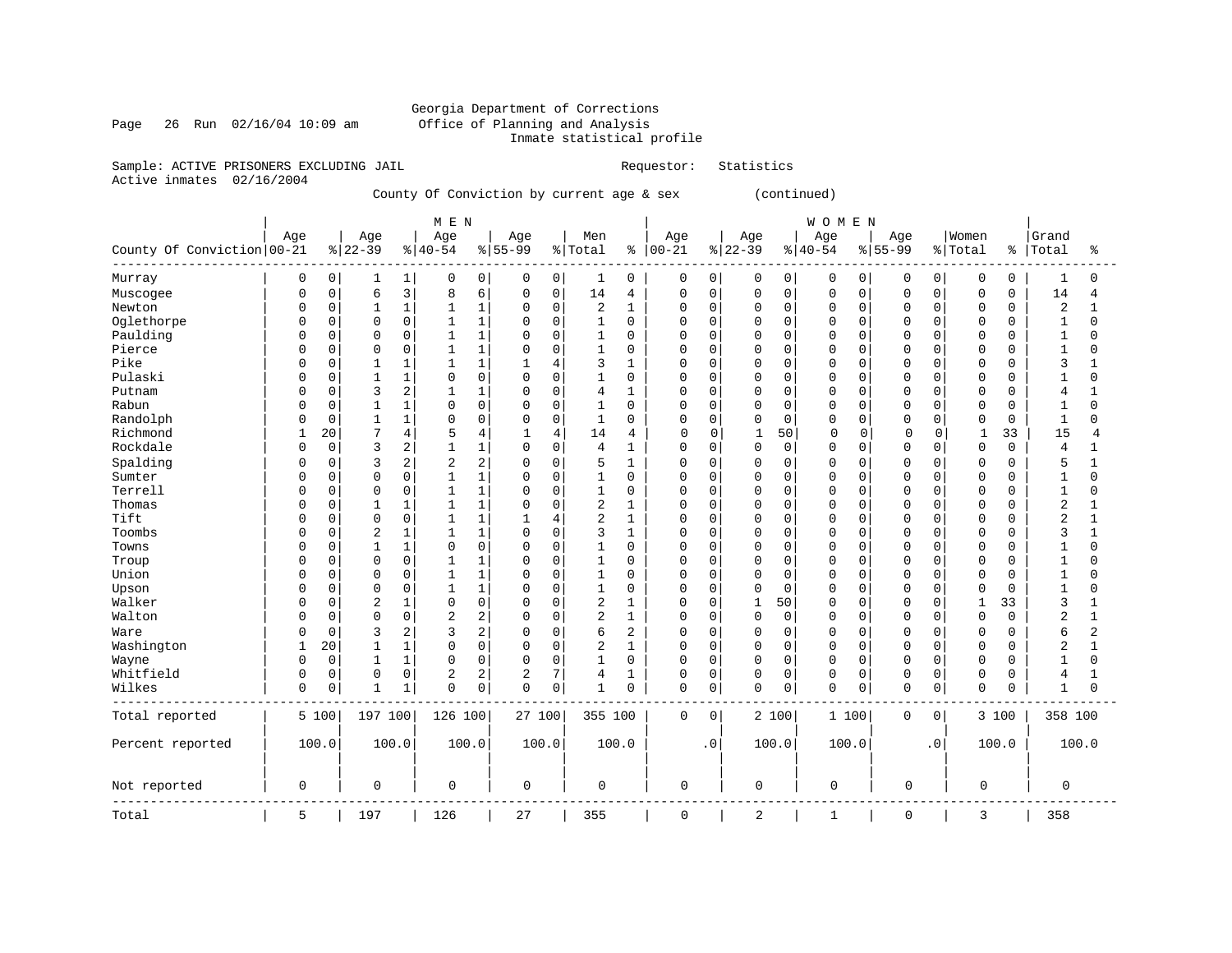Page 27 Run 02/16/04 10:09 am

#### Inmate statistical profile

Sample: ACTIVE PRISONERS EXCLUDING JAIL Requestor: Statistics Active inmates 02/16/2004

Circ Of Conviction by current age & sex

|                    |              |             |                |                | M E N          |                |                |                |                |                |              |             |              |             | <b>WOMEN</b> |          |           |             |              |             |                |                |
|--------------------|--------------|-------------|----------------|----------------|----------------|----------------|----------------|----------------|----------------|----------------|--------------|-------------|--------------|-------------|--------------|----------|-----------|-------------|--------------|-------------|----------------|----------------|
|                    | Age          |             | Age            |                | Age            |                | Age            |                | Men            |                | Age          |             | Age          |             | Age          |          | Age       |             | Women        |             | Grand          |                |
| Circ Of Conviction | $00 - 21$    |             | $ 22-39$       |                | $8 40-54$      |                | $8155 - 99$    |                | % Total        | ႜ              | $ 00 - 21$   |             | $8 22-39$    |             | $8 40-54$    |          | $8 55-99$ |             | % Total      | ႜ           | Total          | ÷              |
| Alapaha            | 0            | 0           | 4              | 2              | 0              | 0              | ı              | 4              | 5              | 1              | 0            | 0           | 0            | 0           | 0            | 0        | $\Omega$  | 0           | 0            | 0           | 5              | 1              |
| Alcovy             | U            | $\mathbf 0$ | $\mathbf{1}$   | $\mathbf 1$    | 3              | $\overline{c}$ | $\mathbf 0$    | $\mathsf 0$    | $\overline{4}$ | $\mathbf{1}$   | $\Omega$     | $\mathbf 0$ | $\mathsf 0$  | $\mathbf 0$ | $\mathbf 0$  | 0        | $\Omega$  | $\mathbf 0$ | $\mathbf 0$  | 0           | 4              | $\mathbf{1}$   |
| Atlanta            | $\mathbf{1}$ | 20          | 14             | $\overline{7}$ | 13             | 10             | $\overline{a}$ | 7              | 30             | 8              | $\Omega$     | $\mathbf 0$ | $\mathbf 0$  | 0           | $\Omega$     | 0        | $\Omega$  | $\Omega$    | $\Omega$     | $\Omega$    | 30             | 8              |
| Atlantic           | U            | $\mathbf 0$ | $\overline{4}$ | 2              | 2              | $\overline{c}$ |                | $\mathbf 0$    | 6              | 2              | 0            | $\mathbf 0$ | 0            | $\Omega$    | $\Omega$     | $\Omega$ |           | $\cap$      | $\Omega$     | $\Omega$    | 6              | 2              |
| Augusta            | -1           | 20          | 11             | 6              | q              | 7              | $\mathbf{1}$   | $\overline{4}$ | 22             | 6              | <sup>0</sup> | $\Omega$    | $\mathbf{1}$ | 50          | $\Omega$     | $\Omega$ | $\Omega$  | U           | $\mathbf{1}$ | 33          | 23             | ศ              |
| Blue Ridge         | ſ            | $\mathbf 0$ | $\overline{1}$ | 1              |                | $\mathbf{1}$   | $\Omega$       | $\mathbf 0$    | 2              | $\mathbf{1}$   | 0            | $\Omega$    | 0            | $\Omega$    | $\Omega$     | $\Omega$ | $\cap$    | $\cap$      | $\Omega$     | $\Omega$    | 2              |                |
| Brunswick          |              | 0           | 8              | 4              |                | 4              | $\overline{2}$ | 7              | 15             | 4              | $\Omega$     | $\mathbf 0$ | 0            | $\mathbf 0$ | $\Omega$     | 0        | $\Omega$  | $\Omega$    | $\mathbf 0$  | $\mathbf 0$ | 15             | 4              |
| Chattahoochee      |              | $\Omega$    | 9              | 5              | 8              | 6              | $\Omega$       | $\mathbf 0$    | 17             | 5              | 0            | $\Omega$    | 0            | $\Omega$    | $\Omega$     | 0        | $\Omega$  | $\Omega$    | $\mathbf 0$  | $\Omega$    | 17             | 5              |
| Cherokee           | C            | 0           | $\Omega$       | 0              |                | $\overline{2}$ |                | $\overline{4}$ | 3              |                | 0            | 0           | 0            | 0           | $\Omega$     | 0        | $\Omega$  | $\cap$      | 0            | 0           | 3              |                |
| Clayton            |              | 0           | 8              | 4              | $\overline{c}$ | 2              |                | $\overline{4}$ | 11             | 3              | $\Omega$     | $\Omega$    | 0            | $\Omega$    | 0            | 0        | $\Omega$  | $\Omega$    | $\mathbf 0$  | $\Omega$    | 11             | 3              |
| Cobb               | C            | 0           | 6              | 3              | 4              | 3              | $\mathbf{1}$   | 4              | 11             | 3              | 0            | $\Omega$    | 0            | $\Omega$    | 0            | $\Omega$ | $\Omega$  | $\Omega$    | $\mathbf 0$  | 0           | 11             | ζ              |
| Conasauga          | C            | 0           | $\mathbf{1}$   | $\mathbf{1}$   | $\overline{c}$ | 2              | $\overline{a}$ | 7              | 5              | $\mathbf{1}$   | 0            | $\Omega$    | O            | $\Omega$    | $\Omega$     | $\Omega$ | $\Omega$  | $\Omega$    | $\Omega$     | $\Omega$    | 5              |                |
| Cordele            |              | 0           | $\overline{c}$ | $\mathbf 1$    |                | $1\,$          | $\Omega$       | $\mathbf 0$    | 3              | $\mathbf{1}$   | 0            | $\mathbf 0$ | 0            | $\Omega$    | $\Omega$     | $\Omega$ | $\Omega$  | $\Omega$    | $\mathbf 0$  | $\Omega$    | 3              |                |
| Coweta             |              | $\Omega$    | 4              | $\overline{c}$ | $\mathbf{1}$   | $\mathbf{1}$   | $\Omega$       | $\Omega$       | 5              | $\mathbf{1}$   | 0            | $\Omega$    | 0            | $\Omega$    | $\Omega$     | 0        | $\cap$    | $\cap$      | $\mathbf 0$  | $\Omega$    | 5              | $\mathbf{1}$   |
| Dougherty          |              | 20          | 5              | 3              | $\overline{c}$ | 2              |                | $\overline{4}$ | 9              | 3              | $\Omega$     | 0           | 0            | $\Omega$    | $\Omega$     | 0        | $\cap$    | $\cap$      | $\mathbf 0$  | $\Omega$    | 9              | 3              |
| Dublin             |              | $\mathbf 0$ | $\mathbf{1}$   | 1              |                | $1\,$          | $\Omega$       | $\mathbf 0$    | $\overline{a}$ | $\mathbf{1}$   | 0            | $\Omega$    | 0            | $\Omega$    | $\Omega$     | O        | $\cap$    | $\cap$      | $\Omega$     | $\Omega$    | $\overline{a}$ |                |
| Eastern            |              | $\Omega$    | 9              | 5              | ζ              | $\overline{c}$ | 1              | $\overline{4}$ | 13             | 4              | 0            | $\Omega$    | 0            | $\Omega$    | $\Omega$     | $\Omega$ | $\Omega$  | $\cap$      | $\Omega$     | $\Omega$    | 13             | 4              |
| Flint              | С            | 0           | 4              | $\overline{c}$ | U              | $\mathbf 0$    | $\mathbf 0$    | $\mathbf 0$    | $\overline{4}$ | $\mathbf{1}$   | 0            | 0           | 0            | 0           | $\Omega$     | $\Omega$ | $\Omega$  | $\Omega$    | $\mathbf 0$  | 0           | 4              |                |
| Griffin            |              | 0           | 4              | $\overline{c}$ |                | $\overline{4}$ | $\overline{2}$ | 7              | 11             | 3              | 0            | $\Omega$    | 0            | $\mathbf 0$ | $\Omega$     | 0        | $\Omega$  | $\Omega$    | $\mathbf 0$  | $\mathbf 0$ | 11             | 3              |
| Gwinnett           |              | 0           | 3              | $\overline{a}$ |                | $\mathbf{1}$   | $\Omega$       | $\mathbf 0$    | 4              | $\mathbf{1}$   | 0            | $\Omega$    | $\mathbf 0$  | $\mathbf 0$ | $\Omega$     | 0        | $\Omega$  | $\Omega$    | $\Omega$     | $\Omega$    | 4              | $\mathbf{1}$   |
| Houston            |              | 0           | 2              | $\mathbf 1$    |                | 3              | $\Omega$       | $\mathbf 0$    | 6              | 2              | 0            | 0           | 0            | 0           | $\Omega$     | 0        | $\Omega$  | $\cap$      | $\Omega$     | 0           | 6              | 2              |
| Lookout Mountain   |              | 0           | $\overline{4}$ | $\overline{a}$ | 1              | $\mathbf{1}$   | $\mathbf{1}$   | $\overline{4}$ | 6              | 2              | $\Omega$     | $\mathbf 0$ | $\mathbf{1}$ | 50          | 0            | 0        | $\Omega$  | $\Omega$    | $\mathbf{1}$ | 33          | 7              | 2              |
| Macon              | U            | $\Omega$    | 8              | 4              | $\overline{2}$ | 2              | 3              | 11             | 13             | 4              | $\Omega$     | $\Omega$    | $\Omega$     | $\Omega$    | $\Omega$     | $\Omega$ | $\Omega$  | $\Omega$    | $\Omega$     | $\Omega$    | 13             | 4              |
| Middle             |              | 20          | 4              | $\overline{c}$ |                | $\mathbf{1}$   | $\Omega$       | 0              | 6              | $\overline{2}$ | $\Omega$     | $\Omega$    | 0            | $\Omega$    | $\Omega$     | $\Omega$ | $\Omega$  | $\Omega$    | $\mathbf 0$  | $\Omega$    | 6              | $\overline{2}$ |
| Mountain           |              | $\mathbf 0$ | $\mathbf{1}$   | 1              |                | $1\,$          | $\Omega$       | $\mathbf 0$    | 2              | $\mathbf{1}$   | $\Omega$     | $\mathbf 0$ | 0            | 0           | $\Omega$     | 0        | $\Omega$  | $\Omega$    | $\mathbf 0$  | $\mathbf 0$ | $\overline{2}$ | 1              |
| Northeastern       |              | 0           | 6              | 3              | $\overline{a}$ | $\overline{c}$ | $\cap$         | $\Omega$       | 8              | 2              | 0            | $\Omega$    | 0            | $\Omega$    | $\Omega$     | 0        | $\cap$    | $\cap$      | $\mathbf 0$  | $\Omega$    | 8              | $\overline{2}$ |
| Northern           |              | 0           | 5              | 3              |                | $\overline{2}$ |                | $\overline{4}$ | 9              | 3              | 0            | 0           | 0            | 0           | $\Omega$     | 0        | $\Omega$  | $\cap$      | 0            | 0           | 9              | 3              |
| Ocmulgee           |              | O           | 7              | 4              | Δ              | 3              | $\Omega$       | $\mathbf 0$    | 11             | 3              | 0            | $\Omega$    | 0            | $\Omega$    | 0            | $\Omega$ | $\Omega$  | $\cap$      | $\mathbf 0$  | $\Omega$    | 11             | 3              |
| Oconee             |              | 0           | 3              | $\overline{2}$ | $\cap$         | $\mathbf 0$    | $\Omega$       | 0              | 3              | $\mathbf{1}$   | 0            | $\Omega$    | 0            | $\Omega$    | $\Omega$     | $\Omega$ | $\Omega$  | $\cap$      | $\Omega$     | $\Omega$    | 3              |                |
| Ogeechee           | С            | 0           | 2              | $\mathbf{1}$   | $\Omega$       | $\mathbf 0$    | 0              | $\mathbf 0$    | $\overline{2}$ | $\mathbf{1}$   | 0            | $\mathbf 0$ | 0            | $\mathbf 0$ | $\Omega$     | 0        | $\Omega$  | $\Omega$    | $\mathbf 0$  | 0           | $\overline{2}$ | 1              |
| Pataula            |              | 0           | $\overline{2}$ | $\mathbf{1}$   |                | $\mathbf{1}$   | $\Omega$       | $\mathbf 0$    | 3              | $\mathbf{1}$   | 0            | $\mathbf 0$ | 0            | $\mathbf 0$ | $\Omega$     | 0        | $\Omega$  | $\Omega$    | $\mathbf 0$  | 0           | 3              |                |
| Piedmont           |              | 20          | 5              | 3              |                | $\mathbf{1}$   | 3              | 11             | 10             | 3              | $\Omega$     | $\Omega$    | $\Omega$     | $\Omega$    | $\Omega$     | $\Omega$ | $\Omega$  | $\Omega$    | $\Omega$     | $\Omega$    | 10             | 3              |
| Rome               |              | $\mathbf 0$ | 3              | 2              |                | 1              | $\Omega$       | $\mathbf 0$    | $\overline{4}$ | $\mathbf{1}$   | $\Omega$     | $\mathbf 0$ | 0            | $\Omega$    | $\Omega$     | $\Omega$ | $\Omega$  | $\Omega$    | $\Omega$     | $\Omega$    | 4              |                |
| South Georgia      | U            | 0           | $\Omega$       | 0              | $\mathbf{1}$   | 1              | $\Omega$       | $\mathbf 0$    | $\mathbf{1}$   | $\Omega$       | 0            | $\Omega$    | 0            | $\Omega$    | $\Omega$     | 0        | $\Omega$  | $\Omega$    | $\Omega$     | $\Omega$    | $\mathbf{1}$   | $\Omega$       |
| Southern           | 0            | 0           | 4              | 2              | 5              | $\overline{4}$ | $\Omega$       | $\mathbf 0$    | 9              | 3              | 0            | 0           | 0            | 0           | $\Omega$     | 0        | $\Omega$  | $\Omega$    | $\Omega$     | $\Omega$    | 9              | 3              |
| Southwestern       | 0            | 0           | 1              | 1              | 1              | 1              | $\Omega$       | 0              | 2              | $\mathbf{1}$   | 0            | 0           | 0            | 0           | $\mathbf 0$  | 0        | 0         | 0           | $\Omega$     | 0           | 2              | 1              |

(continued)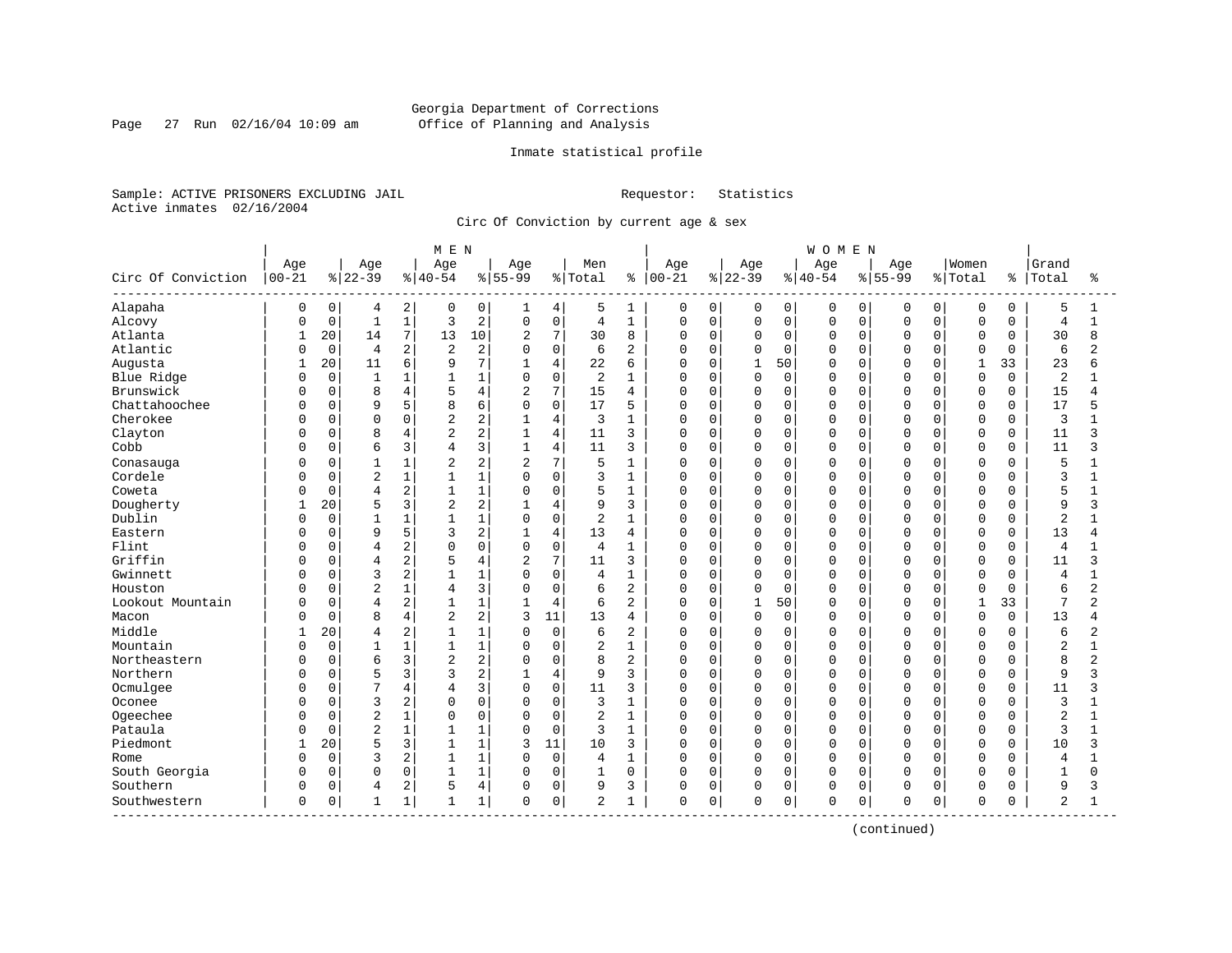Page 28 Run 02/16/04 10:09 am

#### Inmate statistical profile

Sample: ACTIVE PRISONERS EXCLUDING JAIL Requestor: Statistics Active inmates 02/16/2004

Circ Of Conviction by current age & sex (continued)

|                    |                  |          |                  |                | M E N            |          |                  |        |                |          |                 |           |                  |             | WOMEN            |          |                 |                |                  |          |                |       |
|--------------------|------------------|----------|------------------|----------------|------------------|----------|------------------|--------|----------------|----------|-----------------|-----------|------------------|-------------|------------------|----------|-----------------|----------------|------------------|----------|----------------|-------|
| Circ Of Conviction | Age<br>$00 - 21$ |          | Age<br>$ 22-39 $ |                | Age<br>$ 40-54 $ |          | Age<br>$8 55-99$ |        | Men<br>% Total | ి        | Age<br>$ 00-21$ |           | Age<br>$ 22-39 $ |             | Age<br>$ 40-54 $ |          | Age<br>$ 55-99$ |                | Women<br>% Total | ႜ        | Grand<br>Total | °     |
| Stone Mountain     | 0                | $\Omega$ | 16               | 8              | 8                | 6        | 2                | 7      | 26             |          | 0               | 0         | 0                | 0           | 0                | $\Omega$ | 0               | $\Omega$       | 0                | 0        | 26             |       |
| Tifton             | $\Omega$         | 0        | $\Omega$         | 0              |                  |          |                  | 4      | $\overline{2}$ |          | $\Omega$        | $\Omega$  | <sup>0</sup>     | $\mathbf 0$ | 0                | $\Omega$ | $\Omega$        |                | 0                |          | $\overline{2}$ |       |
| Toombs             | $\Omega$         |          |                  |                | $\Omega$         | $\Omega$ | 0                | 0      |                | $\Omega$ | 0               |           |                  | 0           | 0                |          | $\Omega$        |                | 0                | 0        |                |       |
| Waycross           | 0                |          |                  |                | 8                | б        | 0                | 0      | 13             |          | $\Omega$        |           |                  |             |                  |          |                 |                | $\Omega$         |          | 13             |       |
| Western            | $\Omega$         |          |                  | 3              |                  |          | $\Omega$         | 0      | 11             |          | O               |           |                  |             |                  |          |                 |                | $\Omega$         |          | 11             |       |
| Rockdale           | O                |          |                  | $\overline{2}$ |                  |          |                  |        | 4              |          |                 |           |                  | $\Omega$    |                  |          |                 |                | $\Omega$         |          | $\overline{4}$ |       |
| Douglas            | $\Omega$         |          |                  |                |                  |          | $\Omega$         | 0      | 11             |          | $\Omega$        |           |                  | 0           |                  | 100      |                 |                |                  | 33       | 12             |       |
| Appalachian        | 0                |          |                  |                |                  |          | $\Omega$         |        |                | $\Omega$ | <sup>0</sup>    |           |                  |             |                  | $\Omega$ |                 |                | $\cap$           |          |                |       |
| Enotah             | $\Omega$         |          |                  |                |                  |          |                  |        |                |          | U               |           | O                |             |                  |          |                 |                | $\Omega$         |          |                |       |
| Bell-Forsyth       | 0                |          |                  | $\Omega$       |                  |          | $\Omega$         |        |                | $\Omega$ | <sup>0</sup>    |           | <sup>0</sup>     |             | $\Omega$         |          | $\Omega$        |                | $\Omega$         |          |                |       |
| Towaliga           | $\Omega$         |          |                  |                |                  | 2        |                  |        | 5              |          | 0               |           | 0                | $\Omega$    | O                |          | $\Omega$        |                | $\Omega$         |          |                |       |
| Paulding           | 0                | 0        | $\Omega$         | 0              |                  |          | $\Omega$         | 0      |                | 0        | 0               | 0         | 0                | 0           | 0                | 0        | $\Omega$        | 0              | $\Omega$         | $\Omega$ |                |       |
| Total reported     |                  | 5 100    | 197 100          |                | 126 100          |          |                  | 27 100 | 355 100        |          | 0               | $\Omega$  |                  | 2 100       | 1 100            |          | $\Omega$        | 0 <sup>1</sup> |                  | 3 100    | 358 100        |       |
| Percent reported   |                  | 100.0    |                  | 100.0          |                  | 100.0    |                  | 100.0  |                | 100.0    |                 | $\cdot$ 0 |                  | 100.0       | 100.0            |          |                 | $\cdot$ 0      |                  | 100.0    |                | 100.0 |
| Not reported       | $\mathbf 0$      |          | $\Omega$         |                | $\mathbf 0$      |          | $\Omega$         |        | $\mathbf 0$    |          | 0               |           | $\mathbf 0$      |             | $\Omega$         |          | $\Omega$        |                | $\Omega$         |          | $\Omega$       |       |
| Total              | 5                |          | 197              |                | 126              |          | 27               |        | 355            |          | $\mathbf 0$     |           | $\overline{2}$   |             |                  |          | 0               |                | 3                |          | 358            |       |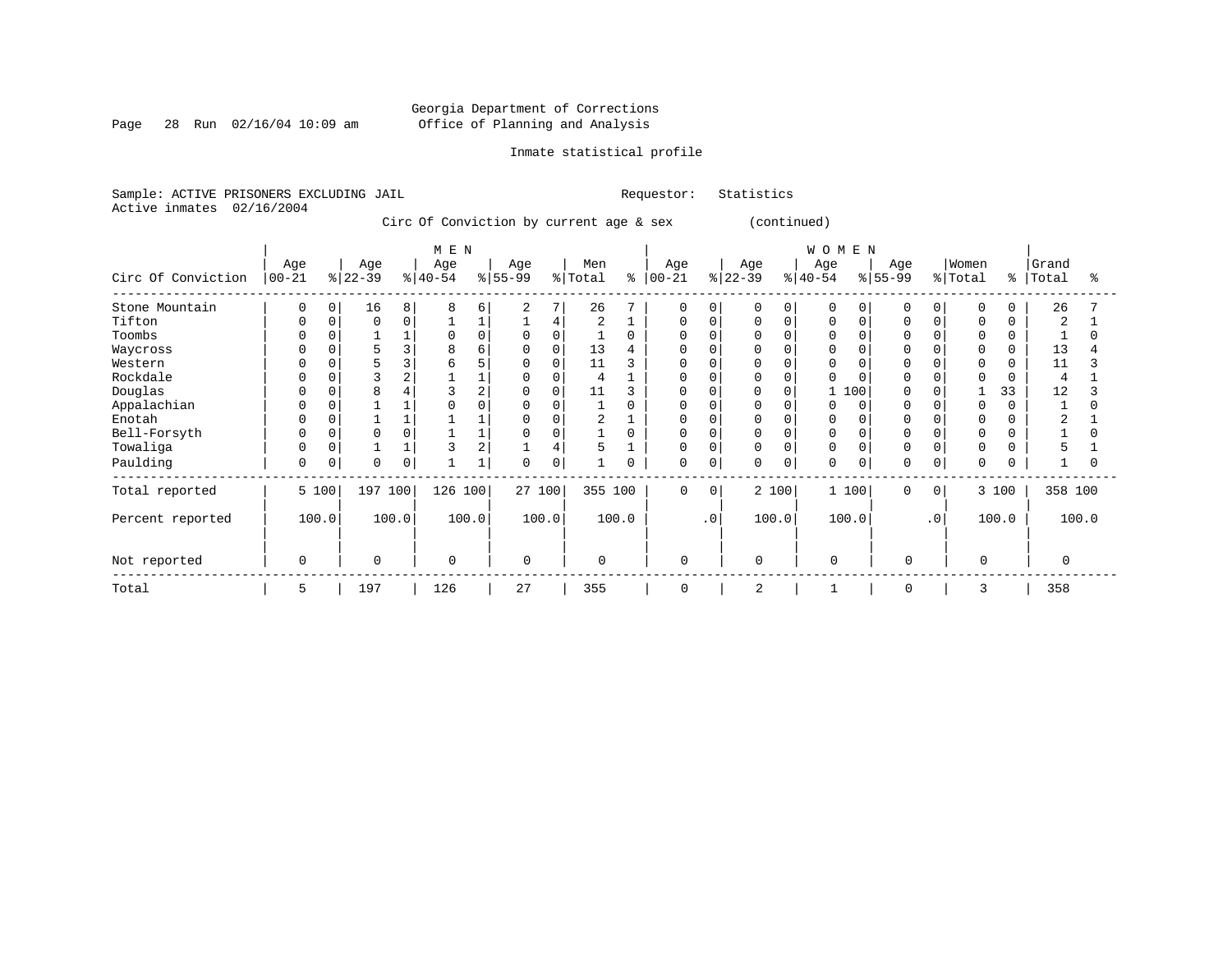Page 29 Run 02/16/04 10:09 am

#### Inmate statistical profile

Sample: ACTIVE PRISONERS EXCLUDING JAIL Requestor: Statistics Active inmates 02/16/2004

Home County by current age & sex

|                         |           |             |                |              | M E N          |                |                |              |                |                |              |             |          |              | <b>WOMEN</b> |          |           |             |                |             |                |                |
|-------------------------|-----------|-------------|----------------|--------------|----------------|----------------|----------------|--------------|----------------|----------------|--------------|-------------|----------|--------------|--------------|----------|-----------|-------------|----------------|-------------|----------------|----------------|
|                         | Age       |             | Age            |              | Age            |                | Age            |              | Men            |                | Age          |             | Age      |              | Age          |          | Age       |             | Women          |             | Grand          |                |
| Home County<br>-------- | $00 - 21$ |             | $8 22-39$      |              | $8140 - 54$    |                | $8155 - 99$    |              | % Total        | ႜ              | $ 00 - 21$   |             | $ 22-39$ |              | $ 40-54$     |          | $8 55-99$ |             | % Total        | နွ          | Total          | ႜ              |
| Appling                 | 0         | 0           | 1              | $\mathbf{1}$ | 0              | 0              | ı              | 5            | 2              | 1              | 0            | 0           | 0        | 0            | 0            | 0        | 0         | 0           | 0              | 0           | 2              | 1              |
| Atkinson                | 0         | $\mathsf 0$ | $\mathsf 0$    | 0            | 0              | 0              | $\mathbf{1}$   | 5            | $\mathbf{1}$   | $\mathbf 0$    | $\Omega$     | $\mathbf 0$ | 0        | $\mathsf{O}$ | $\mathsf 0$  | 0        | $\Omega$  | $\mathbf 0$ | $\mathsf 0$    | $\mathbf 0$ | $\mathbf{1}$   | $\Omega$       |
| Baldwin                 | $\Omega$  | $\mathbf 0$ | $\mathbf{1}$   | 1            | 2              | $\overline{c}$ | $\Omega$       | $\mathbf 0$  | 3              | $\mathbf{1}$   | $\Omega$     | $\mathbf 0$ | 0        | $\mathbf 0$  | $\mathbf 0$  | 0        | $\Omega$  | $\Omega$    | $\mathbf 0$    | 0           | 3              | 1              |
| Barrow                  | Ω         | 0           | $\overline{c}$ | 1            | $\Omega$       | $\mathsf 0$    |                | 5            | 3              | 1              | 0            | $\mathbf 0$ | 0        | $\mathbf 0$  | $\mathbf 0$  | 0        | $\Omega$  | O           | $\Omega$       | $\Omega$    | 3              |                |
| Bartow                  | U         | 0           | $\Omega$       | $\Omega$     | 3              | 3              | $\Omega$       | $\Omega$     | 3              | $\mathbf{1}$   | <sup>0</sup> | $\Omega$    | 0        | $\Omega$     | $\Omega$     | $\Omega$ | $\cap$    | $\cap$      | $\Omega$       | $\cap$      | 3              |                |
| Ben Hill                | U         | $\mathbf 0$ | $\overline{2}$ | 1            | $\Omega$       | $\mathbf 0$    | $\Omega$       | $\mathbf 0$  | 2              | $\mathbf{1}$   | 0            | 0           | 0        | $\Omega$     | $\mathbf 0$  | $\Omega$ | $\Omega$  | $\Omega$    | $\Omega$       | O           | 2              | 1              |
| <b>Bibb</b>             | Ω         | 0           | 4              | 2            |                | $\mathbf 1$    | $\overline{2}$ | 10           | 7              | $\overline{2}$ | $\Omega$     | $\mathbf 0$ | $\Omega$ | $\mathbf 0$  | $\mathbf 0$  | 0        | $\Omega$  | $\mathbf 0$ | $\Omega$       | $\Omega$    | 7              | $\overline{2}$ |
| Bleckley                | Ω         | $\mathbf 0$ | $\overline{c}$ | 1            | $\mathbf{1}$   | $1\,$          | $\Omega$       | 0            | 3              | $\mathbf{1}$   | 0            | $\mathbf 0$ | 0        | $\mathbf 0$  | $\mathbf 0$  | 0        | $\Omega$  | 0           | $\mathbf 0$    | $\Omega$    | 3              | 1              |
| <b>Brooks</b>           | U         | 0           | $\mathbf{1}$   | 1            | $\Omega$       | 0              | 0              | 0            | 1              | 0              | 0            | $\mathbf 0$ | 0        | 0            | 0            | 0        | $\Omega$  | $\Omega$    | 0              | $\Omega$    | 1              | $\Omega$       |
| Bulloch                 | 0         | 0           | $\mathbf{1}$   | 1            | $\Omega$       | $\mathbf 0$    | $\Omega$       | $\mathbf 0$  | 1              | $\mathbf 0$    | 0            | $\mathbf 0$ | 0        | $\mathbf 0$  | $\mathbf 0$  | $\Omega$ | $\Omega$  | 0           | $\Omega$       | $\Omega$    | $\mathbf{1}$   |                |
| Burke                   | U         | 0           | $\overline{2}$ | 1            | 1              | $1\,$          | $\Omega$       | 0            | 3              | 1              | 0            | $\mathbf 0$ | 0        | $\mathbf 0$  | $\mathbf 0$  | 0        | $\Omega$  | $\Omega$    | $\Omega$       | $\Omega$    | 3              |                |
| <b>Butts</b>            | U         | 0           | $\mathbf 0$    | 0            | $\Omega$       | $\mathbf 0$    | -1             | 5            | 1              | $\Omega$       | 0            | $\mathbf 0$ | 0        | $\Omega$     | $\mathbf 0$  | $\Omega$ | $\Omega$  | 0           | $\Omega$       | O           | $\mathbf{1}$   | O              |
| Camden                  |           | $\mathbf 0$ | $\mathbf 0$    | 0            |                | $1\,$          | $\mathbf 0$    | $\mathbf 0$  | 1              | $\mathbf 0$    | 0            | $\mathbf 0$ | 0        | $\mathbf 0$  | $\mathbf 0$  | 0        | $\Omega$  | $\Omega$    | $\Omega$       | $\Omega$    | $\mathbf 1$    | O              |
| Carroll                 | Ω         | $\mathbf 0$ | $\sqrt{2}$     | 1            | $\Omega$       | 0              | $\Omega$       | $\mathbf 0$  | $\mathbf 2$    | $\mathbf{1}$   | 0            | $\mathbf 0$ | 0        | $\mathbf 0$  | $\mathbf 0$  | 0        | $\Omega$  | 0           | $\mathbf 0$    | $\Omega$    | $\overline{a}$ |                |
| Catoosa                 | U         | $\mathbf 0$ | $\mathbf 0$    | 0            | 1              | 1              | $\Omega$       | $\mathbf 0$  | 1              | $\mathbf 0$    | 0            | $\mathbf 0$ | 0        | $\mathbf 0$  | $\mathbf 0$  | 0        | $\Omega$  | $\Omega$    | $\mathbf 0$    | 0           | $\mathbf{1}$   | $\cap$         |
| Chatham                 | U         | 0           | 10             | б            | 6              | 6              |                | 5            | 17             | 6              | 0            | $\mathbf 0$ | 0        | $\mathbf 0$  | $\mathbf 0$  | 0        | $\Omega$  | $\Omega$    | $\Omega$       | $\Omega$    | 17             |                |
| Chattooga               | U         | $\mathbf 0$ | $\mathbf 1$    | 1            | $\Omega$       | $\mathbf 0$    | $\Omega$       | $\mathbf 0$  | $\mathbf{1}$   | $\Omega$       | 0            | 0           | 0        | $\Omega$     | $\Omega$     | $\Omega$ | $\Omega$  | O           | $\Omega$       | $\Omega$    | $\mathbf 1$    | U              |
| Cherokee                | U         | $\mathbf 0$ | $\mathbf{1}$   | 1            | 1              | $1\,$          | $\mathbf 0$    | $\mathbf 0$  | 2              | $\mathbf{1}$   | 0            | $\mathbf 0$ | 0        | $\mathbf 0$  | $\mathbf 0$  | $\Omega$ | $\Omega$  | $\Omega$    | $\mathbf 0$    | $\Omega$    | 2              |                |
| Clarke                  |           | $\mathbf 0$ | 5              | 3            | 4              | $\overline{4}$ | $\Omega$       | 0            | 9              | 3              | 0            | $\mathbf 0$ | 0        | $\mathbf 0$  | 0            | 0        | $\Omega$  | 0           | $\mathbf 0$    | $\Omega$    | 9              | 3              |
| Clayton                 | U         | 0           | 6              | 4            | 1              | $1\,$          | $\mathbf{1}$   | 5            | 8              | 3              | 0            | $\mathbf 0$ | 0        | $\mathbf 0$  | $\mathbf 0$  | 0        | $\Omega$  | O           | $\Omega$       | $\Omega$    | 8              | 3              |
| Cobb                    | U         | 0           | 3              | 2            | 5              | 5              |                | 5            | 9              | 3              | 0            | 0           | 0        | 0            | $\mathbf 0$  | $\Omega$ | $\Omega$  | 0           | $\Omega$       | $\Omega$    | 9              | 3              |
| Coffee                  | 0         | 0           | $\mathbf 0$    | 0            |                | $\mathbf{1}$   | $\Omega$       | $\mathbf 0$  | $\mathbf{1}$   | $\mathbf 0$    | $\Omega$     | $\mathbf 0$ | 0        | $\mathbf 0$  | $\mathbf 0$  | $\Omega$ | $\Omega$  | $\Omega$    | $\Omega$       | $\Omega$    | $\mathbf{1}$   | $\Omega$       |
| Colquit                 | 0         | $\Omega$    | $\Omega$       | 0            | 2              | 2              | $\Omega$       | $\Omega$     | 2              | $\mathbf{1}$   | $\Omega$     | $\Omega$    | $\Omega$ | $\Omega$     | $\Omega$     | $\Omega$ | $\Omega$  | $\Omega$    | $\Omega$       | $\Omega$    | $\overline{2}$ |                |
| Columbia                | 0         | 0           | $\mathbf 0$    | 0            | $\Omega$       | $\mathbf 0$    | 1              | 5            | 1              | $\mathbf 0$    | 0            | $\mathbf 0$ | 0        | $\mathbf 0$  | $\mathbf 0$  | $\Omega$ | $\Omega$  | $\Omega$    | $\Omega$       | O           | $\mathbf{1}$   | O              |
| Cook                    |           | $\mathsf 0$ | 1              | 1            | $\Omega$       | 0              | $\Omega$       | $\mathsf 0$  | 1              | $\mathbf 0$    | $\Omega$     | $\mathbf 0$ | 0        | $\mathbf 0$  | $\mathbf 0$  | 0        | $\Omega$  | 0           | $\overline{0}$ | $\Omega$    | $1\,$          | O              |
| Coweta                  |           | $\mathbf 0$ | $\mathbf{1}$   | 1            | $\Omega$       | $\mathbf 0$    | $\Omega$       | 0            | $\mathbf{1}$   | $\mathbf 0$    | 0            | $\mathbf 0$ | $\Omega$ | $\mathbf 0$  | $\mathbf 0$  | 0        | $\Omega$  | O           | $\Omega$       | $\Omega$    | $\mathbf{1}$   | U              |
| Crisp                   | U         | 0           | $\mathbf 0$    | 0            |                | $\mathbf{1}$   | $\Omega$       | $\mathbf 0$  | 1              | 0              | 0            | 0           | 0        | 0            | 0            | 0        | $\Omega$  | 0           | 0              | $\Omega$    | $\mathbf{1}$   | O              |
| Decatur                 | U         | $\mathbf 0$ | $\mathbf 0$    | 0            | $\overline{2}$ | 2              | $\Omega$       | $\mathbf 0$  | $\overline{2}$ | $\mathbf{1}$   | 0            | 0           | 0        | $\mathbf 0$  | $\mathbf 0$  | $\Omega$ | $\Omega$  | O           | $\Omega$       | $\Omega$    | $\overline{2}$ |                |
| DeKalb                  | U         | 0           | 20             | 12           | 3              | 3              | $\Omega$       | 0            | 23             | 8              | 0            | $\mathbf 0$ | 0        | $\mathbf 0$  | $\mathbf 0$  | $\Omega$ | $\Omega$  | $\Omega$    | $\Omega$       | $\Omega$    | 23             | 7              |
| Dougherty               | 1         | 20          | 3              | 2            | 2              | $\overline{c}$ |                | 5            | 7              | 2              | 0            | $\mathbf 0$ | 0        | $\mathbf 0$  | $\mathbf 0$  | $\Omega$ | $\Omega$  | 0           | $\mathbf 0$    | 0           | 7              | 2              |
| Douglas                 | 0         | $\mathbf 0$ | 3              | 2            | $\overline{2}$ | $\overline{c}$ | $\Omega$       | $\mathbf 0$  | 5              | $\overline{2}$ | 0            | $\mathbf 0$ | 0        | $\mathbf 0$  | $\mathbf 1$  | 100      | $\Omega$  | 0           | $\mathbf{1}$   | 33          | 6              | $\overline{2}$ |
| Effingham               | $\Omega$  | $\mathbf 0$ | $\mathbf{1}$   | 1            | $\Omega$       | 0              | $\Omega$       | $\mathbf 0$  | $\mathbf{1}$   | $\Omega$       | $\Omega$     | $\mathbf 0$ | 0        | $\Omega$     | $\mathbf 0$  | $\Omega$ | $\Omega$  | $\Omega$    | $\Omega$       | $\Omega$    | $\mathbf{1}$   | $\Omega$       |
| Elbert                  | U         | 0           | $\mathbf{1}$   | 1            | $\Omega$       | $\mathsf 0$    |                | 5            | 2              | $\mathbf{1}$   | $\Omega$     | $\mathbf 0$ | 0        | $\mathbf 0$  | $\mathbf 0$  | $\Omega$ | $\Omega$  | $\Omega$    | $\Omega$       | $\Omega$    | $\overline{2}$ |                |
| Fayette                 | 0         | 0           | $\Omega$       | 0            | $\mathbf{1}$   | $1\,$          | $\mathbf{1}$   | 5            | 2              | $\mathbf{1}$   | $\Omega$     | $\mathbf 0$ | 0        | $\Omega$     | $\Omega$     | 0        | $\Omega$  | $\Omega$    | $\Omega$       | $\Omega$    | $\overline{2}$ | $\mathbf{1}$   |
| Floyd                   | 0         | 0           | 3              | 2            | 0              | 0              | $\Omega$       | $\mathbf 0$  | 3              | $\mathbf{1}$   | 0            | $\mathbf 0$ | 0        | $\mathbf 0$  | $\mathbf 0$  | 0        | $\Omega$  | 0           | $\Omega$       | 0           | 3              | 1              |
| Franklin<br>---------   | 0         | 0           | $\overline{2}$ | 1            | 0              | 0              | $\Omega$       | $\mathsf{O}$ | 2              | 1              | 0            | 0           | 0        | 0            | $\mathbf 0$  | 0        | 0         | 0           | $\mathbf 0$    | 0           | 2              | 1              |

(continued)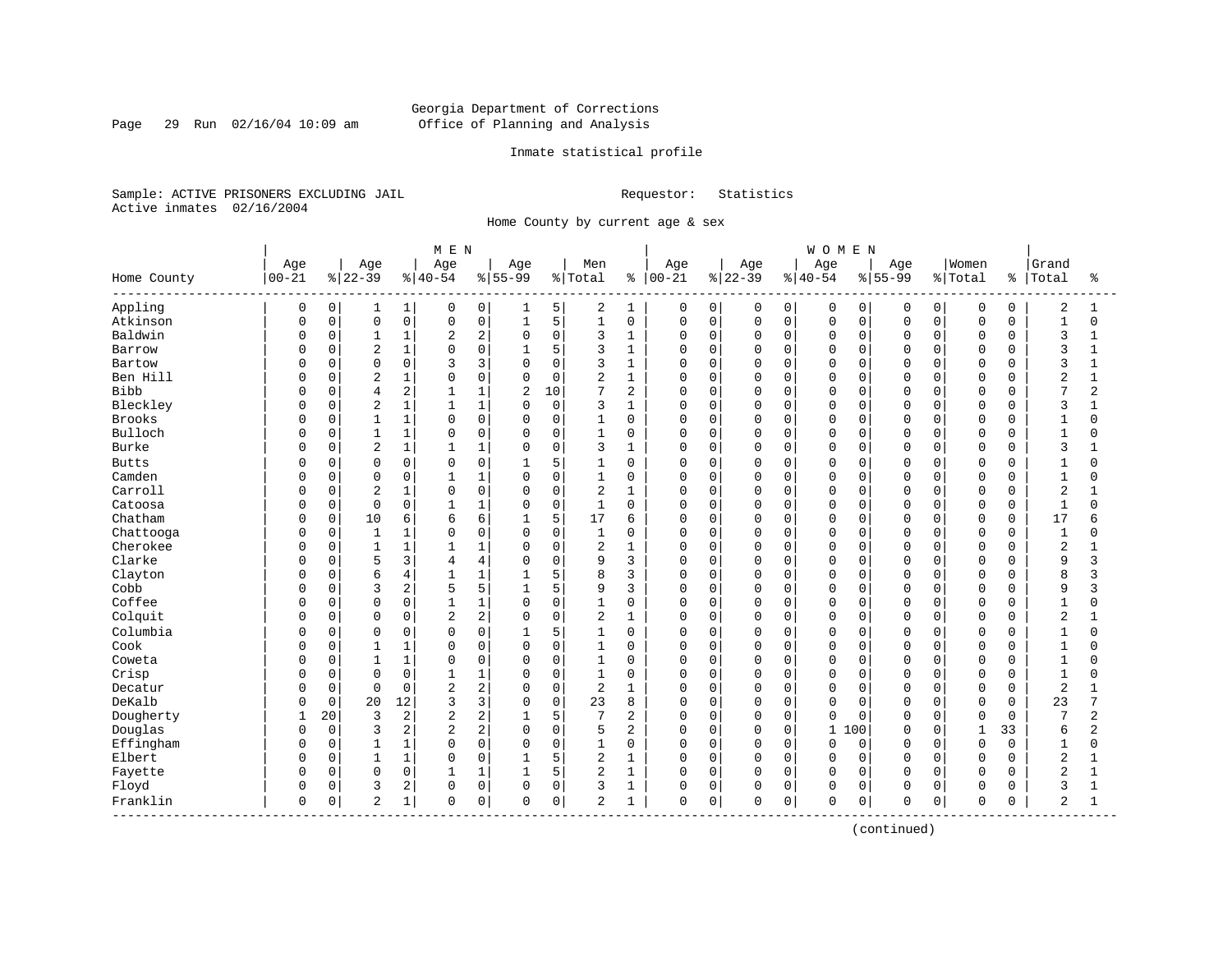Page 30 Run 02/16/04 10:09 am

#### Inmate statistical profile

Sample: ACTIVE PRISONERS EXCLUDING JAIL Requestor: Statistics Active inmates 02/16/2004

Home County by current age & sex (continued)

|                          |           |             |                |             | M E N          |                |              |             |                |                |            |             |              |                | <b>WOMEN</b>   |             |             |             |             |             |                |              |
|--------------------------|-----------|-------------|----------------|-------------|----------------|----------------|--------------|-------------|----------------|----------------|------------|-------------|--------------|----------------|----------------|-------------|-------------|-------------|-------------|-------------|----------------|--------------|
|                          | Age       |             | Age            |             | Age            |                | Age          |             | Men            |                | Age        |             | Age          |                | Age            |             | Age         |             | Women       |             | Grand          |              |
| Home County<br>--------- | $00 - 21$ |             | $ 22-39$       |             | $ 40-54$       |                | $8 55-99$    |             | % Total        | နွ             | $ 00 - 21$ |             | $ 22-39$     |                | $ 40-54$       |             | $8 55-99$   |             | % Total     | နွ          | Total          | ిక           |
| Fulton                   | 1         | 20          | 22             | 13          | 16             | 15             | 2            | 10          | 41             | 13             | 0          | 0           | 0            | $\overline{0}$ | 0              | 0           | 0           | $\mathbf 0$ | $\mathbf 0$ | $\mathbf 0$ | 41             | 13           |
| Gilmer                   | U         | $\mathbf 0$ | $\mathbf{1}$   | $1\,$       | $\Omega$       | $\mathbf 0$    | $\mathbf 0$  | $\mathbf 0$ | $\mathbf{1}$   | $\mathbf 0$    | 0          | $\mathbf 0$ | $\mathbf 0$  | 0              | $\mathbf 0$    | $\mathbf 0$ | $\mathbf 0$ | $\mathbf 0$ | $\mathbf 0$ | $\mathbf 0$ | $\mathbf{1}$   | 0            |
| Glynn                    | 0         | $\mathbf 0$ | 4              | 2           | 2              | $\sqrt{2}$     | 1            | 5           | 7              | $\overline{2}$ | 0          | $\mathbf 0$ | $\mathbf 0$  | 0              | $\overline{0}$ | $\mathbf 0$ | $\Omega$    | $\Omega$    | $\mathbf 0$ | 0           | 7              | 2            |
| Gordon                   |           | 0           | $\mathbf{1}$   | 1           |                | $1\,$          |              | 5           | 3              | $\mathbf{1}$   | 0          | $\mathbf 0$ | 0            | 0              | $\mathbf 0$    | $\mathbf 0$ | $\Omega$    | $\mathbf 0$ | $\mathbf 0$ | $\Omega$    | 3              | 1            |
| Greene                   |           | 0           | $\mathbf{1}$   | 1           | $\Omega$       | $\Omega$       | $\Omega$     | $\Omega$    | $\mathbf{1}$   | $\Omega$       | 0          | 0           | $\Omega$     | $\Omega$       | $\Omega$       | $\Omega$    | n           | $\Omega$    | $\mathbf 0$ | U           | $\mathbf{1}$   | $\Omega$     |
| Gwinnett                 | Λ         | 0           | $\mathbf{1}$   | 1           | 4              | $\overline{4}$ | $\Omega$     | $\Omega$    | 5              | $\overline{2}$ | 0          | $\Omega$    | $\mathbf 0$  | $\Omega$       | $\Omega$       | $\Omega$    | n           | $\Omega$    | $\mathbf 0$ | 0           | 5              | 2            |
| Habersham                |           | 0           | $\Omega$       | 0           |                | $\mathbf{1}$   | 0            | $\Omega$    |                | 0              | 0          | 0           | 0            | $\Omega$       | $\Omega$       | $\Omega$    |             | $\Omega$    | 0           | U           |                | 0            |
| Hall                     |           | 0           | 5              | 3           |                | $\mathbf{1}$   |              | 5           | 7              | 2              | U          | $\Omega$    | 0            | $\Omega$       | $\Omega$       | $\Omega$    | n           | $\Omega$    | $\mathbf 0$ |             | 7              | 2            |
| Hancock                  |           | O           | $\Omega$       | 0           | $\overline{2}$ | $\overline{2}$ | $\Omega$     | $\Omega$    | 2              | $\mathbf{1}$   | U          | $\Omega$    | <sup>0</sup> | $\Omega$       | $\Omega$       | $\Omega$    | $\cap$      | $\cap$      | $\Omega$    | ∩           | $\overline{2}$ | 1            |
| Harris                   |           | 0           | $\Omega$       | 0           |                | 1              | $\Omega$     | $\Omega$    | 1              | $\Omega$       | U          | $\Omega$    | 0            | $\Omega$       | $\Omega$       | $\Omega$    | n           | $\Omega$    | $\Omega$    | U           | -1             | $\Omega$     |
| Hart                     | Ω         | 0           | $\mathbf{1}$   | 1           | -1             | $\mathbf{1}$   | $\Omega$     | 0           | 2              | 1              | U          | 0           | 0            | 0              | $\Omega$       | $\Omega$    | $\Omega$    | $\Omega$    | $\Omega$    | $\Omega$    | 2              | 1            |
| Henry                    | Ω         | 0           | $\overline{2}$ | $\mathbf 1$ |                | $\mathbf{1}$   | 0            | 0           | 3              | $\mathbf{1}$   | 0          | 0           | 0            | $\Omega$       | $\Omega$       | $\mathbf 0$ |             | $\Omega$    | $\mathbf 0$ | U           | 3              | 1            |
| Houston                  |           | $\mathbf 0$ | $\overline{2}$ | 1           | 3              | 3              | $\Omega$     | 0           | 5              | $\overline{2}$ | 0          | $\mathbf 0$ | $\Omega$     | $\Omega$       | $\Omega$       | $\Omega$    |             | $\Omega$    | $\mathbf 0$ | 0           | 5              | 2            |
| Jackson                  |           | 20          | $\Omega$       | 0           |                | $\mathbf 1$    | $\mathbf{1}$ | 5           | 3              | $\mathbf{1}$   | 0          | 0           | $\Omega$     | $\Omega$       | $\Omega$       | 0           | $\Omega$    | $\Omega$    | $\mathbf 0$ | $\Omega$    | 3              | $\mathbf{1}$ |
| Jeff Davis               | U         | $\mathbf 0$ | $\mathbf{1}$   | 1           | $\Omega$       | $\mathbf 0$    | $\Omega$     | $\Omega$    | $\mathbf{1}$   | $\Omega$       | 0          | $\mathbf 0$ | $\mathbf 0$  | $\Omega$       | $\Omega$       | $\Omega$    | $\cap$      | $\Omega$    | $\mathbf 0$ | 0           | $\mathbf{1}$   | $\Omega$     |
| Jenkins                  | Ω         | 0           | $\overline{2}$ | 1           | $\Omega$       | $\mathbf 0$    | $\Omega$     | 0           | 2              | 1              | 0          | 0           | 0            | $\Omega$       | $\Omega$       | $\Omega$    | n           | $\Omega$    | 0           | O           | 2              |              |
| Laurens                  |           | 0           | $\overline{2}$ | 1           | $\Omega$       | $\mathbf 0$    | $\Omega$     | $\Omega$    | 2              | $\mathbf{1}$   | U          | $\Omega$    | $\Omega$     | 0              | $\Omega$       | $\Omega$    |             | $\Omega$    | $\mathbf 0$ | 0           | $\overline{c}$ |              |
| Liberty                  |           | $\Omega$    | $\overline{2}$ | 1           | 2              | $\overline{2}$ | $\Omega$     | $\Omega$    | 4              | $\mathbf{1}$   | 0          | $\Omega$    | 0            | $\Omega$       | $\Omega$       | $\Omega$    | $\Omega$    |             | $\mathbf 0$ | 0           | 4              |              |
| Lincoln                  |           | 0           | $\mathbf{1}$   | 1           | $\Omega$       | $\Omega$       | $\Omega$     | $\Omega$    | 1              | $\Omega$       | U          | $\Omega$    | <sup>0</sup> | $\Omega$       | $\Omega$       | $\Omega$    | $\cap$      | $\cap$      | $\Omega$    | $\Omega$    | $\mathbf{1}$   | U            |
| Long                     |           | 0           | $\mathbf{1}$   | $\mathbf 1$ | $\Omega$       | $\mathbf 0$    | $\Omega$     | 0           | $\mathbf{1}$   | $\Omega$       | U          | $\Omega$    | 0            | $\Omega$       | $\Omega$       | $\Omega$    | $\Omega$    | $\Omega$    | $\mathbf 0$ | $\Omega$    | $\mathbf{1}$   | 0            |
| Lowndes                  |           | 0           | $\overline{2}$ | 1           |                | $1\,$          | $\Omega$     | 0           | 3              | $\mathbf{1}$   | 0          | $\mathbf 0$ | 0            | $\Omega$       | $\Omega$       | $\mathbf 0$ |             | $\Omega$    | $\mathbf 0$ | 0           | 3              |              |
| Marion                   |           | 0           | $\mathbf{1}$   | 1           | $\Omega$       | 0              | $\Omega$     | 0           | $\mathbf{1}$   | $\mathbf 0$    | 0          | $\mathbf 0$ | 0            | 0              | $\Omega$       | $\mathbf 0$ | $\cap$      | $\Omega$    | $\mathbf 0$ | 0           | 1              | 0            |
| McDuffie                 |           | 0           | $\mathbf 0$    | 0           | 1              | 1              | $\Omega$     | $\Omega$    | $\mathbf{1}$   | $\mathbf 0$    | O          | $\mathbf 0$ | $\mathbf 0$  | 0              | $\Omega$       | $\mathbf 0$ | $\cap$      | $\Omega$    | $\mathbf 0$ | $\Omega$    | $\mathbf{1}$   | $\Omega$     |
| McIntosh                 |           | 0           | $\mathbf{1}$   | 1           |                | 1              | 0            | 0           | 2              | $\mathbf{1}$   | 0          | 0           | 0            | $\Omega$       | $\Omega$       | $\Omega$    | n           | $\Omega$    | 0           | O           | $\overline{2}$ |              |
| Miller                   | O         | 0           | -1             | 1           | $\Omega$       | $\mathbf 0$    | $\Omega$     | $\Omega$    | 1              | $\Omega$       | U          | 0           | 0            | $\Omega$       | $\Omega$       | $\Omega$    | $\cap$      | $\Omega$    | 0           | 0           | $\mathbf{1}$   | $\Omega$     |
| Mitchell                 |           | 0           | $\mathbf{1}$   | 1           | $\Omega$       | 0              | $\Omega$     | $\Omega$    | $\mathbf{1}$   | 0              | U          | 0           | 0            | $\Omega$       | $\Omega$       | $\Omega$    | $\cap$      | $\Omega$    | 0           | U           | $\mathbf{1}$   | O            |
| Monroe                   |           | 0           | $\Omega$       | 0           |                | $\mathbf{1}$   | $\Omega$     | $\Omega$    | 1              | 0              | U          | $\Omega$    | 0            | $\Omega$       | $\Omega$       | $\Omega$    | n           |             | 0           |             | $\mathbf{1}$   | O            |
| Morgan                   |           | O           | $\mathbf{1}$   | 1           | $\Omega$       | $\mathbf 0$    | $\Omega$     | $\Omega$    | 1              | $\Omega$       | U          | $\Omega$    | 0            | $\Omega$       | $\Omega$       | $\Omega$    | $\cap$      | $\cap$      | $\Omega$    | $\Omega$    | $\mathbf{1}$   | O            |
| Muscogee                 |           | 0           | 6              | 4           | 4              | 4              | $\Omega$     | $\Omega$    | 10             | 3              | U          | $\Omega$    | $\Omega$     | $\Omega$       | $\Omega$       | $\Omega$    | $\cap$      | $\Omega$    | $\mathbf 0$ | $\Omega$    | 10             | 3            |
| Newton                   | Ω         | 0           | $\mathbf{1}$   | 1           | $\Omega$       | $\mathbf 0$    | $\Omega$     | 0           | $\mathbf{1}$   | $\Omega$       | 0          | $\mathbf 0$ | $\Omega$     | $\Omega$       | $\Omega$       | $\Omega$    |             | $\Omega$    | $\mathbf 0$ | U           | $\mathbf{1}$   | 0            |
| Oglethorpe               |           | 0           | $\mathbf{1}$   | 1           | $\Omega$       | 0              | $\mathbf{1}$ | 5           | 2              | $\mathbf{1}$   | O          | $\mathbf 0$ | 0            | 0              | $\Omega$       | $\mathbf 0$ | $\cap$      | $\Omega$    | $\mathbf 0$ | 0           | 2              | 1            |
| Paulding                 |           | 0           | $\mathbf 0$    | 0           |                | 1              | $\Omega$     | 0           | $\mathbf{1}$   | $\mathbf 0$    | 0          | $\mathbf 0$ | $\Omega$     | 0              | $\Omega$       | $\mathbf 0$ | $\cap$      | $\Omega$    | $\mathbf 0$ | 0           | $\mathbf{1}$   | 0            |
| Pierce                   | U         | 0           | $\Omega$       | 0           |                | $1\,$          | $\Omega$     | 0           | $\mathbf 1$    | $\Omega$       | U          | $\mathbf 0$ | $\mathbf 0$  | $\Omega$       | $\Omega$       | 0           | $\cap$      | $\Omega$    | $\mathbf 0$ | U           | $\mathbf{1}$   | $\Omega$     |
| Pike                     | 0         | 0           | $\mathbf{1}$   | 1           |                | 1              | 0            | 0           | 2              |                | 0          | 0           | 0            | 0              | 0              | 0           | O           | 0           | 0           | O           | 2              |              |
| Putnam                   | 0         | 0           | $\mathbf{1}$   | 1           |                | $\mathbf 1$    | O            | 0           | $\overline{2}$ | 1              | 0          | 0           | $\mathbf 0$  | 0              | $\Omega$       | $\mathbf 0$ | $\Omega$    | 0           | $\mathbf 0$ | 0           | 2              | 1            |

(continued)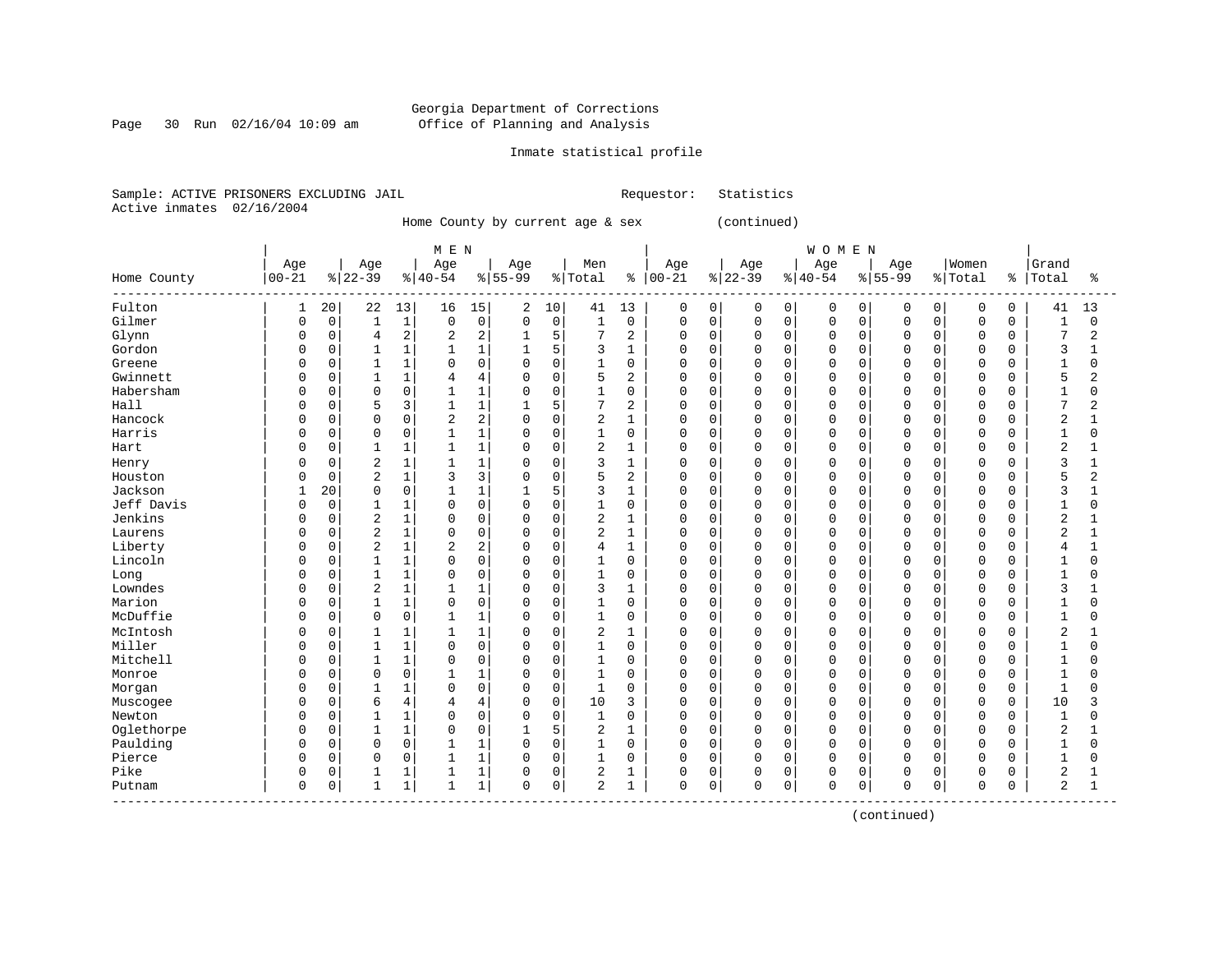Page 31 Run 02/16/04 10:09 am

### Inmate statistical profile

Sample: ACTIVE PRISONERS EXCLUDING JAIL Requestor: Statistics Active inmates 02/16/2004

Home County by current age & sex (continued)

|                  |             |             |                |                  | M E N    |                |           |             |                |              |             |           |              |             | WOMEN       |             |             |             |              |          |                |          |
|------------------|-------------|-------------|----------------|------------------|----------|----------------|-----------|-------------|----------------|--------------|-------------|-----------|--------------|-------------|-------------|-------------|-------------|-------------|--------------|----------|----------------|----------|
|                  | Age         |             | Age            |                  | Age      |                | Age       |             | Men            |              | Age         |           | Age          |             | Age         |             | Age         |             | Women        |          | Grand          |          |
| Home County      | $00 - 21$   |             | $ 22-39$       |                  | $ 40-54$ |                | $8 55-99$ |             | % Total        | ႜ            | $00 - 21$   |           | $ 22-39$     |             | $ 40-54$    |             | $8 55-99$   |             | % Total      | န္       | Total          | ႜ        |
| Rabun            | 0           | 0           |                | 1                | $\Omega$ | 0              | 0         | 0           | 1              | $\Omega$     | 0           | 0         | 0            | 0           | $\mathbf 0$ | 0           | $\Omega$    | 0           | 0            | O        |                | 0        |
| Randolph         | 0           | $\mathbf 0$ |                | $\mathbf 1$      |          | 1              | 0         | $\mathbf 0$ | 2              |              | 0           | 0         | 0            | 0           | $\Omega$    | 0           | 0           | 0           | 0            | O        | 2              |          |
| Richmond         | -1          | 20          |                | 3                |          | 5              | $\Omega$  | $\mathbf 0$ | 11             | 4            | $\Omega$    | 0         | 1            | 50          | $\Omega$    | $\Omega$    | $\cap$      | $\Omega$    | 1            | 33       | 12             | 4        |
| Rockdale         | U           | 0           | O              | 0                |          | 1              | $\Omega$  | 0           | $\mathbf{1}$   | 0            | U           | $\Omega$  | 0            | $\mathbf 0$ | $\Omega$    | $\Omega$    |             | $\Omega$    | $\mathbf 0$  | $\Omega$ | 1              | $\Omega$ |
| Seminole         |             | 0           |                | 1                |          | $\Omega$       | 0         | $\mathbf 0$ | $\mathbf{1}$   | $\Omega$     | 0           | $\Omega$  | 0            | $\Omega$    | $\Omega$    | $\Omega$    |             | $\Omega$    | $\mathbf 0$  |          |                | O        |
| Spalding         |             | 0           | $\overline{2}$ | $\mathbf{1}$     | 2        | $\overline{2}$ | $\Omega$  | $\mathbf 0$ | $\overline{4}$ |              | 0           | $\Omega$  | 0            | 0           | $\Omega$    | $\cap$      |             | $\Omega$    | $\mathbf 0$  |          | 4              |          |
| Stephens         |             | $\Omega$    | <sup>0</sup>   | 0                |          |                | O         | $\Omega$    |                | $\Omega$     | U           | $\Omega$  | 0            | $\Omega$    | $\Omega$    | $\cap$      |             | $\Omega$    | 0            | n        |                | U        |
| Sumter           |             | $\Omega$    | U              | $\mathbf 0$      |          | $\mathbf{1}$   | $\Omega$  | $\Omega$    | $\mathbf{1}$   | $\Omega$     | U           | $\Omega$  | <sup>0</sup> | $\Omega$    | $\Omega$    | U           |             | $\Omega$    | $\Omega$     |          | -1             | U        |
| Tattnall         | U           | $\Omega$    |                | 1                |          | $\Omega$       | O         | $\Omega$    |                | $\Omega$     | U           | $\Omega$  | 0            | $\Omega$    | $\Omega$    | 0           |             | $\Omega$    | $\Omega$     |          |                | N        |
| Thomas           |             | 0           |                | 1                |          |                |           | $\Omega$    | 2              |              | 0           | 0         | 0            | 0           | $\Omega$    | O           |             |             | 0            |          | 2              |          |
| Tift             | U           | $\Omega$    | $\Omega$       | 0                |          |                |           | 5           | 2              | 1            | U           | 0         | $\Omega$     | $\Omega$    | $\Omega$    | $\Omega$    | n           | $\Omega$    | $\Omega$     | U        | $\overline{2}$ |          |
| Toombs           |             | 0           | 2              | 1                |          | $\mathbf{1}$   |           | $\Omega$    | 3              |              | 0           | $\Omega$  | 0            | 0           | $\Omega$    | O           |             | $\Omega$    | $\Omega$     |          |                |          |
| Troup            |             | U           |                | $\mathbf 1$      |          | $\Omega$       | 0         | $\Omega$    |                | O            | U           | O         | 0            | 0           | $\Omega$    | $\cap$      |             | $\Omega$    | $\Omega$     |          |                | U        |
| Union            |             | U           | $\Omega$       | 0                |          | $\mathbf{1}$   | $\Omega$  | $\Omega$    | 1              | $\Omega$     | U           | O         | $\Omega$     | $\Omega$    | $\Omega$    | $\cap$      |             | $\Omega$    | $\Omega$     | U        |                | U        |
| Upson            | U           | 0           | <sup>0</sup>   | 0                |          |                | O         | $\Omega$    |                | $\Omega$     | U           | 0         | 0            | $\Omega$    | $\Omega$    | O           | n           | $\Omega$    | $\Omega$     | U        |                | U        |
| Walker           | U           | 0           | $\overline{2}$ | 1                |          | $\Omega$       |           | $\Omega$    | 2              |              | O           | $\Omega$  | 1            | 50          | $\Omega$    | O           |             | O           | $\mathbf{1}$ | 33       |                |          |
| Walton           | U           | 0           | <sup>0</sup>   | 0                |          | $\overline{2}$ |           | $\Omega$    | $\overline{c}$ |              | 0           | 0         | 0            | $\mathbf 0$ | $\Omega$    | O           | n           |             | 0            | 0        | 2              |          |
| Ware             | O           | $\Omega$    |                | $\boldsymbol{2}$ |          | 1              | $\Omega$  | $\Omega$    | 4              | 1            | 0           | $\Omega$  | 0            | $\Omega$    | $\Omega$    | O           | n           | $\Omega$    | 0            | ∩        |                |          |
| Washington       | 1           | 20          |                | $1\,$            |          | 0              | $\Omega$  | $\Omega$    | $\overline{2}$ | $\mathbf{1}$ | 0           | $\Omega$  | $\Omega$     | $\Omega$    | $\Omega$    | $\Omega$    | O           | $\Omega$    | $\mathbf 0$  | U        | 2              |          |
| Wayne            |             | 0           | $\overline{2}$ | $1\,$            |          | $\Omega$       | 0         | $\Omega$    | 2              |              | 0           | $\Omega$  | 0            | $\Omega$    | $\Omega$    | 0           |             | $\Omega$    | 0            |          | 2              |          |
| Whitfield        |             | 0           | 0              | $\mathsf 0$      |          | 1              | $\Omega$  | $\mathbf 0$ |                | $\Omega$     | 0           | 0         | 0            | $\Omega$    | $\Omega$    | $\Omega$    |             | $\Omega$    | 0            |          |                | N        |
| Wilkinson        | $\mathbf 0$ | 0           | 1              | $1\,$            | $\Omega$ | $\mathsf 0$    | $\Omega$  | $\mathbf 0$ | $\mathbf{1}$   | $\Omega$     | $\mathbf 0$ | $\Omega$  | $\Omega$     | 0           | $\Omega$    | $\mathbf 0$ | $\Omega$    | $\mathsf 0$ | $\Omega$     | U        | -1             | $\Omega$ |
| Total reported   |             | 5 100       | 169 100        |                  | 109      | 100            | 21 100    |             | 304 100        |              | $\mathbf 0$ | $\Omega$  |              | 2 100       |             | 1 100       | $\mathbf 0$ | 0           |              | 3 100    | 307 100        |          |
| Percent reported |             | 100.0       |                | 85.8             |          | 86.5           |           | 77.8        |                | 85.6         |             | $\cdot$ 0 |              | 100.0       |             | 100.0       |             | $\cdot$ 0   |              | 100.0    |                | 85.8     |
| Not reported     | 0           |             | 28             |                  | 17       |                | 6         |             | 51             |              | 0           |           | $\mathsf 0$  |             | $\mathbf 0$ |             | 0           |             | 0            |          | 51             |          |
| Total            | 5           |             | 197            |                  | 126      |                | 27        |             | 355            |              | 0           |           | 2            |             |             |             | 0           |             | 3            |          | 358            |          |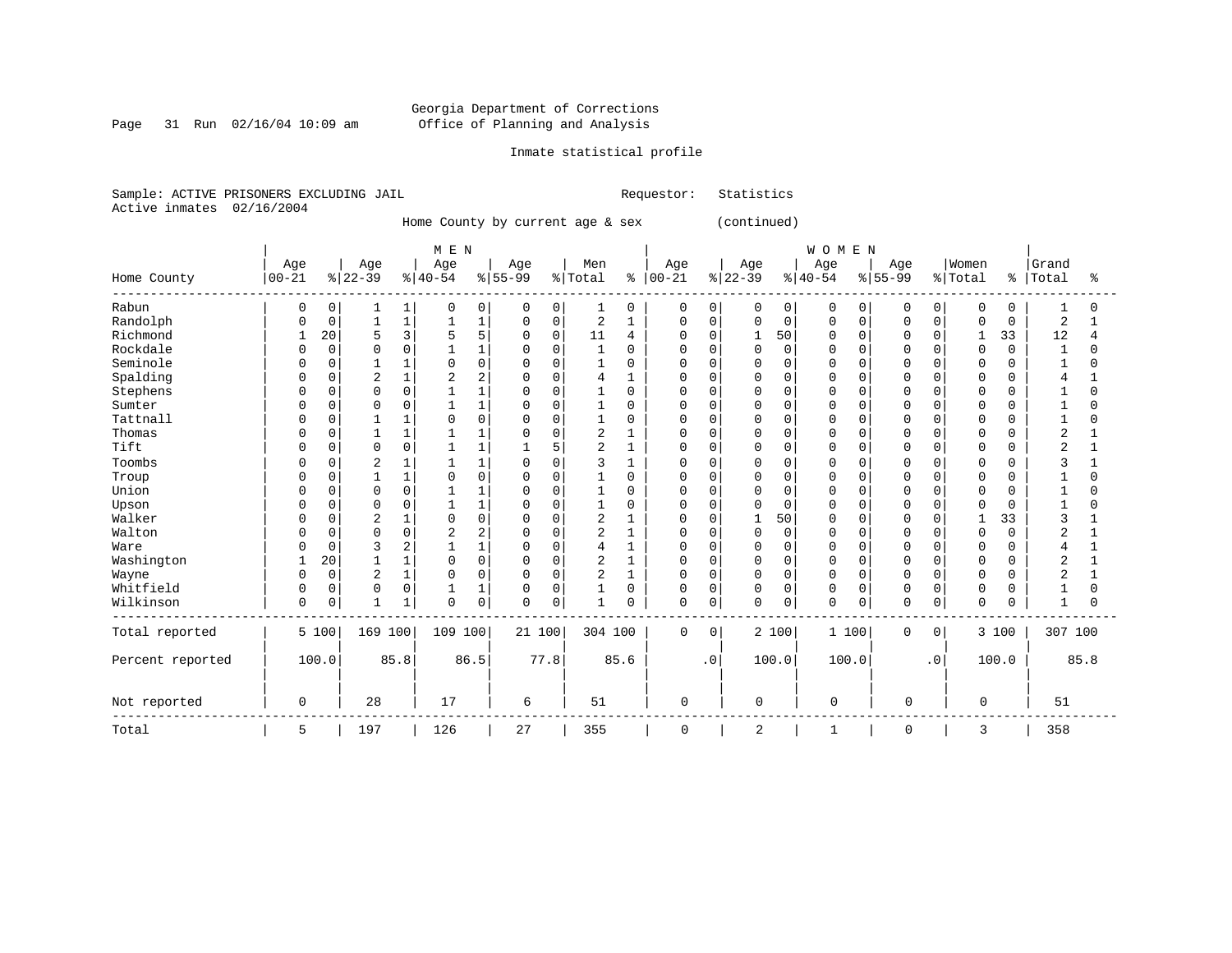# Georgia Department of Corrections<br>Office of Planning and Analysis Inmate statistical profile<br>Requestor: Statistics

Sample: ACTIVE PRISONERS EXCLUDING JAIL

Active inmates 02/16/2004

Page 32 Run 02/16/04 10:09 am

### Prison Sentence In Years by current age & sex

|                                    |                             |                            | M E N                       |                         |                            |                      |                                           | WOMEN                      |                         |                            |                         |
|------------------------------------|-----------------------------|----------------------------|-----------------------------|-------------------------|----------------------------|----------------------|-------------------------------------------|----------------------------|-------------------------|----------------------------|-------------------------|
| Sentence In Years<br>------        | Age<br>$00 - 21$            | Age<br>$ 22-39$            | Age<br>$8 40-54$            | Age<br>$8 55-99$        | Men<br>% Total             | Age<br>$8   00 - 21$ | Age<br>$ 22-39 $                          | Age<br>$8 40-54$           | Age<br>$8 55-99$        | Women<br>% Total           | Grand<br>%   Total<br>ႜ |
| $0 - 1$                            | 0<br>0                      | 0<br>0                     | 0<br>0                      | 0<br>0                  | 0<br>0                     | 0                    | 0<br>0<br>0                               | 0<br>0                     | 0<br>0                  | 0<br>0                     | 0<br>0                  |
| $1.1 - 2$                          | $\mathsf 0$<br>0            | $\mathsf 0$<br>$\mathbf 0$ | 0<br>$\mathbf 0$            | $\mathbf 0$<br>0        | 0<br>0                     | 0                    | 0<br>$\mathbf 0$<br>$\Omega$              | $\mathbf 0$<br>$\mathbf 0$ | $\mathbf 0$<br>$\Omega$ | $\mathbf 0$<br>0           | $\mathbf 0$<br>$\Omega$ |
| $2.1 - 3$                          | $\mathsf 0$<br>0            | $\mathsf 0$<br>$\mathbf 0$ | $\mathsf 0$<br>$\mathbf 0$  | 0<br>0                  | 0<br>0                     | $\mathbf 0$          | $\mathsf 0$<br>0<br>0                     | $\mathbf 0$<br>0           | 0<br>0                  | 0<br>0                     | $\Omega$<br>$\Omega$    |
| $3.1 - 4$                          | $\mathbf 0$<br>0            | $\mathbf 0$<br>$\Omega$    | $\mathbf 0$<br>0            | $\mathbf 0$<br>0        | 0<br>0                     | 0                    | $\mathbf 0$<br>$\Omega$<br>$\Omega$       | $\mathbf 0$<br>$\mathbf 0$ | $\Omega$<br>$\Omega$    | 0<br>0                     | $\Omega$<br>$\Omega$    |
| $4.1 - 5$                          | $\mathbf 0$<br>$\Omega$     | $\mathbf 0$<br>$\Omega$    | $\mathbf 0$<br>$\mathbf 0$  | $\mathbf 0$<br>$\Omega$ | 0<br>$\Omega$              | $\mathbf 0$          | $\mathbf 0$<br>$\mathbf 0$<br>$\Omega$    | $\mathbf 0$<br>$\mathbf 0$ | $\mathbf 0$<br>O        | 0<br>0                     | $\Omega$<br>$\Omega$    |
| $5.1 - 6$                          | 0                           | $\mathbf 0$<br>$\mathbf 0$ | $\mathbf 0$<br>$\Omega$     | $\mathbf 0$<br>0        | 0<br>0                     | $\mathbf 0$          | $\mathbf 0$<br>$\mathbf 0$<br>0           | $\mathbf 0$<br>0           | $\mathbf 0$<br>$\Omega$ | 0<br>0                     | $\Omega$<br>$\cap$      |
| $6.1 - 7$                          | $\mathbf 0$<br><sup>0</sup> | $\mathbf 0$<br>0           | $\Omega$<br>0               | 0<br>0                  | 0<br>$\Omega$              | 0                    | $\Omega$<br>0<br>0                        | 0<br>0                     | 0<br>$\Omega$           | 0<br>0                     | $\cap$<br>0             |
| $7.1 - 8$                          | $\mathbf 0$<br>$\Omega$     | $\mathbf 0$<br>$\mathbf 0$ | 0<br>0                      | 0<br>0                  | 0<br>0                     | $\mathbf 0$          | $\mathbf 0$<br>$\mathbf 0$<br>$\mathbf 0$ | $\mathbf 0$<br>0           | 0<br>$\Omega$           | $\mathbf 0$<br>$\mathbf 0$ | 0<br>$\Omega$           |
| $8.1 - 9$                          | $\mathbf 0$<br>$\Omega$     | $\Omega$<br>$\Omega$       | $\Omega$<br>$\Omega$        | $\Omega$<br>$\mathbf 0$ | 0<br>$\Omega$              | $\mathbf 0$          | $\mathbf 0$<br>$\Omega$<br>$\Omega$       | $\mathbf 0$<br>$\Omega$    | $\Omega$<br>$\Omega$    | 0<br>0                     | $\Omega$<br>$\cap$      |
| $9.1 - 10$                         | 0<br>$\Omega$               | $\mathbf 0$<br>$\mathbf 0$ | $\mathbf 0$<br>$\mathbf 0$  | $\mathbf 0$<br>$\Omega$ | 0<br>$\Omega$              | $\Omega$             | 0<br>$\mathbf 0$<br>$\mathbf 0$           | $\mathbf 0$<br>0           | $\mathbf 0$<br>$\Omega$ | 0<br>0                     | $\Omega$<br>$\Omega$    |
| $10.1 - 12$                        | 0<br><sup>0</sup>           | $\mathbf 0$<br>$\mathbf 0$ | 0<br>$\mathbf 0$            | $\mathbf 0$<br>0        | 0<br>0                     | 0                    | 0<br>$\mathbf 0$<br>0                     | $\mathbf 0$<br>$\mathbf 0$ | $\mathbf 0$<br>$\Omega$ | 0<br>0                     | 0<br>$\Omega$           |
| $12.1 - 15$                        | $\mathbf 0$<br><sup>0</sup> | $\mathbf 0$<br>0           | $\mathbf 0$<br>0            | $\mathbf 0$<br>0        | 0<br>$\Omega$              | 0                    | $\mathbf 0$<br>$\mathbf 0$<br>$\Omega$    | $\mathbf 0$<br>0           | $\Omega$<br>0           | 0<br>0                     | $\Omega$<br>$\cap$      |
| $15.1 - 20$                        | $\mathbf 0$<br>$\Omega$     | $\mathbf 0$<br>$\mathbf 0$ | $\mathbf 0$<br>$\mathbf 0$  | $\mathbf 0$<br>0        | 0<br>$\mathbf 0$           | $\Omega$             | $\mathbf 0$<br>0<br>$\mathbf 0$           | $\mathbf 0$<br>$\mathbf 0$ | $\mathbf 0$<br>$\Omega$ | 0<br>0                     | $\Omega$<br>$\Omega$    |
| 20.1-OVER                          | $\mathbf 0$<br>0            | $\Omega$<br>$\mathbf 0$    | $\mathbf 0$<br>$\mathbf 0$  | $\mathbf 0$<br>0        | 0<br>0                     | 0                    | $\mathbf 0$<br>$\Omega$<br>$\Omega$       | $\mathbf 0$<br>$\mathbf 0$ | $\mathbf 0$<br>$\Omega$ | 0<br>0                     | $\Omega$<br>$\Omega$    |
| LIFE                               | $\mathbf 0$<br>$\Omega$     | $\Omega$<br>$\mathbf 0$    | $\mathbf{1}$<br>$\mathbf 1$ | $\mathbf 0$<br>0        | $\mathbf 1$<br>$\mathbf 0$ | $\mathbf 0$          | $\mathbf 0$<br>$\mathbf 0$<br>$\Omega$    | $\mathbf 0$<br>$\mathbf 0$ | $\mathbf 0$<br>$\Omega$ | 0<br>$\mathbf 0$           | $\mathbf{1}$<br>$\cap$  |
| <b>DEATH</b>                       | $\mathbf 0$<br>0            | $\Omega$<br>U              | $\Omega$<br>$\Omega$        | $\Omega$<br>$\Omega$    | 0<br>$\Omega$              | $\mathbf 0$          | $\mathbf 0$<br>$\Omega$<br>$\Omega$       | $\mathbf 0$<br>$\Omega$    | $\mathbf 0$<br>$\Omega$ | 0<br>$\Omega$              | $\Omega$<br>$\Omega$    |
| LIFE W/O PAROLE                    | 100<br>5                    | 197<br>100                 | 125<br>99                   | 27 100                  | 354 100                    | $\mathbf 0$          | $\overline{a}$<br>$\mathbf 0$<br>100      | $\mathbf{1}$<br>100        | 0<br>0                  | 100<br>3                   | 357 100                 |
| YOUTHFUL OFFENDERS                 | 0<br>0                      | 0<br>0                     | 0<br>$\overline{0}$         | 0<br>0                  | 0<br>0                     | 0                    | 0<br>0<br>0                               | 0<br>0                     | $\mathbf 0$<br>0        | 0<br>0                     | 0<br>0                  |
|                                    |                             |                            |                             |                         |                            |                      |                                           |                            |                         |                            |                         |
| Total reported                     | 5 100                       | 197 100                    | 126 100                     | 27 100                  | 355 100                    | $\mathbf 0$          | 2 100<br>0                                | 1 100                      | 0<br>0                  | 3 100                      | 358 100                 |
| Percent reported                   | 100.0                       | 100.0                      | 100.0                       | 100.0                   | 100.0                      |                      | 100.0<br>$\cdot$ 0                        | 100.0                      | $\cdot$ 0               | 100.0                      | 100.0                   |
| NOT REPORTED                       | $\mathsf 0$                 | 0                          | 0                           | 0                       | 0                          | $\mathbf 0$          | 0                                         | 0                          | 0                       | 0                          | 0                       |
| Total                              | 5                           | 197                        | 126                         | 27                      | 355                        | $\mathbf 0$          | 2                                         | 1                          | $\mathbf 0$             | 3                          | 358                     |
| AVG EXCLUDING<br>LIFE, DEATH, YO   | .00                         | .00                        | .00                         | .00                     | .00                        | .00                  | .00                                       | .00                        | .00                     | .00                        | .00                     |
| AVG INCLUDING<br>LIFE=21, YO=3 YRS | 3.00                        | 3.00                       | 3.14                        | 3.00                    | 3.05                       | .00                  | 3.00                                      | 3.00                       | .00                     | 3.00                       | 3.05                    |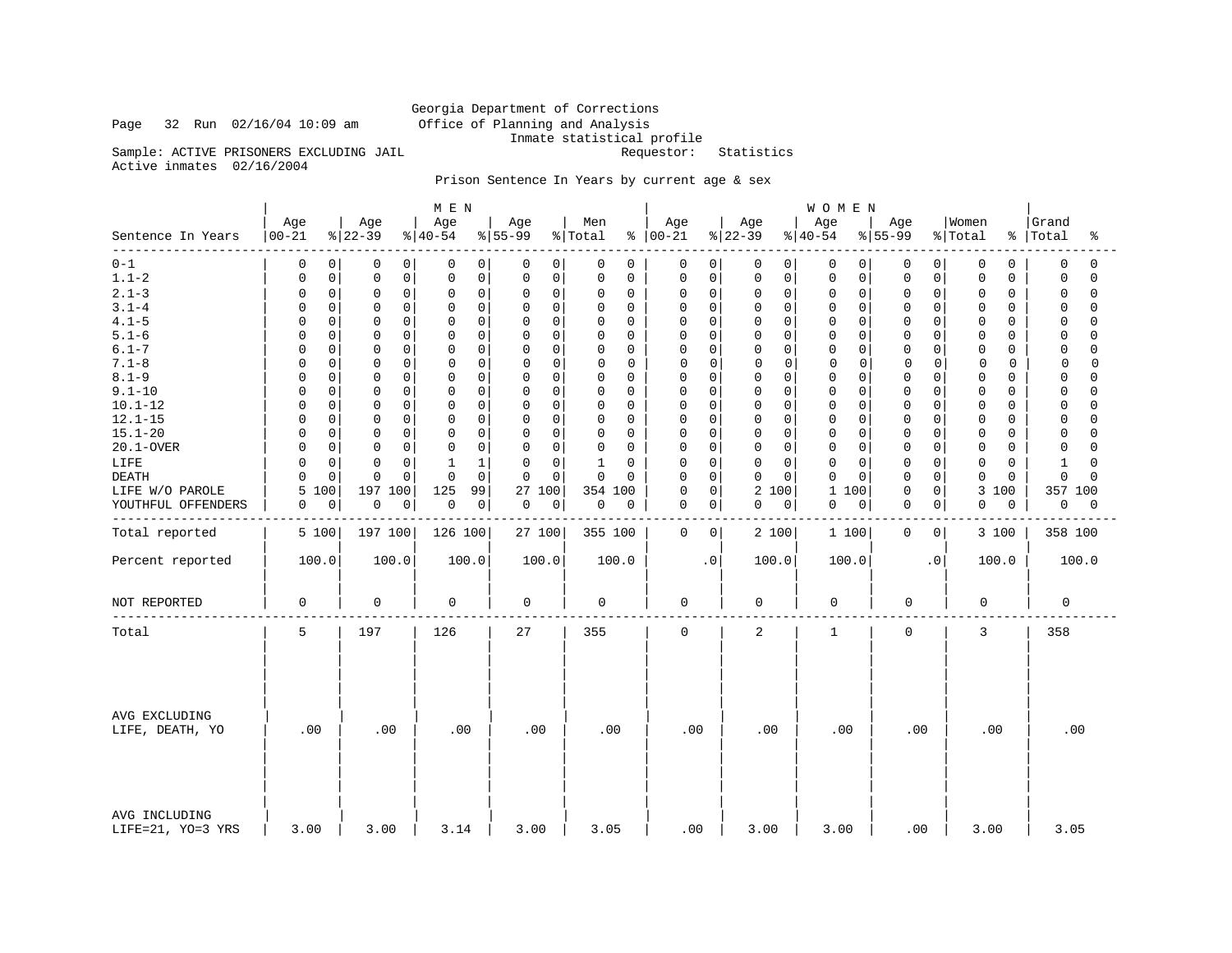Page 33 Run 02/16/04 10:09 am

#### Inmate statistical profile

Sample: ACTIVE PRISONERS EXCLUDING JAIL Requestor: Statistics Active inmates 02/16/2004

Probation To Follow Prison by current age & sex

| Prob After Prison                   | Age<br>$00 - 21$                    | Age<br>$ 22-39 $      | M E N<br>Age<br>$8 40-54$ | Age<br>$ 55-99 $ | Men<br>% Total<br>ွေ | Age<br>$ 00 - 21$                             | Age<br>$ 22-39 $                        | <b>WOMEN</b><br>Age<br>$8 40-54$<br>$ 55-99 $ | Age<br>% Total                                   | Women<br>- န ၂    | Grand<br>Total |
|-------------------------------------|-------------------------------------|-----------------------|---------------------------|------------------|----------------------|-----------------------------------------------|-----------------------------------------|-----------------------------------------------|--------------------------------------------------|-------------------|----------------|
| PROBATION TO FOLLOW<br>NO PROBATION | $\Omega$<br>$\overline{0}$<br>5 100 | 9<br>5  <br>188<br>95 | 8<br>6<br>94<br>118       | 4<br>96 <br>26   | 18<br>5<br>337<br>95 | 0<br>$\circ$<br>0 <sup>1</sup><br>$\mathsf 0$ | $\mathbf{0}$<br>$\overline{0}$<br>2 100 | $\mathbf{0}$<br>0 <sup>1</sup><br>1 100       | 0 <sup>1</sup><br>$\mathbf{0}$<br>0 <sup>1</sup> | $\Omega$<br>3 100 | 18<br>340 95   |
| Total reported                      | 5 100                               | 197<br>100 l          | 100<br>126                | 27 100           | 355 100              | 0<br>$\overline{0}$                           | 2 100                                   | 1 100                                         | 0<br>$\mathbf{0}$                                | 3 100             | 358 100        |
| Percent reported                    | 100.0                               | 100.0                 | 100.0                     | 100.0            | 100.0                | $\cdot$ 0                                     | 100.0                                   | 100.0                                         | .0 <sup>1</sup>                                  | 100.0             | 100.0          |
| NOT REPORTED                        | $\Omega$                            | $\mathbf 0$           | $\mathbf 0$               | $\mathbf 0$      | $\mathbf 0$          | $\mathbf 0$                                   | 0                                       | $\mathbf 0$                                   | $\Omega$                                         | $\mathbf 0$       | $\Omega$       |
| Total                               | י.                                  | 197                   | 126                       | 27               | 355                  | 0                                             | z                                       |                                               | 0                                                |                   | 358            |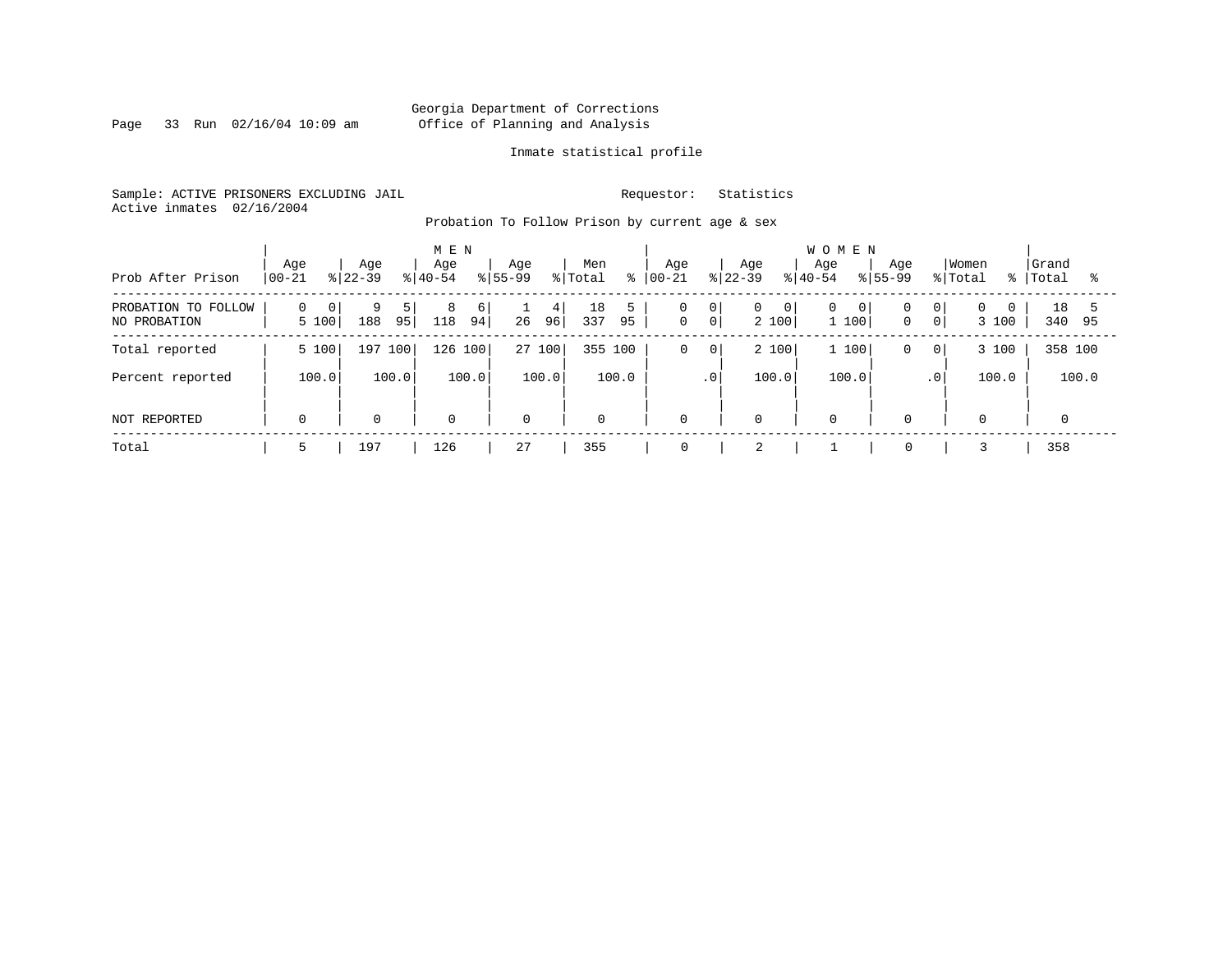Page 34 Run 02/16/04 10:09 am

#### Inmate statistical profile

Sample: ACTIVE PRISONERS EXCLUDING JAIL Requestor: Statistics Active inmates 02/16/2004

Admission Type by current age & sex

|                      |           |              |                |          | M E N     |          |              |          |          |              |           |             |           |          | <b>WOMEN</b> |              |           |           |          |              |          |          |  |
|----------------------|-----------|--------------|----------------|----------|-----------|----------|--------------|----------|----------|--------------|-----------|-------------|-----------|----------|--------------|--------------|-----------|-----------|----------|--------------|----------|----------|--|
|                      | Age       |              | Age            |          | Age       |          | Age          |          | Men      |              | Age       |             | Age       |          | Age          |              | Age       |           | Women    |              | Grand    |          |  |
| Admission Type       | $00 - 21$ |              | $ 22-39$       |          | $ 40-54 $ |          | $8 55-99$    |          | % Total  | ႜ            | $00 - 21$ |             | $ 22-39 $ |          | $ 40-54$     |              | $8 55-99$ |           | % Total  | ႜ            | Total    | °        |  |
| COMMITTED FROM COURT | 0         | $\Omega$     | 52             | 26       | 35        | 28       |              | 26       | 94       | 26           | 0         | $\Omega$    | 2 100     |          | $\Omega$     | 0            | $\left($  | 0         | 2        | 67           | 96       | 27       |  |
| RETURN APPEAL/BOND   |           | $\Omega$     | $\Omega$       | $\Omega$ | $\Omega$  | $\Omega$ | $\Omega$     | $\Omega$ | $\Omega$ | $\Omega$     | 0         | $\Omega$    | 0         | $\Omega$ | $\Omega$     | $\Omega$     | $\cap$    | $\Omega$  | $\Omega$ | $\Omega$     | $\Omega$ | $\Omega$ |  |
| PAROLE REV/NEW SENT  |           | $\Omega$     | 13             | 7        | 15        | 12       |              | 11       | 31       | 9            | O         | $\Omega$    | U         | U        | $\cap$       | $\Omega$     |           | $\Omega$  | $\Omega$ | ∩            | 31       | 9        |  |
| PAR REV/NO NEW SENT  |           | ∩            | $\overline{4}$ | 2        |           |          | $\cap$       | $\Omega$ | 5        | 1            | U         | $\Omega$    | U         | $\cap$   | $\cap$       | U            |           |           | $\Omega$ |              |          |          |  |
| PROB VIOL/TOTAL REV  |           | $\Omega$     | $\Omega$       | 0        |           | 0        | $\Omega$     | O        | $\Omega$ | $\Omega$     | Λ         | $\Omega$    | U         | $\Omega$ | $\Omega$     | 0            |           |           | $\Omega$ |              | U        | U        |  |
| PROB VIOL/PARTIAL    |           | 20           | $\Omega$       | 0        |           |          |              | O        | 2        |              |           | $\mathbf 0$ |           | $\Omega$ | $\Omega$     | U            |           |           | $\Omega$ |              |          |          |  |
| ADMIT FM OTHER CUST  |           | $\Omega$     | ∩              | $\Omega$ |           | O        |              | O        | O        | $\Omega$     | Ω         | $\Omega$    |           | O        | $\Omega$     |              |           |           | $\Omega$ |              |          |          |  |
| SHOCK INCARCERATION  |           |              | ∩              | 0        |           | O        | O            | O        | O        | $\Omega$     | Ω         | $\Omega$    | Ω         | O        | $\Omega$     | O            |           |           | $\Omega$ |              |          |          |  |
| PROB REV/REMAINDER   |           | $\Omega$     | 6              | 3        |           | 2        | <sup>0</sup> | U        | 9        | κ            | Ω         | $\Omega$    | U         | $\Omega$ | $\Omega$     | <sup>0</sup> |           | U         | $\Omega$ | U            | Q        |          |  |
| NEW SENT/PAR REV PND |           | $\Omega$     | ∩              | $\Omega$ |           | 1        | <sup>0</sup> | $\Omega$ |          | $\Omega$     | Λ         | $\Omega$    | U         | $\Omega$ | $\Omega$     | U            |           | O         | $\Omega$ | <sup>0</sup> |          | U        |  |
| LIFE W/O PAROLE      |           | 80           | 122            | 62       | 69        | 55       | 17           | 63       | 212      | 60           | N         | $\mathbf 0$ | U         | O        | 1<br>100     |              |           | 0         |          | 33           | 213      | 59       |  |
| PAROLE REV BOOT CAMP |           | $\Omega$     | $\Omega$       | 0        |           | 0        | $\Omega$     | $\Omega$ | $\Omega$ | $\Omega$     |           | $\Omega$    |           | O        | $\Omega$     | $\Omega$     |           | 0         | $\Omega$ | O            | O        | $\Omega$ |  |
| PAR REV/RSN UNKNOWN  |           | $\Omega$     | ∩              | 0        |           |          | $\Omega$     | O        |          | $\Omega$     | Ω         | $\Omega$    | U         | $\Omega$ | $\Omega$     | <sup>0</sup> |           | $\Omega$  | $\Omega$ | U            |          | U        |  |
| PROBATION/PAROLE REV |           | $\Omega$     | ∩              | O        |           | 0        | <sup>0</sup> | U        | $\Omega$ | $\Omega$     | Ω         | $\Omega$    | U         | $\Omega$ | $\Omega$     | <sup>0</sup> |           | $\cap$    | $\Omega$ |              | O        | N        |  |
| PB PAROLE RESCINDED  |           | $\cap$       | ∩              | O        |           | $\Omega$ | O            | U        | $\Omega$ | <sup>0</sup> | Ω         | $\Omega$    |           | U        | $\Omega$     | U            |           |           | $\Omega$ |              | U        | U        |  |
| PROB REVOC/SPEC COND |           | <sup>n</sup> | $\cap$         | 0        | U         | O        | O            | U        | ∩        | $\cap$       | Λ         | $\Omega$    |           | U        | $\cap$       | U            |           |           | $\Omega$ |              |          | U        |  |
| PAR REV/REVOC CENTER |           | <sup>n</sup> | ∩              | 0        | U         | O        | O            | O        | ∩        | $\cap$       | Λ         | $\mathbf 0$ |           | ∩        | $\cap$       | U            |           |           | $\Omega$ |              |          |          |  |
| INFORMATION ONLY     |           | $\cap$       | $\cap$         | 0        | U         | 0        |              | U        |          | $\Omega$     | Λ         | $\mathbf 0$ |           | $\Omega$ | $\Omega$     | 0            |           |           | $\Omega$ |              |          |          |  |
| INCOMPLETE SENT PKG  |           |              | $\Omega$       | 0        |           | 0        |              | O        |          | $\Omega$     |           | $\mathbf 0$ |           | O        | $\Omega$     |              |           |           | $\Omega$ |              |          |          |  |
| HANCOCK REVOC CENTER |           | $\Omega$     | $\Omega$       | 0        |           | 0        | 0            | O        | $\Omega$ | $\Omega$     | Ω         | $\Omega$    |           | O        | $\Omega$     | 0            |           |           | $\Omega$ |              |          |          |  |
| WHITWORTH DETENTION  | n         | $\Omega$     | $\Omega$       | 0        | U         | 0        | $\Omega$     | O        | $\Omega$ | $\Omega$     | U         | $\Omega$    | U         | $\Omega$ | $\Omega$     | O            |           | $\Omega$  | $\Omega$ | n            |          |          |  |
| DCYS AT RISK         | n         | $\Omega$     | $\Omega$       | 0        | U         | 0        | O            | 0        | $\Omega$ | 0            | U         | $\Omega$    | U         | $\Omega$ | $\Omega$     | $\Omega$     | ∩         | $\Omega$  | $\Omega$ | n            | U        |          |  |
| <b>OTHER</b>         | $\Omega$  | 0            | $\Omega$       | 0        | $\cap$    | 0        | U            | 0        | $\Omega$ | O            | 0         | $\Omega$    | U         | 0        | $\cap$       | 0            | $\Omega$  | 0         | $\Omega$ |              | U        |          |  |
| Total reported       |           | 5 100        | 197 100        |          | 126 100   |          |              | 27 100   | 355 100  |              | 0         | $\Omega$    |           | 2 100    | 1 100        |              | $\Omega$  | 0         |          | 3 100        | 358 100  |          |  |
| Percent reported     |           | 100.0        |                | 100.0    |           | 100.0    |              | 100.0    |          | 100.0        |           | . 0         | 100.0     |          | 100.0        |              |           | $\cdot$ 0 |          | 100.0        |          | 100.0    |  |
| <b>UNKNOWN</b>       | 0         |              | 0              |          | 0         |          | 0            |          | 0        |              | 0         |             | 0         |          | 0            |              | 0         |           | 0        |              | 0        |          |  |
| Total                | 5         |              | 197            |          | 126       |          | 27           |          | 355      |              | 0         |             | 2         |          |              |              | 0         |           | 3        |              | 358      |          |  |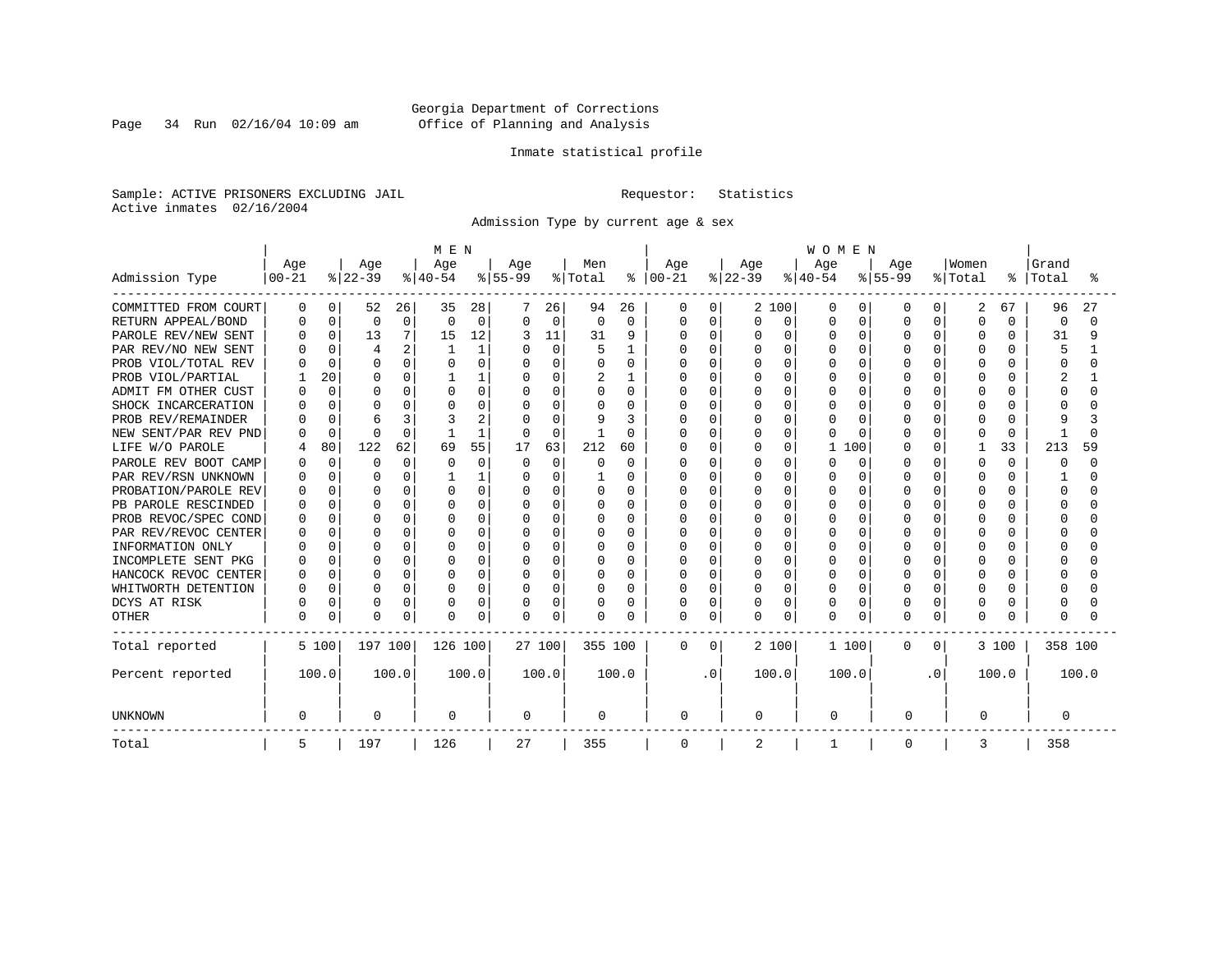Page 35 Run 02/16/04 10:09 am

#### Inmate statistical profile

Sample: ACTIVE PRISONERS EXCLUDING JAIL Requestor: Statistics Active inmates 02/16/2004 Release Type by current age & sex

|              |                   |     | MEN |                                                                       |     |     |     | <b>WOMEN</b>                                                                                                      |                          |       |
|--------------|-------------------|-----|-----|-----------------------------------------------------------------------|-----|-----|-----|-------------------------------------------------------------------------------------------------------------------|--------------------------|-------|
| Release Type | Age<br>$100 - 21$ | Age | Age | Age<br>$ \frac{1}{22-39} \cdot \frac{1}{40-54} \cdot \frac{1}{55-99}$ | Men | Age | Age | Age<br>Aqe<br>$ \text{{\tt Total}} \approx  00-21 \text{{\tt s}} 22-39 \text{{\tt s}} 40-54 \text{{\tt s}} 55-99$ | Women<br>% Total % Total | Grand |
| Active       |                   |     |     |                                                                       |     |     |     | 5 100   197 100   126 100   27 100   355 100   0 0   2 100   1 100   0 0   3 100   358 100                        |                          |       |
| Total        | 5                 |     |     | 197   126   27                                                        | 355 |     |     | 0   2   1   0   3                                                                                                 |                          | 358   |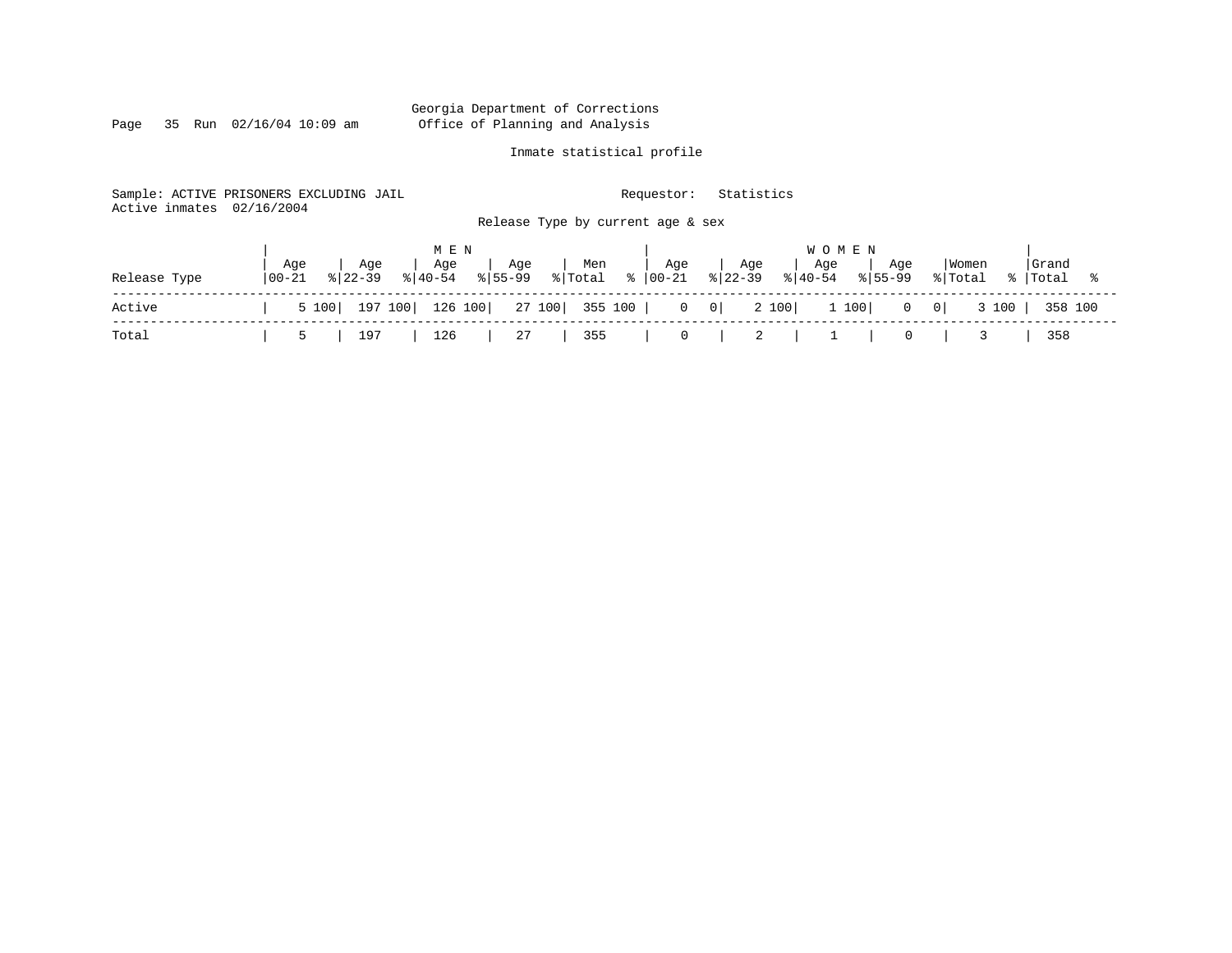Page 36 Run 02/16/04 10:09 am

#### Inmate statistical profile

Sample: ACTIVE PRISONERS EXCLUDING JAIL Requestor: Statistics Active inmates 02/16/2004

Inst By Group by current age & sex

|                      |           |             |           |              | M E N       |             |              |          |             |          |            |                 |           |          | <b>WOMEN</b> |          |             |           |             |       |              |       |
|----------------------|-----------|-------------|-----------|--------------|-------------|-------------|--------------|----------|-------------|----------|------------|-----------------|-----------|----------|--------------|----------|-------------|-----------|-------------|-------|--------------|-------|
|                      | Age       |             | Age       |              | Age         |             | Age          |          | Men         |          | Age        |                 | Age       |          | Age          |          | Age         |           | Women       |       | Grand        |       |
| Inst By Group        | $00 - 21$ |             | $ 22-39 $ |              | $ 40-54 $   |             | $ 55-99 $    |          | % Total     | ႜ        | $ 00 - 21$ |                 | $ 22-39 $ |          | $8 40-54$    |          | $ 55-99 $   |           | % Total     |       | %   Total    |       |
| County jails         | 0         | $\Omega$    | $\Omega$  | 0            | $\Omega$    | $\Omega$    | $\Omega$     | 0        | $\Omega$    | 0        | $\Omega$   |                 | 0         | $\Omega$ | O            |          |             |           |             |       | $\Omega$     |       |
| Transitional centers | 0         |             | 0         | 0            | $\mathbf 0$ | $\mathbf 0$ | $\mathbf 0$  | 0        | $\mathbf 0$ | 0        | 0          |                 | 0         | $\Omega$ | 0            |          | $\Omega$    |           | $\Omega$    |       | $\Omega$     |       |
| County camps         |           |             |           |              | $\Omega$    | $\Omega$    | $\mathbf{0}$ | $\Omega$ | $\Omega$    | 0        | $\Omega$   |                 | 0         |          | $\Omega$     |          |             |           |             |       | $\Omega$     |       |
| Inmate boot camps    | 0         |             |           |              |             | $\Omega$    | $\Omega$     | $\Omega$ | $\Omega$    | 0        | $\Omega$   |                 | 0         |          | 0            |          | $\Omega$    |           |             |       | <sup>0</sup> |       |
| State prisons        | 5 100     |             | 197       | 100          | 126 100     |             |              | 27 100   | 355 100     |          | 0          |                 |           | 2 100    |              | 100      |             |           | 3           | 100   | 358 100      |       |
| Private prisons      | $\Omega$  | $\Omega$    | $\Omega$  | $\mathbf{0}$ | $\Omega$    | $\Omega$    | $\mathbf{0}$ | $\Omega$ | $\Omega$    | $\Omega$ | 0          |                 | 0         | $\Omega$ | $\Omega$     | $\Omega$ | $\Omega$    |           | $\Omega$    |       | $\Omega$     |       |
| Other                | 0         | $\mathbf 0$ | $\Omega$  | 0            | 0           | 0           | $\mathbf 0$  | 0        | $\mathbf 0$ | $\Omega$ | 0          | 0               | 0         | 0        | $\Omega$     |          | $\Omega$    |           | $\mathbf 0$ |       | $\mathbf{0}$ |       |
| Total reported       | 5 100     |             |           | 197 100      | 126 100     |             |              | 27 100   | 355 100     |          | $\Omega$   | $\mathbf 0$     |           | 2 100    |              | 1 100    | $\mathbf 0$ | $\circ$   |             | 3 100 | 358 100      |       |
| Percent reported     | 100.0     |             |           | 100.0        |             | 100.0       |              | 100.0    |             | 100.0    |            | .0 <sup>1</sup> |           | 100.0    |              | 100.0    |             | $\cdot$ 0 |             | 100.0 |              | 100.0 |
| Not reported         | $\Omega$  |             | $\Omega$  |              | 0           |             | $\Omega$     |          | $\mathbf 0$ |          | $\Omega$   |                 | $\Omega$  |          | $\Omega$     |          | $\Omega$    |           | $\Omega$    |       |              |       |
| Total                | 5         |             | 197       |              | 126         |             | 27           |          | 355         |          | 0          |                 | 2         |          |              |          | 0           |           | 3           |       | 358          |       |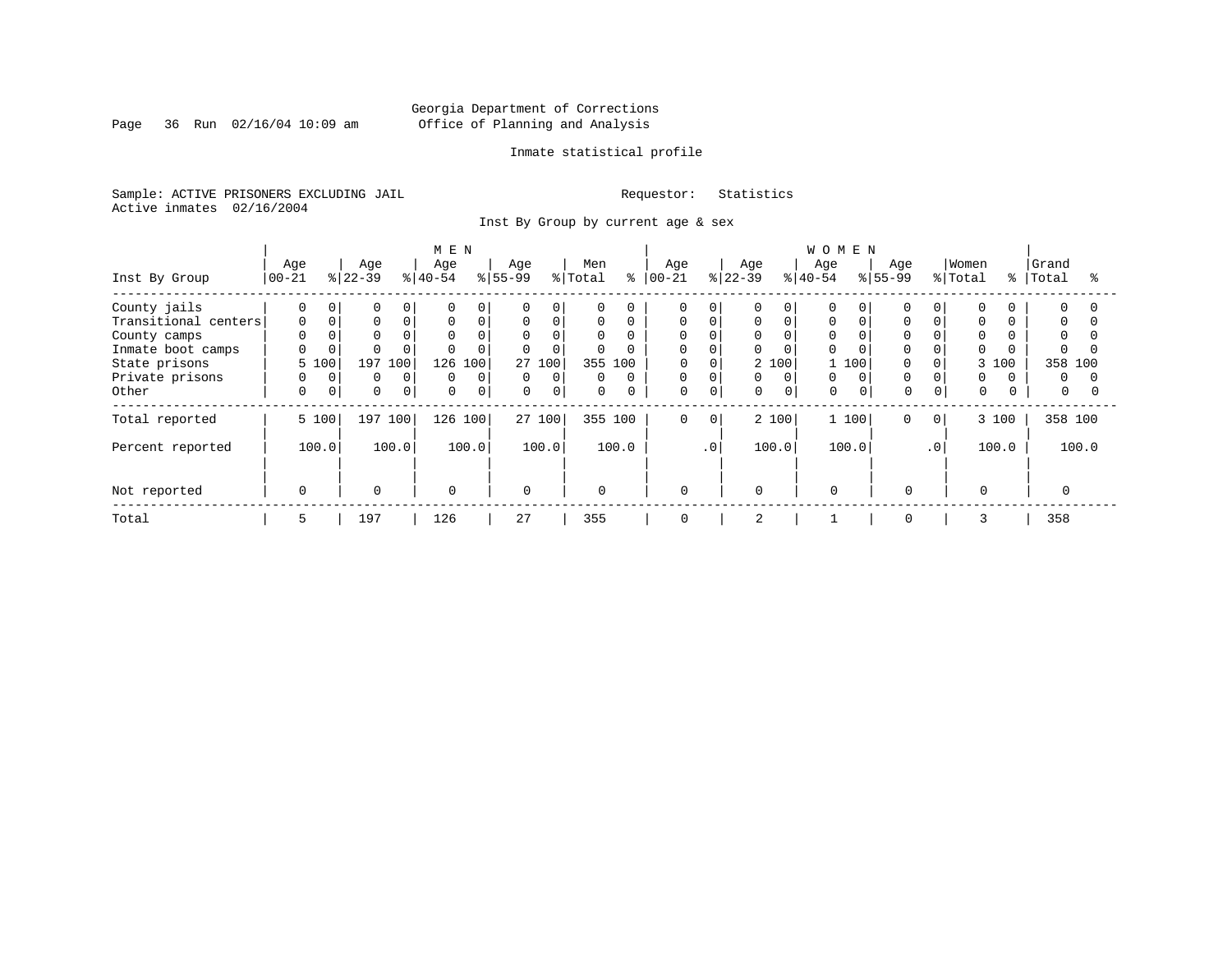Page 37 Run 02/16/04 10:09 am

#### Inmate statistical profile

Sample: ACTIVE PRISONERS EXCLUDING JAIL Requestor: Statistics Active inmates 02/16/2004

Institution by current age & sex

|                      |              |          |           |             | M E N    |          |           |          |              |      |              |              |           |             | <b>WOMEN</b> |          |              |              |               |              |         |      |
|----------------------|--------------|----------|-----------|-------------|----------|----------|-----------|----------|--------------|------|--------------|--------------|-----------|-------------|--------------|----------|--------------|--------------|---------------|--------------|---------|------|
|                      | Age          |          | Age       |             | Age      |          | Age       |          | Men          |      | Age          |              | Age       |             | Age          |          | Age          |              | Women         |              | Grand   |      |
| Institution          | $ 00 - 21$   |          | $ 22-39 $ |             | $ 40-54$ |          | $ 55-99 $ |          | % Total      | ႜၟ   | $ 00 - 21$   |              | $ 22-39 $ |             | $8 40-54$    |          | $8155 - 99$  |              | % Total       | °            | Total   |      |
| Ware Prison          |              |          | 14        | 8           | 14       | 13       | 3         | 12       | 31           | 10   | 0            | $\Omega$     | O         | 0           | U            | O        | O            | 0            | $\Omega$      |              | 31      | 10   |
| Phillips Prison      |              | $\Omega$ | 6         | 3           |          | 3        | 0         | 0        | 9            | ζ    | 0            | $\Omega$     |           | $\mathbf 0$ | O            | $\Omega$ |              | $\Omega$     | 0             | $\Omega$     | 9       |      |
| Arrendale Prison     |              | $\Omega$ | 10        | 6           |          | 4        | $\Omega$  | $\Omega$ | 14           | 4    | <sup>0</sup> | <sup>n</sup> | U         | $\Omega$    |              | $\Omega$ | U            | <sup>n</sup> | $\Omega$      | $\Omega$     | 14      |      |
| Georgia State Prison | <sup>0</sup> | $\cap$   | 30        | 17          | 16       | 15       | б         | 24       | 52           | 17   | U            |              |           | $\Omega$    |              | $\Omega$ | $\cap$       |              | $\Omega$      | $\Omega$     | 52      | 16   |
| Jackson Prison-Diag  |              |          |           | 4           |          |          | $\Omega$  | $\Omega$ | 8            | ζ    |              |              |           | $\Omega$    |              | ∩        |              |              | $\Omega$      |              | 8       |      |
| Jackson Prison-Perm  |              | $\cap$   | $\Omega$  | 0           |          |          | O         | U        |              | 0    | O            |              |           | $\Omega$    |              | $\Omega$ | $\cap$       |              | $\Omega$      |              |         |      |
| Coastal Prison       |              | $\cap$   |           | 2           |          | 5        | U         | U        | 8            | ζ    | U            | $\cap$       | Λ         | $\Omega$    |              | $\cap$   | U            |              | $\cap$        |              | 8       |      |
| Central Prison       |              | $\Omega$ | ∩         | 0           |          |          |           | 4        |              | 0    |              |              |           | $\Omega$    |              | U        |              |              | $\Omega$      | U            |         |      |
| Augusta Med Prison   |              | 20       | 10        | 6           |          | 3        | 4         | 16       | 18           | 6    |              | $\cap$       |           | $\Omega$    |              | $\cap$   |              | U            | $\Omega$      | $\Omega$     | 18      |      |
| Valdosta Prison      |              | $\Omega$ | 26        | 14          | 15       | 14       | $\cap$    | $\Omega$ | 41           | 13   | U            | $\Omega$     | U         | $\Omega$    |              | $\cap$   |              |              | $\Omega$      | <sup>n</sup> | 41      | 13   |
| Hays Prison          |              | 20       | 11        | 6           | 11       | 10       |           | 12       | 26           | 8    | Λ            |              |           | $\Omega$    |              |          | $\cap$       |              | $\cap$        | <sup>n</sup> | 26      |      |
| Hancock Prison       |              | $\Omega$ | 14        | 8           | 6        | 6        |           | $\Omega$ | 20           | 6    | O            | $\cap$       |           | $\Omega$    |              | $\cap$   | U            |              | $\Omega$      | <sup>n</sup> | 20      |      |
| Telfair Prison       |              | 20       | 23        | 13          | 19       | 18       |           | 4        | 44           | 14   | $\cap$       | $\Omega$     | U         | $\Omega$    |              | $\cap$   | $\cap$       |              | $\Omega$      | <sup>n</sup> | 44      | 14   |
| Macon Prison         |              | $\Omega$ | 23        | 13          | 17       | 16       | 5         | 20       | 45           | 14   | $\cap$       | $\Omega$     |           | $\Omega$    |              | $\Omega$ |              |              | $\Omega$      | 0            | 45      | 14   |
| Smith Prison         | 2            | 40       | 20        | 11          | 10       | 10       | 4         | 16       | 36           | 11   |              |              |           | $\Omega$    |              | n        |              |              | $\Omega$      |              | 36      | 11   |
| Baldwin Prison       |              | $\Omega$ | $\cap$    | $\Omega$    |          |          | O         | $\Omega$ |              | 0    | <sup>0</sup> | $\cap$       | O         | $\Omega$    | U            | $\cap$   | U            | U            | $\Omega$      | <sup>n</sup> |         |      |
| Metro Womens Prison  | <sup>0</sup> | $\Omega$ | ∩         | $\mathbf 0$ |          | $\Omega$ | $\Omega$  | $\Omega$ | U            | U    | O            |              |           | 50          |              | 100      | $\cap$       |              | $\mathcal{D}$ | 67           |         |      |
| Pulaski Womens Pris  | $\Omega$     | $\Omega$ | $\cap$    | $\Omega$    |          | $\Omega$ | $\Omega$  | $\Omega$ | <sup>0</sup> | U    | $\mathbf 0$  | $\Omega$     |           | 50          | U            | $\Omega$ | <sup>0</sup> | $\Omega$     |               | 33           |         |      |
| Baldwin BC           | 5            | 100      | 131       | 73          | 54       | 51       | 15        | 60       | 205          | 65   | $\Omega$     | $\mathbf 0$  |           | 2 100       | 1            | 100      | $\Omega$     | $\Omega$     | 3             | 100          | 208     | 65   |
| Total reported       |              | 10 100   | 328 100   |             | 180 100  |          |           | 42 100   | 560 100      |      | $\Omega$     | $\Omega$     |           | 4 100       | 2 100        |          | $\Omega$     | $\Omega$     |               | 6 100        | 566 100 |      |
| Percent reported     |              | 100.0    |           | 91.4        |          | 83.3     |           | 92.6     |              | 88.7 |              | $\cdot$ 0    | 100.0     |             | 100.0        |          |              | $\cdot$ 0    |               | 100.0        |         | 88.8 |
| Not Reported         | $\Omega$     |          | 17        |             | 21       |          | 2         |          | 40           |      | <sup>n</sup> |              | $\cap$    |             | $\Omega$     |          | $\cap$       |              | ∩             |              | 40      |      |
| Total                | 5            |          | 197       |             | 126      |          | 27        |          | 355          |      | 0            |              | 2         |             |              |          | 0            |              | 3             |              | 358     |      |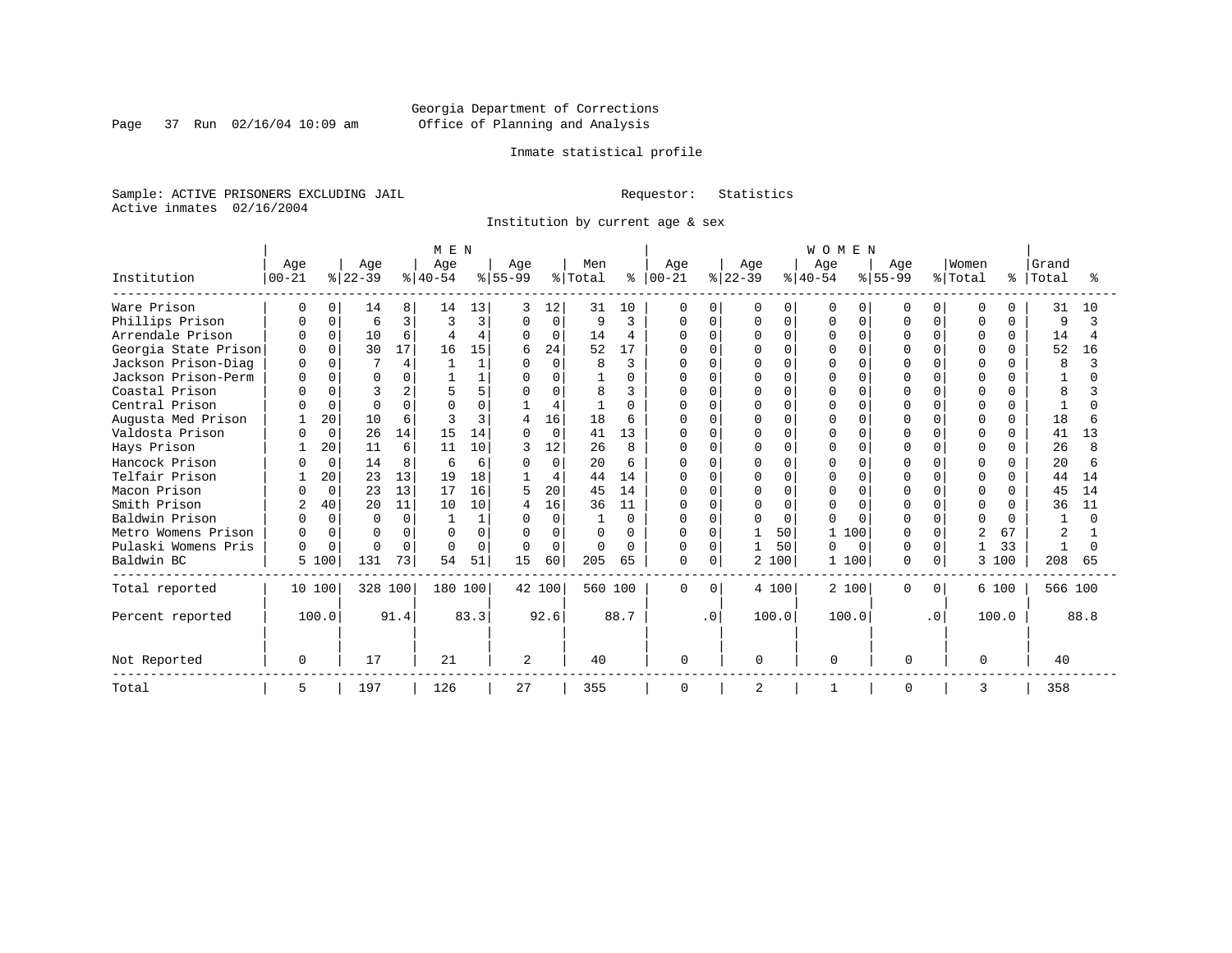Page 38 Run 02/16/04 10:09 am

#### Inmate statistical profile

Sample: ACTIVE PRISONERS EXCLUDING JAIL Requestor: Statistics Active inmates 02/16/2004

Misdemeanors And Felonies by current age & sex

| Crime Type            | Age<br>$ 00-21$         | Age<br>$ 22-39$                       | M E N<br>Age<br>$8 40-54$                 | Age<br>$ 55-99 $                           | Men<br>% Total<br>ႜ | Aqe<br>$ 00 - 21 $ | Age<br>$8 22-39$                                     | <b>WOMEN</b><br>Age<br>Age<br>$8 40-54$<br>$8155 - 99$ | Women<br>% Total<br>- န ၂                                               | Grand<br>Total<br>°≈   |
|-----------------------|-------------------------|---------------------------------------|-------------------------------------------|--------------------------------------------|---------------------|--------------------|------------------------------------------------------|--------------------------------------------------------|-------------------------------------------------------------------------|------------------------|
| MISDEMEANOR<br>FELONY | $\overline{0}$<br>5 100 | $\Omega$<br>0 <sup>1</sup><br>197 100 | $\mathbf{0}$<br>$\overline{0}$<br>126 100 | $\overline{0}$<br>0 <sup>1</sup><br>27 100 | 0<br>0<br>355 100   | 0<br>0             | 0 <br>$\overline{0}$<br>$\mathbf{0}$<br> 0 <br>2 100 | 0<br>0<br>0 <sup>1</sup><br>1 100<br>$\mathbf 0$       | $\overline{0}$<br>0 <sup>1</sup><br>$\Omega$<br>$\overline{0}$<br>3 100 | $0 \quad 0$<br>358 100 |
| Total reported        | 5 100                   | 100<br>197                            | 126 100                                   | 27 100                                     | 355 100             | 0<br>$\mathbf 0$   | 2 100                                                | 1 100<br>0                                             | 3 100<br>$\mathbf{0}$                                                   | 358 100                |
| Percent reported      | 100.0                   | 100.0                                 | 100.0                                     | 100.0                                      | 100.0               | $\cdot$ 0          | 100.0                                                | 100.0                                                  | 100.0<br>.0 <sup>1</sup>                                                | 100.0                  |
| NOT REPORTED          | $\mathbf 0$             | $\mathbf 0$                           | $\mathbf 0$                               | $\mathbf 0$                                | $\mathbf{0}$        | $\mathbf 0$        | $\mathbf 0$                                          | $\mathbf 0$<br>$\Omega$                                | $\mathbf 0$                                                             |                        |
| Total                 |                         | 197                                   | 126                                       | 27                                         | 355                 | 0                  | $\bigcap$<br>∠                                       | $\mathbf 0$                                            |                                                                         | 358                    |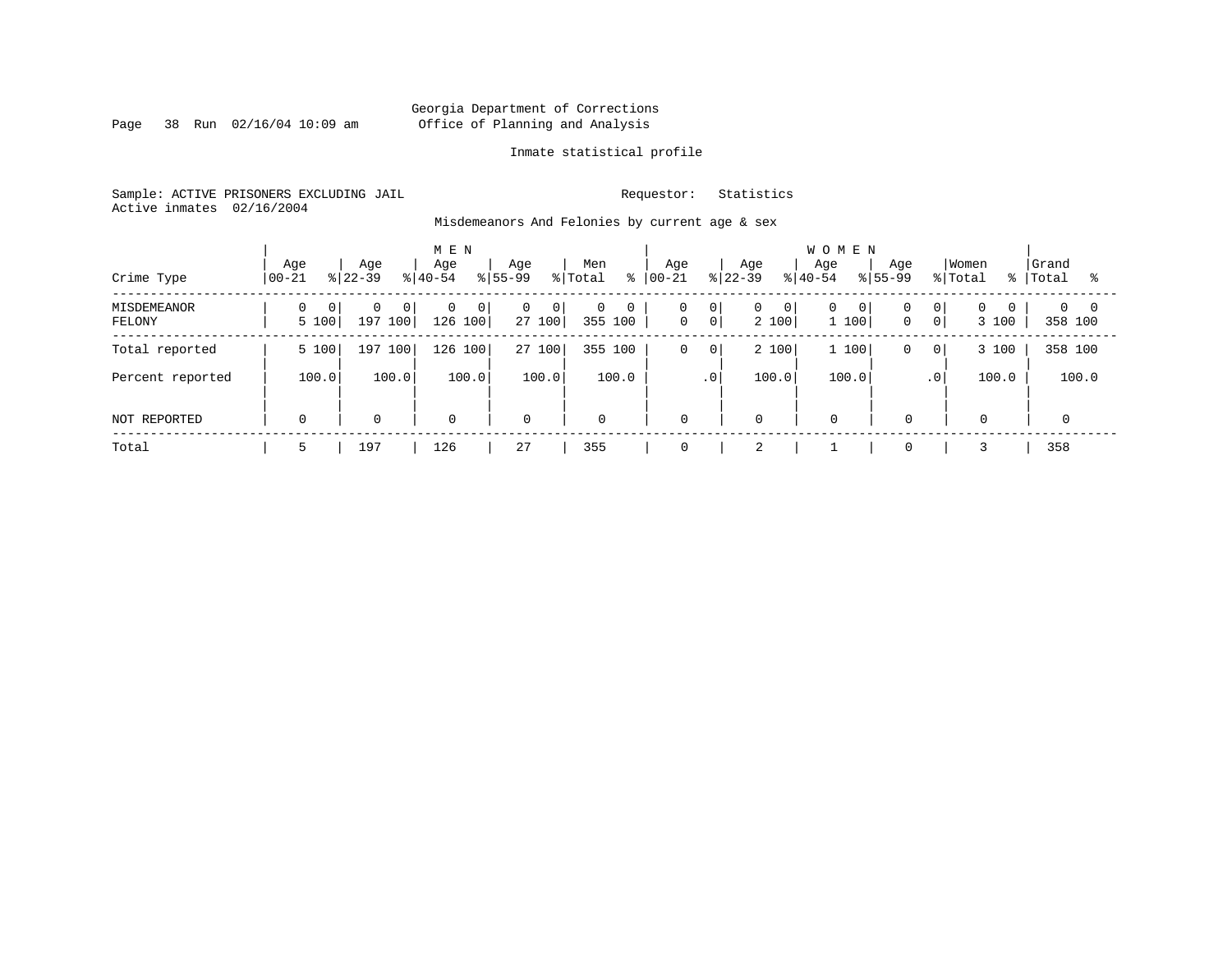Page 39 Run 02/16/04 10:09 am

#### Inmate statistical profile

Sample: ACTIVE PRISONERS EXCLUDING JAIL Requestor: Statistics Active inmates 02/16/2004

Crimes By Group by current age & sex

|                      | MEN       |             |              |                |          |             |             |          |          |                |             | <b>WOMEN</b> |          |          |           |          |             |                |          |          |          |          |  |
|----------------------|-----------|-------------|--------------|----------------|----------|-------------|-------------|----------|----------|----------------|-------------|--------------|----------|----------|-----------|----------|-------------|----------------|----------|----------|----------|----------|--|
|                      | Age       |             | Age          |                | Age      |             | Age         |          | Men      |                | Age         |              | Age      |          | Age       |          | Age         |                | Women    |          | Grand    |          |  |
| Crimes By Group      | $00 - 21$ |             | $ 22-39$     |                | $ 40-54$ |             | $8 55-99$   |          | % Total  | ႜ              | $ 00 - 21$  |              | $ 22-39$ |          | $8 40-54$ |          | $8 55-99$   |                | % Total  | °        | Total    | °        |  |
| HOMICIDE             |           | 5 100       | 131          | 66             | 54       | 43          | 15          | 56       | 205      | 58             | 0           | 0            |          | 2 100    | 1 100     |          | 0           | $\overline{0}$ | 3        | 100      | 208      | 58       |  |
| ABORTION             | 0         | $\mathbf 0$ | 0            | 0              | 0        | 0           | $\mathbf 0$ | 0        | $\Omega$ | $\mathbf 0$    | 0           | $\mathbf 0$  | 0        | 0        | 0         | 0        | 0           | 0              | $\Omega$ | 0        | 0        | $\Omega$ |  |
| BODILY INJRY&REL OFF | U         | 0           | 17           | 9              | 21       | 17          | 2           | 7        | 40       | 11             | 0           | 0            | 0        | 0        | 0         | 0        | 0           | 0              | $\Omega$ | 0        | 40       | 11       |  |
| ARSON & REL OFF      |           | 0           | 0            | 0              | 0        | 0           | $\Omega$    | 0        |          | 0              | Ω           | 0            | C        | 0        | 0         | $\Omega$ | $\Omega$    | O              | $\Omega$ | O        | 0        | $\cap$   |  |
| DAMAGE OF PROPERTY   |           | $\Omega$    | <sup>0</sup> | 0              |          | $\Omega$    | $\Omega$    | 0        |          | $\Omega$       | Ω           | 0            | U        | $\Omega$ | O         | $\Omega$ | $\Omega$    | U              | $\Omega$ | $\cap$   | $\Omega$ |          |  |
| BURGLARY & REL OFF   |           | $\Omega$    | $\Omega$     | 0              | 1        | 1           | $\Omega$    | 0        |          | $\Omega$       | Ω           | 0            | 0        | $\Omega$ | U         | 0        | $\Omega$    | 0              | $\Omega$ | $\Omega$ | 1        |          |  |
| FORGERY & REL OFF    |           | 0           | C            | O              |          | 0           | $\Omega$    | 0        | $\Omega$ | 0              |             | $\mathbf 0$  | C        | $\Omega$ | 0         | 0        | $\Omega$    | O              | $\Omega$ | $\Omega$ | $\Omega$ |          |  |
| <b>THEFT</b>         |           | 0           | $\Omega$     | 0              | $\Omega$ | $\mathbf 0$ | $\Omega$    | 0        | $\Omega$ | 0              | Ω           | 0            | U        | $\Omega$ | O         | $\Omega$ | $\Omega$    | 0              | $\Omega$ | $\Omega$ | $\Omega$ | n        |  |
| <b>ROBBERY</b>       |           | 0           | 24           | 12             | 22       | 17          | 8           | 30       | 54       | 15             | O           | 0            | Ω        | $\Omega$ | 0         | $\Omega$ | $\Omega$    | O              | $\Omega$ | $\Omega$ | 54       | 15       |  |
| SEXUAL OFFENSES      |           | $\Omega$    | 21           | 11             | 23       | 18          |             | 7        | 46       | 13             | 0           | 0            | O        | $\Omega$ | O         | 0        | $\Omega$    | U              | $\Omega$ | $\Omega$ | 46       | 13       |  |
| OBSCENITY CRIMES     |           | $\Omega$    | 0            | 0              | $\Omega$ | $\mathbf 0$ | $\Omega$    | 0        | $\Omega$ | 0              | Ω           | 0            | 0        | $\Omega$ | 0         | 0        | $\Omega$    | 0              | $\Omega$ | $\Omega$ | $\Omega$ | $\cap$   |  |
| TREASON & REL OFF    |           | $\Omega$    | <sup>0</sup> | O              | O        | $\Omega$    | O           | 0        | $\left($ | $\Omega$       | Ω           | $\mathbf 0$  | 0        | $\Omega$ | 0         | 0        | O           | 0              | $\Omega$ | O        | ∩        |          |  |
| CRIMES INVOLVNG GOVT |           | 0           | $\bigcap$    | 0              |          | 0           | 0           | 0        |          | $\Omega$       | Ω           | $\mathbf 0$  | C        | $\Omega$ | $\Omega$  | $\Omega$ | $\Omega$    | O              | $\Omega$ | O        | $\Omega$ |          |  |
| FALSIFICATIONS       |           | $\Omega$    | <sup>0</sup> | 0              | O        | $\Omega$    | O           | $\Omega$ | $\Omega$ | $\Omega$       | Ω           | 0            | U        | $\Omega$ | $\Omega$  | $\Omega$ | $\Omega$    | 0              | $\Omega$ | O        | ∩        |          |  |
| OBSTRUCT LAW ENFORCE |           | $\Omega$    | C            | 0              | O        | $\Omega$    | O           | O        | O        | $\Omega$       | Ω           | 0            | C        | $\Omega$ | 0         | $\Omega$ | $\Omega$    | O              | $\Omega$ | O        | ∩        |          |  |
| DISORDERLY CONDUCT   |           | $\Omega$    | C            | 0              |          | $\Omega$    | O           | O        |          | $\Omega$       | Ω           | 0            | U        | $\Omega$ | O         | $\Omega$ | $\Omega$    | U              | $\Omega$ | U        | C        |          |  |
| GAMBLING & REL OFF   |           | $\Omega$    | $\Omega$     | O              | O        | $\Omega$    | O           | $\Omega$ | O        | $\Omega$       | Ω           | $\mathbf 0$  | U        | $\Omega$ | 0         | $\Omega$ | $\Omega$    | 0              | $\Omega$ | O        | $\Omega$ |          |  |
| CRUELTY TO CHILDREN  |           | $\Omega$    | <sup>0</sup> | 0              |          | 0           | O           | 0        |          | $\Omega$       |             | $\mathbf 0$  | U        | $\Omega$ | 0         | $\Omega$ | $\Omega$    | 0              | $\Omega$ | O        | $\Omega$ |          |  |
| CRIMES WITH GUNS     |           | $\Omega$    | C            | O              |          | $\Omega$    | $\Omega$    | O        |          | $\Omega$       | Ω           | $\mathbf 0$  | U        | $\Omega$ | 0         | $\Omega$ | $\Omega$    | O              | $\Omega$ | $\Omega$ | ∩        |          |  |
| INVASION PRIVACY     |           | $\Omega$    | C            | 0              | O        | 0           | O           | 0        | O        | $\Omega$       | Ω           | 0            | O        | $\Omega$ | O         | 0        | $\Omega$    | O              | $\Omega$ | O        | ∩        |          |  |
| RACKETEERING         |           | 0           | C            | 0              |          | $\Omega$    | O           | 0        |          | 0              | Ω           | $\mathbf 0$  | C        | $\Omega$ | $\Omega$  | O        | O           | O              | $\Omega$ | O        | C        |          |  |
| DRUG ABUSE OFFENSES  |           | $\Omega$    | Р            | $\overline{2}$ |          | 4           | O           | $\Omega$ | 8        | $\overline{c}$ | Ω           | 0            | O        | $\Omega$ | $\Omega$  | $\Omega$ | $\Omega$    | $\Omega$       | $\Omega$ | O        | 8        |          |  |
| DRUG TRAFFICKING     |           | $\Omega$    |              | 1              | O        | 0           | O           | 0        |          | $\Omega$       | Ω           | $\mathbf 0$  | 0        | $\Omega$ | 0         | 0        | $\Omega$    | 0              | $\Omega$ | O        |          |          |  |
| AUTO CRIMES          |           | 0           | $\Omega$     | 0              | O        | 0           | 0           | 0        | $\Omega$ | 0              | Ω           | $\mathbf 0$  | 0        | 0        | 0         | 0        | 0           | 0              | $\Omega$ | O        | $\Omega$ |          |  |
| REVENUE & CONTRABAND |           | 0           | C            | 0              | O        | 0           | 0           | 0        |          | $\Omega$       | Ω           | 0            | 0        | 0        | O         | 0        | $\Omega$    | 0              | $\Omega$ | O        | ∩        |          |  |
| CRIMES OF OTH STATES | U         | 0           | 0            | 0              | O        | 0           | 0           | 0        | $\Omega$ | 0              | 0           | 0            | 0        | 0        | 0         | 0        | O           | 0              | 0        | $\Omega$ | ∩        |          |  |
| MISC. FELONIES       | 0         | 0           | 0            | 0              |          | 0           | 0           | 0        | 0        | 0              | 0           | 0            | 0        | 0        | 0         | 0        | 0           | 0              | 0        | 0        | $\Omega$ |          |  |
| MISDEMEANORS         | 0         | 0           | C            | 0              | 0        | 0           | 0           | 0        | $\Omega$ | 0              | 0           | 0            | 0        | 0        | 0         | $\Omega$ | $\Omega$    | 0              | $\Omega$ | O        | $\Omega$ |          |  |
| Total reported       |           | 5 100       | 197 100      |                | 126 100  |             |             | 27 100   | 355 100  |                | 0           | 0            |          | 2 100    | 1 100     |          | 0           | $\overline{0}$ |          | 3 100    | 358 100  |          |  |
| Percent reported     |           | 100.0       |              | 100.0          |          | 100.0       |             | 100.0    |          | 100.0          |             | . 0          |          | 100.0    | 100.0     |          |             | $\cdot$ 0      |          | 100.0    |          | 100.0    |  |
| NOT REPORTED         | 0         |             | $\Omega$     |                | 0        |             | 0           |          | 0        |                | 0           |              | 0        |          | 0         |          | 0           |                | 0        |          | 0        |          |  |
| Total                | 5         |             | 197          |                | 126      |             | 27          |          | 355      |                | $\mathbf 0$ |              | 2        |          | 1         |          | $\mathbf 0$ |                | 3        |          | 358      |          |  |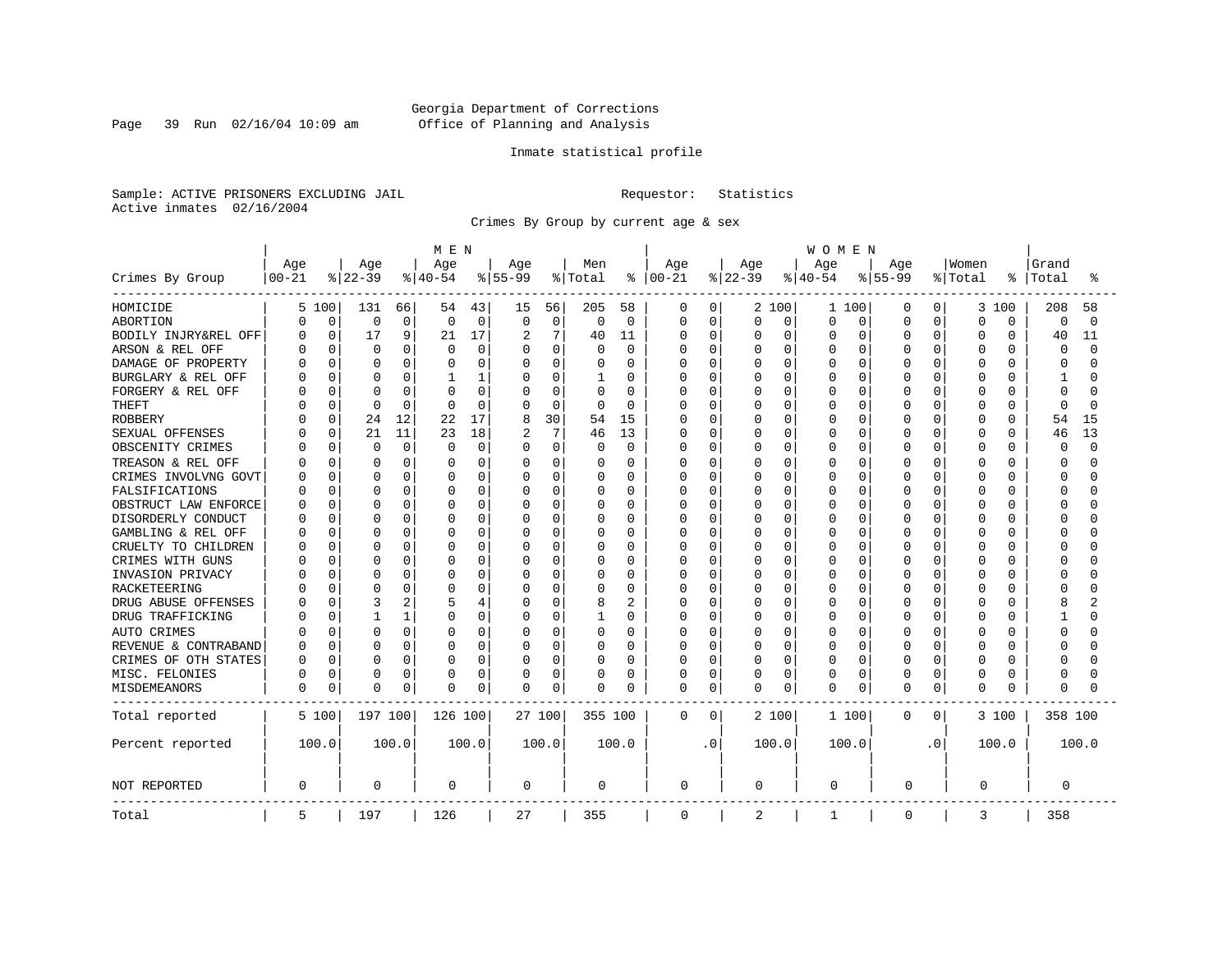Page 40 Run 02/16/04 10:09 am

#### Inmate statistical profile

Sample: ACTIVE PRISONERS EXCLUDING JAIL Requestor: Statistics Active inmates 02/16/2004

Most Serious Offense by current age & sex

| Most Serious Offense 00-21                                                                                                            | Age |          | Age<br>$ 22-39 $ |          | M E N<br>Age |    | Age<br>$\frac{8}{40-54}$ $\frac{8}{55-99}$ |          | Men<br>% Total |     | Age<br>$8   00-21$ |              | Age<br>% 22−39 |       | <b>WOMEN</b><br>Age<br>$ 40-54 $ |     | Age<br>% 55-99 | Women<br>% Total | $\approx$ 1 | Grand<br>Total |     |
|---------------------------------------------------------------------------------------------------------------------------------------|-----|----------|------------------|----------|--------------|----|--------------------------------------------|----------|----------------|-----|--------------------|--------------|----------------|-------|----------------------------------|-----|----------------|------------------|-------------|----------------|-----|
| In the table below, misdemeanors come first, and are in lower-case letters. AFTER THAT COME FELONIES, IN UPPER-CASE LETTERS.<br>NOTE: |     |          |                  |          |              |    |                                            |          |                |     |                    |              |                |       |                                  |     |                |                  |             |                |     |
| <b>MURDER</b>                                                                                                                         |     | 5 100    | 131              | 66       | 53           | 42 | 15                                         | 56       | 204            | 57  |                    | <sup>0</sup> |                | 2 100 |                                  | 100 |                |                  | 3 100       | 207            | 58  |
| VOLUNTARY MANSLAUGHT                                                                                                                  |     | $\Omega$ | $\Omega$         | 0        |              |    |                                            | $\Omega$ |                |     |                    |              |                |       |                                  |     |                |                  |             |                |     |
| KIDNAPPING                                                                                                                            |     |          | 17               | 9        | 21           | 17 | 2                                          |          | 40             | 11  |                    |              |                |       |                                  |     |                |                  |             | 40             | 11  |
| <b>BURGLARY</b>                                                                                                                       |     |          | $\Omega$         | $\Omega$ |              |    |                                            | $\Omega$ |                |     |                    |              |                |       |                                  |     |                |                  |             |                |     |
| ARMED ROBBERY                                                                                                                         |     |          | 23               | 12       | 22           | 17 |                                            | 30       | 53             | 15  |                    |              |                |       |                                  |     |                |                  |             | 53             | 15  |
| HIJACKING MOTOR VEHI                                                                                                                  |     |          |                  |          |              |    |                                            | $\Omega$ |                |     |                    |              |                |       |                                  |     |                |                  |             |                |     |
| <b>RAPE</b>                                                                                                                           |     |          | 16               | 8        | 18           | 14 |                                            |          | 36             | 1 O |                    |              |                |       |                                  |     |                |                  |             | 36             | 1 O |
| AGGRAV SODOMY                                                                                                                         |     |          |                  |          |              |    |                                            |          |                |     |                    |              |                |       |                                  |     |                |                  |             |                |     |
| AGGRAV SEXUAL BATTER                                                                                                                  |     |          |                  |          |              |    |                                            |          |                |     |                    |              |                |       |                                  |     |                |                  |             |                |     |
| CHILD MOLESTATION                                                                                                                     |     |          |                  |          |              |    |                                            |          |                |     |                    |              |                |       |                                  |     |                |                  |             |                |     |
| AGGRAV CHILD MOLESTA                                                                                                                  |     |          |                  | 2        |              |    |                                            |          |                |     |                    |              |                |       |                                  |     |                |                  |             |                |     |
| VIOL GA CNTRL SBST A                                                                                                                  |     |          |                  |          |              |    |                                            |          |                |     |                    |              |                |       |                                  |     |                |                  |             |                |     |
| S/D CONT SUB SCHOOL                                                                                                                   |     |          |                  |          |              |    |                                            |          |                |     |                    |              |                |       |                                  |     |                |                  |             |                |     |
| S/D COCAINE                                                                                                                           |     |          |                  |          |              |    |                                            |          |                |     |                    |              |                |       |                                  |     |                |                  |             |                |     |
| POSS OF COCAINE                                                                                                                       |     |          |                  |          |              |    |                                            |          |                |     |                    |              |                |       |                                  |     |                |                  |             |                |     |
| ATT/CONSPRCY COMMT C                                                                                                                  |     |          |                  |          |              |    |                                            |          |                |     | U                  |              | 0              |       |                                  |     |                |                  |             |                |     |
| Total                                                                                                                                 | 5   |          | 197              |          | 126          |    | 27                                         |          | 355            |     | O                  |              |                |       |                                  |     |                |                  |             | 358            |     |